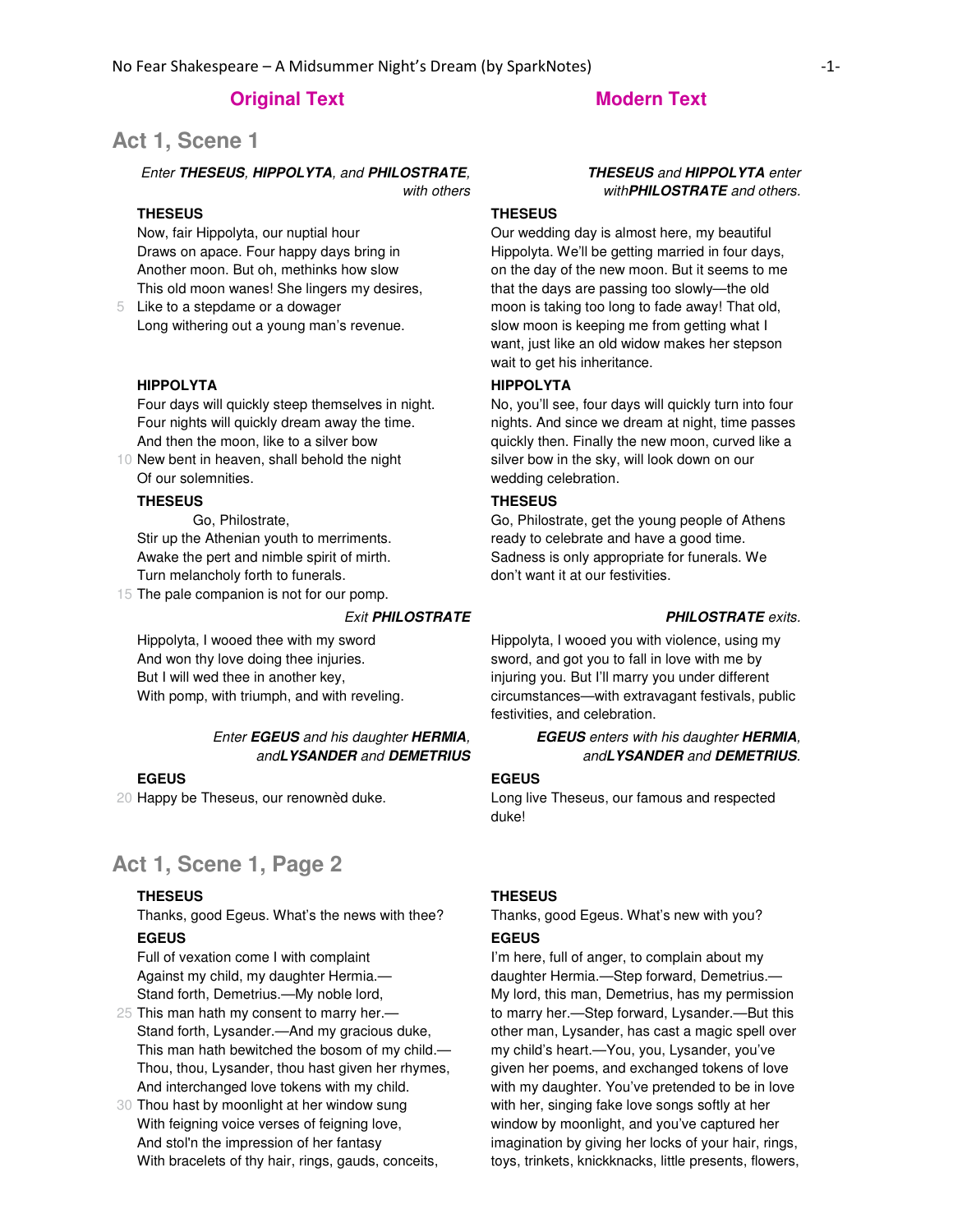35 Of strong prevailment in unhardened youth. Knacks, trifles, nosegays, sweetmeats—messengers

- With cunning hast thou filched my daughter's heart, Turned her obedience (which is due to me) To stubborn harshness.—And, my gracious duke, Be it so she will not here before your grace
- 40 Consent to marry with Demetrius, I beg the ancient privilege of Athens. As she is mine, I may dispose of her— Which shall be either to this gentleman Or to her death—according to our law
- 45 Immediately provided in that case.

#### **THESEUS**

What say you, Hermia? Be advised, fair maid: To you your father should be as a god, One that composed your beauties, yea, and one To whom you are but as a form in wax,

50 By him imprinted and within his power To leave the figure or disfigure it. Demetrius is a worthy gentleman.

# **Act 1, Scene 1, Page 3**

#### **HERMIA**

So is Lysander.

#### **THESEUS**

55 The other must be held the worthier. In himself he is. But in this kind, wanting your father's voice,

#### **HERMIA**

I would my father looked but with my eyes.

#### **THESEUS**

Rather your eyes must with his judgment look.

#### **HERMIA**

I do entreat your grace to pardon me. I know not by what power I am made bold

60 Nor how it may concern my modesty In such a presence here to plead my thoughts, But I beseech your grace that I may know The worst that may befall me in this case, If I refuse to wed Demetrius.

## **THESEUS**

- 65 Either to die the death or to abjure Forever the society of men. Therefore, fair Hermia, question your desires. Know of your youth. Examine well your blood— Whether, if you yield not to your father's choice,
- 70 You can endure the livery of a nun, For aye to be in shady cloister mewed, To live a barren sister all your life, Chanting faint hymns to the cold, fruitless moon. Thrice-blessèd they that master so their blood
- 75 To undergo such maiden pilgrimage. But earthlier happy is the rose distilled

and candies—things that can really influence an impressionable young person. You've connived to steal my daughter's heart, making her stubborn and harsh instead of obedient (like she should be).—And, my gracious duke, if she won't agree to marry Demetrius right now, I ask you to let me exercise the right that all fathers have in Athens. Since she belongs to me, I can do what I want with her—as the law says: I can either make her marry Demetrius—or have her killed.

#### **THESEUS**

What do you have to say for yourself, Hermia? Think carefully, pretty girl. You should think of your father as a god, since he's the one who gave you your beauty. To him, you're like a figure that he's sculpted out of wax, and he has the power to keep that figure intact or to disfigure it. Demetrius is an admirable man.

### **HERMIA**

So is Lysander.

#### **THESEUS**

You're right, Lysander's admirable too. But since your father doesn't want him to marry you, you have to consider Demetrius to be the better man.

# **HERMIA**

I wish my father could see them with my eyes.

#### **THESEUS**

No, you must see them as your father sees them.

#### **HERMIA**

Your grace, please forgive me. I don't know what makes me think I can say this, and I don't know if speaking my mind to such a powerful and noble person as yourself will damage my reputation for modesty. But please, tell me the worst thing that could happen to me if I refuse to marry Demetrius.

#### **THESEUS**

You'll either be executed or you'll never see another man again. So think carefully about what you want, beautiful Hermia. Consider how young you are, and question your feelings. Then decide whether you could stand to be a nun, wearing a priestess's habit and caged up in a cloister forever, living your entire life without a husband or children, weakly chanting hymns to the cold and virginal goddess of the moon. People who can restrain their passions and stay virgins forever are holy. But although a virgin priestess might be rewarded in heaven, a married woman is happier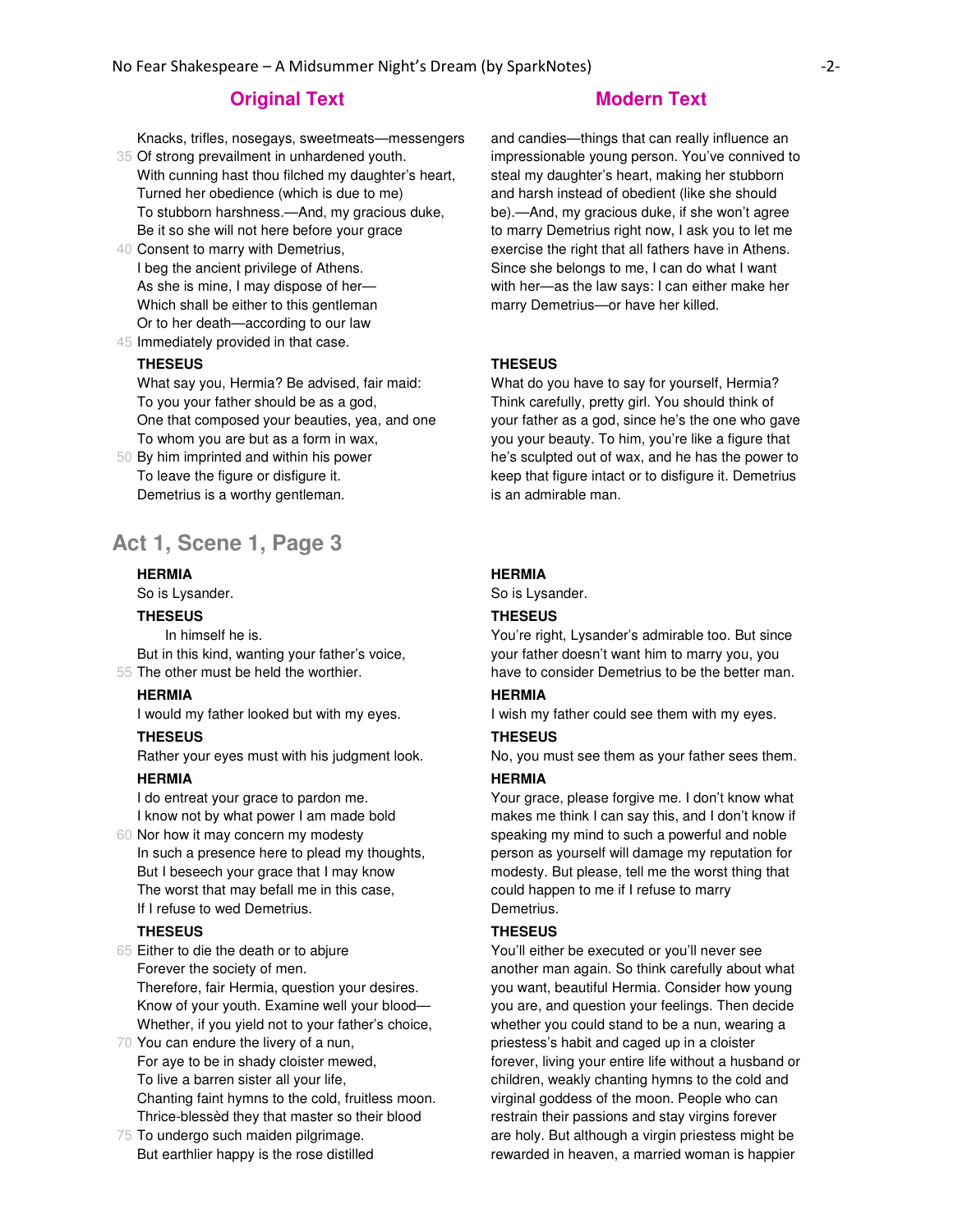Than that which, withering on the virgin thorn, Grows, lives, and dies in single blessedness.

on Earth. A married woman is like a rose who is picked and made into a beautiful perfume, while a priestess just withers away on the stem.

# **Act 1, Scene 1, Page 4**

### **HERMIA**

So will I grow, so live, so die, my lord,

80 Ere I will my virgin patent up Unto his lordship, whose unwishèd yoke My soul consents not to give sovereignty.

#### **THESEUS**

Take time to pause, and by the next new moon— The sealing day betwixt my love and me

- 85 For everlasting bond of fellowship— Upon that day either prepare to die For disobedience to your father's will, Or else to wed Demetrius, as he would, Or on Diana's altar to protest
- 90 For aye austerity and single life.

# **DEMETRIUS**

Relent, sweet Hermia—And, Lysander, yield Thy crazèd title to my certain right.

#### **LYSANDER**

You have her father's love, Demetrius. Let me have Hermia's. Do you marry him.

# **EGEUS**

95 Scornful Lysander, true, he hath my love, And what is mine my love shall render him. And she is mine, and all my right of her I do estate unto Demetrius.

#### **LYSANDER**

(to THESEUS) I am, my lord, as well derived as he,

- 100 As well possessed. My love is more than his. My fortunes every way as fairly ranked, (If not with vantage) as Demetrius'. And—which is more than all these boasts can be— I am beloved of beauteous Hermia.
- 105 Why should not I then prosecute my right? Demetrius, I'll avouch it to his head, Made love to Nedar's daughter, Helena, And won her soul. And she, sweet lady, dotes, Devoutly dotes, dotes in idolatry
- 110 Upon this spotted and inconstant man.

# **Act 1, Scene 1, Page 5**

#### **THESEUS**

I must confess that I have heard so much And with Demetrius thought to have spoke thereof, But being overfull of self-affairs,

My mind did lose it.—But, Demetrius, come.

### 115 And come, Egeus. You shall go with me.

## **HERMIA**

I'd rather wither away than give up my virginity to someone I don't love.

#### **THESEUS**

Take some time to think about this. By the time of the next new moon—the day when Hippolyta and I will be married—be ready either to be executed for disobeying your father, to marry Demetrius as your father wishes, or to take a vow to spend the rest of your life as a virgin priestess of the moon goddess.

# **DEMETRIUS**

Please give in, sweet Hermia.—And Lysander, stop acting like she's yours. I've got more of a right to her than you do.

#### **LYSANDER**

Her father loves you, Demetrius. So why don't you marry him and let me have Hermia?

#### **EGEUS**

It's true, rude Lysander, I do love him. That's why I'm giving him my daughter. She's mine, and I'm giving her to Demetrius.

#### **LYSANDER**

(to THESEUS) My lord, I'm just as noble and rich as he is. I love Hermia more than he does. My prospects are as good as his, if not better. And beautiful Hermia loves me—which is more important than all those other things I'm bragging about. Why shouldn't I be able to marry her? Demetrius—and I'll say this to his face—courted Nedar's daughter, Helena, and made her fall in love with him. That sweet lady, Helena, loves devoutly. She adores this horrible and unfaithful man.

#### **THESEUS**

I have to admit I've heard something about that, and meant to ask Demetrius about it, but I was too busy with personal matters and it slipped my mind.—Anyway, Demetrius and Egeus, both of you, come with me. I want to say a few things to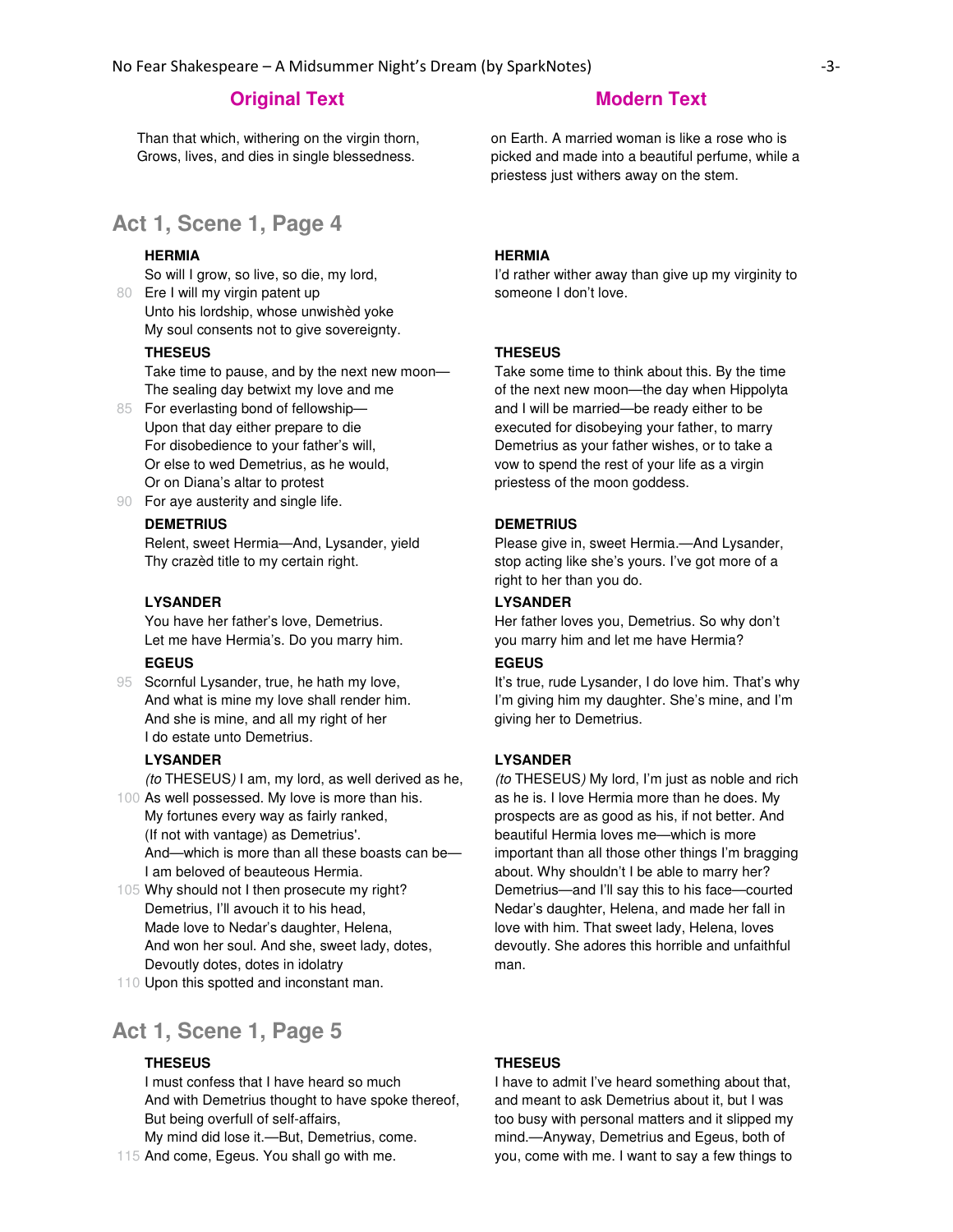I have some private schooling for you both.— For you, fair Hermia, look you arm yourself To fit your fancies to your father's will, Or else the law of Athens yields you up

- 120 (Which by no means we may extenuate) To death, or to a vow of single life.— Come, my Hippolyta. What cheer, my love?— Demetrius and Egeus, go along. I must employ you in some business
- 125 Against our nuptial and confer with you Of something nearly that concerns yourselves.

#### **EGEUS**

With duty and desire we follow you.

## **LYSANDER**

How now, my love? Why is your cheek so pale? How chance the roses there do fade so fast?

# **HERMIA**

130 Belike for want of rain, which I could well Beteem them from the tempest of my eyes.

## **LYSANDER**

135 But either it was different in blood— Ay me! For aught that I could ever read, Could ever hear by tale or history, The course of true love never did run smooth.

# **Act 1, Scene 1, Page 6**

#### **HERMIA**

O cross! Too high to be enthralled to low.

#### **LYSANDER**

Or else misgraffèd in respect of years—

### **HERMIA**

O spite! Too old to be engaged to young.

#### **LYSANDER**

Or else it stood upon the choice of friends—

# **HERMIA**

140 O hell, to choose love by another's eyes!

#### **LYSANDER**

Or, if there were a sympathy in choice, War, death, or sickness did lay siege to it, Making it momentary as a sound, Swift as a shadow, short as any dream,

145 Brief as the lightning in the collied night; That, in a spleen, unfolds both heaven and Earth, And ere a man hath power to say "Behold!" The jaws of darkness do devour it up.

you in private.—As for you, beautiful Hermia, get ready to do what your father wants, because otherwise the law says that you must die or become a nun, and there's nothing I can do about that.—Come with me, Hippolyta. How are you, my love?—Demetrius and Egeus, come with us. I want you to do some things for our wedding, and I also want to discuss something that concerns you both.

### **EGEUS**

We're following you not only because it is our duty, but also because we want to.

# Exeunt. Manent **LYSANDER** and **HERMIA** They all exit except **LYSANDER** and **HERMIA**.

# **LYSANDER**

What's going on, my love? Why are you so pale? Why have your rosy cheeks faded so quickly?

#### **HERMIA**

Probably because my cheeks' roses needed rain, which I could easily give them with all the tears in my eyes.

### **LYSANDER**

Oh, honey! Listen, in books they say that true love always faces obstacles. Either the lovers have different social standings—

### **HERMIA**

Oh, what an obstacle that would be! Imagine being too high on the social ladder, and falling in love with someone beneath you.

#### **LYSANDER**

Or else they were very different ages—

#### **HERMIA**

How awful! Being too old to marry someone young.

#### **LYSANDER**

Or else their guardians and advisors said no— **HERMIA**

What hell, to have your love life determined by someone else!

#### **LYSANDER**

Or, even if the lovers are a good match, their love might be ruined by war, death, or sickness, so that the affair only lasts an instant. Their time together might be as fleeting as a shadow or as short as a dream, lasting only as long as it takes a lightning bolt to flash across the sky. Before you can say "look," it's gone. That's how intense things like love are quickly destroyed.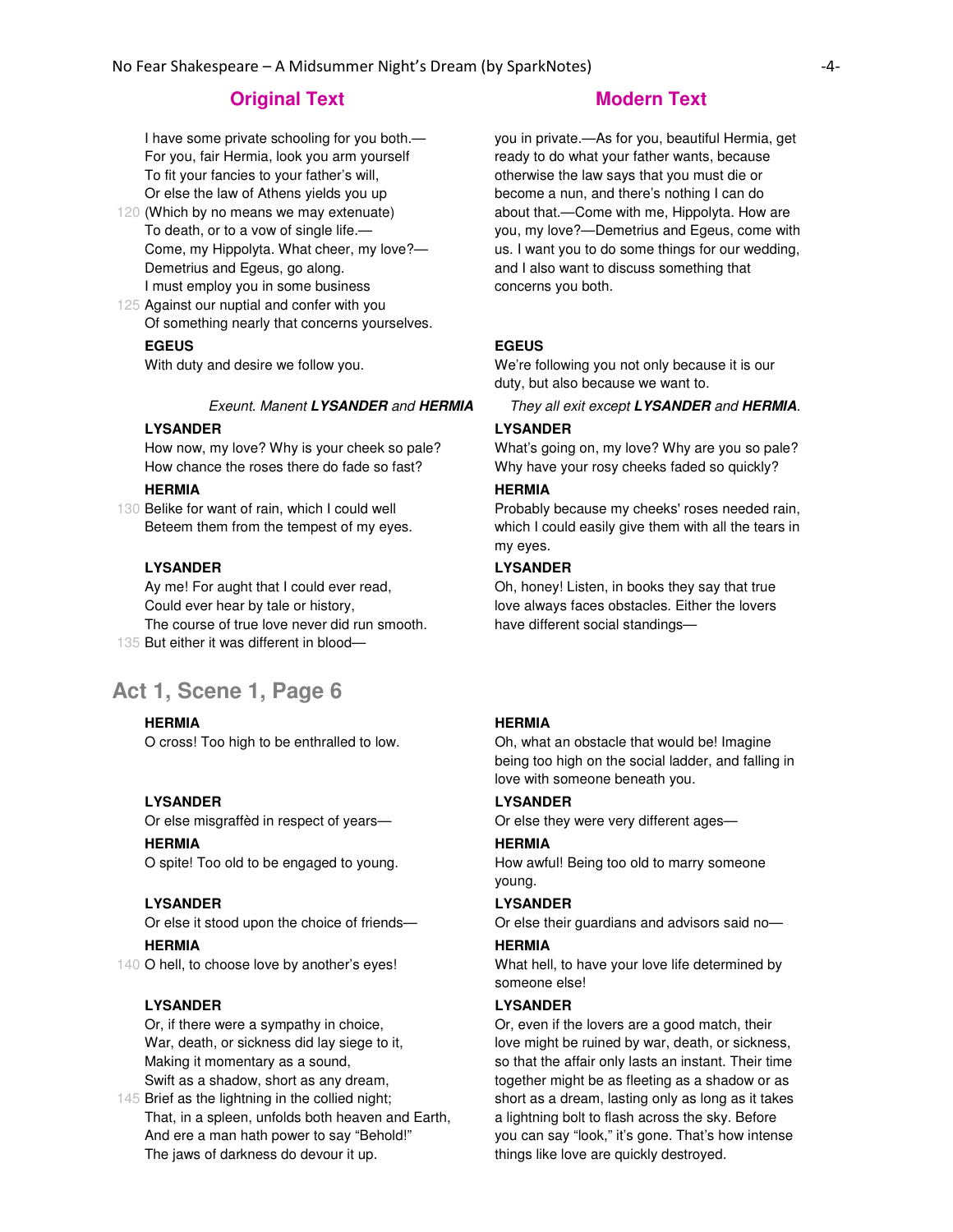# **Original Text Modern Text**

So quick bright things come to confusion.

# **HERMIA**

- 150 If then true lovers have been ever crossed, It stands as an edict in destiny. Then let us teach our trial patience, Because it is a customary cross, As due to love as thoughts and dreams and sighs,
- 155 Wishes and tears, poor fancy's followers.

# **LYSANDER**

A good persuasion. Therefore, hear me, Hermia. I have a widow aunt, a dowager Of great revenue, and she hath no child. From Athens is her house remote seven leagues,

- 160 And she respects me as her only son. There, gentle Hermia, may I marry thee. And to that place the sharp Athenian law Cannot pursue us. If thou lovest me then, Steal forth thy father's house tomorrow night.
- 165 And in the wood, a league without the town—

# **Act 1, Scene 1, Page 7**

Where I did meet thee once with Helena To do observance to a morn of May— There will I stay for thee.

### **HERMIA**

170 By his best arrow with the golden head, My good Lysander! I swear to thee by Cupid's strongest bow,

- By the simplicity of Venus' doves, By that which knitteth souls and prospers loves, And by that fire which burned the Carthage queen When the false Troyan under sail was seen,
- 175 By all the vows that ever men have broke (In number more than ever women spoke), In that same place thou hast appointed me, Tomorrow truly will I meet with thee.

## **LYSANDER**

Keep promise, love. Look, here comes Helena.

#### **HERMIA**

180 Godspeed, fair Helena! Whither away?

#### **HELENA**

Call you me "fair"? That "fair" again unsay. Demetrius loves your fair. O happy fair! Your eyes are lodestars, and your tongue's sweet air More tunable than lark to shepherd's ear

185 When wheat is green, when hawthorn buds appear. 190 melody. Sickness is catching. Oh, were favor so, Yours would I catch, fair Hermia, ere I go. My ear should catch your voice. My eye, your eye. My tongue should catch your tongue's sweet

#### **HERMIA**

If true lovers are always thwarted, then it must be a rule of fate. So let's try to be patient as we deal with our problem. It's as normal a part of love as dreams, sighs, wishes, and tears.

#### **LYSANDER**

That's the right attitude. So, listen, Hermia. I have an aunt who is a widow, who's very rich and doesn't have any children. She lives about twenty miles from Athens, and she thinks of me as a son. I could marry you there, gentle Hermia, where the strict laws of Athens can't touch us. So here's the plan. If you love me, sneak out of your father's house tomorrow night and meet me in the forest a few miles outside of town.

You remember the place—I met you there once with Helena to celebrate May Day.—I'll wait for you there.

### **HERMIA**

Oh, Lysander, I swear I'll be there tomorrow. I swear by Cupid's strongest bow and his best gold-tipped arrow, by the Goddess of Love's innocent doves, by everything that ties lovers together, by the bonfire where Queen Dido burned herself to death when her lover Aeneas jilted her, and by all the promises that men have broken (and men have broken more promises than women have ever made). I give you my word, I will meet you at that spot tomorrow.

#### **LYSANDER**

Keep your promise, my love. Look, here comes Helena.

**Enter HELENA HELENA** enters.

### **HERMIA**

Hello, beautiful Helena! Where are you going?

#### **HELENA**

Did you just call me "beautiful"? Take it back. You're the beautiful one as far as Demetrius is concerned. Oh, you're so lucky! Your eyes are like stars, and your voice is more musical than a lark's song is to a shepherd in the springtime. Sickness is contagious—I wish beauty were contagious too! I would catch your good looks before I left. My ear would be infected by your voice, my eye by your eye, and my tongue would come down with a bad case of your melodious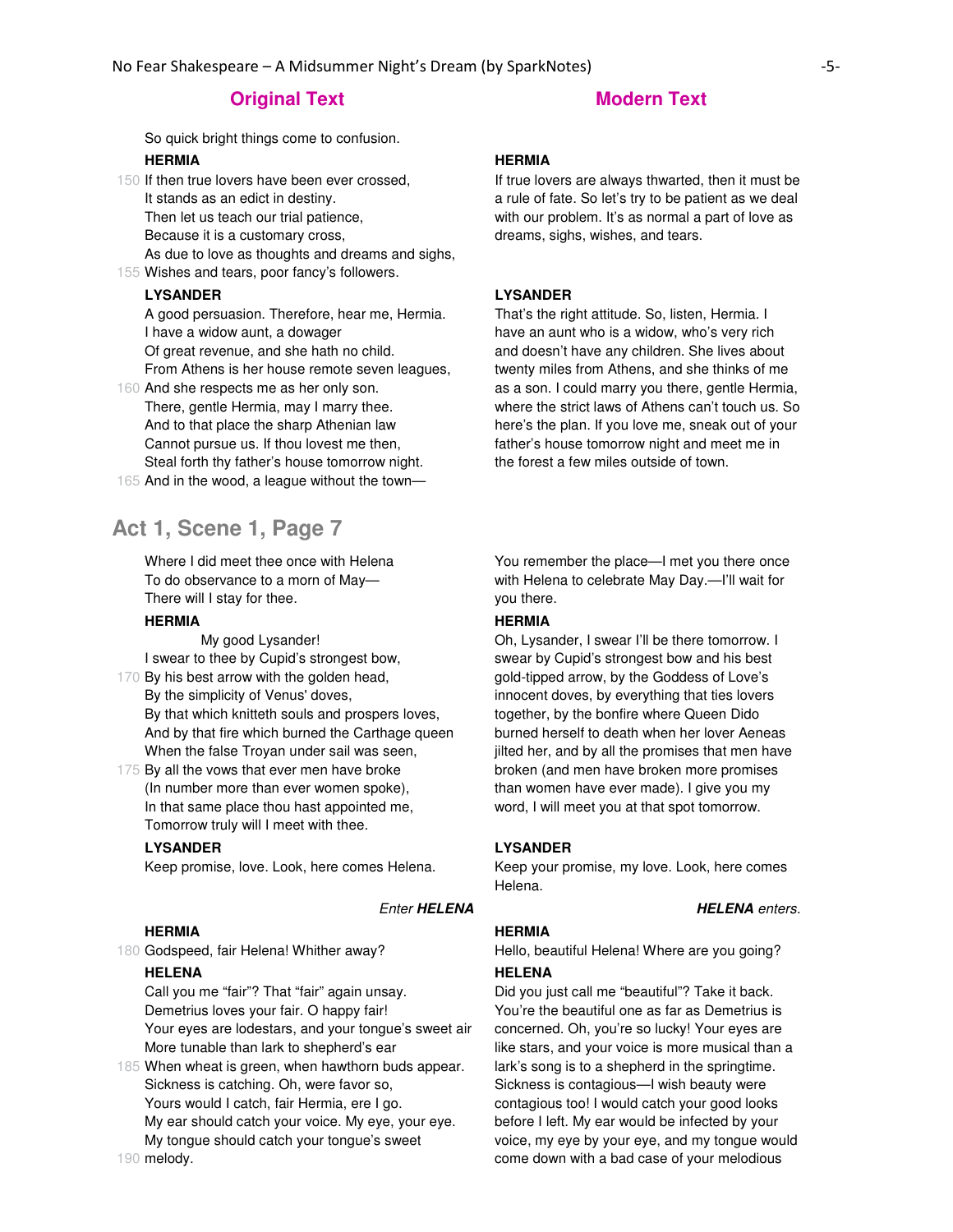Were the world mine, Demetrius being bated, The rest I'd give to be to you translated.

# **Act 1, Scene 1, Page 8**

O, teach me how you look and with what art You sway the motion of Demetrius' heart.

#### **HERMIA**

I frown upon him, yet he loves me still.

#### **HELENA**

195 Oh, that your frowns would teach my smiles such skill!

#### **HERMIA**

I give him curses, yet he gives me love.

#### **HELENA**

Oh, that my prayers could such affection move!

#### **HERMIA**

The more I hate, the more he follows me.

#### **HELENA**

The more I love, the more he hateth me.

#### **HERMIA**

200 His folly, Helena, is no fault of mine.

**HELENA** None, but your beauty. Would that fault were mine!

#### **HERMIA**

Take comfort. He no more shall see my face. Lysander and myself will fly this place. Before the time I did Lysander see

205 Seemed Athens as a paradise to me. Oh, then, what graces in my love do dwell, That he hath turned a heaven unto a hell!

### **LYSANDER**

Helen, to you our minds we will unfold. Tomorrow night when Phoebe doth behold

210 Her silver visage in the watery glass, Decking with liquid pearl the bladed grass (A time that lovers' flights doth still conceal), Through Athens' gates have we devised to steal.

#### **HERMIA**

(to HELENA) And in the wood where often you and I

215 Upon faint primrose beds were wont to lie, Emptying our bosoms of their counsel sweet,

# **Act 1, Scene 1, Page 9**

There my Lysander and myself shall meet. And thence from Athens turn away our eyes

speech. If the world were mine, I'd give it all up everything except Demetrius—to be you.

Oh, teach me how you look the way you do, and which tricks you used to make Demetrius fall in love with you.

#### **HERMIA**

I frown at him, but he still loves me.

#### **HELENA**

Oh, if only my smiles could inspire love as effectively as your frowns!

# **HERMIA**

I curse him, but he loves me.

#### **HELENA**

If only my prayers could inspire that kind of affection!

#### **HERMIA**

The more I hate him, the more he follows me around.

## **HELENA**

The more I love him, the more he hates me.

# **HERMIA**

It's not my fault he acts like that, Helena.

### **HELENA**

That's true, it's your beauty's fault. I wish I had a fault like that!

## **HERMIA**

Don't worry. He won't see my face ever again. Lysander and I are running away from here. Before I saw Lysander, Athens seemed like paradise to me. But Lysander's so attractive that he's turned heaven into hell!

## **LYSANDER**

Helena, we'll tell you about our secret plan. Tomorrow night, when the moon shines on the water and decorates the grass with tiny beads of pearly light (the time of night that always hides runaway lovers), we plan to sneak out of Athens.

#### **HERMIA**

(to HELENA) In the woods where you and I used to lounge around on the pale primroses, telling each other sweet secrets—that's where Lysander and I will meet.

From then on we'll turn our backs on Athens. We'll look for new friends and keep the company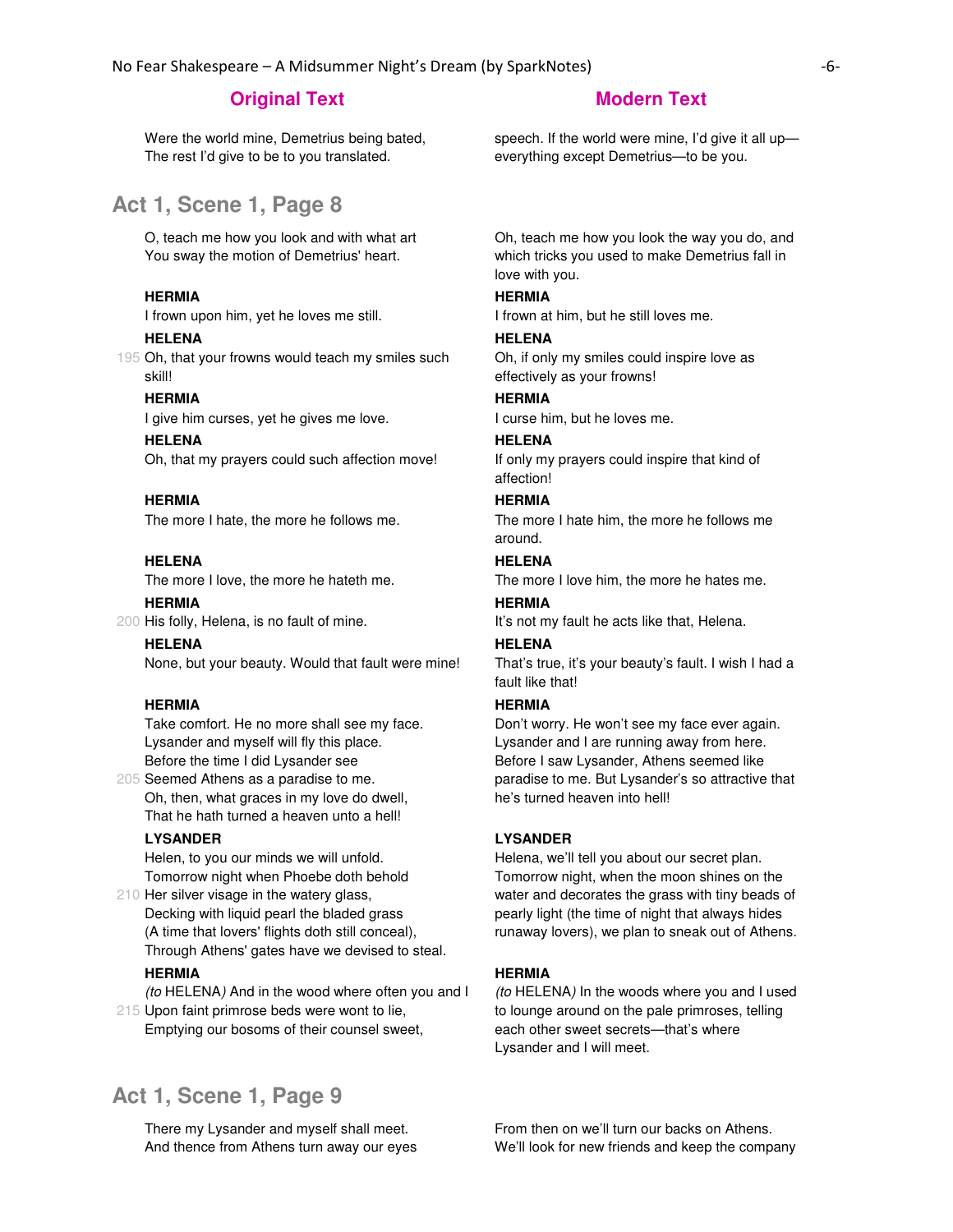To seek new friends and stranger companies.

220 Farewell, sweet playfellow. Pray thou for us. And good luck grant thee thy Demetrius!— Keep word, Lysander. We must starve our sight From lovers' food till morrow deep midnight.

#### **LYSANDER**

I will, my Hermia.

225 As you on him, Demetrius dote on you! Helena, adieu.

#### **HELENA**

How happy some o'er other some can be! Through Athens I am thought as fair as she. But what of that? Demetrius thinks not so. He will not know what all but he do know.

- 230 And as he errs, doting on Hermia's eyes, So I, admiring of his qualities. Things base and vile, holding no quantity, Love can transpose to form and dignity. Love looks not with the eyes but with the mind.
- 235 And therefore is winged Cupid painted blind. Nor hath Love's mind of any judgment taste— Wings and no eyes figure unheedy haste. And therefore is Love said to be a child, Because in choice he is so oft beguiled.
- 240 As waggish boys in game themselves forswear, So the boy Love is perjured everywhere. For ere Demetrius looked on Hermia's eyne, He hailed down oaths that he was only mine.

# **Act 1, Scene 1, Page 10**

245 So he dissolved, and showers of oaths did melt. And when this hail some heat from Hermia felt, I will go tell him of fair Hermia's flight. Then to the wood will he tomorrow night Pursue her. And for this intelligence If I have thanks, it is a dear expense.

250 But herein mean I to enrich my pain, To have his sight thither and back again.

of strangers. Goodbye, old friend. Pray for us, and I hope you win over Demetrius!—Keep your promise, Lysander. We need to stay away from each other until midnight tomorrow.

#### **LYSANDER**

I will, my Hermia.

#### **Exit HERMIA HERMIA** exits.

Goodbye, Helena. I hope Demetrius comes to love you as much as you love him!

Exit **LYSANDER LYSANDER** exits.

#### **HELENA**

It's amazing how much happier some people are than others! People throughout Athens think I'm as beautiful as Hermia. But so what? Demetrius doesn't think so, and that's all that matters. He refuses to admit what everyone else knows. But even though he's making a mistake by obsessing over Hermia so much, I'm also making a mistake, since I obsess over him. Love can make worthless things beautiful. When we're in love, we don't see with our eyes but with our minds. That's why paintings of Cupid, the god of love, always show him as blind. And love doesn't have good judgment either—Cupid, has wings and no eyes, so he's bound to be reckless and hasty. That's why they say love is a child. because it makes such bad choices. Just as boys like to play games by telling lies, Cupid breaks his promises all the time. Before Demetrius ever saw Hermia, he showered me with promises and swore he'd be mine forever.

But when he got all hot and bothered over Hermia, his promises melted away. I'll go tell Demetrius that Hermia is running away tomorrow night. He'll run after her. If he's grateful to me for this information, it'll be worth my pain in helping him pursue my rival Hermia. At least I'll get to see him when he goes, and then again when he comes back.

Exit **HERMIA** exits.

# **Act 1, Scene 2**

Enter **QUINCE** the carpenter, and **SNUG** the joiner, and **BOTTOM** the weaver, and **FLUTE** the bellowsmender, and **SNOUT** the tinker, and **STARVELING**the tailor

**QUINCE**, the carpenter, enters with **SNUG**, the cabinetmaker; **BOTTOM**, the weaver; **FLUTE**, the bellows-repairman; **SNOUT**, the handyman; and**STARVELING**, the tailor.

**QUINCE** Is everyone here?

# **QUINCE**

Is all our company here?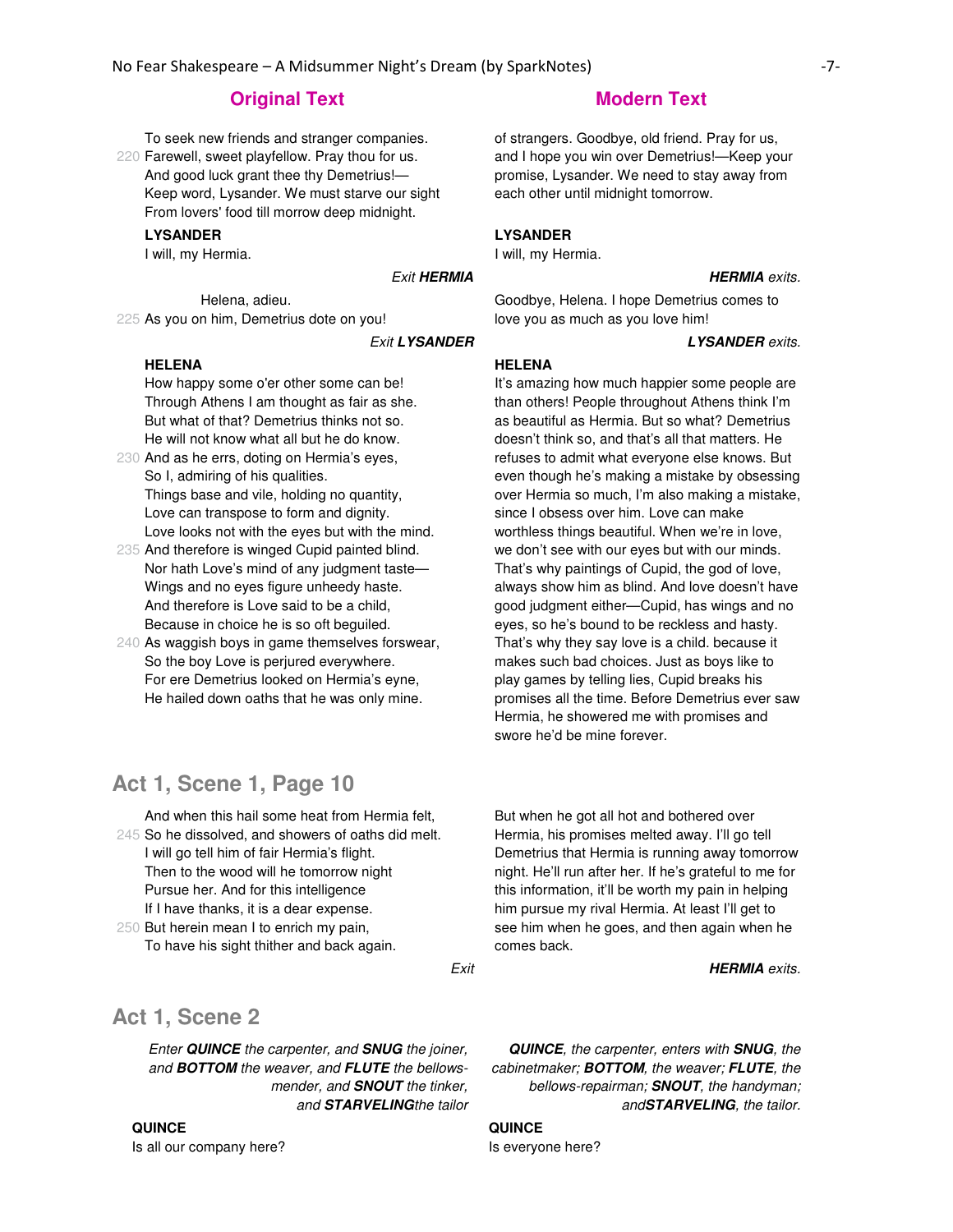# **BOTTOM**

You were best to call them generally, man by man, according to the scrip.

# **QUINCE**

Here is the scroll of every man's name which is thought fit, through all Athens, to play in our interlude before the duke and the duchess, on his wedding day at night.

## **BOTTOM**

First, good Peter Quince, say what the play treats on, then read the names of the actors, and so grow to a point.

#### **QUINCE**

5 Marry, our play is The most lamentable comedy and most cruel death of Pyramus and Thisbe.

# **BOTTOM**

A very good piece of work, I assure you, and a merry.—Now, good Peter Quince, call forth your actors by the scroll.—Masters, spread yourselves.

### **QUINCE**

Answer as I call you.—Nick Bottom, the weaver?

### **BOTTOM**

Ready. Name what part I am for and proceed.

### **QUINCE**

You, Nick Bottom, are set down for Pyramus.

# **Act 1, Scene 2, Page 2**

#### **BOTTOM**

10 What is Pyramus? A lover or a tyrant?

#### **QUINCE**

A lover that kills himself, most gallant, for love.

#### **BOTTOM**

That will ask some tears in the true performing of it. If I do it, let the audience look to their eyes. I will move storms. I will condole in some measure.—To the rest.—Yet my chief humor is for a tyrant. I could play Ercles rarely, or a part to tear a cat in to make all split.

The raging rocks And shivering shocks Shall break the locks Of prison gates. And Phoebus' car Shall shine from far And make and mar The foolish Fates.

This was lofty!—Now name the rest of the players.— This is Ercles' vein, a tyrant's vein. A lover is more

### **BOTTOM**

You should call their names generally, one person at a time, in the order in which their names appear on this piece of paper.

# **QUINCE**

This is a list of the names of all the men in Athens who are good enough to act in the play we're going to perform for the duke and duchess on their wedding night.

### **BOTTOM**

First, Peter Quince, tell us what the play is about, then read the names of the actors, and then shut up.

#### **QUINCE**

All right. Our play is called A Very Tragic Comedy About the Horrible Deaths of Pyramus and Thisbe.

# **BOTTOM**

Let me tell you, it's a great piece of work, and very—funny.—Now, Peter Quince, call the names of the actors on the list. Men, gather around him.

## **QUINCE**

Answer when I call your name.—Nick Bottom, the weaver?

## **BOTTOM**

Here. Tell me which part I'm going to play, then go on.

#### **QUINCE**

You, Nick Bottom, have been cast as Pyramus.

# **BOTTOM**

What's Pyramus? A lover or a tyrant?

#### **QUINCE**

A lover who kills himself very nobly for love.

### **BOTTOM**

I'll have to cry to make my performance believable. And as soon as I start crying, oh boy, the audience had better watch out, because they'll start crying too. I'll make tears pour out of their eyes like rainstorms. I'll moan very believably.—Name the other actors.—But I'm really in the mood to play a tyrant. I could do a great job with Hercules, or any other part that requires ranting and raving. I would rant and rave really well. Like this, listen.

The raging rocks nd shivering shocks Will break the locks Of prison gates. And the sun-god's car Will shine from far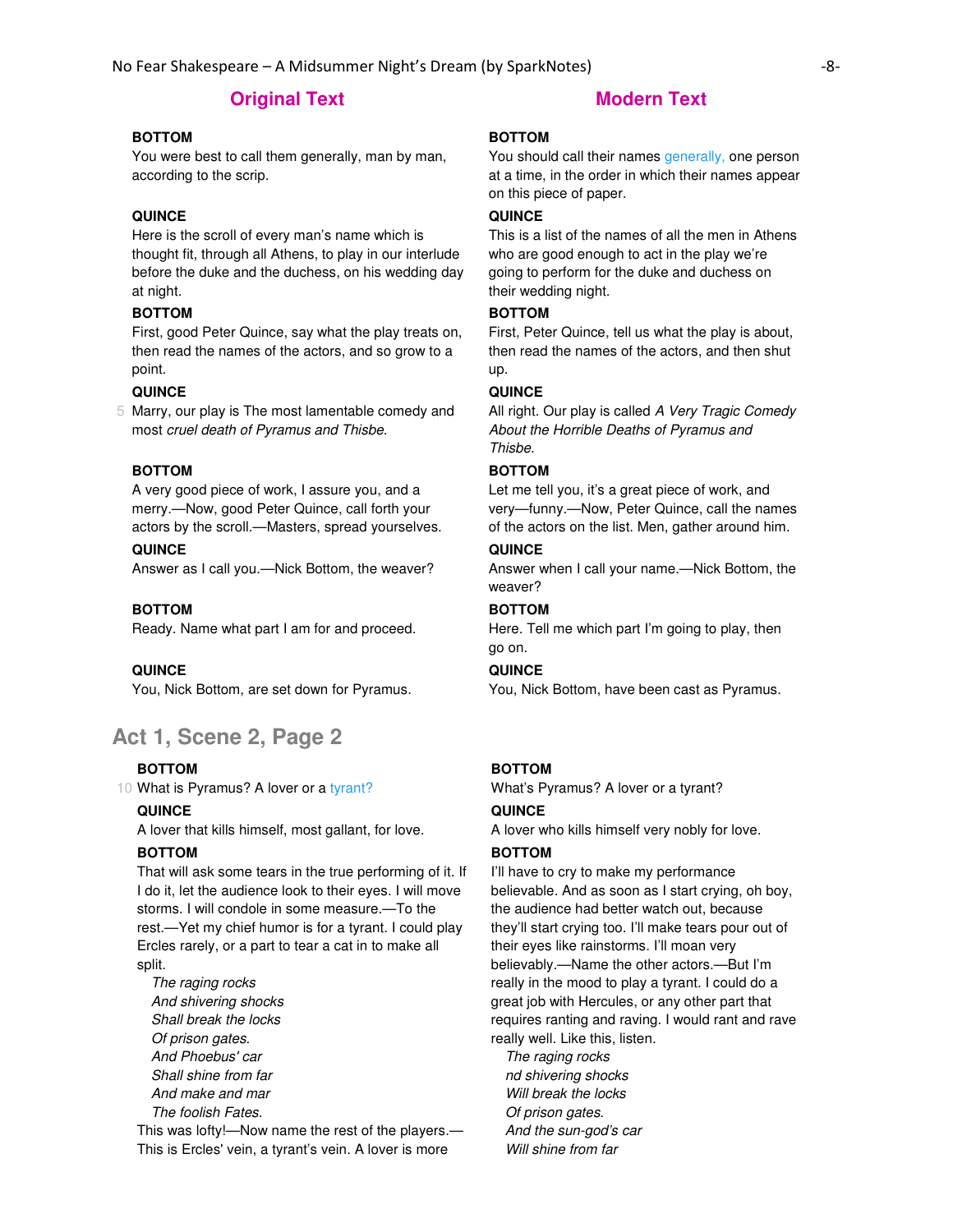#### **QUINCE**

Francis Flute, the bellows-mender? 15 Here, Peter Quince. **FLUTE**

**QUINCE**

Flute, you must take Thisbe on you.

# **Act 1, Scene 2, Page 3**

# **FLUTE**

What is Thisbe? A wandering knight?

### **QUINCE**

It is the lady that Pyramus must love.

#### **FLUTE**

Nay, faith, let me not play a woman. I have a beard coming.

# **QUINCE**

20 That's all one. You shall play it in a mask, and you may speak as small as you will.

## **BOTTOM**

An I may hide my face, let me play Thisbe too! I'll speak in a monstrous little voice: "Thisne, Thisne!"— "Ah, Pyramus, my lover dear, thy Thisbe dear and lady dear!"

#### **QUINCE**

No, no. You must play Pyramus.—And Flute, you Thisbe.

## **BOTTOM**

Well, proceed.

# **QUINCE**

Robin Starveling, the tailor?

# **STARVELING**

25 Here, Peter Quince.

# **QUINCE**

Robin Starveling, you must play Thisbe's mother.— Tom Snout, the tinker?

# **SNOUT**

Here, Peter Quince.

# **QUINCE**

You, Pyramus' father.—Myself, Thisbe's father.— Snug the joiner, you, the lion's part.—And I hope here is a play fitted.

condoling. Condoling. Condoling. Foolish fate.

> Oh, that was truly inspired!—Now tell us who the other actors are.—By the way, my performance just now was in the style of Hercules, the tyrant style. A lover would have to be weepier, of course.

#### **QUINCE**

Francis Flute, the bellows-repairman?

#### **FLUTE**

Here, Peter Quince.

#### **QUINCE**

Flute, you'll be playing the role of Thisbe.

# **FLUTE**

Who's Thisbe? A knight on a quest?

### **QUINCE**

Thisbe is the lady Pyramus is in love with.

### **FLUTE**

No, come on, don't make me play a woman. I'm growing a beard.

# **QUINCE**

That doesn't matter. You'll wear a mask, and you can make your voice as high as you want to.

# **BOTTOM**

In that case, if I can wear a mask, let me play Thisbe too! I'll be Pyramus first: "Thisne, Thisne!"—And then in falsetto: "Ah, Pyramus, my dear lover! I'm your dear Thisbe, your dear lady!"

#### **QUINCE**

No, no. Bottom, you're Pyramus.—And Flute, you're Thisbe.

#### **BOTTOM**

All right. Go on.

#### **QUINCE**

Robin Starveling, the tailor?

# **STARVELING**

Here, Peter Quince.

#### **QUINCE**

Robin Starveling, you're going to play Thisbe's mother.—Tom Snout, the handyman.

# **SNOUT**

Here, Peter Quince.

# **QUINCE**

You'll be Pyramus's father—I'll play Thisbe's father myself—Snug, the cabinetmaker, you'll play the part of the lion.—So that's everyone. I hope this play is well cast now.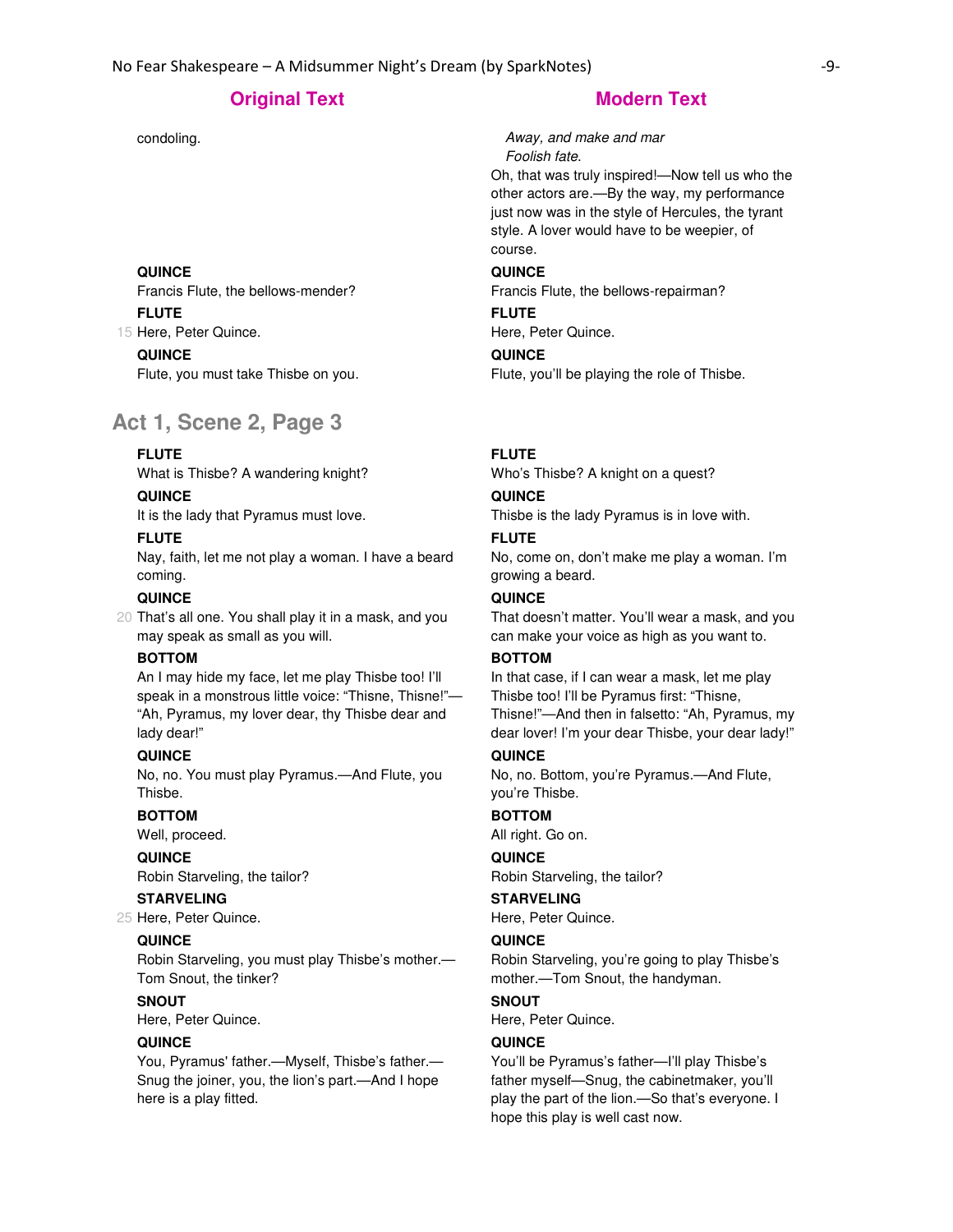**Act 1, Scene 2, Page 4** 

#### **SNUG**

Have you the lion's part written? Pray you, if it be, give it me, for I am slow of study.

# **QUINCE**

30 You may do it extempore, for it is nothing but roaring.

#### **BOTTOM**

Let me play the lion too. I will roar, that I will do any man's heart good to hear me. I will roar, that I will make the duke say, "Let him roar again. Let him roar again."

#### **QUINCE**

An you should do it too terribly, you would fright the duchess and the ladies, that they would shriek. And that were enough to hang us all.

### **ALL**

That would hang us, every mother's son.

#### **BOTTOM**

I grant you, friends, if you should fright the ladies out of their wits, they would have no more discretion but to hang us. But I will aggravate my voice so that I will roar you as gently as any sucking dove. I will roar you an 'twere any nightingale.

### **QUINCE**

35 You can play no part but Pyramus. For Pyramus is a sweet-faced man, a proper man as one shall see in a summer's day, a most lovely, gentlemanlike man. Therefore you must needs play Pyramus.

#### **BOTTOM**

Well, I will undertake it. What beard were I best to play it in?

#### **QUINCE**

Why, what you will.

# **Act 1, Scene 2, Page 5**

### **BOTTOM**

I will discharge it in either your straw-color beard, your orange-tawny beard, your purple-in-grain beard, or your French crown-color beard, your perfect yellow.

# **QUINCE**

Some of your French crowns have no hair at all, and then you will play barefaced.—But masters, here are your parts. And I am to entreat you, request you, and desire you to con them by tomorrow night and meet

### **SNUG**

Do you have the lion's part written down? If you do, please give it to me, because I need to start learning the lines. It takes me a long time to learn things.

### **QUINCE**

You can improvise the whole thing. It's just roaring.

#### **BOTTOM**

Let me play the lion too. I'll roar so well that it'll be an inspiration to anyone who hears me. I'll roar so well that the duke will say, "Let him roar again. Let him roar again."

### **QUINCE**

If you roar too ferociously, you'll scare the duchess and the other ladies and make them scream. And that would get us all executed.

# **ALL**

Yeah, that would get every single one of us executed.

# **BOTTOM**

Well, my friends, you've got to admit that if you scare the living daylights out of the ladies, they'd have no choice but to execute us. But I'll soften my voice—you know, aggravate it, so to speak so that I'll roar as gently as a baby dove. I'll roar like a sweet, peaceful nightingale.

### **QUINCE**

You can't play any part except Pyramus. Because Pyramus is a good-looking man, the most handsome man that you could find on a summer's day, a lovely gentlemanly man. So you're the only one who could play Pyramus.

#### **BOTTOM**

Well then, I'll do it. What kind of beard should I wear for the part?

#### **QUINCE**

Whatever kind you want, I guess.

# **BOTTOM**

I'll play the part wearing either a straw-colored beard, or a sandy beard, or a red beard, or one of those bright yellow beards that's the color of a French coin.

#### **QUINCE**

Some French people don't have beards at all, because syphilis has made all their hair fall out, so you might have to play the part cleanshaven.—But gentlemen, here are your scripts,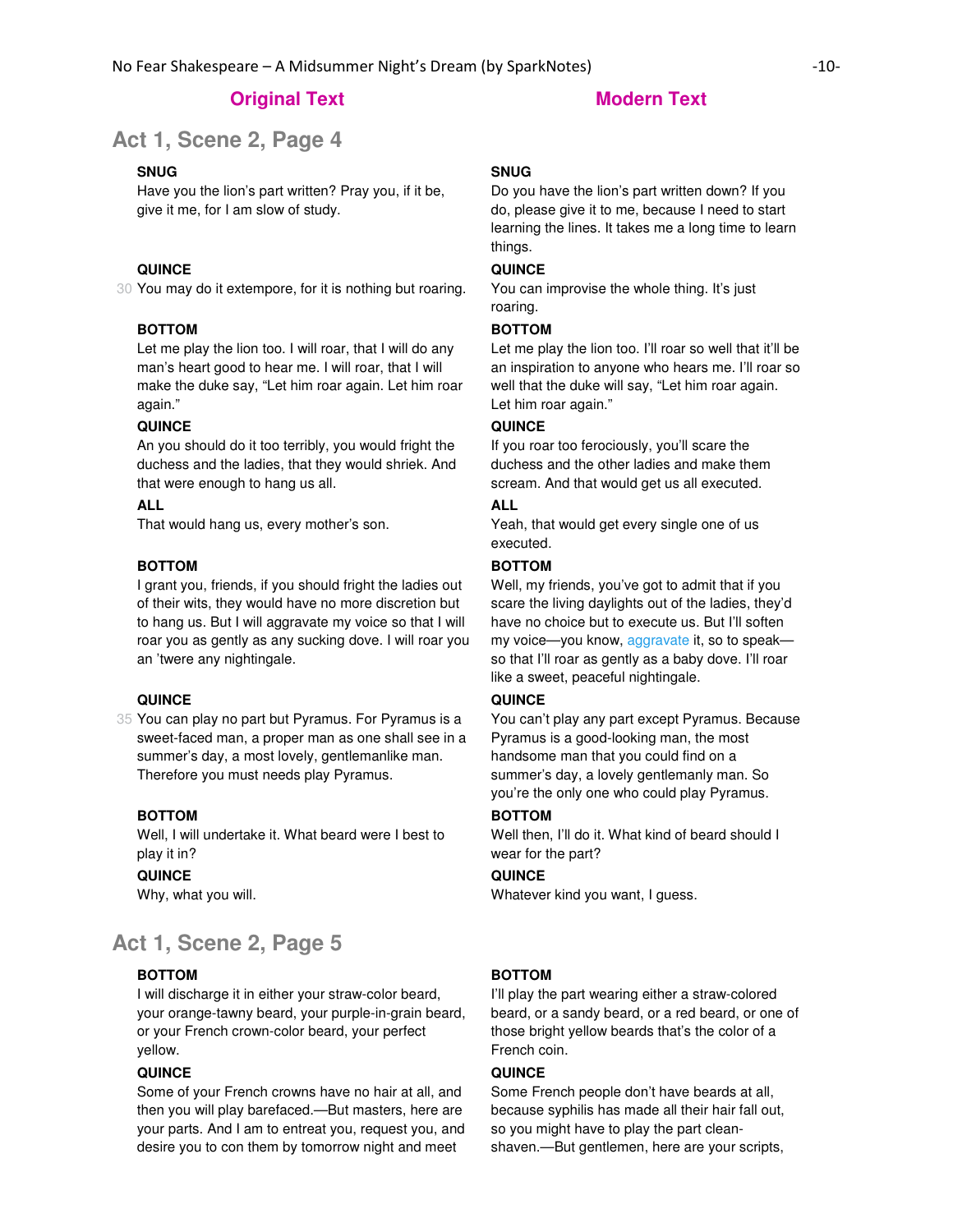me in the palace wood, a mile without the town, by moonlight. There will we rehearse, for if we meet in the city we shall be dogged with company, and our devices known. In the meantime I will draw a bill of properties such as our play wants. I pray you, fail me not.

## **BOTTOM**

40 We will meet, and there we may rehearse most obscenely and courageously. Take pains. Be perfect. Adieu.

#### **QUINCE**

At the duke's oak we meet.

#### **BOTTOM**

Enough. Hold, or cut bowstrings.

# **Act 2, Scene 1**

Enter a **FAIRY** at one side and **ROBIN** (**ROBIN GOODFELLOW**) at another

# **ROBIN**

How now, spirit? Whither wander you?

#### **FAIRY**

 Over hill, over dale, Thorough bush, thorough brier, Over park, over pale, Thorough flood, thorough fire. I do wander everywhere Swifter than the moon's sphere. And I serve the fairy queen To dew her orbs upon the green. The cowslips tall her pensioners be. In their gold coats spots you see. Those be rubies, fairy favors. In those freckles live their savors. I must go seek some dewdrops here And hang a pearl in every cowslip's ear. Farewell, thou lob of spirits. I'll be gone.

Our queen and all our elves come here anon.

# **ROBIN**

The king doth keep his revels here tonight.

5 Take heed the queen come not within his sight. For Oberon is passing fell and wrath Because that she, as her attendant hath A lovely boy stolen from an Indian king. She never had so sweet a changeling.

10 And jealous Oberon would have the child Knight of his train, to trace the forests wild. But she perforce withholds the lovèd boy, Crowns him with flowers, and makes him all her joy.

and I beg you to please learn them by tomorrow night. Meet me in the duke's forest a mile outside of town. It's best to rehearse there, because if we do it here in the city, we'll be bothered by crowds of people and everyone will know the plot of our play. Meanwhile, I'll make a list of props that we'll need for the play. Now make sure you show up, all of you. Don't leave me in the lurch.

## **BOTTOM**

We'll be there, and there we'll rehearse courageously and wonderfully, truly obscenely. Work hard, know your lines. Goodbye.

#### **QUINCE**

We'll meet at the giant oak tree in the duke's forest.

#### **BOTTOM**

Got it? Be there, or don't show your face again.

Exeunt They all exit.

#### A **FAIRY** and **ROBIN GOODFELLOW** (a "puck"

or mischievous spirit) meet onstage.

#### **ROBIN**

Hello, spirit! Where are you going?

#### **FAIRY**

I go over hills and valleys, through bushes and thorns, over parks and fenced-in spaces, through water and fire. I wander everywhere faster than the moon revolves around the Earth. I work for Titania, the Fairy Queen, and organize fairy dances for her in the grass. The cowslip flowers are her bodyguards. You'll see that their petals have spots on them—those are rubies, fairy gifts. Their sweet smells come from those little freckles. Now I have to go find some dewdrops and hang a pearl earring on every cowslip flower. Goodbye, you dumb old spirit. I've got to go. The queen and her elves will be here soon.

#### **ROBIN**

The king's having a party here tonight. Just make sure the queen doesn't come anywhere near him, because King Oberon is extremely angry. He's furious because she stole an adorable boy from an Indian king. She's never kidnapped such a darling human child before, and Oberon's jealous. He wants the child for himself, to accompany him on his wanderings through the wild forests. But the queen refuses to hand the boy over to Oberon. Instead, she puts flowers in the boy's hair and makes a fuss over him.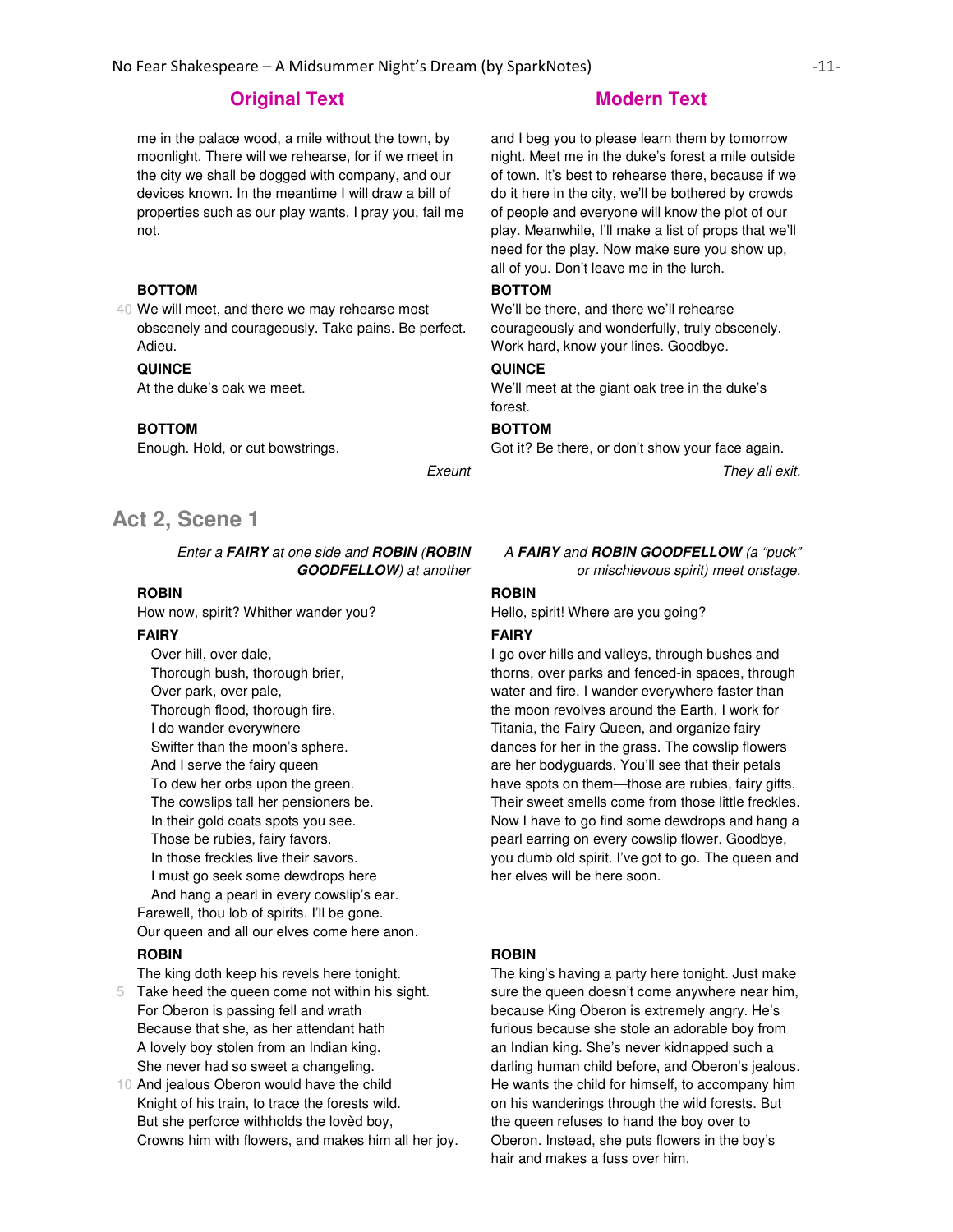# **Act 2, Scene 1, Page 2**

And now they never meet in grove or green,

15 By fountain clear or spangled starlight sheen. But they do square, that all their elves for fear Creep into acorn cups and hide them there.

### **FAIRY**

Either I mistake your shape and making quite, Or else you are that shrewd and knavish sprite

20 Called Robin Goodfellow. Are not you he That frights the maidens of the villagery, Skim milk, and sometimes labor in the quern And bootless make the breathless housewife churn, And sometime make the drink to bear no barm,

25 Mislead night-wanderers, laughing at their harm? Those that "Hobgoblin" call you, and "sweet Puck," You do their work, and they shall have good luck. Are not you he?

#### **ROBIN**

 Thou speak'st aright. I am that merry wanderer of the night.

- 30 I jest to Oberon and make him smile When I a fat and bean-fed horse beguile, Neighing in likeness of a filly foal. And sometime lurk I in a gossip's bowl In very likeness of a roasted crab,
- 35 And when she drinks, against her lips I bob And on her withered dewlap pour the ale. The wisest aunt telling the saddest tale Sometime for three-foot stool mistaketh me. Then slip I from her bum, down topples she,
- 40 And "Tailor!" cries, and falls into a cough, And then the whole quire hold their hips and laugh, And waxen in their mirth, and neeze, and swear A merrier hour was never wasted there. But, room, fairy! Here comes Oberon.

#### **FAIRY**

45 And here my mistress. Would that he were gone!

# **Act 2, Scene 1, Page 3**

Enter **OBERON**, the King of Fairies, at one side with his train, and **TITANIA**, the Queen, at the other, with hers

## **OBERON**

Ill met by moonlight, proud Titania.

#### **TITANIA**

What, jealous Oberon?—Fairies, skip hence. I have forsworn his bed and company.

And now Oberon and Titania refuse to speak to each other, or meet each other anywhere neither in the forest nor on the plain, nor by the river nor under the stars. They always argue, and the little fairies get so frightened that they hide in acorn cups and won't come out.

#### **FAIRY**

Unless I'm mistaken, you're that mischievous and naughty spirit named Robin Goodfellow. Aren't you the one who goes around scaring the maidens in the village, stealing the cream from the top of the milk, screwing up the flour mills, and frustrating housewives by keeping their milk from turning into butter? Aren't you the one who keeps beer from foaming up as it should, and causes people to get lost at night, while you laugh at them? Some people call you "Hobgoblin" and "sweet Puck," and you're nice to them. You do their work for them and give them good luck. That's you, right?

#### **ROBIN**

What you say is true. That's me you're talking about, the playful wanderer of the night. I tell jokes to Oberon and make him smile. I'll trick a fat, well-fed horse into thinking that I'm a young female horse. Sometimes I hide at the bottom of an old woman's drink disguised as an apple. When she takes a sip, I bob up against her lips and make her spill the drink all over her withered old neck. Sometimes a wise old woman with a sad story to tell tries to sit down on me, thinking I'm a three-legged stool. But I slip from underneath her and she falls down, crying, "Ow, my butt!" and starts coughing, and then everyone laughs and has fun. But step aside, fairy! Here comes Oberon.

#### **FAIRY**

And here's my mistress, Titania. I wish he'd go away!

**OBERON**, the Fairy King, and his followers enter. On the opposite side of the stage, **TITANIA**, the Fairy Queen, and her followers enter.

### **OBERON**

How not nice to see you, Titania.

#### **TITANIA**

What, are you jealous, Oberon?—Fairies, let's get out of here. I've sworn I'll never sleep with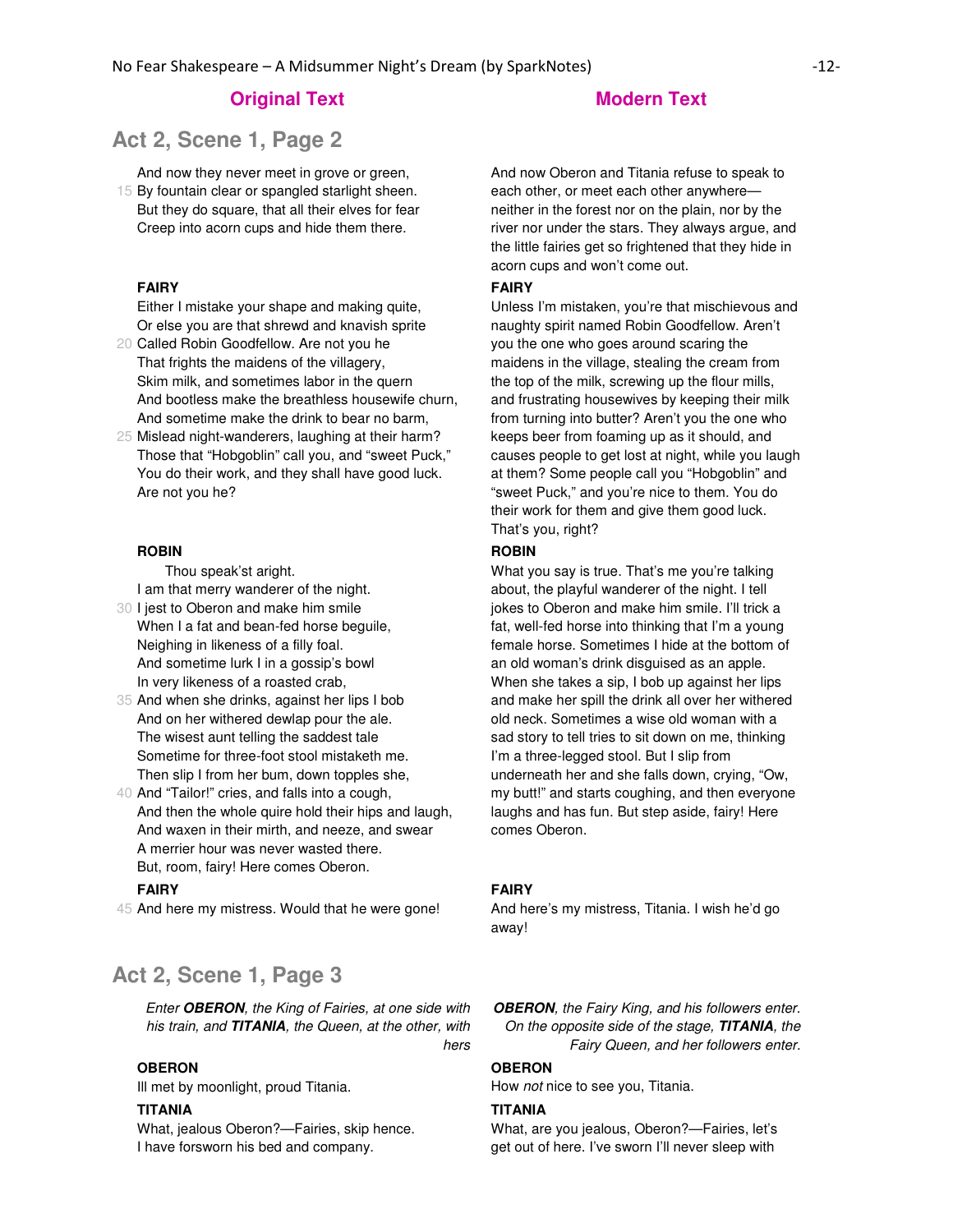# **Original Text Modern Text**

#### **OBERON**

Tarry, rash wanton. Am not I thy lord?

## **TITANIA**

- 50 Then I must be thy lady. But I know When thou hast stolen away from Fairyland, And in the shape of Corin sat all day, Playing on pipes of corn and versing love To amorous Phillida. Why art thou here,
- 55 Come from the farthest step of India? But that, forsooth, the bouncing Amazon, Your buskined mistress and your warrior love, To Theseus must be wedded, and you come To give their bed joy and prosperity.

#### **OBERON**

60 How canst thou thus for shame, Titania, Knowing I know thy love to Theseus? Glance at my credit with Hippolyta,

Didst thou not lead him through the glimmering night From Perigouna, whom he ravishèd?

65 And make him with fair Ægles break his faith, With Ariadne and Antiopa?

# **Act 2, Scene 1, Page 4**

#### **TITANIA**

These are the forgeries of jealousy. And never, since the middle summer's spring, Met we on hill, in dale, forest, or mead, By pavèd fountain, or by rushy brook,

- 70 Or in the beachèd margent of the sea, To dance our ringlets to the whistling wind, But with thy brawls thou hast disturbed our sport. Therefore the winds, piping to us in vain, As in revenge, have sucked up from the sea
- 75 Contagious fogs, which falling in the land Have every pelting river made so proud That they have overborne their continents. The ox hath therefore stretched his yoke in vain, The ploughman lost his sweat, and the green corn
- 80 Hath rotted ere his youth attained a beard. The fold stands empty in the drownèd field, And crows are fatted with the murrain flock. The nine-men's-morris is filled up with mud, And the quaint mazes in the wanton green
- 85 For lack of tread are undistinguishable. The human mortals want their winter here. No night is now with hymn or carol blessed. Therefore the moon, the governess of floods, Pale in her anger, washes all the air,
- 90 That rheumatic diseases do abound. And thorough this distemperature we see

him or talk to him again.

### **OBERON**

Wait just a minute, you brazen hussy. Aren't you supposed to obey me, your lord and husband?

### **TITANIA**

If you're my lord and husband, I must be your lady and wife, so you're supposed to be faithful to me. But I know for a fact that you snuck away from Fairyland disguised as a shepherd, and spent all day playing straw pipes and singing love poems to your new girlfriend. The only reason you left India was to come here and see that butch Amazon Hippolyta. She was your bootwearing mistress and your warrior lover, and now that she's getting married to Theseus, you've come to celebrate their marriage.

#### **OBERON**

How can you stand there shamelessly talking about me and Hippolyta, when you know that I know about your love for Theseus? Weren't you the one who made him desert Perigouna in the middle of the night, right after he'd raped her? And weren't you the one who made him cheat on all of his other girlfriends, like Aegles, Ariadne, and Antiopa?

## **TITANIA**

These are nothing but jealous lies. Since the beginning of midsummer, my fairies and I haven't been able to meet anywhere to do our dances in the wind without being disturbed by you and your arguments. We haven't been able to meet on a hill or in a valley, in the forest or a meadow, by a pebbly fountain or a rushing stream, or on the beach by the ocean without you disturbing us. And because you interrupt us so that we can't dance for them, the winds have made fogs rise up out of the sea and fall down on the rivers so that the rivers flood, just to get revenge on you. So all the work that oxen and farmers have done in plowing the fields has been for nothing, because the unripe grain has rotted before it was ripe. Sheep pens are empty in the middle of the flooded fields, and the crows get fat from eating the dead bodies of infected sheep. All the fields where people usually play games are filled with mud, and you can't even see the elaborate mazes that people create in the grass, because no one walks in them anymore and they've all grown over. It's not winter here for the human mortals, so they're not protected by the holy hymns and carols that they sing in winter. So the pale, angry moon, who controls the tides, fills the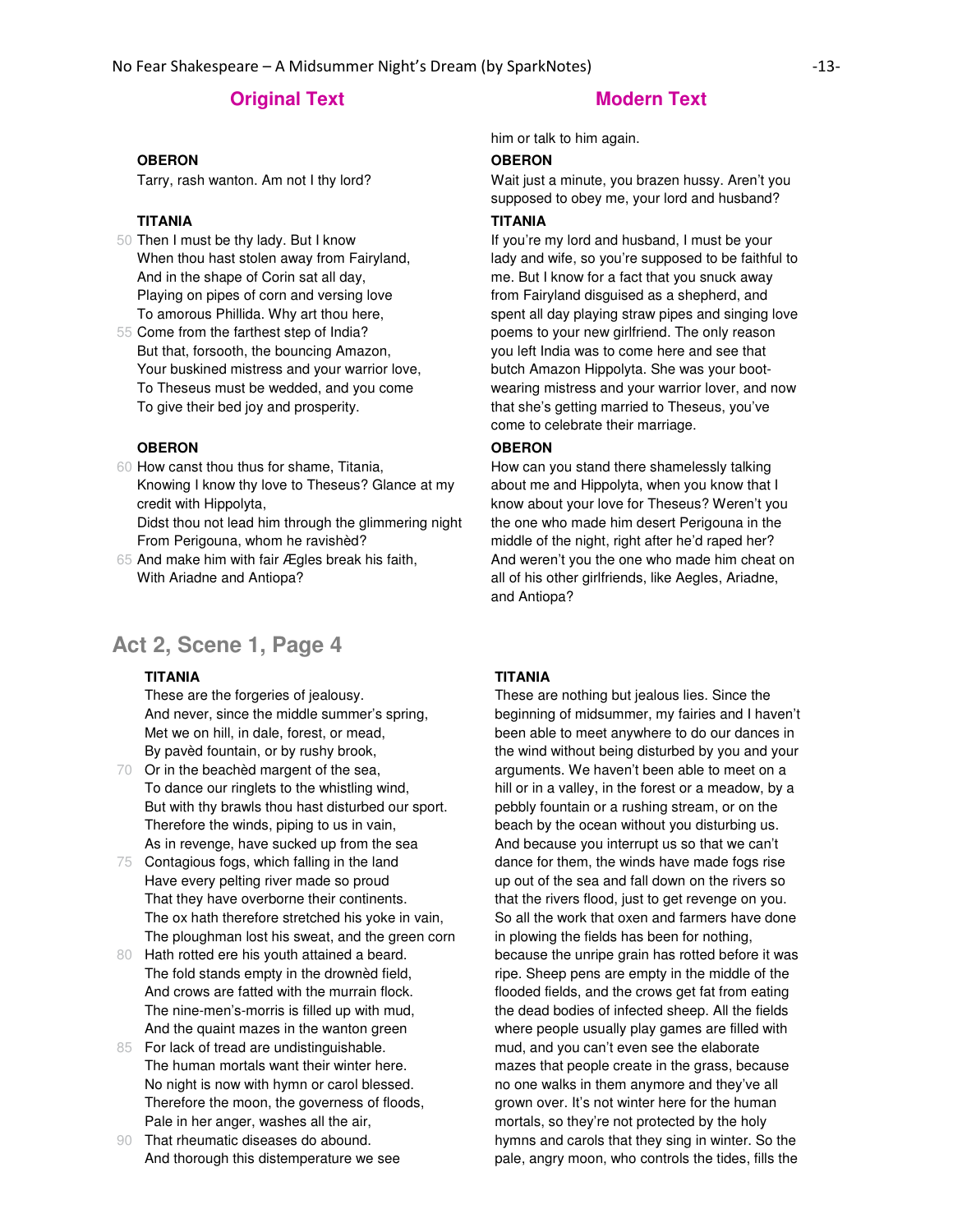The seasons alter: hoary-headed frosts Fall in the fresh lap of the crimson rose, And on old Hiems' thin and icy crown

- 95 An odorous chaplet of sweet summer buds Is, as in mockery, set. The spring, the summer, The childing autumn, angry winter change Their wonted liveries, and the mazèd world, By their increase, now knows not which is which.
- 100 And this same progeny of evils comes From our debate, from our dissension. We are their parents and original.

# **Act 2, Scene 1, Page 5**

# **OBERON**

105 I do but beg a little changeling boy, Do you amend it then. It lies in you. Why should Titania cross her Oberon? To be my henchman.

# **TITANIA**

 Set your heart at rest. The Fairyland buys not the child of me. His mother was a votaress of my order, And in the spicèd Indian air by night

- 110 Full often hath she gossiped by my side, And sat with me on Neptune's yellow sands, Marking th' embarkèd traders on the flood, When we have laughed to see the sails conceive And grow big-bellied with the wanton wind;
- 115 Which she, with pretty and with swimming gait Following—her womb then rich with my young squire—

Would imitate, and sail upon the land To fetch me trifles and return again

120 As from a voyage, rich with merchandise. But she, being mortal, of that boy did die. And for her sake do I rear up her boy, And for her sake I will not part with him.

# **OBERON**

How long within this wood intend you stay?

#### **TITANIA**

Perchance till after Theseus' wedding day.

125 If you will patiently dance in our round And see our moonlight revels, go with us. If not, shun me, and I will spare your haunts.

#### **OBERON**

Give me that boy and I will go with thee.

## **TITANIA**

130 We shall chide downright, if I longer stay. Not for thy fairy kingdom.—Fairies, away!

air with diseases. As a consequence of this bad weather and these bad moods the seasons have started to change. Cold frosts spread over the red roses, and the icy winter wears a crown of sweet summer flowers as some sick joke. Spring, summer, fertile autumn and angry winter have all changed places, and now the confused world doesn't know which is which. And this is all because of our argument. We are responsible for this.

#### **OBERON**

Do something about it, then. You have the power to fix it. Why would Titania want to argue with her Oberon? All I'm asking for is to have that little human boy as part of my crew.

#### **TITANIA**

Get over it. I won't give up this child for all of Fairyland. His mother was one of my worshippers, and we always used to gossip together at night in India, sitting together by the ocean and watching the merchant ships sailing on the ocean. We used to laugh to see the sails fill up with wind so that they looked like they had big, pregnant bellies, as if the wind had gotten them pregnant. She would imitate them—since she was already pregnant with the little boy—and she would go sailing over the land herself to go get me little presents, and come back carrying gifts like she was a ship coming back from a voyage. But since she was a mortal, she died giving birth to that boy, and for her sake I'm raising him and will not give him up.

#### **OBERON**

How long do you plan to stay here in this forest?

#### **TITANIA**

Maybe until after Theseus's wedding day. If you behave yourself and join us in our circle dance and moonlight celebrations, then you can come with us. If not, leave me alone, and I'll stay away from your turf.

### **OBERON**

Give me that boy and I'll come with you.

#### **TITANIA**

Not for your entire fairy kingdom.—Come, fairies, let's go. We're going to have an out-and-out brawl if I stay any longer.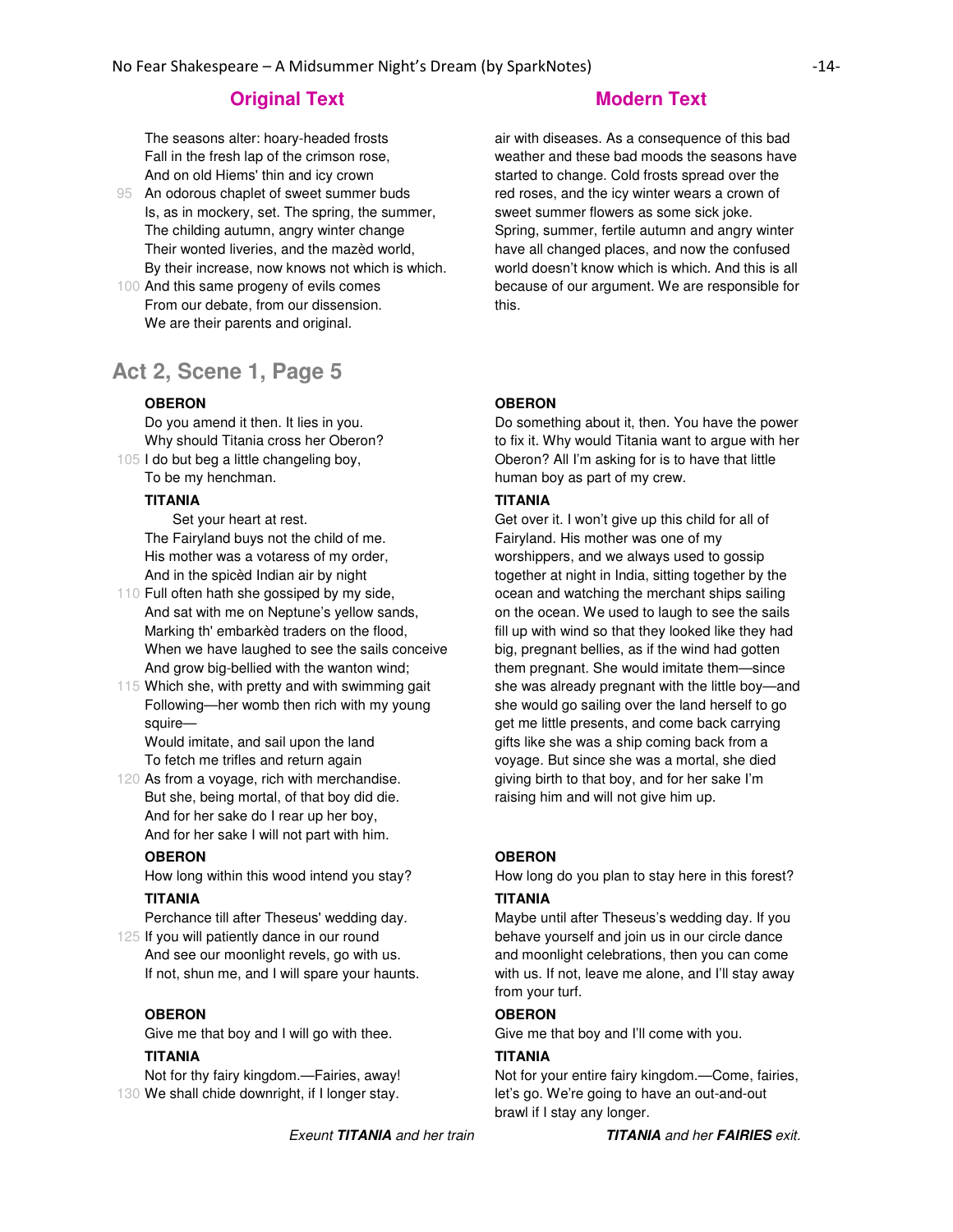# **Original Text Modern Text**

# **Act 2, Scene 1, Page 6**

# **OBERON**

Well, go thy way. Thou shalt not from this grove Till I torment thee for this injury.—(to ROBIN GOODFELLOW)

My gentle Puck, come hither. Thou rememberest

135 Since once I sat upon a promontory And heard a mermaid on a dolphin's back Uttering such dulcet and harmonious breath That the rude sea grew civil at her song And certain stars shot madly from their spheres To hear the seamaid's music?

#### **ROBIN**

I remember.

# **OBERON**

- 140 That very time I saw (but thou couldst not) Flying between the cold moon and the Earth, Cupid all armed. A certain aim he took At a fair vestal thronèd by the west, And loosed his love shaft smartly from his bow
- 145 As it should pierce a hundred thousand hearts. But I might see young Cupid's fiery shaft Quenched in the chaste beams of the watery moon, And the imperial votaress passèd on, In maiden meditation, fancy-free.
- 150 Yet marked I where the bolt of Cupid fell. It fell upon a little western flower, Before milk-white, now purple with love's wound. And maidens call it "love-in-idleness." Fetch me that flower. The herb I showed thee once.
- 155 The juice of it on sleeping eyelids laid Will make or man or woman madly dote Upon the next live creature that it sees. Fetch me this herb, and be thou here again Ere the leviathan can swim a league.

#### **ROBIN**

160 I'll put a girdle round about the Earth In forty minutes.

# **Act 2, Scene 1, Page 7**

#### **OBERON**

165 Be it on lion, bear, or wolf, or bull, Having once this juice, I'll watch Titania when she is asleep And drop the liquor of it in her eyes. The next thing then she waking looks upon— On meddling monkey or on busy ape— She shall pursue it with the soul of love.

And ere I take this charm from of her sight— As I can take it with another herb—

#### **OBERON**

Well, go on your way, then. You won't leave this grove until I've paid you back for this insult. (toROBIN GOODFELLOW) My dear Puck, come here. You remember the time when I was sitting on a cliff, and I heard a mermaid sitting on a dolphin's back sing such a sweet and harmonious song that it calmed the stormy sea and made stars shoot out of the sky so they could hear her better?

#### **ROBIN**

Yes, I remember.

## **OBERON**

That same night, I saw Cupid flying from the moon to the earth, with all of his arrows ready. (You couldn't see him, but I could.) He took aim at a beautiful young virgin who was sitting on a throne in the western part of the world, and he shot his arrow of love well enough to have pierced a hundred thousand hearts. But I could see that Cupid's fiery arrow was put out by watery, virginal moonbeams, so the royal virgin continued her virginal thoughts without being interrupted by thoughts of love. But I paid attention to where Cupid's arrow fell. It fell on a little western flower, which used to be white as milk but now has turned purple from being wounded by the arrow of love. Young girls call it "love-in-idleness." Bring me that flower. I showed it to you once. If its juice is put on someone's eyelids while they're asleep, that person will fall in love with the next living creature he or she sees. Bring me this plant, and get back here before the sea monster has time to swim three miles.

#### **ROBIN**

I could go around the world in forty minutes.

**Exit ROBIN ROBIN ROBIN ROBIN** 

### **OBERON**

When I have the juice of that flower, I'll trickle some drops of it on Titania's eyes while she's sleeping. She'll fall madly in love with the first thing she sees when she wakes up—even if it's a lion, a bear, a wolf, a bull, a monkey, or an ape. And before I make her normal again—I can cure her by treating her with another plant—I'll make her give me that little boy as my page. But who's that coming this way? I'll make myself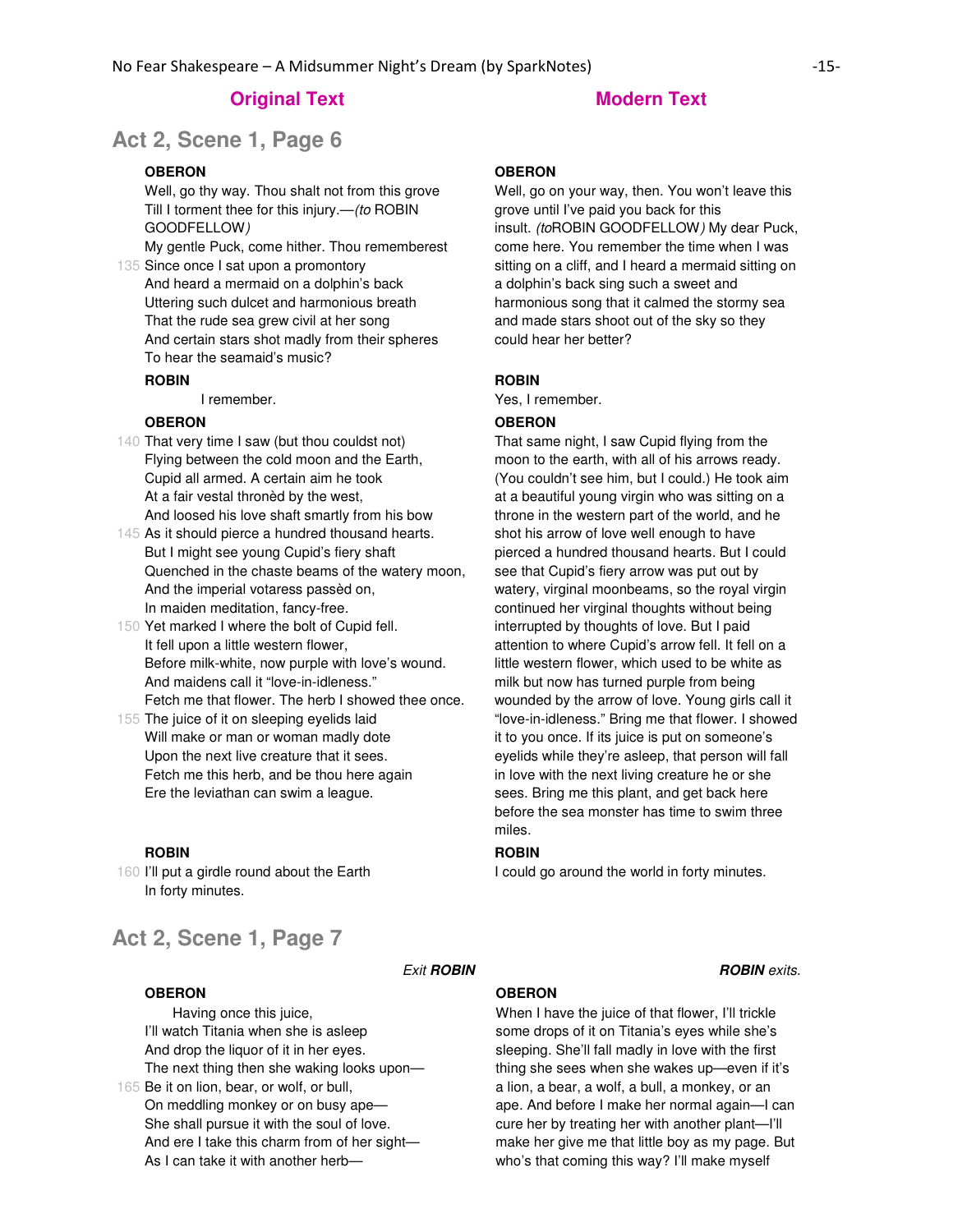# **Original Text Modern Text**

170 I'll make her render up her page to me. But who comes here? I am invisible. And I will overhear their conference.

#### Enter **DEMETRIUS**, **HELENA** following him **DEMETRIUS** enters, followed by **HELENA**.

#### **DEMETRIUS**

I love thee not, therefore pursue me not. Where is Lysander and fair Hermia?

175 The one I'll stay, the other stayeth me. Thou told'st me they were stol'n unto this wood. And here am I, and wood within this wood, Because I cannot meet my Hermia. Hence, get thee gone, and follow me no more.

#### **HELENA**

180 You draw me, you hard-hearted adamant. But yet you draw not iron, for my heart Is true as steel. Leave you your power to draw, And I shall have no power to follow you.

## **DEMETRIUS**

185 Or rather, do I not in plainest truth Do I entice you? Do I speak you fair? Tell you I do not, nor I cannot, love you?

# **Act 2, Scene 1, Page 8**

## **HELENA**

And even for that do I love you the more. I am your spaniel. And, Demetrius, The more you beat me, I will fawn on you.

190 Use me but as your spaniel—spurn me, strike me, Neglect me, lose me. Only give me leave, Unworthy as I am, to follow you. What worser place can I beg in your love— And yet a place of high respect with me—

195 Than to be usèd as you use your dog?

## **DEMETRIUS**

Tempt not too much the hatred of my spirit. For I am sick when I do look on thee.

# **HELENA**

And I am sick when I look not on you.

#### **DEMETRIUS**

You do impeach your modesty too much,

200 To leave the city and commit yourself Into the hands of one that loves you not, To trust the opportunity of night And the ill counsel of a desert place With the rich worth of your virginity.

### **HELENA**

205 Your virtue is my privilege. For that It is not night when I do see your face. Therefore I think I am not in the night. Nor doth this wood lack worlds of company, For you in my respect are all the world.

invisible and listen to their conversation.

### **DEMETRIUS**

Look, I don't love you, so stop following me around. Where are Lysander and beautiful Hermia? Lysander I want to stop, but Hermia stops my heart from beating. You told me they escaped into this forest. And here I am, going crazy in the middle of the woods because I can't find my Hermia. Go away, get out of here, and stop following me.

# **HELENA**

You attract me to you, you cruel magnet! But you must not attract iron, because my heart is as true as steel. If you let go of your power to attract me, I won't have any power to follow you.

#### **DEMETRIUS**

Do I ask you to follow me? Do I speak to you kindly? Don't I tell you in the clearest terms that I do not and cannot love you?

# **HELENA**

Yes, but that makes me love you even more. I'm your little dog, Demetrius. The more you beat me, the more I'll love you. Treat me like you would treat a dog—kick me, hit me, neglect me, try to lose me. Just let me follow behind you, even though I'm not good enough for you. Could I ask for a worse place in your heart than to be treated as you would treat a dog? And yet I would consider it an honor to be your dog.

### **DEMETRIUS**

Don't push it. Just looking at you makes me sick.

#### **HELENA**

And I get sick when I can't look at you.

#### **DEMETRIUS**

You're risking your reputation by leaving the city and stalking someone who doesn't love you. Standing around alone in a deserted area in the middle of the night isn't the best way to protect your virginity.

#### **HELENA**

I rely on your virtue to protect me. And because I can see your shining face, it doesn't feel like nighttime to me. This forest doesn't seem deserted when you're here, because you are all the world to me. So how can anyone say I'm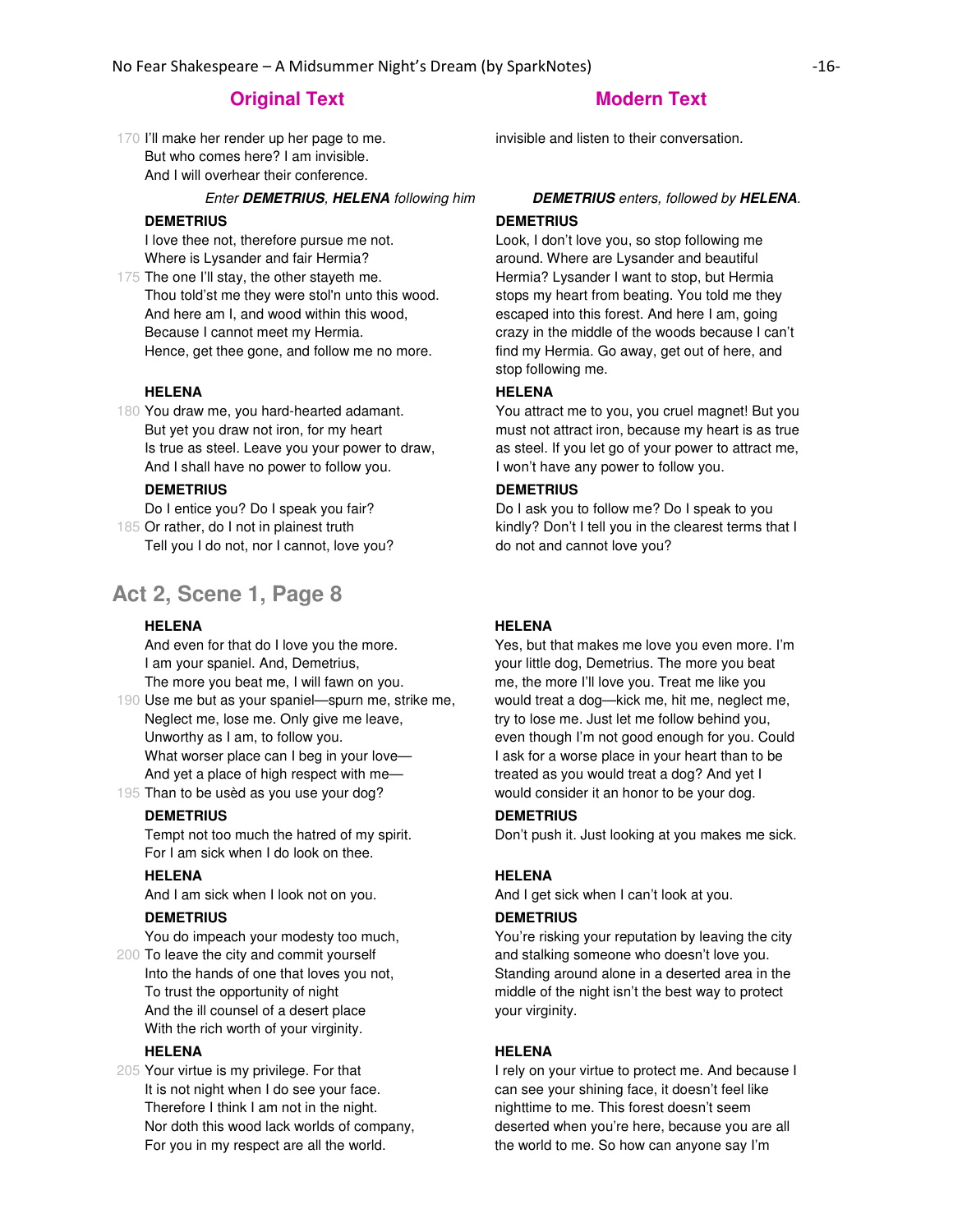210 Then how can it be said I am alone When all the world is here to look on me?

# **DEMETRIUS**

I'll run from thee and hide me in the brakes, And leave thee to the mercy of wild beasts.

# **HELENA**

215 Run when you will, the story shall be changed. The wildest hath not such a heart as you.

# **Act 2, Scene 1, Page 9**

Apollo flies and Daphne holds the chase. The dove pursues the griffin. The mild hind Makes speed to catch the tiger—bootless speed, When cowardice pursues and valor flies.

#### **DEMETRIUS**

220 I will not stay thy questions. Let me go. Or if thou follow me, do not believe But I shall do thee mischief in the wood.

#### **HELENA**

Ay, in the temple, in the town, the field You do me mischief. Fie, Demetrius!

225 Your wrongs do set a scandal on my sex. We cannot fight for love as men may do. We should be wooed and were not made to woo.

I'll follow thee and make a heaven of hell, To die upon the hand I love so well.

# **OBERON**

230 Fare thee well, nymph. Ere he do leave this grove, Thou shalt fly him and he shall seek thy love.

#### **Enter ROBIN ROBIN ROBIN** enters.

Hast thou the flower there? Welcome, wanderer. Do you have the flower? Welcome, traveler.

#### **ROBIN**

Ay, there it is.

#### **OBERON**

 I pray thee, give it me. (takes flower from ROBIN)

235 I know a bank where the wild thyme blows, Where oxlips and the nodding violet grows, Quite overcanopied with luscious woodbine, With sweet musk roses and with eglantine.

alone, when the whole world is here to look at me?

### **DEMETRIUS**

I'll run away from you and hide in the bushes, and leave you to the mercy of wild animals.

# **HELENA**

The wildest animal isn't as cruel as you are. Run whenever you want to. The story of Daphne and Apollo will be changed:

the lustful god Apollo runs away from the virginal nymph Daphne who pursues him, the dove chases after the griffin, which is usually its predator, and the gentle deer tries to hunt down the tiger—speed is useless when the cowardly person chases and the brave person runs away.

### **DEMETRIUS**

I'm not sticking around to listen to you any longer. Leave me alone. Or if you follow me, you'd better understand that I'll do something bad to you in the forest.

#### **HELENA**

Yes, you already hurt me in the church, in the town, and in the fields. Shame on you, Demetrius! Your behavior is an insult to all women. We cannot fight for love as men can. We should be pursued and courted. We weren't made to do the pursuing.

#### Exit **DEMETRIUS DEMETRIUS** exits.

I'll follow you and turn this hell I'm in into a kind of heaven. It would be heavenly to be killed by someone I love so much.

#### **Exit HELENA HELENA** exits.

#### **OBERON**

Goodbye, nymph. Before he leaves this part of the forest, you'll change places: you'll be the one running away, and he'll be in love with you.

#### **ROBIN**

Yes, here it is.

#### **OBERON**

Please, give it to me. (he takes the flower fromROBIN) I know a place where wild thyme blooms, and oxlips and violets grow. It's covered over with luscious honeysuckle, sweet muskroses and sweetbrier.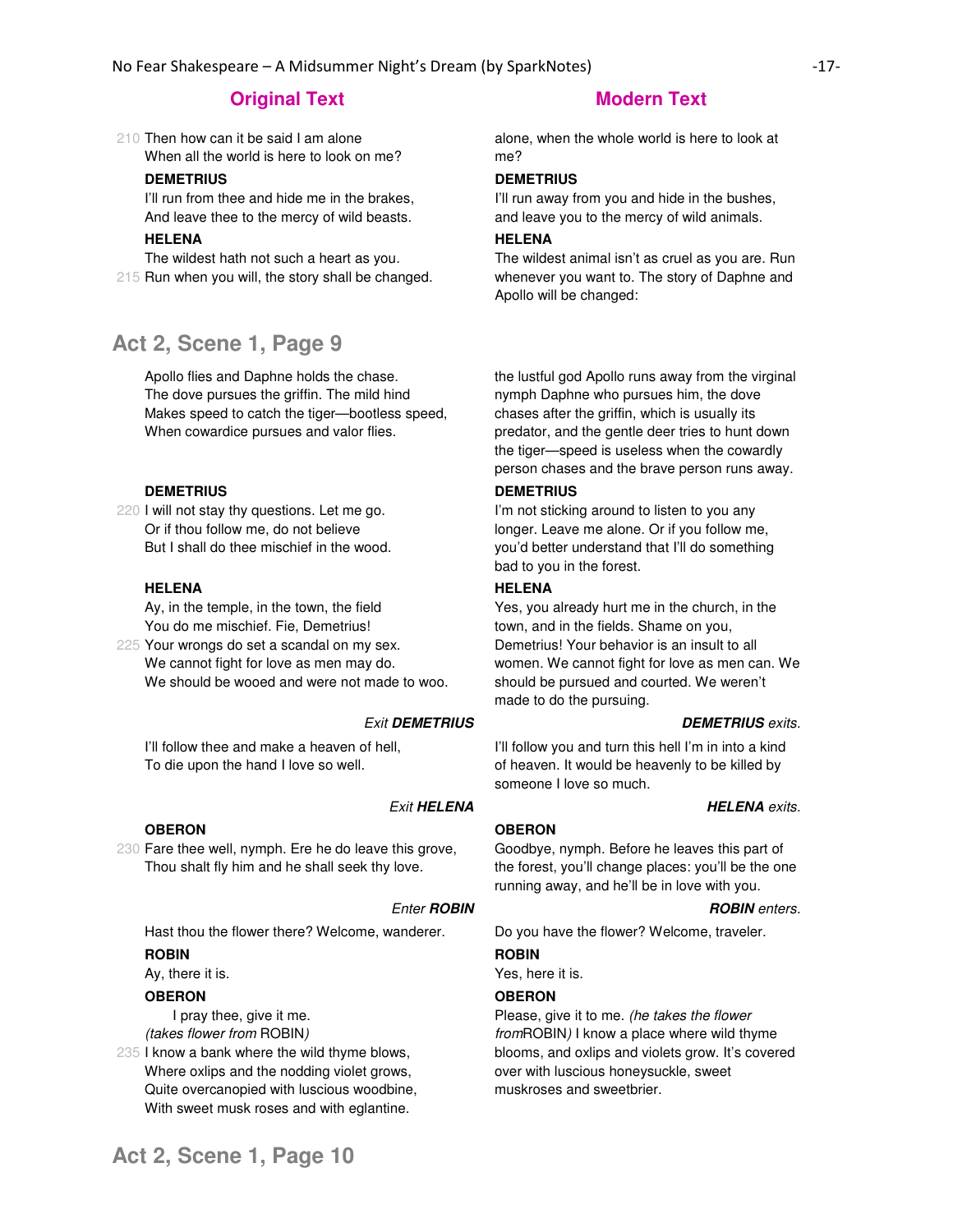There sleeps Titania sometime of the night,

- 240 Lulled in these flowers with dances and delight. And there the snake throws her enameled skin, Weed wide enough to wrap a fairy in. And with the juice of this I'll streak her eyes And make her full of hateful fantasies.
- 245 (gives ROBIN some of the flower) Take thou some of it and seek through this grove: A sweet Athenian lady is in love With a disdainful youth. Anoint his eyes. But do it when the next thing he espies
- 250 May be the lady. Thou shalt know the man By the Athenian garments he hath on. Effect it with some care, that he may prove More fond on her than she upon her love. And look thou meet me ere the first cock crow.

## **ROBIN**

255 Fear not, my lord. Your servant shall do so.

# **Act 2, Scene 2**

Enter **TITANIA**, Queen of Fairies, with her train of**FAIRIES**

#### **TITANIA**

Come now, a roundel and a fairy song. Then for the third part of a minute, hence— Some to kill cankers in the musk-rose buds, Some war with reremice for their leathern wings

5 To make my small elves coats, and some keep back The clamorous owl that nightly hoots and wonders At our quaint spirits. Sing me now asleep. Then to your offices and let me rest.

#### **FIRST FAIRY** (sings)

You spotted snakes with double tongue, Thorny hedgehogs, be not seen. Newts and blindworms, do no wrong. Come not near our fairy queen.

#### **FAIRIES**

10 (sing)

Philomel, with melody Sing in our sweet lullaby. Lulla, lulla, lullaby, lulla, lulla, lullaby. Never harm Nor spell nor charm Come our lovely lady nigh. So good night, with lullaby.

#### **FIRST FAIRY**

(sings)

Titania sleeps there sometimes at night, lulled to sleep among the flowers by dances and other delights. Snakes shed their skin there, and the shed skin is wide enough to wrap a fairy in. I'll put the juice of this flower on Titania's eyes, and fill her with horrible delusions and desires. (he gives ROBIN part of the flower) You take some of it too, and look around in this part of the forest. A sweet Athenian lady is in love with a young man who wants nothing to do with her. Put some of this flower's juice on his eyes, and make sure to do it in such a way that the next thing he sees will be the lady. You'll be able to tell it's him because he's wearing Athenian clothes. Do it carefully, so that he'll end up loving her more than she loves him. And then make sure to meet me before the rooster's first crow at dawn.

# **ROBIN**

Don't worry, sir. I'm at your service.

Exeunt severally example of the section of the They all exit, separately.

**TITANIA**, the Fairy Queen, enters with her following of **FAIRIES**.

### **TITANIA**

Come, dance in a circle and sing a fairy song, and then go off for a while to do your work. Some of you will kill the worms infesting the rosebuds, some of you will fight with bats to get their leathery wings, so we can make coats for my small elves. Some of you will keep that loud owl away, the one that hoots and wonders every night at us dainty fairies. Sing me to sleep now, and then go off to do your duties and let me rest.

**FAIRIES** sing The **FAIRIES** sing.

#### **FIRST FAIRY**

#### (singing)

Snakes with forked tongues, And porcupines, don't be seen. Deadly lizards, don't be mean. Don't come near our fairy queen.

### **FAIRIES**

(singing) Nightingale, melodiously Sing our sweet lullaby. Lulla, lulla, lullaby, lulla, lulla, lullaby. Let no harm Or spell or charm Come near our lovely lady. Say good night with a lullaby.

#### **FIRST FAIRY**

(singing)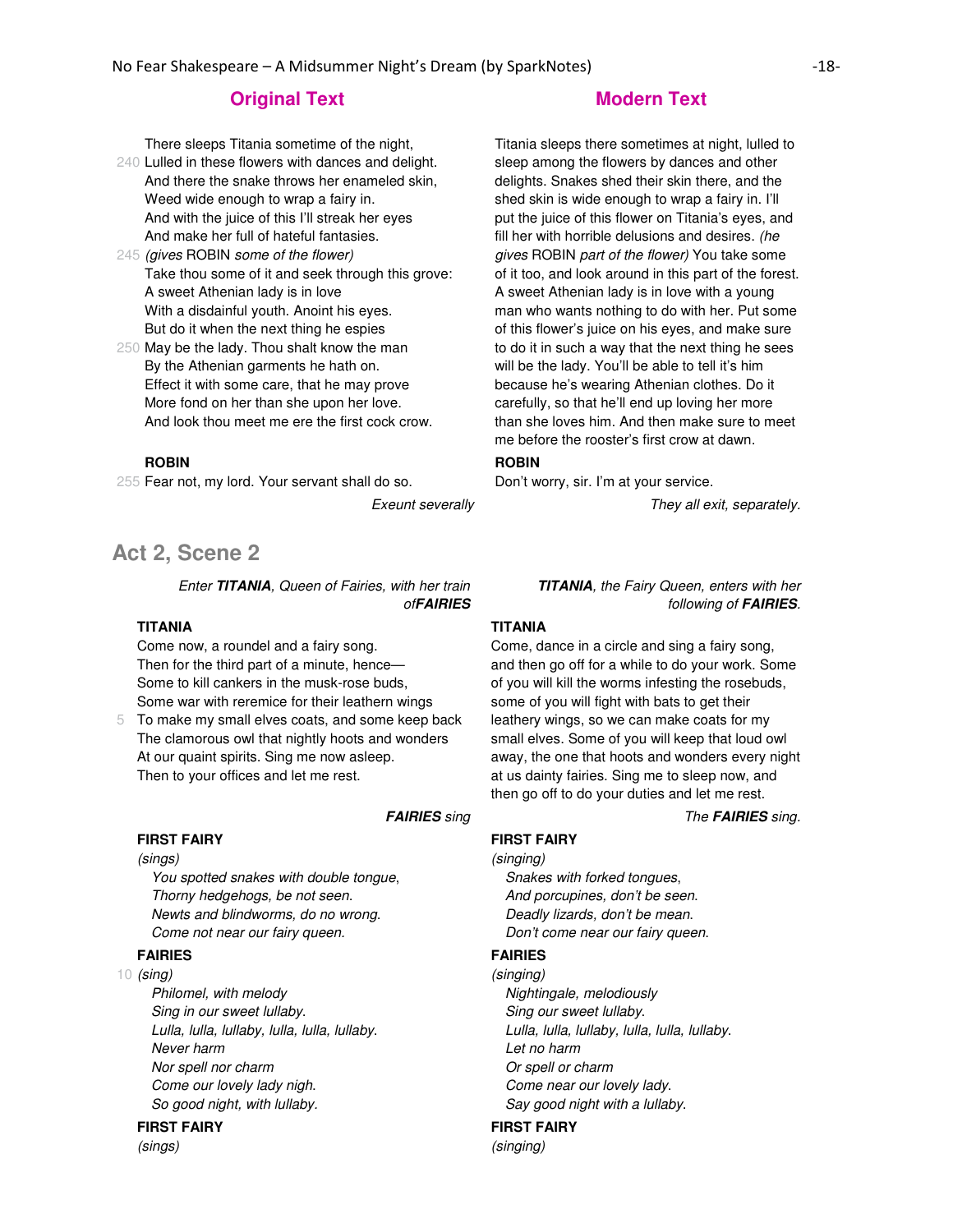Weaving spiders, come not here. Hence, you long-legged spinners, hence!

# **Act 2, Scene 2, Page 2**

Beetles black, approach not near. Worm nor snail, do no offense.

# **FAIRIES**

(sing)

Philomel, with melody Sing in our sweet lullaby. Lulla, lulla, lullaby, lulla, lulla, lullaby. Never harm Nor spell nor charm Come our lovely lady nigh. So good night, with lullaby.

# **SECOND FAIRY**

Hence, away! Now all is well. One aloof stand sentinel.

#### **OBERON**

15 (squeezing flower juice on TITANIA 's eyelids) 20 Pard or boar with bristled hair, What thou seest when thou dost wake, Do it for thy true love take. Love and languish for his sake. Be it ounce or cat or bear,

In thy eye that shall appear, When thou wakest, it is thy dear. Wake when some vile thing is near.

## Exit **OBERON OBERON** exits.

#### Enter **LYSANDER** and **HERMIA LYSANDER** and **HERMIA** enter.

**LYSANDER**

25 And to speak troth, I have forgot our way. Fair love, you faint with wandering in the wood.

# **Act 2, Scene 2, Page 3**

We'll rest us, Hermia, if you think it good. And tarry for the comfort of the day.

#### **HERMIA**

Be it so, Lysander. Find you out a bed, For I upon this bank will rest my head.

#### **LYSANDER**

30 One turf shall serve as pillow for us both. One heart, one bed, two bosoms, and one troth.

#### **HERMIA HERMIA**

# **Original Text Modern Text Modern Text**

Spiders with your webs, stay away. You long-legged things, begone!

Black beetles, don't come near. Worms and snails, don't be bad.

# **FAIRIES**

(singing) Nightingale, melodiously Sing our sweet lullaby. Lulla, lulla, lullaby, lulla, lulla, lullaby. Let no harm Or spell or charm Come near our lovely lady. Say good night with a lullaby.

**TITANIA** sleeps **TITANIA** falls asleep.

#### **SECOND FAIRY**

Okay, let's go! Everything's fine now. One of us will stay and stand guard.

**Exeunt FAIRIES** The FAIRIES exit. Enter **OBERON OBERON** enters.

#### **OBERON**

(he squeezes flower juice on TITANIA 's eyelids) Whatever you see first when you wake up, think of it as your true love. Love him and yearn for him, even if he's a lynx, a cat, a bear, a leopard, or a wild boar. Whatever's there when you wake up will be dear to you. Wake up when something nasty is nearby.

#### **LYSANDER**

My love, you look like you're about to faint from wandering in the woods for so long, and to tell you the truth, I've gotten us lost.

We'll take a rest, if you think it's a good idea, and wait until daylight when things will be easier.

#### **HERMIA**

Let's do that, Lysander. Find something to cushion you while you sleep. I'm going to rest my head on this little slope.

#### **LYSANDER**

We can both sleep together on the grass. We'll have one heart, one bed, two bodies, and one faithful vow.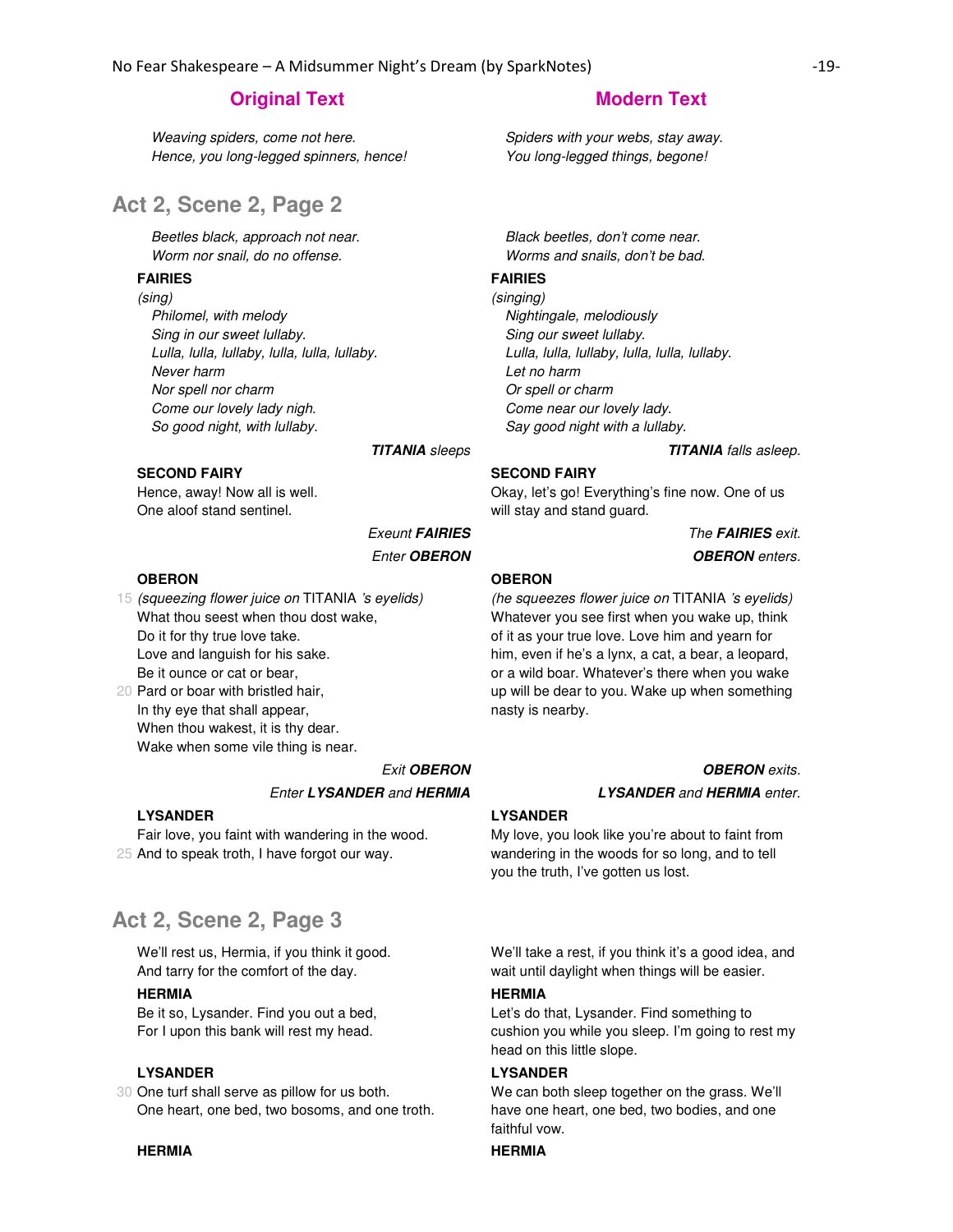Nay, good Lysander. For my sake, my dear, Lie further off yet. Do not lie so near.

#### **LYSANDER**

- O, take the sense, sweet, of my innocence.
- 35 Love takes the meaning in love's conference. I mean that my heart unto yours is knit So that but one heart we can make of it. Two bosoms interchainèd with an oath— So then two bosoms and a single troth.
- 40 Then by your side no bed room me deny. For, lying so, Hermia, I do not lie.

#### **HERMIA**

Lysander riddles very prettily. Now much beshrew my manners and my pride If Hermia meant to say Lysander lied.

- 45 But, gentle friend, for love and courtesy Lie further off in human modesty. Such separation as may well be said Becomes a virtuous bachelor and a maid. So far be distant. And, good night, sweet friend.
- 50 Thy love ne'er alter till thy sweet life end!

#### **LYSANDER**

Amen, amen to that fair prayer, say I. And then end life when I end loyalty! Here is my bed. Sleep give thee all his rest!

# **Act 2, Scene 2, Page 4**

#### **HERMIA**

With half that wish the wisher's eyes be pressed!

Enter **ROBIN**

#### **ROBIN**

55 (sees LYSANDER and HERMIA) Through the forest have I gone. But Athenian found I none, On whose eyes I might approve This flower's force in stirring love. Night and silence! Who is here? Weeds of Athens he doth wear. This is he, my master said, Despisèd the Athenian maid. And here the maiden, sleeping sound On the dank and dirty ground. Pretty soul! She durst not lie Near this lack-love, this kill-courtesy. (squeezes flower juice on LYSANDER's eyelids) Churl, upon thy eyes I throw All the power this charm doth owe. When thou wakest, let love forbid Sleep his seat on thy eyelid. So awake when I am gone,

No, Lysander. Please, for my sake, sleep a little farther away. Don't sleep so close to me.

### **LYSANDER**

Oh, sweetheart, I didn't mean anything naughty when I said that. When lovers talk to each other, their hearts should understand each other. I just meant that our hearts are joined, so we can almost think of them as one heart. Our two bodies are linked together by the promises we've made to each other, so there are two bodies and one faithful vow. So let me sleep next to you. If I lie next to you, I won't lie to you—I'll be faithful and respect you.

#### **HERMIA**

Lysander's got a way with words. I would certainly be rude and shameful if I had implied that you were a liar. But please, darling, sleep a little farther away so we can behave properly. It's only proper for a well-behaved bachelor and a well-behaved girl to be physically separated like this. Stay away for now, and good night, my sweet friend. I hope your love for me remains this strong for your entire life!

### **LYSANDER**

Amen to that. I hope my life ends before my loyalty to you does. I'll sleep over here. Sleep well!

#### **HERMIA**

You sleep well too.

**HERMIA** and **LYSANDER** sleep **HERMIA** and **LYSANDER** sleep. **ROBIN** enters.

#### **ROBIN**

I've been through the entire forest, but I haven't found any Athenian man to use the flower on. (he sees LYSANDER and HERMIA) Wait a second, who's this? He's wearing Athenian clothes. This must be the guy who rejected the Athenian girl. And here's the girl, sleeping soundly on the damp and dirty ground. Pretty girl! She shouldn't lie near this rude and heartless man. (he puts flower juice on LYSANDER 's eyelids) Jerk, I throw all the power of this magic charm on your eyes. When you wake up, let love keep you from going back to sleep. Wake up when I'm gone, because now I have to go to Oberon.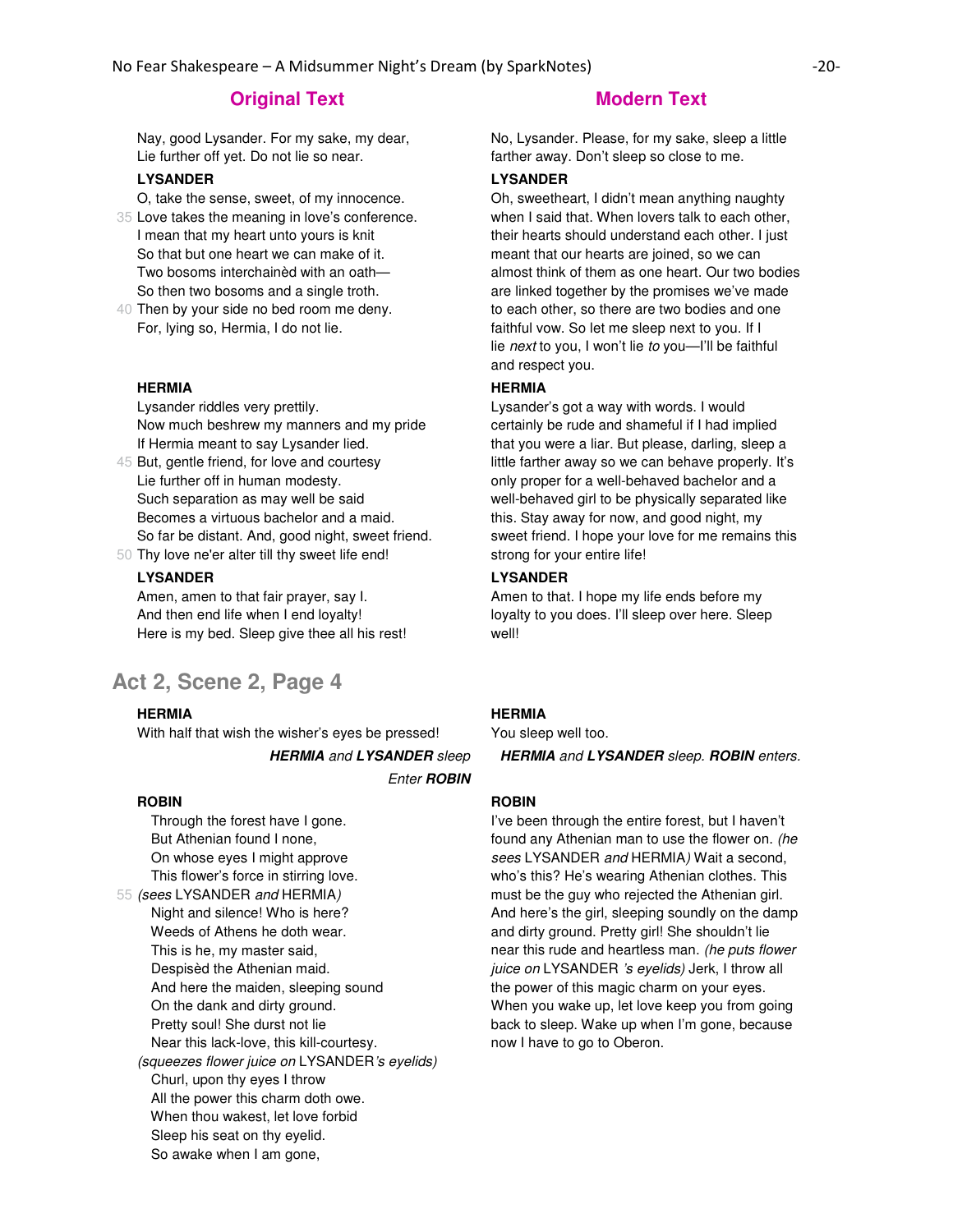For I must now to Oberon.

#### **Exit ROBIN Exit ROBIN ROBIN ROBIN ROBIN**

Enter **DEMETRIUS** and **HELENA**, running **DEMETRIUS** and **HELENA** enter, running.

# **HELENA**

Stay, though thou kill me, sweet Demetrius.

# **DEMETRIUS**

I charge thee, hence, and do not haunt me thus.

# **HELENA**

O, wilt thou darkling leave me? Do not so.

# **Act 2, Scene 2, Page 5**

#### **DEMETRIUS**

60 Stay, on thy peril. I alone will go.

Exit **DEMETRIUS DEMETRIUS** exits.

## **HELENA**

Oh, I am out of breath in this fond chase. The more my prayer, the lesser is my grace. Happy is Hermia, wheresoe'er she lies, For she hath blessèd and attractive eyes.

65 How came her eyes so bright? Not with salt tears. If so, my eyes are oftener washed than hers. No, no, I am as ugly as a bear, For beasts that meet me run away for fear. Therefore no marvel though Demetrius

- 70 Do, as a monster, fly my presence thus. What wicked and dissembling glass of mine Made me compare with Hermia's sphery eyne? (sees LYSANDER)But who is here? Lysander, on the ground?
- 75 Dead or asleep? I see no blood, no wound.— Lysander, if you live, good sir, awake.

#### **LYSANDER**

(waking) And run through fire I will for thy sweet sake. Transparent Helena! Nature shows art That through thy bosom makes me see thy heart. Where is Demetrius? Oh, how fit a word

80 Is that vile name to perish on my sword!

# **HELENA**

Do not say so, Lysander. Say not so. What though he love your Hermia? Lord, what though?

Yet Hermia still loves you. Then be content.

## **LYSANDER**

Content with Hermia? No. I do repent

85 The tedious minutes I with her have spent. Not Hermia but Helena I love. Who will not change a raven for a dove? The will of man is by his reason swayed, And reason says you are the worthier maid.

## **HELENA**

Stop, Demetrius! Stop, even if only to kill me.

#### **DEMETRIUS**

I'm telling you, get out of here, and don't follow me around like this.

# **HELENA**

Oh, will you leave me alone in the dark? Don't.

#### **DEMETRIUS**

Stay here at your own risk. I'm going on alone.

#### **HELENA**

Oh, I'm out of breath from this foolish chase. The more I pray, the less I get out of it. Hermia is lucky, wherever she is, because she has beautiful eyes. How did her eyes get so bright? Not from crying. If that's the case, tears wash my eyes more than hers. No, no, I'm as ugly as a bear, since animals that see me run away in terror. So it's no surprise that Demetrius runs away from me as if I were a monster. What evil and deceitful mirror made me think I could rival Hermia's starry eyes? (she sees LYSANDER)But who's this here? Lysander, on the ground? Is he dead or sleeping? I don't see any blood or injuries— Lysander, if you're alive, wake up.

#### **LYSANDER**

(waking up) I'd even run through fire if you told me to. Radiant, beautiful Helena! I feel like Mother Nature has allowed me to see into your heart, as if by magic. Where is Demetrius? Oh, I'd kill that name with my sword if I could!

#### **HELENA**

Don't say that, Lysander. Don't say that. Why do you care that he loves Hermia? What does it matter? Hermia still loves you, so be happy.

#### **LYSANDER**

Happy with Hermia? No. I regret all the boring time I wasted with her. I don't love Hermia; I love Helena. Who wouldn't love a dove more than a crow? A man's desires are influenced by his logical mind, and it's simply logical that you're more worthy of love than Hermia is.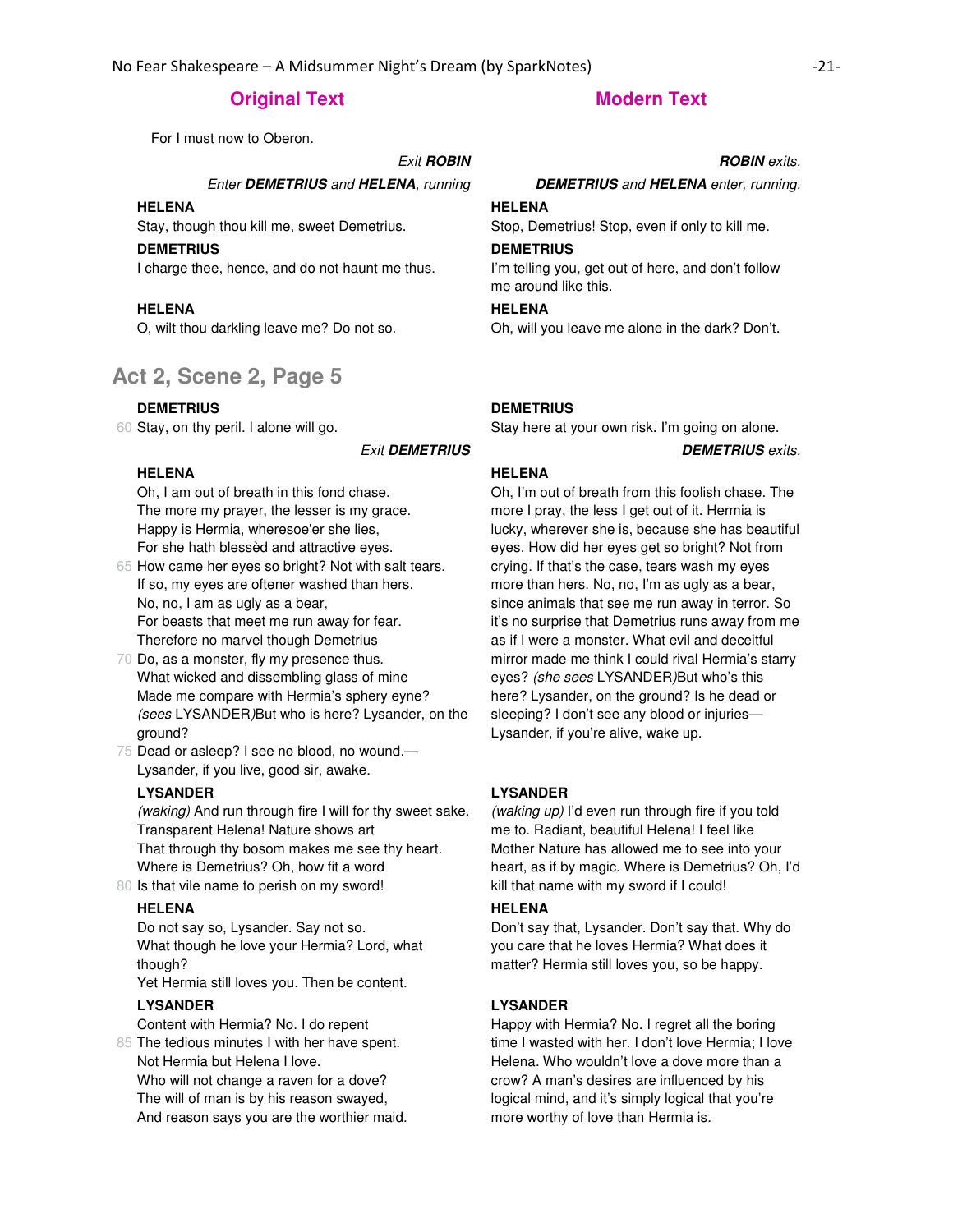# **Act 2, Scene 2, Page 6**

- 90 Things growing are not ripe until their season. So I, being young, till now ripe not to reason. And touching now the point of human skill, Reason becomes the marshal to my will And leads me to your eyes, where I o'erlook
- 95 Love's stories written in love's richest book.

## **HELENA**

Wherefore was I to this keen mockery born? When at your hands did I deserve this scorn? Is 't not enough, is 't not enough, young man, That I did never, no, nor never can,

- 100 Deserve a sweet look from Demetrius' eye, But you must flout my insufficiency? Good troth, you do me wrong, good sooth, you do, In such disdainful manner me to woo. But fare you well. Perforce I must confess
- 105 I thought you lord of more true gentleness. Oh, that a lady of one man refused Should of another therefore be abused!

#### Exit **HELENA HELENA** exits.

#### **LYSANDER**

She sees not Hermia.—Hermia, sleep thou there. And never mayst thou come Lysander near!

- 110 For as a surfeit of the sweetest things The deepest loathing to the stomach brings, Or as the heresies that men do leave Are hated most of those they did deceive, So thou, my surfeit and my heresy,
- 115 Of all be hated, but the most of me.— And all my powers, address your love and might To honor Helen and to be her knight.

# **Act 2, Scene 2, Page 7**

# **HERMIA**

(waking) Help me, Lysander, help me! Do thy best To pluck this crawling serpent from my breast.

- 120 Ay me, for pity! What a dream was here. Lysander, look how I do quake with fear. Methought a serpent eat my heart away, And you sat smiling at his cruel pray. Lysander!—What, removed?—Lysander, lord!—
- 125 What, out of hearing, gone? No sound, no word?— Alack, where are you? Speak, an if you hear. Speak, of all loves! I swoon almost with fear. No? Then I well perceive you all not nigh. Either death or you I'll find immediately.

Fruits and vegetables don't ripen until the right season of the year. Likewise, I'm young, and my sense of reason has just ripened. I can finally see the light. My logic has more control over my desires than it used to, and it's telling me to look into your eyes, where I see every love story ever told.

#### **HELENA**

Why does everyone always make fun of me? What have I done to deserve this kind of treatment from you? Is it not enough, is it not enough, young man, that I'll never be pretty enough to get a kind look from Demetrius? Do you have to harp on my inadequacy? My God, it's wrong for you to woo me in such a cruel, disdainful way. But goodbye. I have to tell you, I thought you were a much kinder person than this. Oh, how awful that a lady who's been rejected by one man should therefore be treated horribly by another one!

#### **LYSANDER**

She doesn't see Hermia—Hermia, keep sleeping, and don't come near me ever again! Eating too many sweets makes people sick to their stomachs, and people always hate the mistakes they made in the past worse than anyone else hates those mistakes. Hermia, you're the sweet I've had too much of, and the mistake I used to make, so I hate you more than anyone else does.—I'll use all my talents and efforts to serve Helen and bring her honor.

Exit **LYSANDER LYSANDER** exits.

#### **HERMIA**

(waking up) Help me, Lysander, help me! Get this snake off of my chest. Oh, my God! What a terrible dream I just had! Lysander, look how I'm shaking from fear. I thought a snake was eating my heart while you sat smiling and watching. Lysander!—What, is he gone?—Lysander, my lord!—What, is he out of earshot? Gone? No answer, nothing? Oh, God, where are you? Say something if you can hear me. Say something, please! I'm almost fainting with fear. Nothing? Then I guess you're nowhere nearby. I'll find you—or die—right away.

Exit **HERMIA** exits.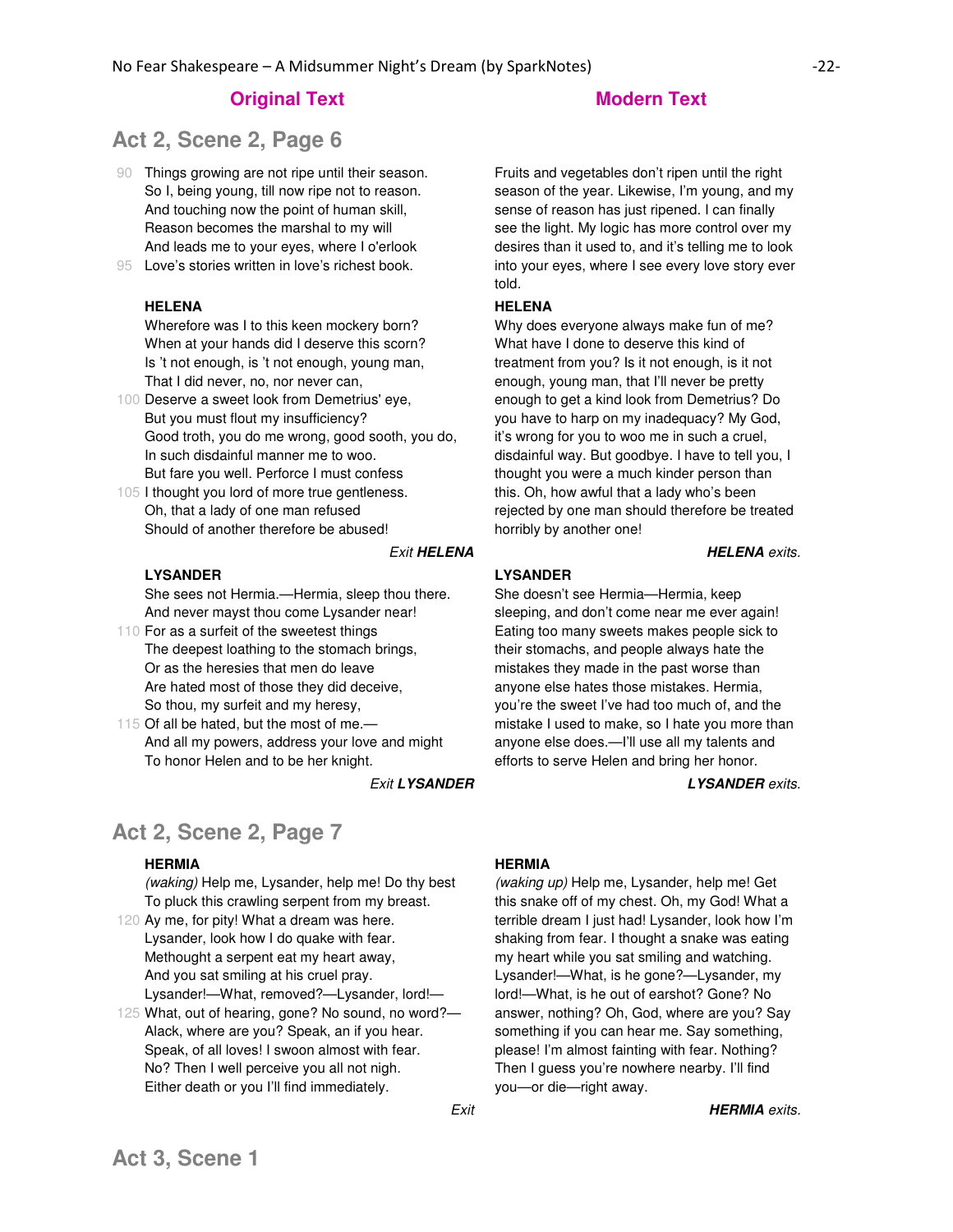# **TITANIA** sleeps. Enter the clowns: **BOTTOM**,**QUINCE**, **FLUTE**, **SNUG**, **SNOUT**, and**STARVELING**

### **BOTTOM**

Are we all met?

### **QUINCE**

Pat, pat. And here's a marvelous convenient place for our rehearsal. This green plot shall be our stage, this hawthorn-brake our tiring-house, and we will do it in action as we will do it before the duke.

#### **BOTTOM**

Peter Quince—

# **QUINCE**

What sayest thou, bully Bottom?

## **BOTTOM**

5 There are things in this comedy of Pyramus and Thisbe that will never please. First, Pyramus must draw a sword to kill himself, which the ladies cannot abide. How answer you that?

#### **SNOUT**

By 'r lakin, a parlous fear.

#### **STARVELING**

I believe we must leave the killing out, when all is done.

### **BOTTOM**

Not a whit. I have a device to make all well. Write me a prologue, and let the prologue seem to say we will do no harm with our swords, and that Pyramus is not killed indeed. And for the more better assurance, tell them that I, Pyramus, am not Pyramus, but Bottom the weaver. This will put them out of fear.

# **Act 3, Scene 1, Page 2**

### **QUINCE**

Well. We will have such a prologue, and it shall be written in eight and six.

### **BOTTOM**

10 No, make it two more. Let it be written in eight and eight.

#### **SNOUT**

Will not the ladies be afeard of the lion?

#### **STARVELING**

I fear it, I promise you.

#### **BOTTOM**

Masters, you ought to consider with yourselves. To bring in—God shield us!—a lion among ladies is a

While **TITANIA** is asleep onstage, the clowns— **BOTTOM**, **QUINCE**, **FLUTE**, **SNUG**, **SNOUT**, and **STARVELING**—enter.

#### **BOTTOM**

Are we all here?

#### **QUINCE**

Right on time. This is the perfect place to rehearse. This clearing will be the stage, and this hawthorn bush will be our dressing room. Let's put on our play exactly as we'll perform it for the duke.

#### **BOTTOM**

Peter Quince—

# **QUINCE**

What is it, jolly Bottom?

#### **BOTTOM**

There are things in this comedy of Pyramus and Thisbe that will never work. First of all, Pyramus has to take out a sword to kill himself, which the ladies in the audience won't be able to stand. What should we do about that?

#### **SNOUT**

By God, that's a real problem, it's true.

#### **STARVELING**

I think we'll have to leave out all the killing, come to think of it.

### **BOTTOM**

Not at all! I've got a plan that will fix everything. Write me a prologue that I can recite to the audience before the play starts. I'll tell them that we won't hurt anyone with our swords, and that Pyramus isn't really dead. And to make it even clearer, we can tell them that I'm playing Pyramus but I'm not really Pyramus—really, I'm Bottom the weaver. That'll keep them from being afraid.

### **QUINCE**

All right, we'll have a prologue then. We'll write it in alternating eight- and six-syllable lines, just like in a ballad.

#### **BOTTOM**

No, add a couple more syllables. Make it eight and eight.

# **SNOUT**

Won't the ladies be scared of the lion?

#### **STARVELING**

I'm really worried about that.

#### **BOTTOM**

Sirs, you ought to think to yourself, bringing in— God forbid!—a lion amongst ladies is really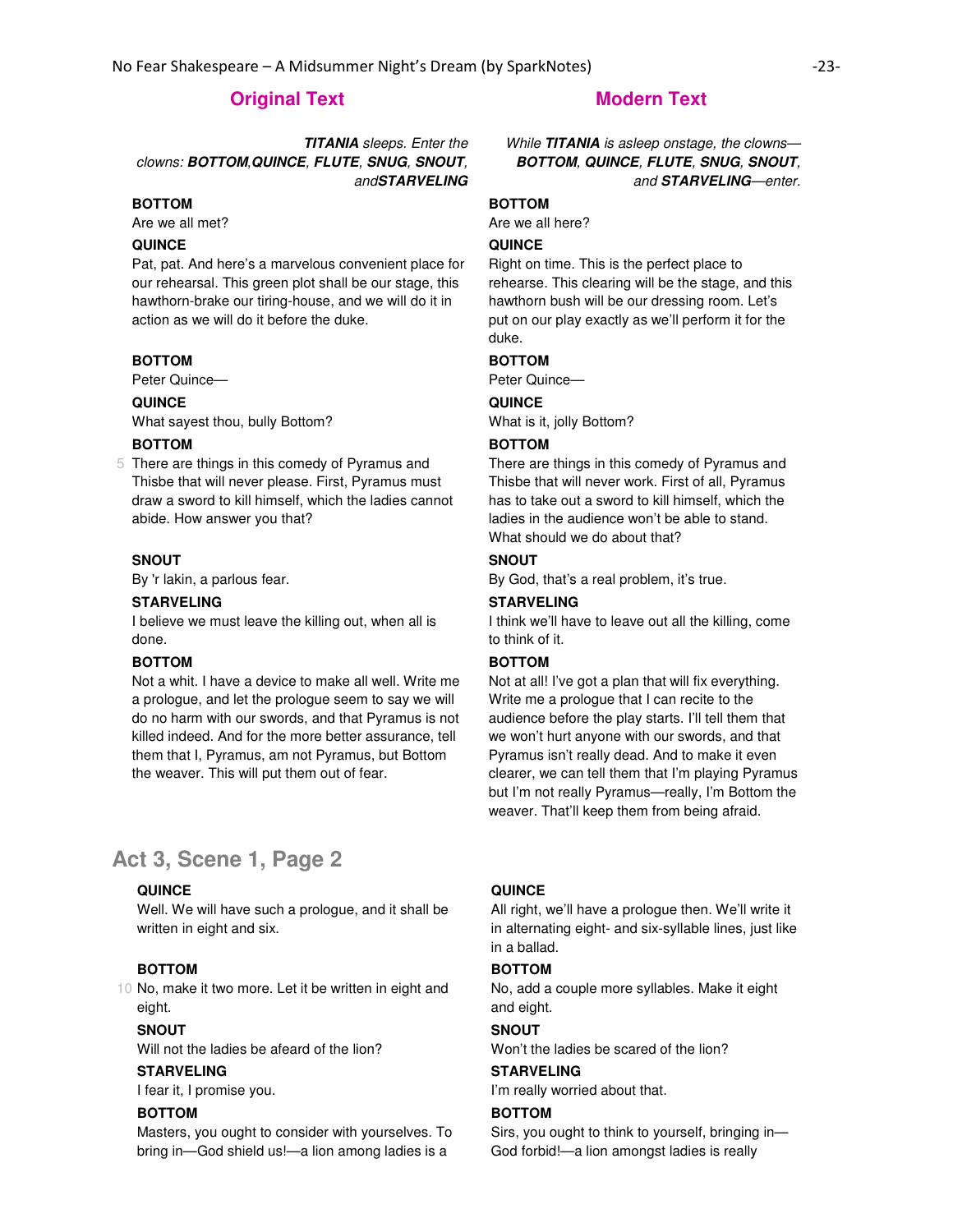most dreadful thing. For there is not a more fearful wildfowl than your lion living. And we ought to look to 't.

#### **SNOUT**

Therefore another prologue must tell he is not a lion.

# **BOTTOM**

15 Nay, you must name his name, and half his face must be seen through the lion's neck. And he himself must speak through, saying thus—or to the same defect—"Ladies," or "Fair ladies," "I would wish you" or "I would request you" or "I would entreat you" "not to fear, not to tremble, my life for yours. If you think I come hither as a lion, it were pity of my life. No, I am no such thing. I am a man as other men are." And there indeed let him name his name, and tell them plainly he is Snug the joiner.

## **QUINCE**

Well, it shall be so. But there is two hard things: that is, to bring the moonlight into a chamber. For, you know, Pyramus and Thisbe meet by moonlight.

# **Act 3, Scene 1, Page 3**

## **SNOUT**

Doth the moon shine that night we play our play?

### **BOTTOM**

A calendar, a calendar! Look in the almanac. Find out moonshine, find out moonshine!

## **QUINCE**

(takes out a book) Yes, it doth shine that night.

### **BOTTOM**

20 Why then, may you leave a casement of the great chamber window where we play open, and the moon may shine in at the casement.

### **QUINCE**

Ay. Or else one must come in with a bush of thorns and a lantern, and say he comes to disfigure, or to present, the person of Moonshine. Then, there is another thing: we must have a wall in the great chamber. For Pyramus and Thisbe, says the story, did talk through the chink of a wall.

terrible. There's no scarier wild bird than the living lion, and we should remember that.

### **SNOUT**

So we need another prologue to tell everyone he's not a real lion.

### **BOTTOM**

No, we can just announce the actor's name, and let his face show through the lion costume, and have him say something himself. He should say the following, or something else to the samedefect-"Ladies," or "Lovely ladies," "I would like to ask you" or "I would like to request of you" or "I would like to beg you" "not to be afraid, and not to tremble with fear. I value your lives as highly as my own. If you thought I was a real lion, I would be risking my life. But no, I am not at all a lion. I am a man, just like other men." And then he should say his name, and tell them plainly that he's Snug the carpenter.

# **QUINCE**

All right, that's what we'll do then. But there are two things we still have to figure out. How are we going to bring moonlight into a room? Because, you know, Pyramus and Thisbe meet by moonlight.

#### **SNOUT**

Will the moon be shining on the night we're performing our play?

### **BOTTOM**

We need a calendar! Look in the almanac. Look up moonshine, look up moonshine!

### **QUINCE**

(he takes out a book) Yes, the moon will shine that night.

#### **BOTTOM**

Well then, you can leave one of the windows open in the big hall where we'll be performing, and the moon can shine in through the window.

#### **QUINCE**

Yes, or else someone will have to come in carrying a bundle of sticks and a lantern and say he's come to disfigure, or represent, the character of Moonshine, because the man in the moon is supposed to carry sticks and a lantern. But there's still another problem: we need to have a wall in the big hall, because according to the story, Pyramus and Thisbe talked through a little hole in a wall.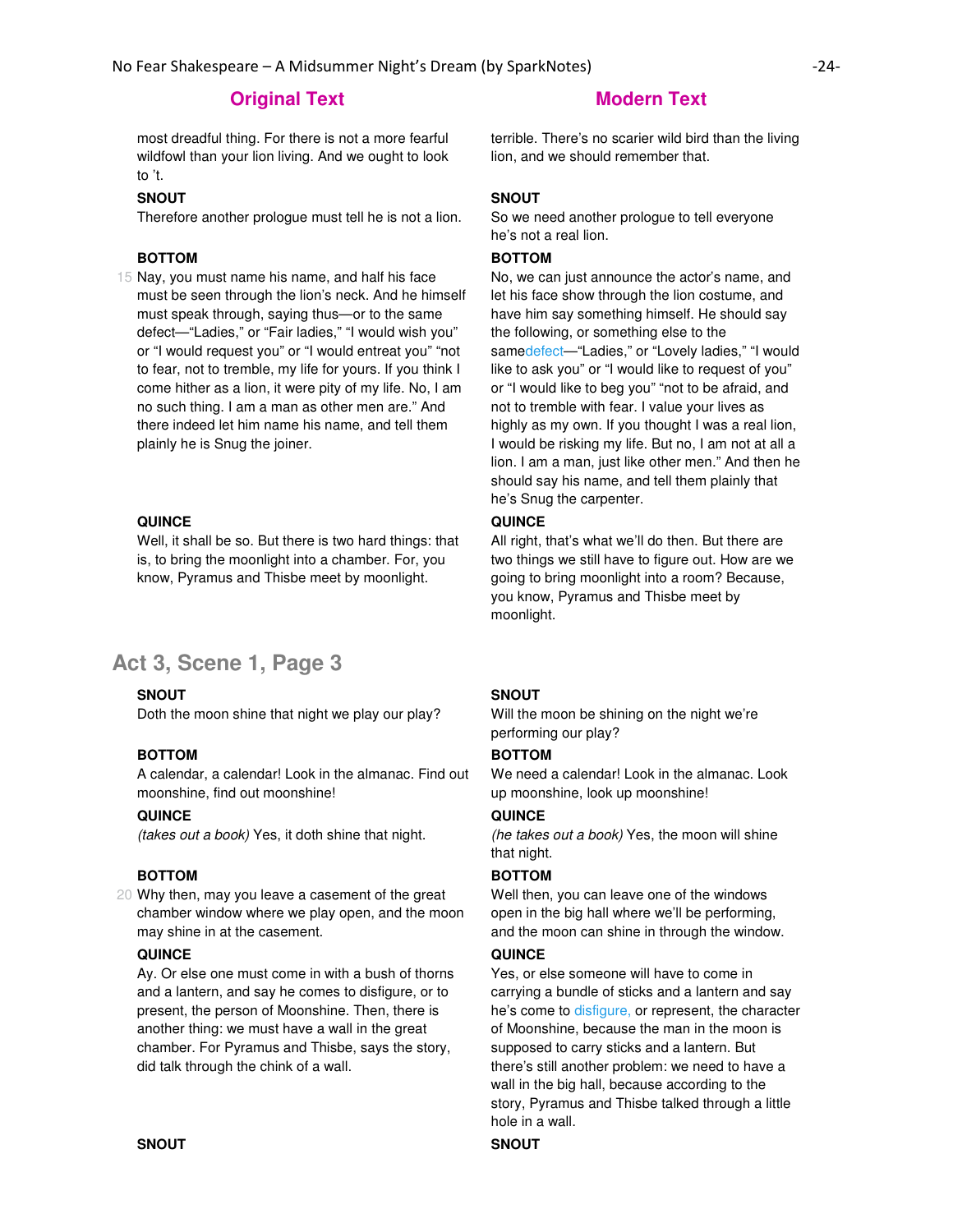You can never bring in a wall. What say you, Bottom? You'll never be able to bring in a wall. What do

# **BOTTOM**

Some man or other must present Wall. And let him have some plaster, or some loam, or some roughcast about him to signify wall. And let him hold his fingers thus, and through that cranny shall Pyramus and Thisbe whisper.

# **QUINCE**

If that may be then all is well. Come, sit down, every mother's son, and rehearse your parts.—Pyramus, you begin. When you have spoken your speech, enter into that brake.—And so everyone according to his cue.

# **Act 3, Scene 1, Page 4**

#### **ROBIN**

25 (aside) What hempen homespuns have we swaggering here,

So near the cradle of the fairy queen? What, a play toward? I'll be an auditor. An actor too, perhaps, if I see cause.

**QUINCE**

Speak, Pyramus.—Thisbe, stand forth.

#### **BOTTOM**

30 (as PYRAMUS) Thisbe, the flowers of odious savors sweet—

#### **QUINCE**

"Odors," "odors."

# **BOTTOM**

(as PYRAMUS)

—odors savors sweet,

So hath thy breath, my dearest Thisbe dear. And by and by I will to thee appear.

35 But hark, a voice!

Stay thou but here awhile,

#### **Exit BOTTOM BOTTOM** exits.

#### **ROBIN**

(aside) A stranger Pyramus than e'er played here.

### **FLUTE**

Must I speak now?

## **QUINCE**

Ay, marry, must you. For you must understand he goes but to see a noise that he heard, and is to come again.

you think, Bottom?

# **BOTTOM**

Someone should play the part of Wall. He can have some plaster or clay or limestone or something on him to show the audience he's a wall. He can hold his fingers in a V-shape like this, and Pyramus and Thisbe can whisper to each other through that little crack.

#### **QUINCE**

If we can do that, everything will be all right. Now sit down, everybody, and rehearse your parts— Pyramus, you start. When you have said your lines, go hide in that bush.—Everyone else, go there too when you're not onstage.

Enter **ROBIN** unseen **ROBIN** enters, unseen by the characters onstage.

#### **ROBIN**

(to himself) Who are these country bumpkins swaggering around so close to where the fairy queen is sleeping? What? Are they about to put on a play? I'll watch. And I'll act in it, too, if I feel like it.

#### **QUINCE**

Speak, Pyramus.—Thisbe, come forward.

#### **BOTTOM**

(as PYRAMUS) Thisbe, flowers with sweet odious smells—

### **QUINCE**

"Odors," "odors."

## **BOTTOM**

(as PYRAMUS) —odors and smells are like your breath, my dearest Thisbe dear. But what's that, a voice! Wait here a while. I'll be right back!

# **ROBIN**

(to himself) That's the strangest Pyramus I've ever seen.

**Exit ROBIN Exit ROBIN ROBIN ROBIN ROBIN** 

Am I supposed to talk now?

#### **QUINCE**

**FLUTE**

Yes, you are. You're supposed to show that you understand that Pyramus just went to check on a noise he heard and is coming right back.

### **FLUTE FLUTE**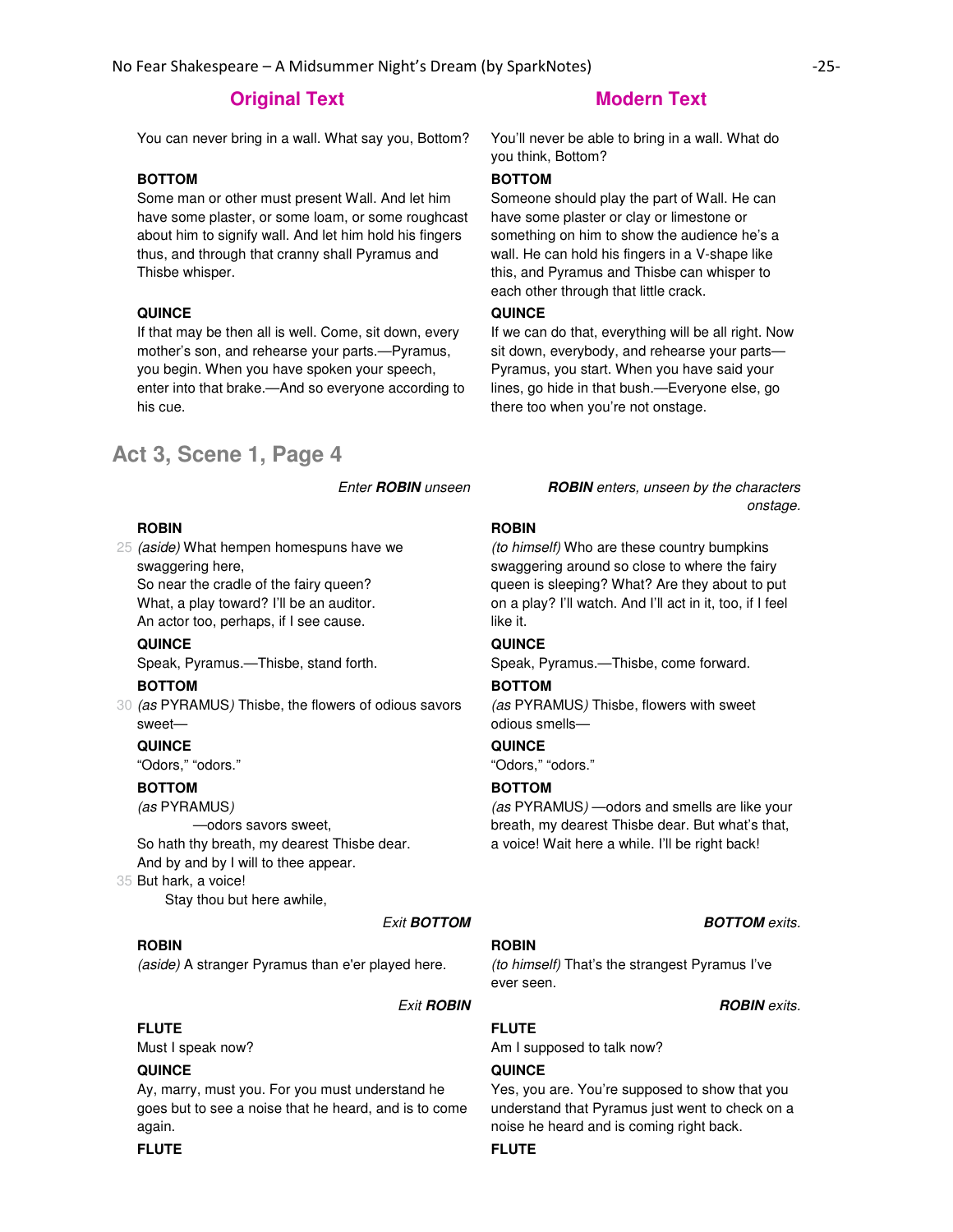40 of hue, (as THISBE ) Most radiant Pyramus, most lily-white

Of color like the red rose on triumphant brier, Most brisky juvenal and eke most lovely Jew, As true as truest horse that yet would never tire. I'll meet thee, Pyramus, at Ninny's tomb.

# **Act 3, Scene 1, Page 5**

#### **QUINCE**

"Ninus' tomb," man. Why, you must not speak that yet. That you answer to Pyramus. You speak all your part at once, cues and all.—Pyramus, enter. Your cue is past. It is "never tire."

#### **FLUTE**

45 Oh. (as thisbe) As true as truest horse that yet would never tire.

Enter **BOTTOM**, with an ass's head, and **ROBIN ROBIN** enters with **BOTTOM**, with a donkey's

#### **BOTTOM**

(as PYRAMUS) If I were fair, Thisbe, I were only thine.

## **QUINCE**

Oh, monstrous! Oh, strange! We are haunted. Pray, masters! Fly, masters! Help!

# Exeunt **QUINCE**, **FLUTE**, **SNUG**, **SNOUT**, and**STARVELING**

## **ROBIN**

I'll follow you. I'll lead you about a round

50 brier. Through bog, through bush, through brake, through

Sometime a horse I'll be, sometime a hound, A hog, a headless bear, sometime a fire. And neigh, and bark, and grunt, and roar, and burn, Like horse, hound, hog, bear, fire, at every turn.

#### **Exit ROBIN Exit ROBIN ROBIN** exits.

#### **BOTTOM**

Why do they run away? This is a knavery of them to make me afeard.

# **Act 3, Scene 1, Page 6**

## **SNOUT**

55 O Bottom, thou art changed! What do I see on thee?

# **BOTTOM**

What do you see? You see an ass head of your own, do you?

(as THISBE) Most radiant Pyramus, you are as white as a lily, and the color of a red rose on a splendid rosebush, a very lively young man and also a lovely Jew. You are as reliable as a horse that never gets tired. I'll meet you, Pyramus, at Ninny's grave.

#### **QUINCE**

That's "Ninus's grave," man. And don't say all of that yet. You're supposed to say some of it as a reply to Pyramus. You just said all your lines at once, cues and all.—Pyramus, enter. You missed your cue. It's "never get tired."

### **FLUTE**

Oh! (as THISBE) As reliable as a horse that never gets tired.

head instead of a human head.

#### **BOTTOM**

(as PYRAMUS) If I were handsome, my lovely Thisbe, I would still want only you.

### **QUINCE**

Help! It's a monster! We're being haunted. Run, everyone, run!

> **QUINCE**, **FLUTE**, **SNUG**, **SNOUT**, and**STARVELING** exit.

# **ROBIN**

I'll follow you. I'll run you around in circles, through bogs and bushes and woods and thorns. Sometimes I'll take the shape of a horse, sometimes I'll take the shape of a hound or a pig or a headless bear. Sometimes I'll turn into fire! And I'll neigh like a horse and bark like a hound and grunt like a pig and roar like a bear and burn like a fire at every turn.

#### **BOTTOM**

Why are they running away? This is some joke of theirs to scare me.

Enter **SNOUT SNOUT** enters.

## **SNOUT**

Oh, Bottom, you've changed! What have you got on your head?

## **BOTTOM**

What do you think I've got on my head? You're acting like an ass, don't you think?

Exit **SNOUT SNOUT** exits.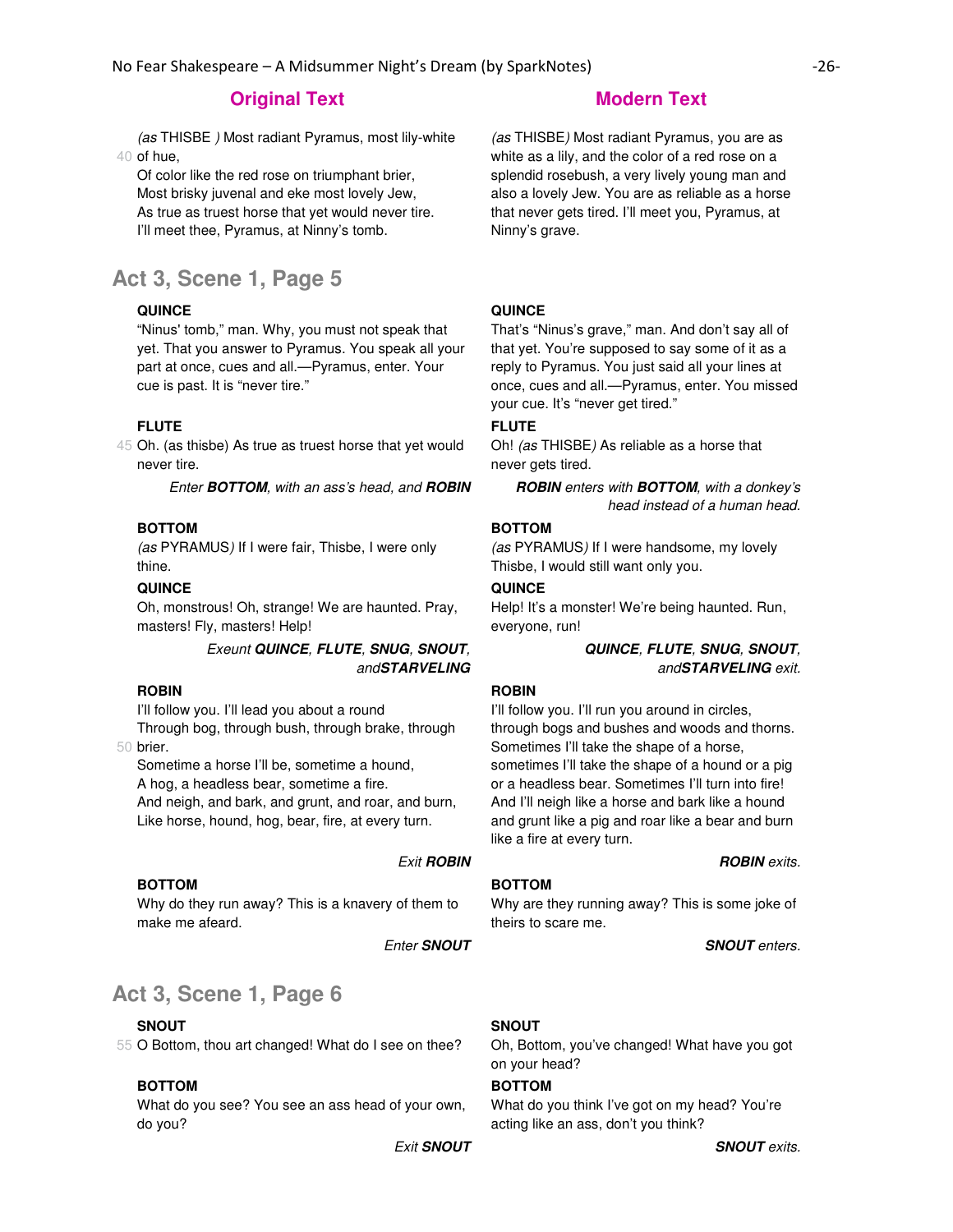## Enter **QUINCE QUINCE** enters.

#### **QUINCE**

Bless thee, Bottom, bless thee. Thou art translated.

#### Exit **QUINCE QUINCE** exits.

### **BOTTOM**

I see their knavery: this is to make an ass of me, to fright me if they could. But I will not stir from this place, do what they can. I will walk up and down here and I will sing, that they shall hear I am not afraid. (sings)

The ouzel cock, so black of hue With orange-tawny bill, The throstle with his note so true, The wren with little quill-

#### **TITANIA**

60 (waking) What angel wakes me from my flowery bed?

#### **BOTTOM**

(sings)

The finch, the sparrow, and the lark, The plainsong cuckoo gray, Whose note full many a man doth mark And dares not answer "Nay"—

# **Act 3, Scene 1, Page 7**

For indeed, who would set his wit to so foolish a bird? Who would give a bird the lie, though he cry "cuckoo" never so?

#### **TITANIA**

I pray thee, gentle mortal, sing again.

65 Mine ear is much enamored of thy note. So is mine eye enthrallèd to thy shape. And thy fair virtue's force perforce doth move me On the first view to say, to swear, I love thee.

#### **BOTTOM**

70 that. Methinks, mistress, you should have little reason for

And yet, to say the truth, reason and love keep little company together nowadays. The more the pity that some honest neighbors will not make them friends. Nay, I can gleek upon occasion.

#### **TITANIA**

Thou art as wise as thou art beautiful.

#### **BOTTOM**

Not so, neither. But if I had wit enough to get out of this wood, I have enough to serve mine own turn.

#### **TITANIA**

Out of this wood do not desire to go.

### **QUINCE**

God bless you, Bottom, God bless you. You've

been changed. Reborn.

**BOTTOM**

I see what they're up to. They want to make an ass of me, to scare me if they can. But I won't leave this spot, no matter what they do. I'll walk up and down and sing a song, so they'll know I'm not afraid.

(singing)

The blackbird with its black feathers And its orange-and-tan beak, The thrush with its clear voice, The wren with its small, piping chirp—

#### **TITANIA**

(waking up) What angel is this who's waking me up from my bed of flowers?

# **BOTTOM**

# (singing)

The finch, the sparrow, and the lark, The gray cuckoo with his simple song That many men hear But they don't dare say no to it—

Of course they don't say "no"! Who'd waste his time talking to such a stupid bird? Who'd bother to accuse a bird of lying, even if the bird were telling him that his wife was cheating on him?

#### **TITANIA**

Please sing again, sweet human. I love to listen to your voice, and I love to look at your body. I know this is the first time I've ever seen you, but you're so wonderful that I can't help swearing to you that I love you.

### **BOTTOM**

I don't think you've got much of a reason to love me. But to tell you the truth, reason and love have very little to do with each other these days. It's too bad some mutual friend of theirs doesn't introduce them. Ha, ha! No, I'm just kidding.

#### **TITANIA**

You're as wise as you are beautiful.

#### **BOTTOM**

No, that's not true. But if I were smart enough to get out of this forest, I'd be wise enough to satisfy myself.

#### **TITANIA**

Don't bother wishing you could leave this forest,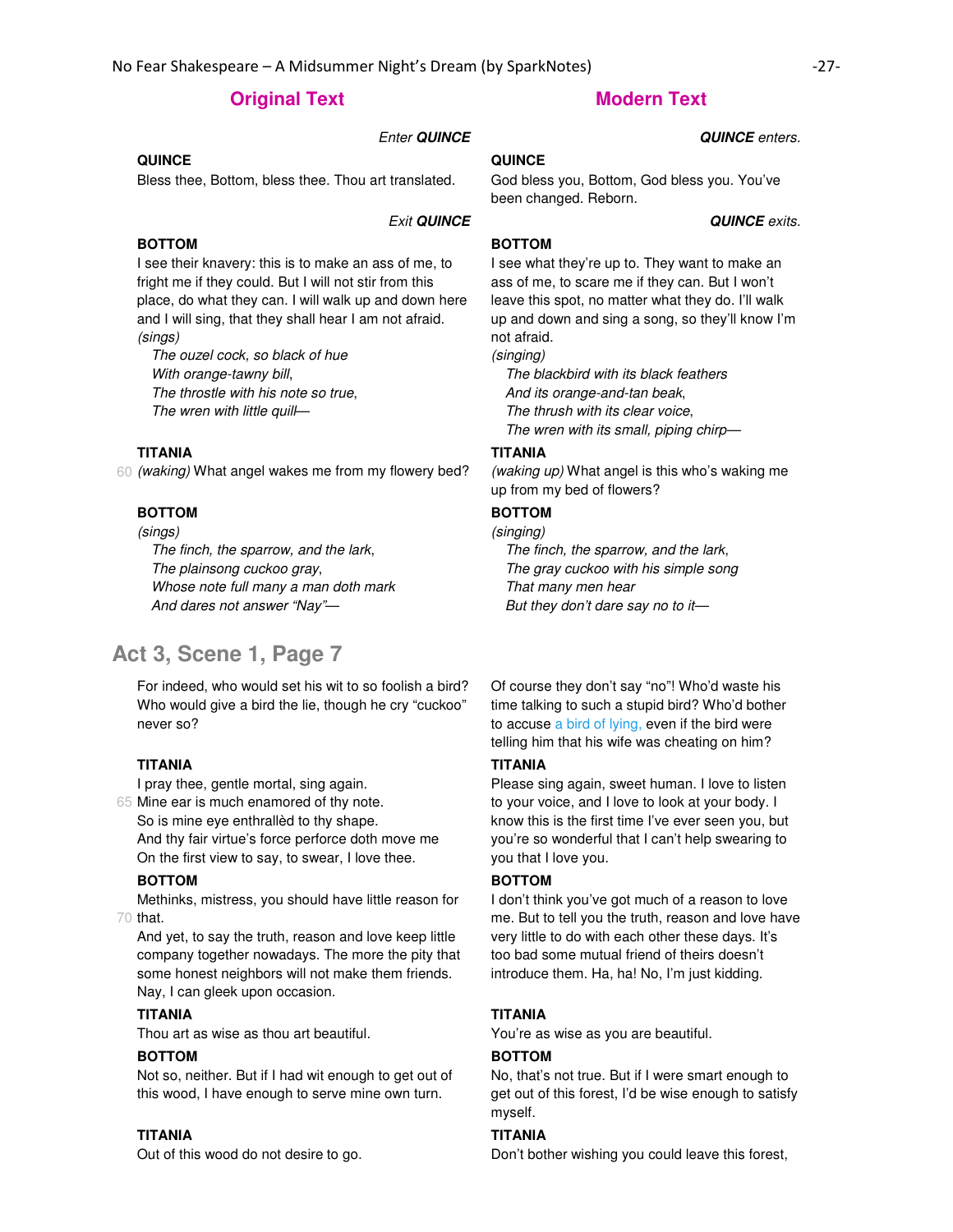75 I am a spirit of no common rate. Thou shalt remain here whether thou wilt or no.

The summer still doth tend upon my state. And I do love thee. Therefore go with me. I'll give thee fairies to attend on thee. And they shall fetch thee jewels from the deep,

80 And sing while thou on pressèd flowers dost sleep. And I will purge thy mortal grossness so That thou shalt like an airy spirit go.— Peaseblossom, Cobweb, Moth, and Mustardseed!

# **Act 3, Scene 1, Page 8**

Enter four fairies: **PEASEBLOSSOM**, **COBWEB**,**MOTH**, and **MUSTARDSEED**

# **PEASEBLOSSOM**

Ready.

# **COBWEB**

And I.

#### **MOTH**

And I.

#### **MUSTARDSEED** And I.

#### **ALL**

85 Where shall we go?

#### **TITANIA**

Be kind and courteous to this gentleman. Hop in his walks and gambol in his eyes. Feed him with apricoks and dewberries, With purple grapes, green figs, and mulberries.

90 The honey bags steal from the humble-bees, And for night tapers crop their waxen thighs And light them at the fiery glowworms' eyes To have my love to bed and to arise. And pluck the wings from painted butterflies

95 To fan the moonbeams from his sleeping eyes. Nod to him, elves, and do him courtesies.

#### **PEASEBLOSSOM**

Hail, mortal.

**COBWEB**

Hail.

#### **MOTH**

Hail.

# **MUSTARDSEED**

Hail.

#### **BOTTOM**

I cry your worships' mercy, heartily.—I beseech your worship's name.

because you're going to stay here whether you want to or not. I'm no ordinary fairy. I rule over the summer, and I love you. So come with me. I'll give you fairies as servants, and they'll bring you jewels from the depths of the ocean, and sing to you while you sleep on a bed of flowers. And I'll turn you into a spirit like us, so you won't die as humans do.—Come here, Peaseblossom, Cobweb, Moth, and Mustardseed!

> Four fairies— **PEASEBLOSSOM**, **COBWEB**,**MOTH**, and **MUSTARDSEED**—enter.

# **PEASEBLOSSOM** Ready. **COBWEB** Me too. **MOTH**

Me too.

#### **MUSTARDSEED** And me too.

**ALL**

Where should we go?

#### **TITANIA**

Be kind and polite to this gentleman. Follow him around. Leap and dance for him. Feed him apricots and blackberries, with purple grapes, green figs, and mulberries. Steal honey from the bumblebees, and make candles out of the bees' wax. Light them with the light of glowworms, so my love will have light when he goes to bed and wakes up. Pluck off colorful butterfly wings, and use them to fan moonbeams away from his eyes as he sleeps. Bow to him, fairies, and curtsy to him.

### **PEASEBLOSSOM**

Hello, mortal!

**COBWEB** Hello!

**MOTH**

Hello!

#### **MUSTARDSEED** Hello!

#### **BOTTOM**

I beg your pardon, sirs.—Please tell me your name, sir?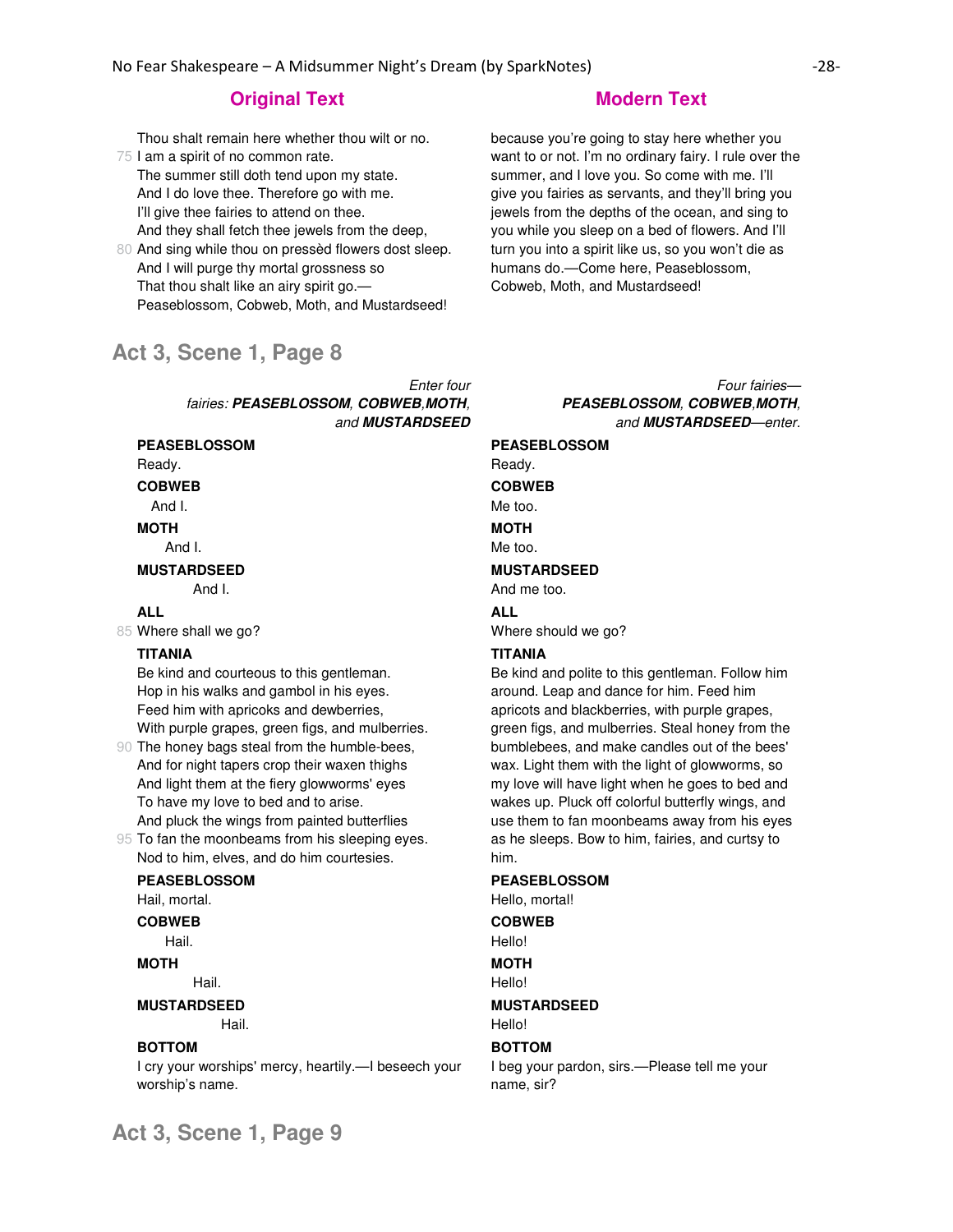## **COBWEB**

Cobweb.

# **BOTTOM**

100 I shall desire you of more acquaintance, good Master

Cobweb. If I cut my finger, I shall make bold with you.—

Your name, honest gentleman?

# **PEASEBLOSSOM**

Peaseblossom.

#### **BOTTOM**

I pray you, commend me to Mistress Squash, your mother, and to Master Peascod, your father. Good Master Peaseblossom, I shall desire you of more acquaintance too.— Your name, I beseech you, sir?

# **MUSTARDSEED**

105 Mustardseed.

# **BOTTOM**

Good Master Mustardseed, I know your patience well. That same cowardly, giantlike ox-beef hath devoured many a gentleman of your house. I promise you your kindred hath made my eyes water ere now. I desire you of more acquaintance, good Master Mustardseed.

#### **TITANIA**

110 Lamenting some enforcèd chastity. Come, wait upon him. Lead him to my bower. The moon methinks looks with a watery eye. And when she weeps, weeps every little flower,

Tie up my love's tongue. Bring him silently.

# **Act 3, Scene 2**

Enter **OBERON**, King of Fairies, solus **OBERON**, the Fairy King, enters.

#### **OBERON**

I wonder if Titania be awaked. Then, what it was that next came in her eye, Which she must dote on in extremity.

#### **Enter ROBIN Enter ROBIN ROBIN** enters.

5 What night-rule now about this haunted grove? Here comes my messenger.—How now, mad spirit?

#### **ROBIN**

My mistress with a monster is in love. Near to her close and consecrated bower, While she was in her dull and sleeping hour, A crew of patches, rude mechanicals

10 That work for bread upon Athenian stalls,

#### **COBWEB**

Cobweb.

## **BOTTOM**

I'd like to get to know you better, Mr. Cobweb. If I cut my finger, I'll use you as a bandage to stop the bleeding.—And your name, sir?

#### **PEASEBLOSSOM**

Peaseblossom.

#### **BOTTOM**

Please, give my regards to your mother, Mrs. Peapod, and your father, Mr. Peapod. Good Mr. Peaseblossom, I'd like to get to know you better too.—And you, may I ask what your name is, sir?

#### **MUSTARDSEED**

Mustardseed.

#### **BOTTOM**

Good Mr. Mustardseed, I know you very well. Those cowardly, gigantic sides of beef have been responsible for many of your family members getting eaten as a condiment on beef. I swear to you, many members of your mustard family have made my eyes water before. I look forward to getting to know you better, Mr. Mustardseed.

#### **TITANIA**

Take good care of him. Take him to my sleeping area. The moon looks sad to me. When she cries, all the little flowers cry too. They're sad because someone is prevented from having sex—or is having it against her will. Keep my lover quiet. Bring him to me in silence.

Exeunt They all exit.

#### **OBERON**

I wonder if Titania is awake yet, and if she is, I wonder what the first thing she saw was. Whatever it is, she must be completely in love with it now.

Ah, here comes my messenger.—What's going on, you crazy spirit? What havoc have you wreaked in this part of the forest?

#### **ROBIN**

My mistress Titania is in love with a monster. While she was sleeping in her bed of flowers, a group of bumbling idiots, rough workmen from Athens, got together nearby to rehearse some play they plan to perform on Theseus's wedding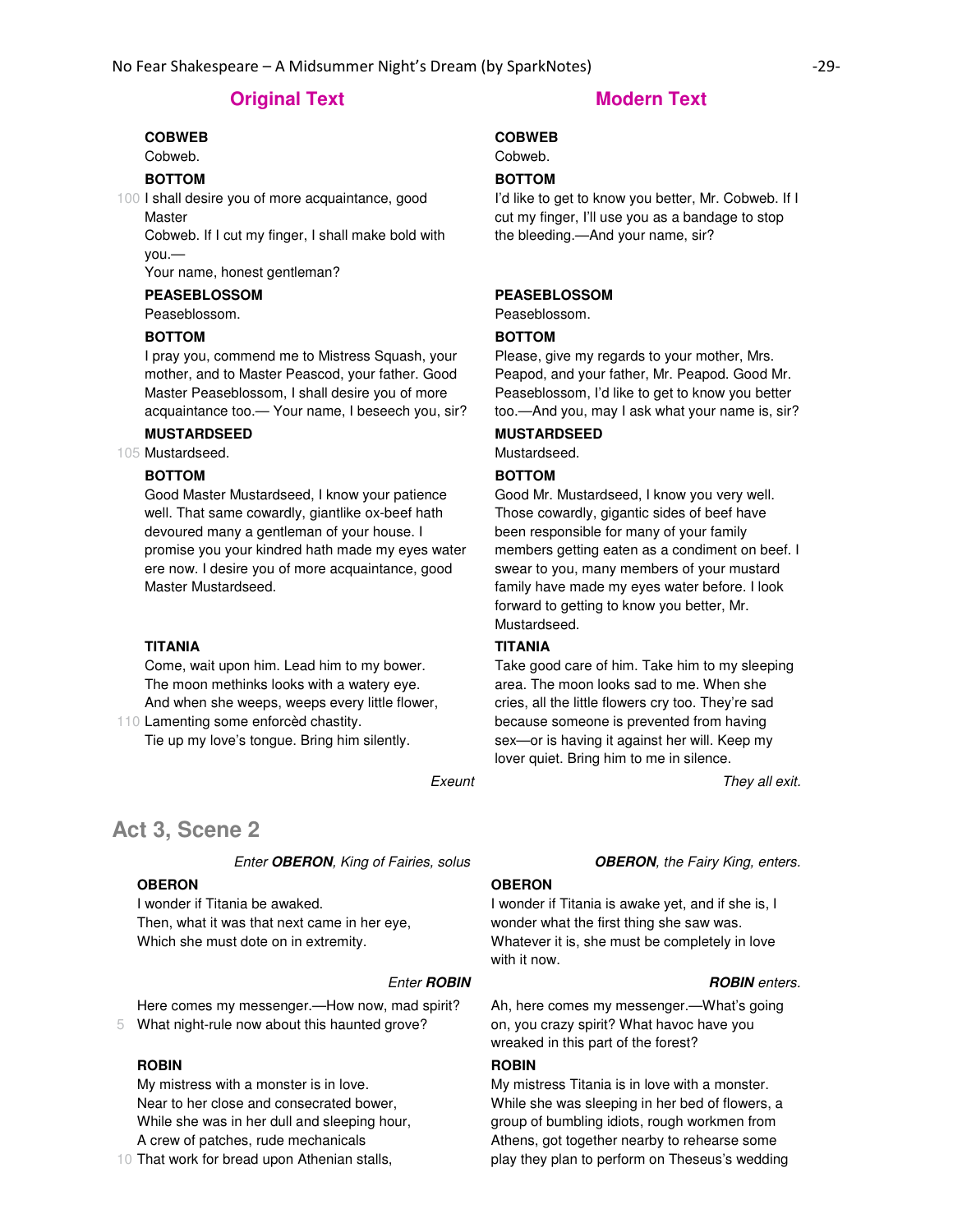Were met together to rehearse a play Intended for great Theseus' nuptial day. The shallowest thick-skin of that barren sort, Who Pyramus presented in their sport,

- 15 Forsook his scene and entered in a brake, When I did him at this advantage take, An ass's nole I fixèd on his head. Anon his Thisbe must be answerèd, And forth my mimic comes. When they him spy,
- 20 As wild geese that the creeping fowler eye, Or russet-pated choughs, many in sort, Rising and cawing at the gun's report, Sever themselves and madly sweep the sky— So at his sight away his fellows fly;
- 25 And, at our stamp, here o'er and o'er one falls.

# **Act 3, Scene 2, Page 2**

He "Murder!" cries and help from Athens calls. Their sense thus weak, lost with their fears thus strong,

30 For briers and thorns at their apparel snatch, Made senseless things begin to do them wrong.

Some sleeves, some hats—from yielders all things catch.

I led them on in this distracted fear And left sweet Pyramus translated there. When in that moment so it came to pass, Titania waked and straightway loved an ass.

## **OBERON**

35 This falls out better than I could devise. But hast thou yet latched the Athenian's eyes With the love juice, as I did bid thee do?

### **ROBIN**

I took him sleeping—that is finished too— And the Athenian woman by his side,

40 That, when he waked, of force she must be eyed.

#### **OBERON**

(aside to ROBIN) Stand close. This is the same Athenian.

## **ROBIN**

(aside to OBERON) This is the woman, but not this the man.

## **DEMETRIUS**

Oh, why rebuke you him that loves you so? Lay breath so bitter on your bitter foe.

#### **HERMIA**

45 Now I but chide, but I should use thee worse.

day. The stupidest one, who played Pyramus in their play, finished his scene and went to sit in the bushes to wait for his next cue. I took that opportunity to stick a donkey's head on him. When it was time for him to go back onstage and talk to his Thisbe, he came out of the bushes and everyone saw him. His friends ran away as fast as ducks scatter when they hear a hunter's gunshot. One of them was so frightened when he heard my footsteps that he yelled, "Murder!" and called for help from Athens. They were all so afraid that they completely lost their common sense. They started to become scared of inanimate objects, terrified by the thorns and briars that catch at their clothing and pull off their sleeves and hats. I led them on in this frightened, distracted state, and left sweet

Pyramus there, transformed into someone with a donkey's head. At that exact moment, Titania woke up and immediately fell in love with him, an ass.

#### **OBERON**

This is going even better than I planned. But have you put the love juice from the flower on the eyes of that Athenian, as I asked you to do?

#### **ROBIN**

Yes, I found him when he was asleep—so that's taken care of too—and the Athenian woman was sleeping near him. When he woke up, he must have seen her.

#### Enter **DEMETRIUS** and **HERMIA DEMETRIUS** and **HERMIA** enter.

## **OBERON**

(speaking so that only ROBIN can hear) Step aside. Here's the Athenian coming now.

#### **ROBIN**

(speaking so that only OBERON can hear)That's definitely the woman I saw, but it's not the same man.

#### **DEMETRIUS**

Why are you so rude to someone who loves you so much? Save that kind of harsh language for your worst enemy.

#### **HERMIA**

I'm only scolding you now, but I should treat you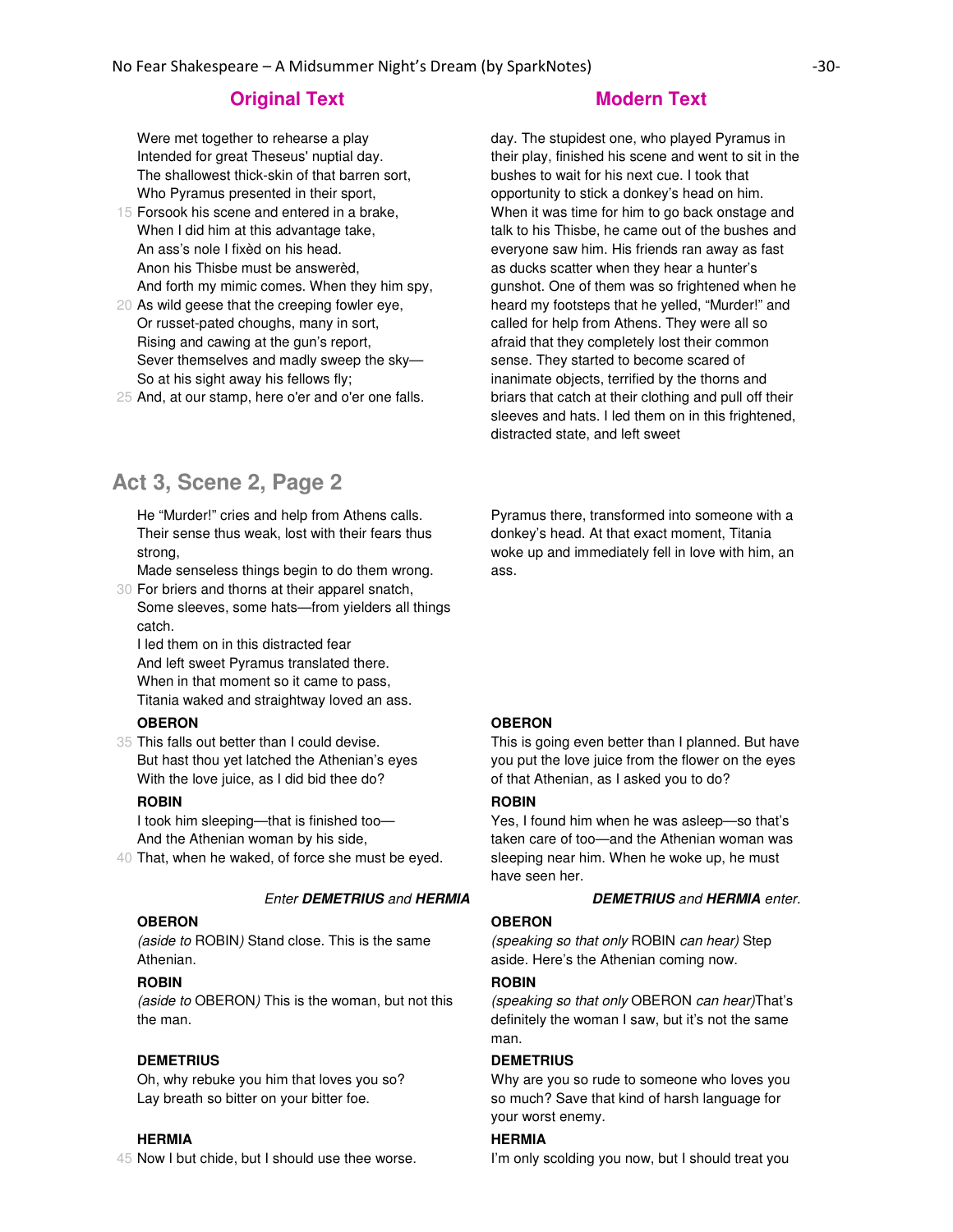For thou, I fear, hast given me cause to curse. If thou hast slain Lysander in his sleep, Being o'er shoes in blood, plunge in the deep, And kill me too.

# **Act 3, Scene 2, Page 3**

- 50 The sun was not so true unto the day As he to me. Would he have stolen away From sleeping Hermia? I'll believe as soon This whole Earth may be bored, and that the moon May through the center creep and so displease
- 55 Her brother's noontide with th' Antipodes. It cannot be but thou hast murdered him. So should a murderer look, so dead, so grim.

#### **DEMETRIUS**

So should the murdered look, and so should I, Pierced through the heart with your stern cruelty.

60 Yet you, the murderer, look as bright, as clear, As yonder Venus in her glimmering sphere.

#### **HERMIA**

What's this to my Lysander? Where is he? Ah, good Demetrius, wilt thou give him me?

#### **DEMETRIUS**

I had rather give his carcass to my hounds.

#### **HERMIA**

- 65 Out, dog! Out, cur! Thou drivest me past the bounds Of maiden's patience. Hast thou slain him then? Henceforth be never numbered among men! Oh, once tell true, tell true even for my sake— Durst thou have looked upon him being awake,
- 70 And hast thou killed him sleeping? O brave touch! Could not a worm, an adder, do so much? An adder did it, for with doubler tongue Than thine, thou serpent, never adder stung.

## **DEMETRIUS**

75 I am not guilty of Lysander's blood. You spend your passion on a misprised mood.

Nor is he dead, for aught that I can tell.

### **HERMIA**

I pray thee, tell me then that he is well.

#### **DEMETRIUS**

An if I could, what should I get therefore?

# **Act 3, Scene 2, Page 4**

## **HERMIA**

80 And from thy hated presence part I so. A privilege never to see me more.

much worse, because I'm afraid you've given me good reason to curse you. If you killed Lysander while he was sleeping, then you're already up to your ankles in blood. You might as well jump right into a bloodbath and kill me, too.

He was more faithful to me than the sun is to the daytime. Would he have snuck away from me while I was asleep? I'll believe that when I believe that there's a hole through the center of the earth, and the moon has passed all the way through to the other side. The only possibility is that you've murdered him. A murderer should look like you do, so pale and grim.

# **DEMETRIUS**

That's how someone who's been murdered should look, and that's how I look. You've pierced me through the heart with your cruelty, and yet you, the murderer, look as bright and clear as a star in the sky.

#### **HERMIA**

What does that have to do with my Lysander? Where is he? Oh, good Demetrius, will you find him for me?

# **DEMETRIUS**

I would rather feed his corpse to my dogs.

#### **HERMIA**

Get out, dog! You've driven me to my wit's end. Did you kill him, then? From now on I won't even consider you a human being. Oh, just tell the truth for once. tell the truth, if only for my sake.— Would you have even dared to look at him when he was awake? And did you kill him while he was sleeping? Oh, how brave of you! A snake could do that as easily as you could. A snake did do it, because no snake ever had a more forked, lying tongue than you have.

#### **DEMETRIUS**

You're getting all worked up over a misunderstanding. I didn't kill Lysander. ?As far as I know, he's not even dead.

# **HERMIA**

Then please tell me he's all right.

## **DEMETRIUS**

If I told you that, what would I get out of it?

## **HERMIA**

The privilege of never seeing me again. And now I'm going to leave your despised company. You'll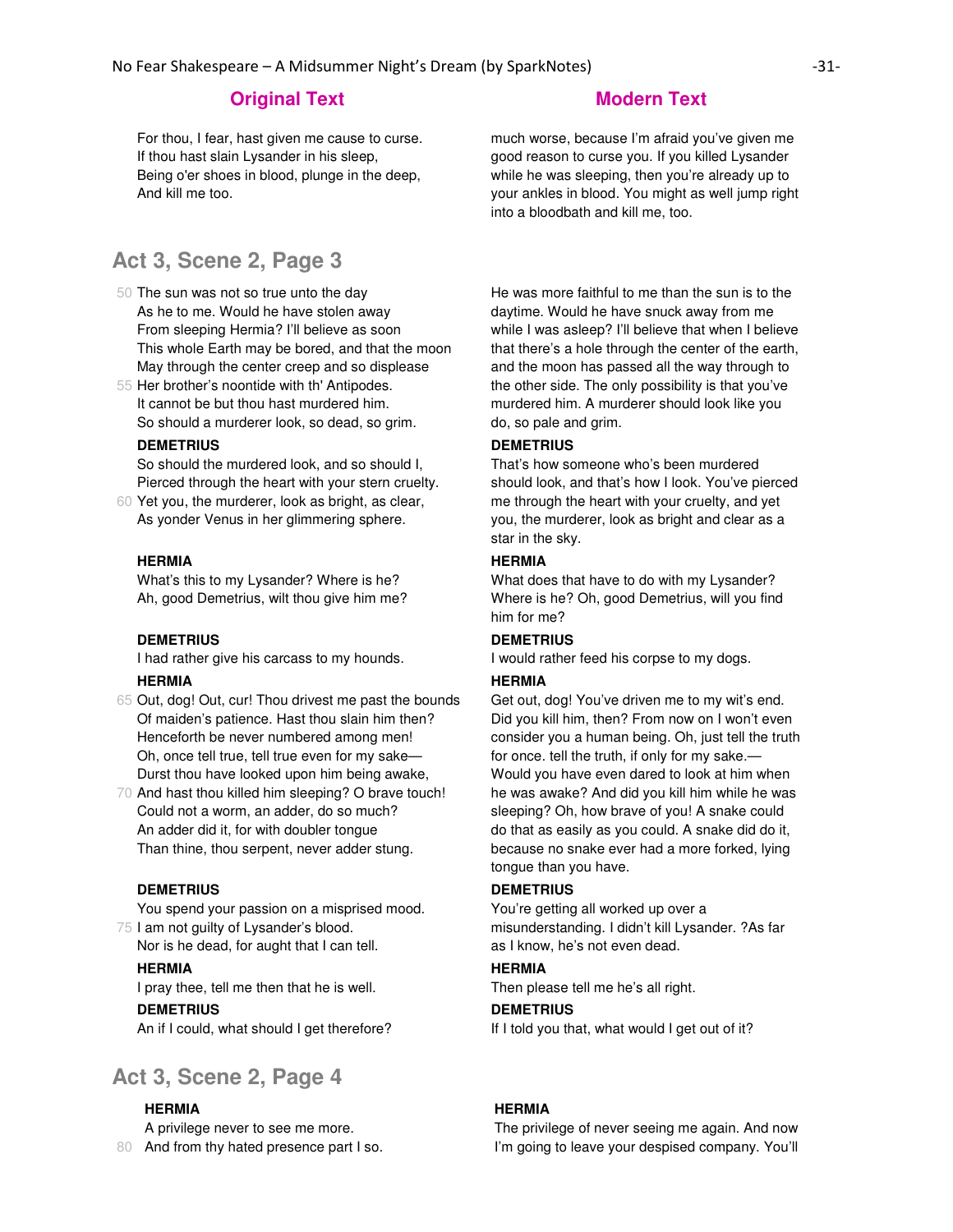See me no more, whether he be dead or no. never see me again, whether or not he's dead.

**Exit HERMIA HERMIA** exits.

#### **DEMETRIUS**

There is no following her in this fierce vein. Here therefore for a while I will remain. So sorrow's heaviness doth heavier grow

85 For debt that bankrupt sleep doth sorrow owe, Which now in some slight measure it will pay, If for his tender here I make some stay. (lies down and sleeps)

#### **OBERON**

90 mistaken quite, (to ROBIN) What hast thou done? Thou hast

And laid the love juice on some true love's sight. Of thy misprision must perforce ensue Some true love turned, and not a false turned true.

#### **ROBIN**

Then fate o'errules that, one man holding troth, A million fail, confounding oath on oath.

#### **OBERON**

95 About the wood go swifter than the wind, And Helena of Athens look thou find— All fancy-sick she is and pale of cheer, With sighs of love, that costs the fresh blood dear. By some illusion see thou bring her here.

100 I'll charm his eyes against she do appear.

#### **ROBIN**

I go, I go. Look how I go, Swifter than arrow from the Tartar's bow.

# **Act 3, Scene 2, Page 5**

### **OBERON**

(squeezing flower juice into DEMETRIUS 's eyes) Flower of this purple dye,

105 Hit with Cupid's archery, Sink in apple of his eye. When his love he doth espy, Let her shine as gloriously As the Venus of the sky.

110 When thou wakest, if she be by, Beg of her for remedy.

#### **ROBIN**

115 Pleading for a lover's fee. Captain of our fairy band, Helena is here at hand, And the youth, mistook by me,

#### **DEMETRIUS**

I can't go after her when she's in a rage like this. So I'll stay here for a while. Sadness gets worse when you haven't had enough sleep. I'll try to sleep a little here. ( DEMETRIUS lies down and falls asleep)

#### **OBERON**

(to ROBIN) What have you done? You've made a mistake and put the love-juice on someone else, someone who was truly in love. Because of your mistake someone's true love must have turned bad, instead of this man's false love being turned into a true love.

# **ROBIN**

In that case, it must be fate. That's the way of the world. For every man who's faithful to his true love, a million end up running after a different lover.

#### **OBERON**

Go around the forest, moving faster than the wind, and make sure you find Helena of Athens.—She's lovesick, and her face is pale from all the sighing she's been doing, because sighing is bad for the blood. Bring her here with some trick or illusion, and I'll put the charm on his eyes for when she comes.

## **ROBIN**

I go, I go, look at me go—faster than an arrow from a Tartar's bow.

**Exit ROBIN Exit ROBIN ROBIN ROBIN ROBIN** 

#### **OBERON**

(putting flower juice on DEMETRIUS 's eyelids) You purple flower, hit by Cupid's arrow, sink into the pupils of this man's eyes. When he sees the girl he should love, make her seem as bright to him as the evening star. Young man, when you wake up, if she's nearby, beg her to cure your lovesickness.

# **Enter ROBIN Enter ROBIN ROBIN** enters.

# **ROBIN**

Helena is nearby, boss. The young man who I mistook for this one is there too, begging her to love him. Should we watch this ridiculous scene? Lord, what fools these mortals are!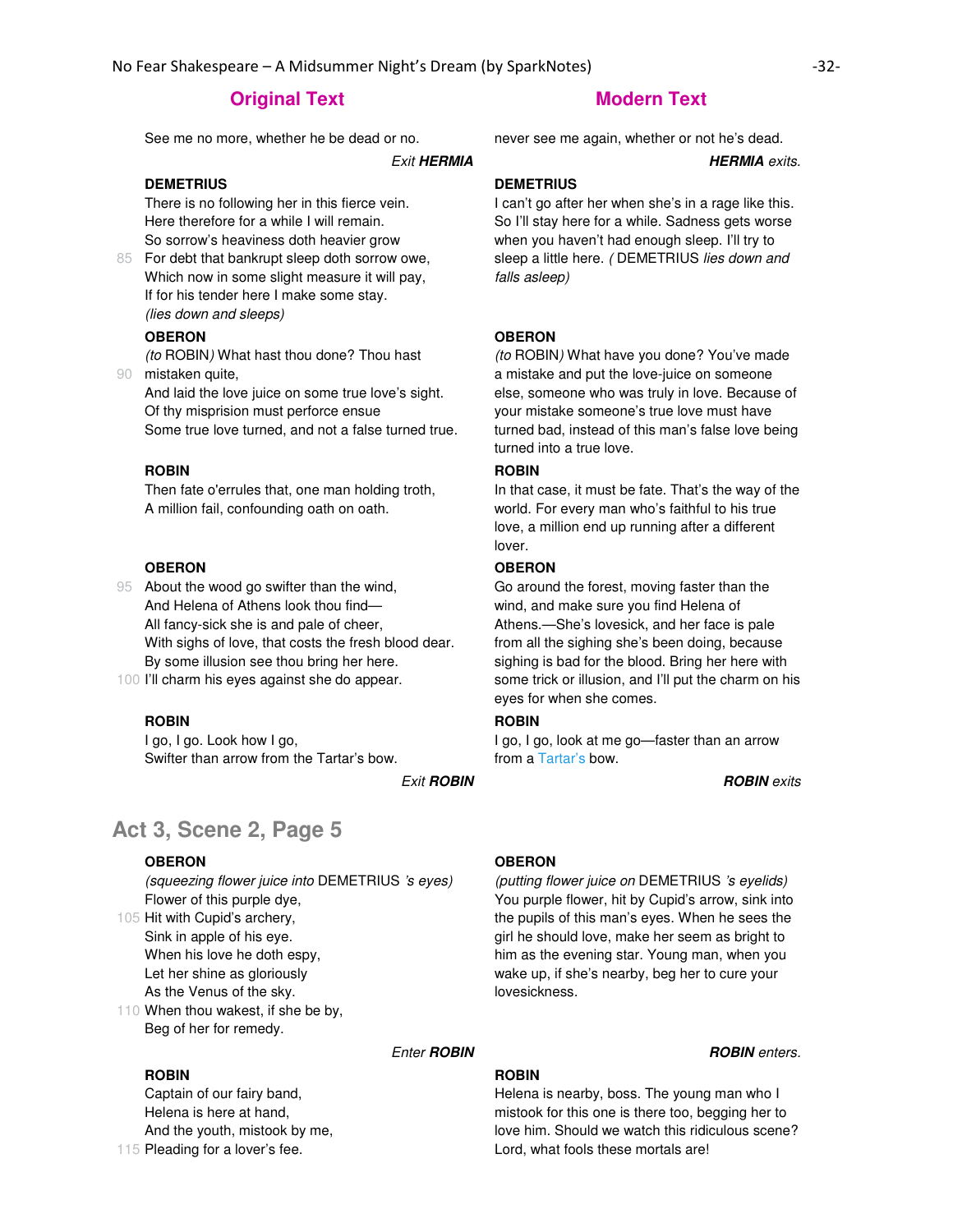Shall we their fond pageant see? Lord, what fools these mortals be!

# **OBERON**

Stand aside. The noise they make Will cause Demetrius to awake.

# **ROBIN**

120 Then will two at once woo one. That must needs be sport alone. And those things do best please me That befall preposterously.

#### Enter **LYSANDER** and **HELENA LYSANDER** and **HELENA** enter.

### **LYSANDER**

125 Scorn and derision never come in tears. Why should you think that I should woo in scorn?

# **Act 3, Scene 2, Page 6**

Look, when I vow, I weep. And vows so born, In their nativity all truth appears. How can these things in me seem scorn to you, Bearing the badge of faith to prove them true?

### **HELENA**

130 You do advance your cunning more and more. When truth kills truth, O devilish holy fray! These vows are Hermia's. Will you give her o'er? Weigh oath with oath, and you will nothing weigh. Your vows to her and me, put in two scales,

135 Will even weigh, and both as light as tales.

#### **LYSANDER**

I had no judgment when to her I swore.

#### **HELENA**

Nor none, in my mind, now you give her o'er.

#### **LYSANDER**

Demetrius loves her, and he loves not you.

#### **DEMETRIUS**

(waking) O Helena, goddess, nymph, perfect, divine!

140 To what, my love, shall I compare thine eyne? Crystal is muddy. Oh, how ripe in show Thy lips, those kissing cherries, tempting grow! That pure congealèd white, high Taurus' snow, Fanned with the eastern wind, turns to a crow

145 When thou hold'st up thy hand. Oh, let me kiss This princess of pure white, this seal of bliss!

#### **HELENA**

O spite! O hell! I see you all are bent To set against me for your merriment.

## **OBERON**

Step aside. The noise they're making will wake up Demetrius.

# **ROBIN**

Then the two of them will both pursue one girl. That will be funny enough, and preposterous situations are my favorite thing.

#### **LYSANDER**

Why do you think I'm making fun of you when I tell you I love you? People don't cry when they're mocking someone.

Look, when I swear that I love you, I cry, and when someone cries while he's making a promise, he's usually telling the truth. How can it seem like I'm making fun of you, when my tears prove that I'm sincere?

#### **HELENA**

You get trickier and trickier. You've made the same promises to me and to Hermia—they can't both be true! They must both be false. The promises you're making to me belong to Hermia. Will you abandon her? If you weighed the promises you made to me against the promises you made to her, they'd come out the same they both weigh nothing. They're lies.

### **LYSANDER**

I wasn't thinking clearly when I made those promises to her.

#### **HELENA**

And I don't believe you're thinking clearly now, as you break those promises.

#### **LYSANDER**

Demetrius loves her, and he doesn't love you.

#### **DEMETRIUS**

(waking up) Oh Helena, you goddess, you divine and perfect nymph! What can I compare your eyes to? Crystal isn't as clear as they are. Oh, your lips are as ripe as a pair of tempting cherries touching each other! The pure white of the snow on a mountaintop seems black as a crow's wing next to the whiteness of your hands. Oh, let me kiss your beautiful white hand. It'll make me so happy!

#### **HELENA**

Damn it! I see you're all determined to gang up on me for a few laughs. If you had any manners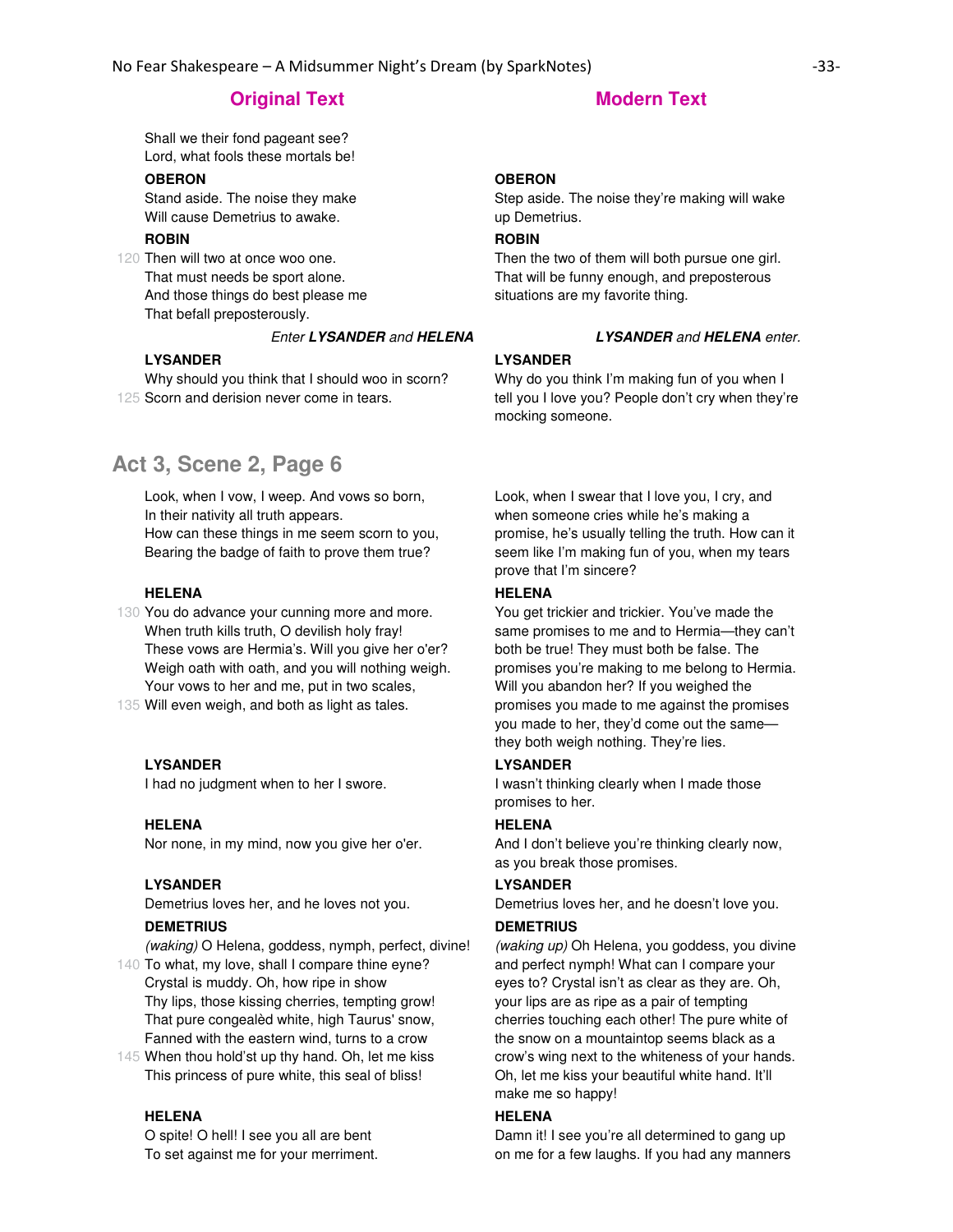If you were civil and knew courtesy,

150 You would not do me thus much injury. Can you not hate me, as I know you do, But you must join in souls to mock me too? If you were men, as men you are in show, You would not use a gentle lady so

# **Act 3, Scene 2, Page 7**

- 155 To vow, and swear, and superpraise my parts, When I am sure you hate me with your hearts. You both are rivals, and love Hermia, And now both rivals to mock Helena— A trim exploit, a manly enterprise,
- 160 To conjure tears up in a poor maid's eyes With your derision! None of noble sort Would so offend a virgin, and extort A poor soul's patience, all to make you sport.

### **LYSANDER**

You are unkind, Demetrius. Be not so.

165 For you love Hermia. This you know I know. And here, with all good will, with all my heart, In Hermia's love I yield you up my part. And yours of Helena to me bequeath, Whom I do love and will do till my death.

## **HELENA**

170 Never did mockers waste more idle breath.

#### **DEMETRIUS**

Lysander, keep thy Hermia. I will none. If e'er I loved her, all that love is gone. My heart to her but as guest-wise sojourned, And now to Helen is it home returned,

175 There to remain.

#### **LYSANDER**

Helen, it is not so.

### **DEMETRIUS**

Disparage not the faith thou dost not know, Lest to thy peril thou aby it dear. Look, where thy love comes. Yonder is thy dear.

#### **Enter HERMIA HERMIA** enters.

### **HERMIA**

180 Dark night, that from the eye his function takes, The ear more quick of apprehension makes. Wherein it doth impair the seeing sense, It pays the hearing double recompense.

# **Act 3, Scene 2, Page 8**

185 Mine ear, I thank it, brought me to thy sound Thou art not by mine eye, Lysander, found. But why unkindly didst thou leave me so?

at all, you wouldn't treat me like this. Can't you just hate me, as I know you do? Do you have to get together to humiliate me too? If you were real men, as you pretend to be, you wouldn't treat a lady this way, making vows and promises and praising my beauty when I know you're really both disgusted by me. You're competing for

Hermia's love, and now you're competing to see which one of you can make fun of me the most. That's a great idea, a really manly thing to do making a poor girl cry! No respectable person would offend an innocent girl just to have some fun.

#### **LYSANDER**

Don't be cruel, Demetrius. I know you love Hermia, and you know I know it. Right here, right now, I swear I'm giving up all my claims on her and handing her to you. In exchange, give up your claim to love Helena, since I love her and will love her until I die.

# **HELENA**

Nobody's ever gone to so much trouble just to make fun of someone.

#### **DEMETRIUS**

Lysander, keep your Hermia. I don't want her. If I ever loved her, all that love is gone now. My love for her was temporary. Now I'll love Helena forever.

#### **LYSANDER**

Helena, it's not true.

#### **DEMETRIUS**

Don't insult a deep love that you don't understand, or you'll pay the price. Look, here comes the woman you love.

#### **HERMIA**

It's hard to see clearly in the dark of night, but it's easier to hear well.

I couldn't see you, Lysander, but I heard your voice, and that's how I found you. Why did you leave me alone so unkindly?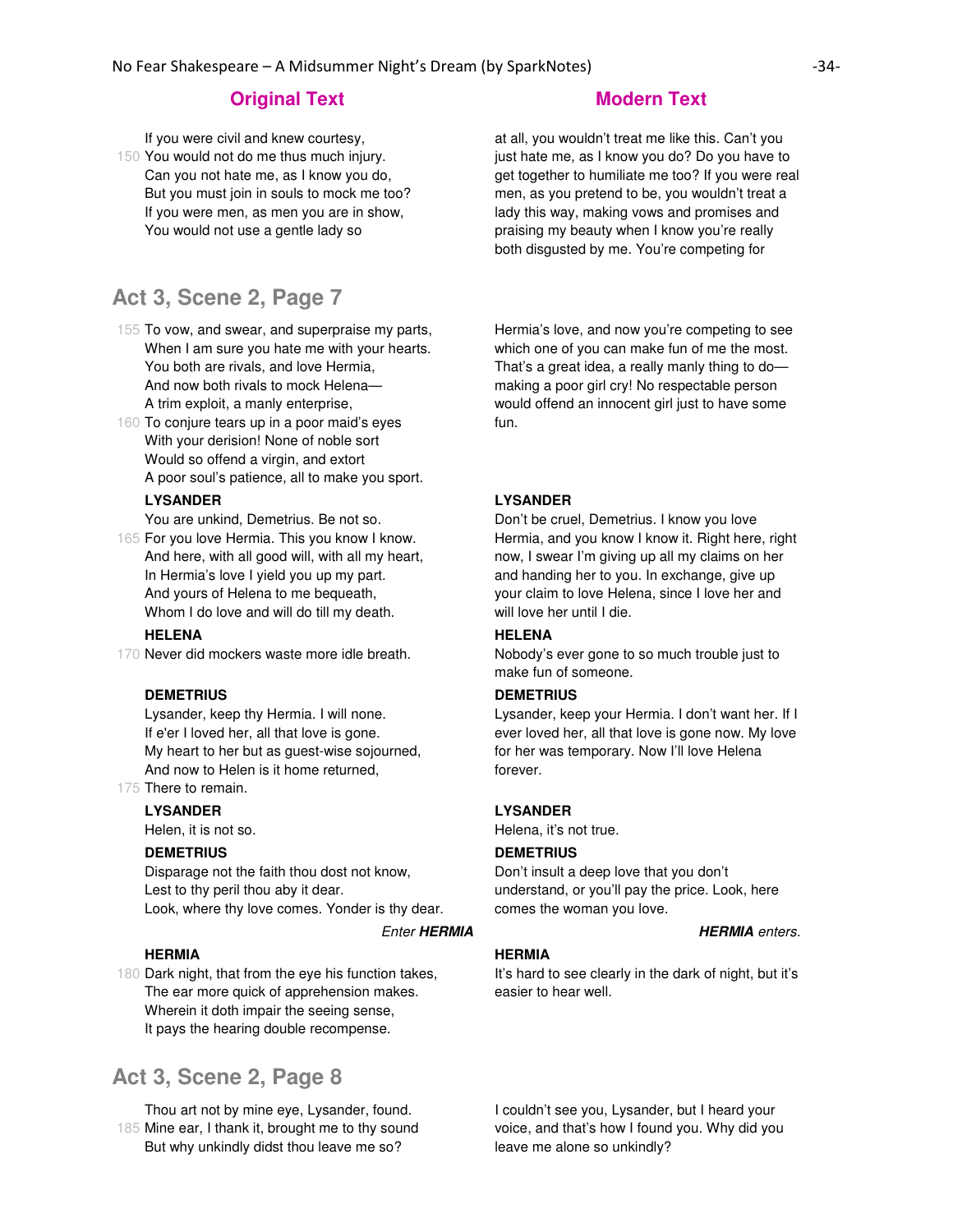# **Original Text Modern Text**

# **LYSANDER**

Why should he stay, whom love doth press to go?

### **HERMIA**

What love could press Lysander from my side?

## **LYSANDER**

Lysander's love, that would not let him bide,

190 Fair Helena, who more engilds the night Than all yon fiery oes and eyes of light. Why seek'st thou me? Could not this make thee know

The hate I bear thee made me leave thee so?

#### **HERMIA**

You speak not as you think. It cannot be.

# **HELENA**

- 195 Lo, she is one of this confederacy! Now I perceive they have conjoined all three To fashion this false sport, in spite of me.— Injurious Hermia! Most ungrateful maid! Have you conspired, have you with these contrived
- 200 To bait me with this foul derision? Is all the counsel that we two have shared, The sisters' vows, the hours that we have spent When we have chid the hasty-footed time For parting us—oh, is it all forgot?
- 205 All schooldays' friendship, childhood innocence? We, Hermia, like two artificial gods, Have with our needles created both one flower, Both on one sampler, sitting on one cushion, Both warbling of one song, both in one key,
- 210 As if our hands, our sides, voices, and minds, Had been incorporate. So we grew together, Like to a double cherry—seeming parted But yet an union in partition— Two lovely berries molded on one stem;

# **Act 3, Scene 2, Page 9**

- 215 So, with two seeming bodies but one heart, Two of the first, like coats in heraldry, Due but to one and crownèd with one crest. And will you rent our ancient love asunder To join with men in scorning your poor friend?
- 220 It is not friendly, 'tis not maidenly. Our sex, as well as I, may chide you for it, Though I alone do feel the injury.

#### **HERMIA**

I am amazèd at your passionate words. I scorn you not. It seems that you scorn me.

#### **HELENA**

225 Have you not set Lysander, as in scorn, To follow me and praise my eyes and face?

### **LYSANDER**

Why stay when love tells you to go?

#### **HERMIA**

But what love could make my Lysander leave me?

# **LYSANDER**

I had to hurry to my love, beautiful Helena, who lights up the night better than all those fiery stars. Why are you looking for me? Didn't you figure out that I left you because I hate you?

#### **HERMIA**

You can't mean what you're saying. It's impossible.

### **HELENA**

So, she's in on this too! Now I see that all three of them have gotten together to play this cruel trick on me. Hurtful Hermia, you ungrateful girl, have you conspired with these two to provoke me with this horrible teasing? Have you forgotten all the talks we've had together, the vows we made to be like sisters to one another, all the hours we spent together, wishing that we never had to say goodbye—have you forgotten? Our friendship in our schooldays, our childhood innocence? We used to sit together and sew one flower with our two needles, sewing it on one piece of cloth, sitting on the same cushion, singing one song in the same key, as if our hands, our sides, our voices and our minds were stuck together. We grew together like twin cherries—which seemed to be separate but were also together—two lovely cherries on one stem.

We seemed to have two separate bodies, but we had one heart. Do you want to destroy our old friendship by joining these men to insult your poor friend? It's not friendly, and it's not ladylike. All women would be angry with you for doing it, even though I'm the only one who's hurt by it.

#### **HERMIA**

I'm completely dumbfounded by what you're saying. I'm not insulting you. It sounds more like you're insulting me.

## **HELENA**

Come on, confess. Didn't you send Lysander, as an insult, to follow me around praising my eyes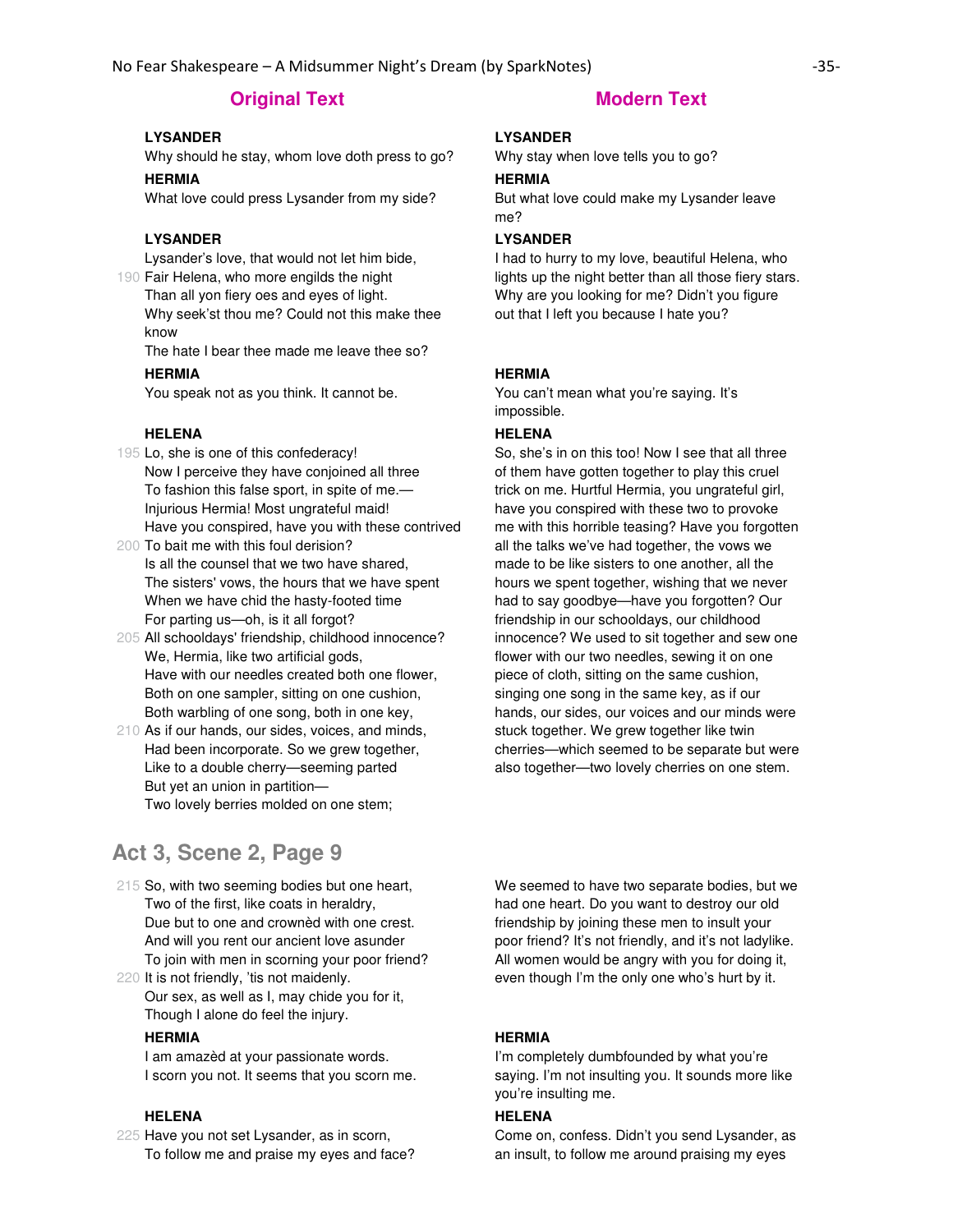And made your other love, Demetrius— Who even but now did spurn me with his foot— To call me goddess, nymph, divine, and rare,

- 230 Precious, celestial? Wherefore speaks he this To her he hates? And wherefore doth Lysander Deny your love, so rich within his soul, And tender me, forsooth, affection, But by your setting on, by your consent?
- 235 What though I be not so in grace as you— So hung upon with love, so fortunate— But miserable most, to love unloved? This you should pity rather than despise.

# **HERMIA**

I understand not what you mean by this.

#### **HELENA**

240 Ay, do. Persever, counterfeit sad looks, Make mouths upon me when I turn my back, Wink each at other, hold the sweet jest up— This sport, well carried, shall be chronicled.

# **Act 3, Scene 2, Page 10**

If you have any pity, grace, or manners,

245 You would not make me such an argument. But fare ye well. 'Tis partly my own fault, Which death or absence soon shall remedy.

## **LYSANDER**

Stay, gentle Helena. Hear my excuse. My love, my life, my soul, fair Helena!

## **HELENA**

250 Oh, excellent!

### **HERMIA**

(to LYSANDER)

Sweet, do not scorn her so.

### **DEMETRIUS**

If she cannot entreat, I can compel.

#### **LYSANDER**

Thou canst compel no more than she entreat. Thy threats have no more strength than her weak

255 prayers.—

Helen, I love thee. By my life, I do. I swear by that which I will lose for thee To prove him false that says I love thee not.

### **DEMETRIUS**

I say I love thee more than he can do.

# **LYSANDER**

If thou say so, withdraw and prove it too.

and my face? Haven't you made your other love, Demetrius—who kicked me with his foot not long ago—call me a goddess and a divine, rare, precious, heavenly creature? Why does he talk like that to a girl he can't stand? And why does Lysander deny that he loves you, when he loves you so deeply? Why would he show me any affection, unless you told him to? Why does it matter that I'm not as lucky or lovable as you are and that the love I feel is unrequited? You should pity me for that reason, not hate me.

#### **HERMIA**

I don't know what you're talking about.

#### **HELENA**

Oh, fine. All right, go ahead, keep up your little game, pretend to be sympathetic, but then nudge each other and wink and make faces at me when I turn my back. Keep up your wonderful game. You're doing such a good job on this trick, someone should write a book about it.

If you had any sense of pity, or manners, you wouldn't pretend to fight over me like this. But goodbye. It's partly my own fault, since I followed you here. Leaving—or dying—will soon take care of everything.

# **LYSANDER**

Stay, lovely Helena. Listen to my excuse. My love, my life, my soul, beautiful Helena!

## **HELENA**

That's a good one.

#### **HERMIA**

(to LYSANDER) Don't insult her like that, Lysander darling.

#### **DEMETRIUS**

(to LYSANDER) If Hermia's begging can't make you stop insulting Helena, I can force you to do so.

#### **LYSANDER**

You can't force me any more than Hermia can beg me. Your threats are no stronger than her whining.—Helena, I love you. I swear I do. I'll give my life for you, just to prove this guy wrong when he says I don't love you.

#### **DEMETRIUS**

I say that I love you more than he does.

### **LYSANDER**

If that's what you say, go fight a duel with me and prove it.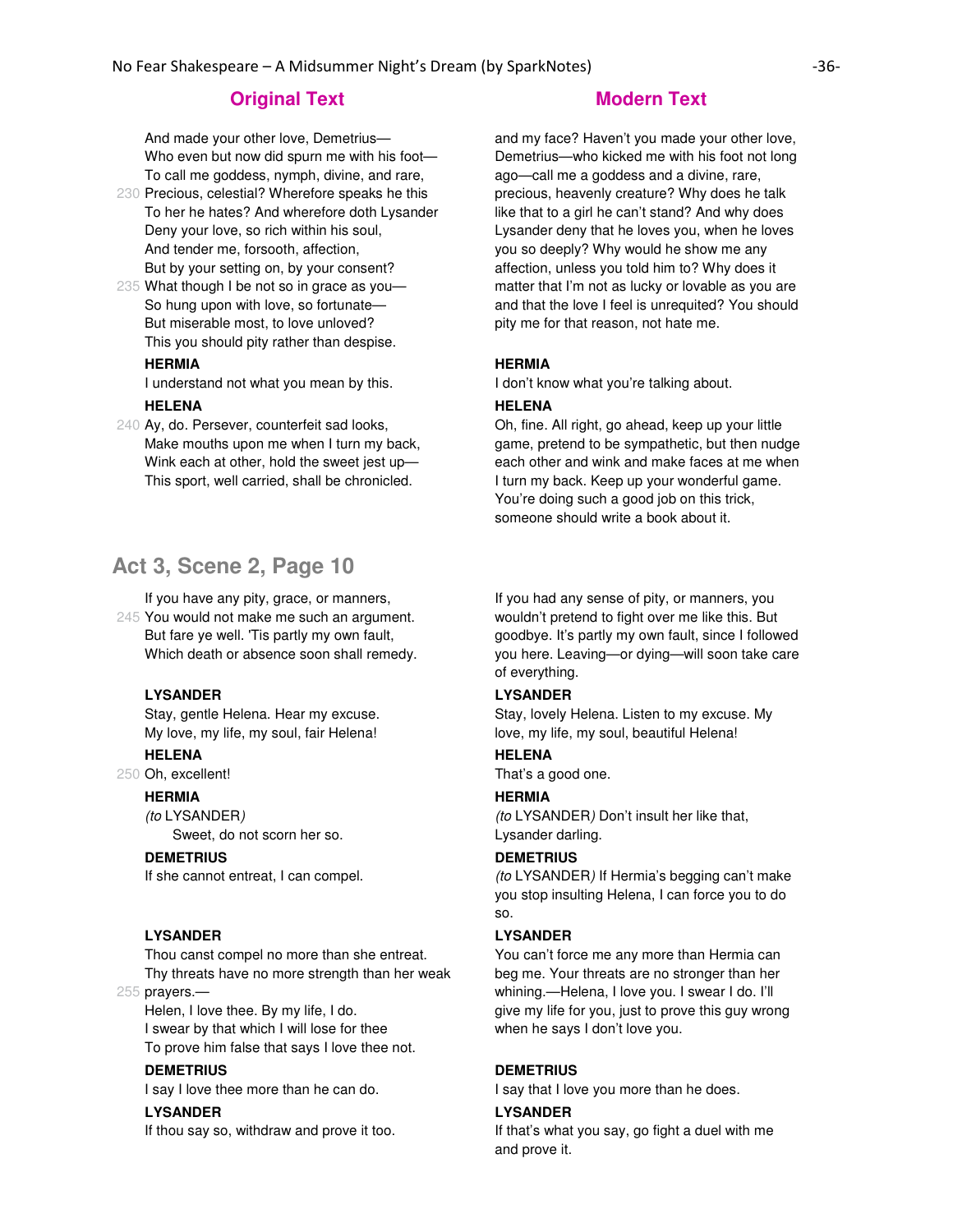# **Original Text Modern Text**

#### **DEMETRIUS**

260 Quick, come.

#### **HERMIA**

Lysander, whereto tends all this?

# **LYSANDER**

(to HERMIA) Away, you Ethiope!

## **DEMETRIUS**

(to HERMIA) No, no. He'll

Seem to break loose.

# **Act 3, Scene 2, Page 11**

### (to LYSANDER)

265 But yet come not. You are a tame man, go! Take on as you would follow,

### **LYSANDER**

(to HERMIA) Hang off, thou cat, thou burr! Vile thing, let loose

Or I will shake thee from me like a serpent.

#### **HERMIA**

Why are you grown so rude? What change is this, Sweet love?

### **LYSANDER**

270 Out, loathèd medicine! O hated potion, hence! Thy love? Out, tawny Tartar, out!

### **HERMIA**

Do you not jest?

#### **HELENA**

Yes, sooth, and so do you.

# **LYSANDER**

Demetrius, I will keep my word with thee.

#### **DEMETRIUS**

I would I had your bond, for I perceive A weak bond holds you. I'll not trust your word.

### **LYSANDER**

275 What, should I hurt her, strike her, kill her dead? Although I hate her, I'll not harm her so.

#### **HERMIA**

(to LYSANDER)

What, can you do me greater harm than hate? Hate me? Wherefore? O me! What news, my love?

280 Am not I Hermia? Are not you Lysander?

I am as fair now as I was erewhile. Since night you loved me. Yet since night you left me.

Why then, you left me—Oh, the gods forbid!— In earnest, shall I say?

#### **LYSANDER**

Ay, by my life,

# **DEMETRIUS**

You're on. Let's do it.

# **HERMIA**

Lysander, where are you going with all this?

### (holds **LYSANDER** back) (she holds **LYSANDER** back)

## **LYSANDER**

(to HERMIA) Get away, you African!

#### **DEMETRIUS**

(to HERMIA) No, no. He'll act like he's going to break free from you, Hermia.

(to LYSANDER) Pretend like you're going to follow me, but then don't come. You're a coward, get out of here!

# **LYSANDER**

(to HERMIA) Stop hanging on me, you cat, you thorn. Let go of me, or I'll shake you off like a snake.

#### **HERMIA**

Why have you gotten so rude? What's happened to you, my darling?

### **LYSANDER**

Your darling? Get out, you dark-skinned gypsy! Get out, you horrible poison. Get out!

### **HERMIA**

Are you joking?

## **HELENA**

Of course he is, and so are you.

# **LYSANDER**

Demetrius, I'm ready to fight you as promised.

# **DEMETRIUS**

I wish we had a signed legal contract. I can see you don't keep your promises very well. I don't trust you.

#### **LYSANDER**

What? Do you want me to hit Hermia, hurt her, kill her? Sure, I hate her, but I wouldn't hurt her.

#### **HERMIA**

(to LYSANDER) Can you hurt me any more than by saying you hate me? Hate me? Why? What's happened to you, my love? Am I not Hermia? Aren't you Lysander? I'm as beautiful now as I was a little while ago. You still loved me when we fell asleep, but when you woke up you left me. So you left me—Oh, God help me!—For real?

## **LYSANDER**

I certainly did, and I never wanted to see you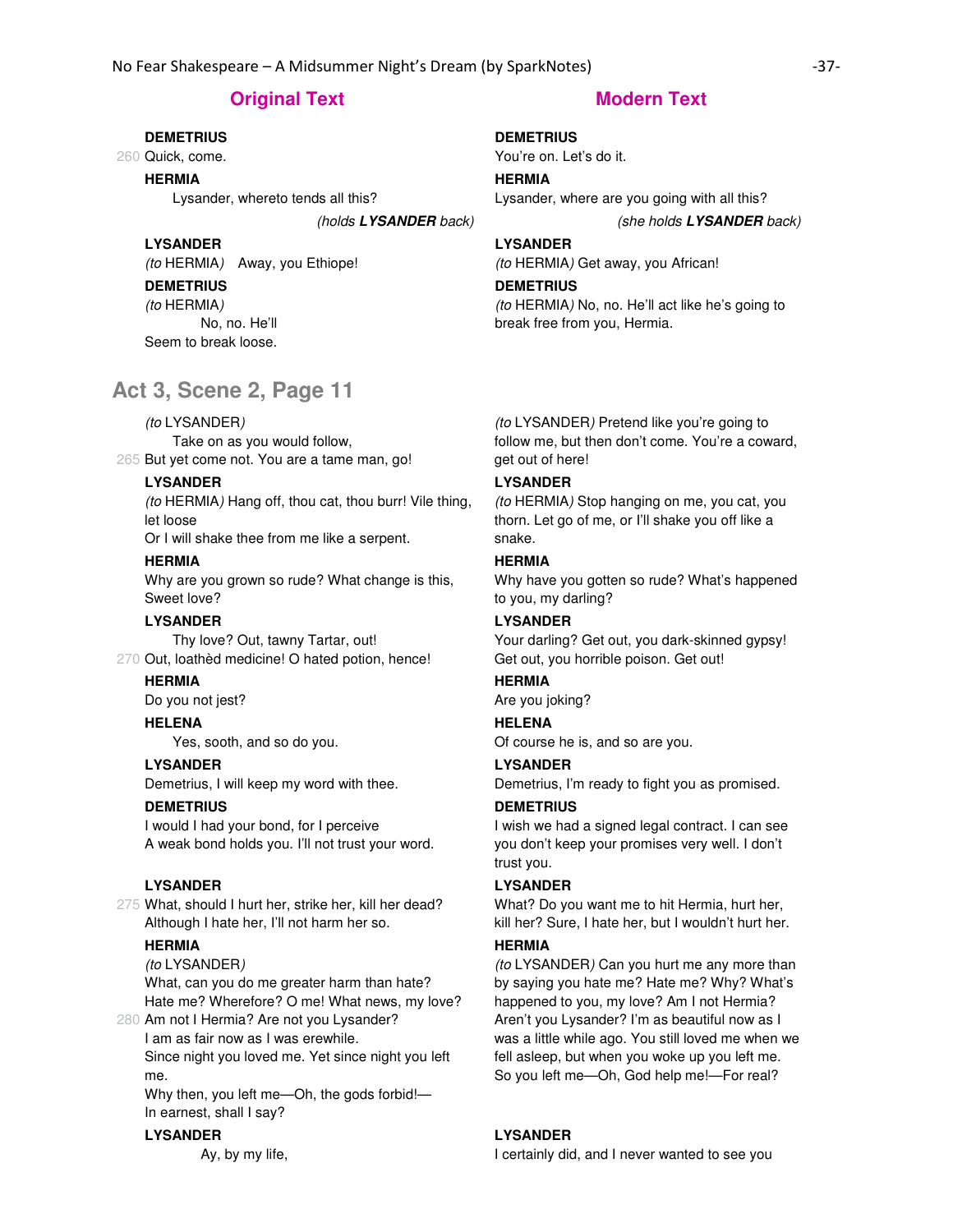285 And never did desire to see thee more. Therefore be out of hope, of question, of doubt.

# **Act 3, Scene 2, Page 12**

Be certain, nothing truer. 'Tis no jest That I do hate thee and love Helena.

#### **HERMIA**

O me!

290 (to HELENA) You juggler! You canker-blossom! You thief of love! What, have you come by night And stol'n my love's heart from him?

#### **HELENA**

Fine, i' faith!

Have you no modesty, no maiden shame, No touch of bashfulness? What, will you tear

295 Impatient answers from my gentle tongue? Fie, fie! You counterfeit, you puppet, you!

#### **HERMIA**

"Puppet"? Why so?—Ay, that way goes the game. Now I perceive that she hath made compare Between our statures. She hath urged her height,

300 And with her personage, her tall personage, Her height, forsooth, she hath prevailed with him.— And are you grown so high in his esteem Because I am so dwarfish and so low? How low am I, thou painted maypole? Speak.

305 How low am I? I am not yet so low But that my nails can reach unto thine eyes.

### **HELENA**

(to LYSANDER and DEMETRIUS) I pray you, though you mock me, gentlemen, Let her not hurt me. I was never cursed.

310 I have no gift at all in shrewishness. I am a right maid for my cowardice. Let her not strike me. You perhaps may think, Because she is something lower than myself, That I can match her.

# **Act 3, Scene 2, Page 13**

#### **HERMIA**

"Lower"? Hark, again!

#### **HELENA**

315 Good Hermia, do not be so bitter with me. I evermore did love you, Hermia, Did ever keep your counsels, never wronged you— Save that, in love unto Demetrius, I told him of your stealth unto this wood.

320 He followed you. For love I followed him. But he hath chid me hence and threatened me To strike me, spurn me—nay, to kill me too. And now, so you will let me quiet go, To Athens will I bear my folly back

again. So stop hoping and wondering what I mean.

I've spelled it out for you clearly. It's no joke. I hate you and love Helena.

#### **HERMIA**

Oh, no! (to HELENA) You trickster, you snake! You thief! What, did you sneak in at night and steal my love's heart from him?

# **HELENA**

Oh, that's very nice! You ought to be ashamed of yourself! You're going to make me mad enough to answer you? Damn you, you faker, you puppet!

#### **HERMIA**

"Puppet"? Why "puppet"?—Oh, I see where this is going. She's talking about our difference in height. She's paraded in front of him to show off how tall she is. She won him over with her height.—Does he have such a high opinion of you because I'm so short? Is that it? So how short am I, you painted barber pole? Tell me. How short am I? I'm not too short to gouge your eyes out with my fingernails.

### **HELENA**

(to LYSANDER and DEMETRIUS) Please don't let her hurt me, gentlemen, however much you want to tease me. I never was much good with insults. I'm not mean and catty like her. I'm a nice shy girl. Please don't let her hit me. Maybe you think that because she's shorter than me I can take her.

#### **HERMIA**

"Shorter!" See, she's doing it again!

#### **HELENA**

Good Hermia, please don't act so bitter toward me. I always loved you, Hermia, and gave you advice. I never did anything to hurt you—except once, when I told Demetrius that you planned to sneak off into this forest. And I only did that because I loved Demetrius so much. He followed you. And I followed him because I loved him. But he told me to get lost and threatened to hit me, kick me—even kill me. Now just let me go quietly back to Athens. I'll carry my mistakes back with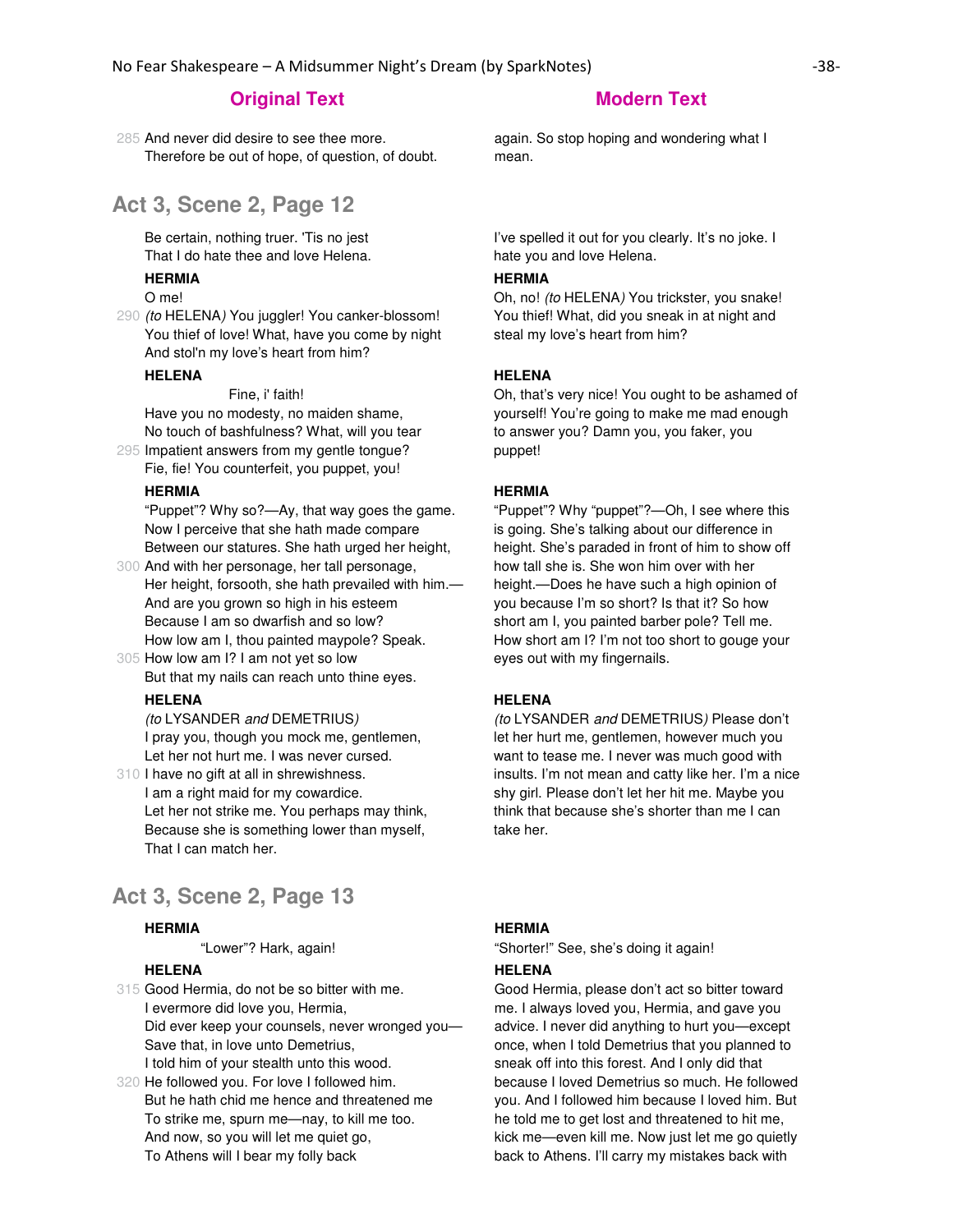325 And follow you no further. Let me go. You see how simple and how fond I am.

### **HERMIA**

Why, get you gone! Who is 't that hinders you?

# **HELENA**

A foolish heart, that I leave here behind.

### **HERMIA**

What, with Lysander?

# **HELENA**

With Demetrius.

# **LYSANDER**

330 Be not afraid. She shall not harm thee, Helena.

# **DEMETRIUS**

(to LYSANDER)

No, sir, she shall not, though you take her part.

# **HELENA**

Oh, when she's angry, she is keen and shrewd! She was a vixen when she went to school.

335 And though she be but little, she is fierce.

## **HERMIA**

"Little" again? Nothing but "low" and "little"!— Why will you suffer her to flout me thus? Let me come to her.

# **Act 3, Scene 2, Page 14**

## **LYSANDER**

340 You minimus of hindering knotgrass made, (to HERMIA) Get you gone, you dwarf, You bead, you acorn!

### **DEMETRIUS**

345 Never so little show of love to her, You are too officious In her behalf that scorns your services. Let her alone. Speak not of Helena. Take not her part. For if thou dost intend

Thou shalt aby it.

## **LYSANDER**

 Now she holds me not. Now follow, if thou darest, to try whose right, Of thine or mine, is most in Helena.

### **DEMETRIUS**

"Follow"? Nay, I'll go with thee, cheek by jowl.

#### Exeunt **LYSANDER** and **DEMETRIUS DEMETRIUS** and **LYSANDER** exit.

#### **HERMIA**

350 You, mistress, all this coil is long of you. Nay, go not back.

## **HELENA**

 I will not trust you, I, Nor longer stay in your curst company. Your hands than mine are quicker for a fray.

me. I won't follow you anymore. Please let me go. You see how naïve and foolish I've been.

### **HERMIA**

Well, get out of here then! What's keeping you?

# **HELENA**

My stupid heart, which I'm leaving behind here.

# **HERMIA**

What, you're leaving it with Lysander?

# **HELENA**

No, with Demetrius.

## **LYSANDER**

Don't be afraid. She can't hurt you, Helena.

#### **DEMETRIUS**

(to LYSANDER) That's right, Hermia won't hurt Helena even if you try to help her.

### **HELENA**

Oh, when you get her angry, she's a good fighter, and vicious too. She was a hellcat in school. And she's fierce, even though she's little.

### **HERMIA**

"Little" again? Nothing but "little" and "short"!— Why are you letting her insult me like this? Let me at her!.

#### **LYSANDER**

(to HERMIA) Get lost, you dwarf, you tiny little weed, you scrap, you acorn!

#### **DEMETRIUS**

You're doing too much to defend a woman who wants nothing to do with you. Leave Hermia alone. Don't talk about Helena. Don't take Helena's side. If you continue treating Hermia so badly, you'll pay for it.

#### **LYSANDER**

Hermia's not holding onto me anymore. Follow me if you're brave enough, and we'll fight over Helena.

## **DEMETRIUS**

"Follow"? No, I'll walk right next to you, side by side.

# **HERMIA**

All this fighting is because of you. Stay where you are.

#### **HELENA**

I'm not sticking around here any more. I don't trust you. You might be a better fighter than I am, but my legs are longer and I can run away faster.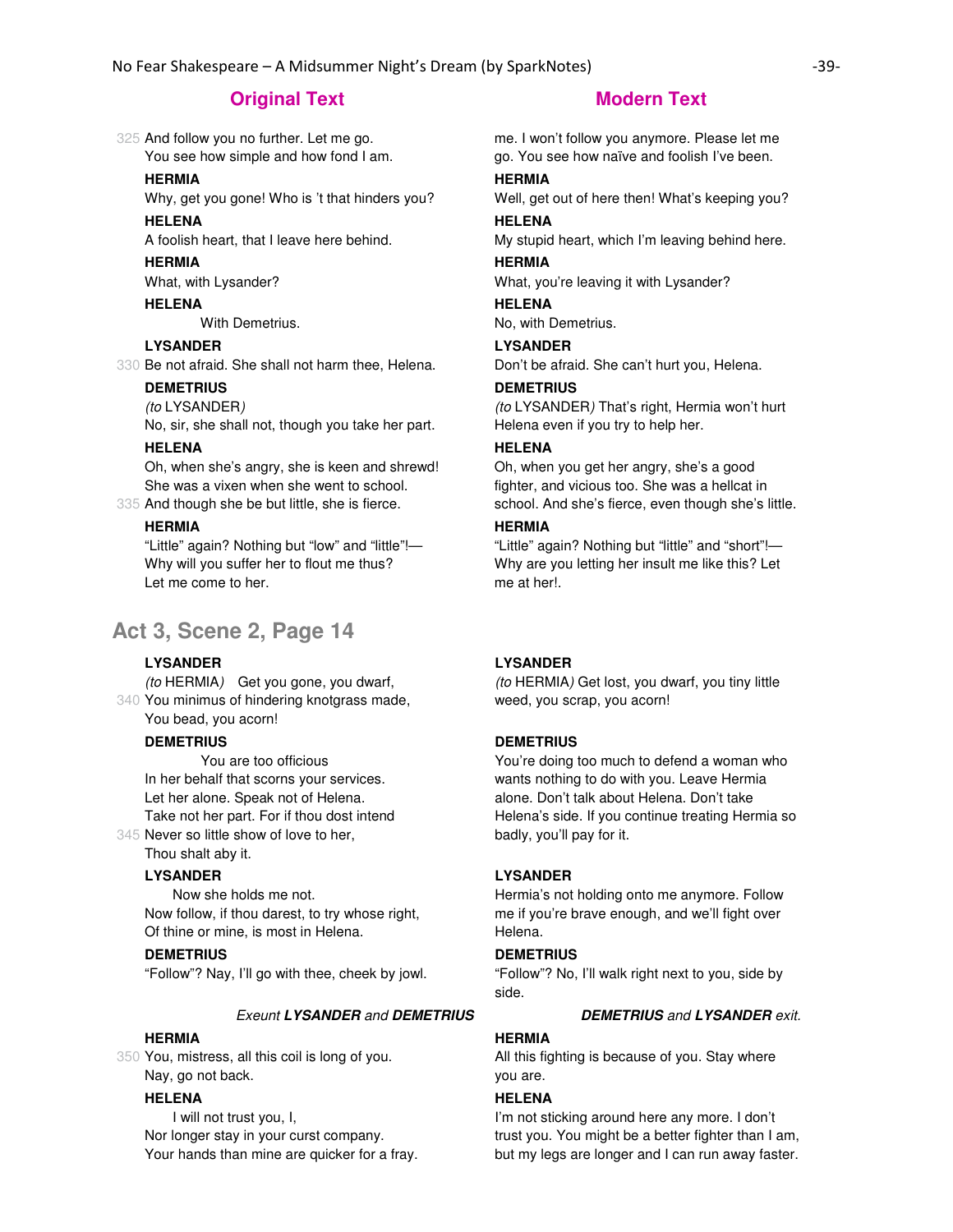My legs are longer though, to run away.

**Exit HELENA HELENA** exits.

## **HERMIA**

355 I am amazed and know not what to say.

#### **Exit HERMIA HERMIA** exits.

#### **OBERON**

(to ROBIN) This is thy negligence. Still thou mistakest, Or else committ'st thy knaveries willfully.

# **Act 3, Scene 2, Page 15**

# **ROBIN**

360 By the Athenian garment he had on? Believe me, King of Shadows, I mistook. Did not you tell me I should know the man And so far blameless proves my enterprise,

That I have 'nointed an Athenian's eyes. And so far am I glad it so did sort, As this their jangling I esteem a sport.

#### **OBERON**

- 365 Thou seest these lovers seek a place to fight. Hie therefore, Robin, overcast the night. The starry welkin cover thou anon With drooping fog as black as Acheron, And lead these testy rivals so astray
- 370 As one come not within another's way. Like to Lysander sometime frame thy tongue, Then stir Demetrius up with bitter wrong. And sometime rail thou like Demetrius. And from each other look thou lead them thus,
- 375 Till o'er their brows death-counterfeiting sleep With leaden legs and batty wings doth creep. (gives ROBIN another flower) Then crush this herb into Lysander's eye, Whose liquor hath this virtuous property
- 380 To take from thence all error with his might And make his eyeballs roll with wonted sight. When they next wake, all this derision Shall seem a dream and fruitless vision. And back to Athens shall the lovers wend,
- 385 With league whose date till death shall never end. Whiles I in this affair do thee employ, I'll to my queen and beg her Indian boy. And then I will her charmèd eye release From monster's view, and all things shall be peace.

# **Act 3, Scene 2, Page 16**

390 My fairy lord, this must be done with haste. **ROBIN**

#### **HERMIA**

I just can't believe any of this. I don't know what to say.

# **OBERON**

(to ROBIN) This is all your fault. You make mistakes constantly, or else you cause this kind of trouble on purpose.

# **ROBIN**

Believe me, King of Illusions, I made a mistake. Didn't you tell me that I'd be able to recognize the man by the Athenian clothes he was wearing? So far I've done exactly what I was supposed to do—I put the love potion on an Athenian's eyes. And so far I'm pleased with the way things have turned out, since I find all of this commotion very entertaining.

#### **OBERON**

As you can see, these lovers are looking for a place to fight. Hurry up, Robin, and make the night dark and cloudy. Cover the sky with a lowhanging fog, as dark as hell, and get these overeager rivals so completely lost in the woods that they can't run into each other. Imitate Lysander's voice and egg Demetrius on with insults. Then rant for a while in Demetrius's voice, and egg Lysander on. That way you'll get them away from each other until they're so exhausted that they'll sleep like the dead. (OBERON gives a new flower to ROBIN) When they're asleep, crush some of this flower's juice into Lysander's eyes. The flower's juice has the power to erase all the damage that's been done to his eyes, and to make him see normally, the way he used to. When they wake up, all this trouble and conflict will seem like a dream or a meaningless vision. Then the lovers will go back to Athens, united together until death. While you're busy with that, I'll go see Queen Titania and ask her once again for the Indian boy. And then I'll undo the spell that I cast over her, so she won't be in love with that monster anymore. Then everything will be peaceful again.

## **ROBIN**

We've got to act fast, my lord of the fairies.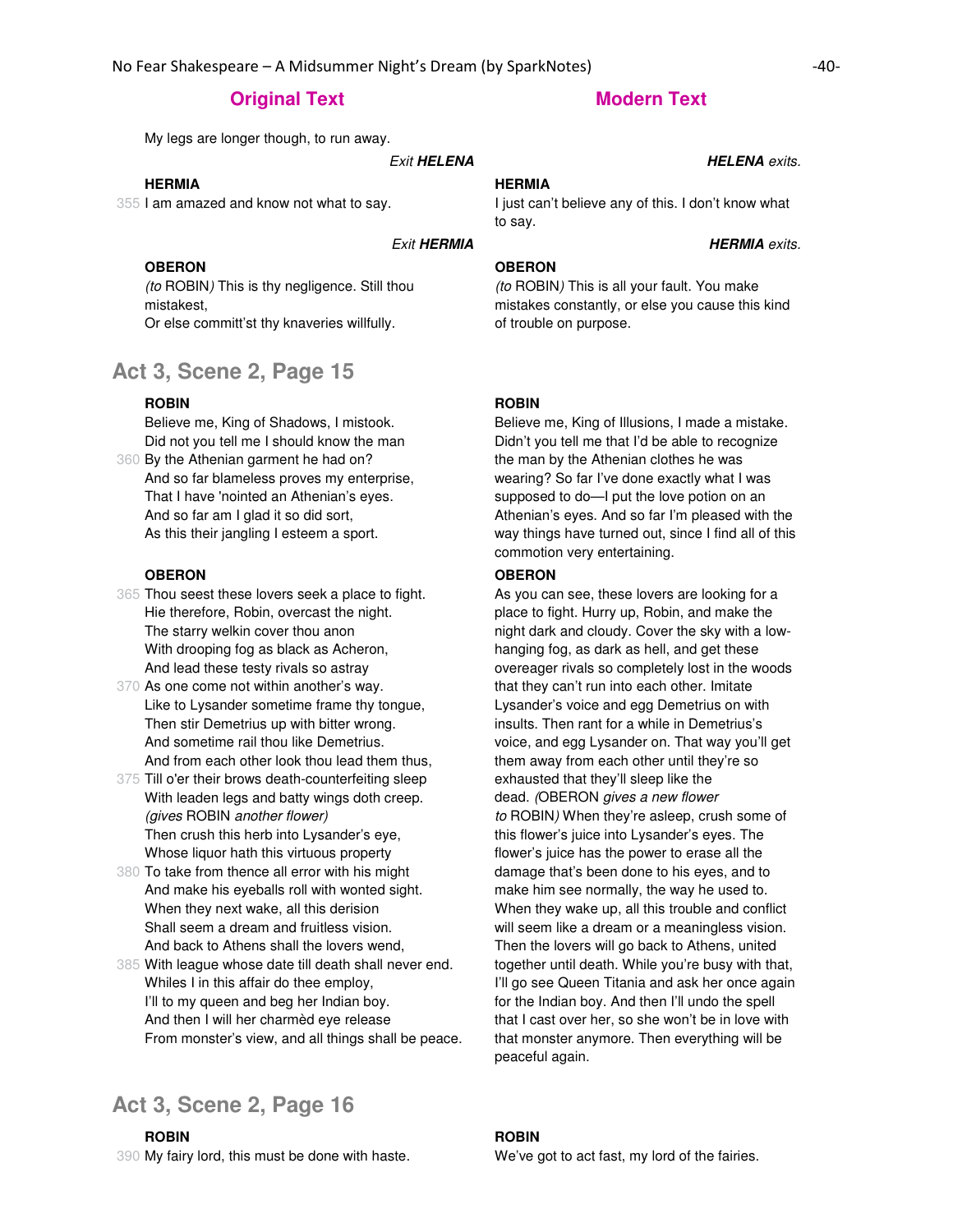For night's swift dragons cut the clouds full fast, And yonder shines Aurora's harbinger, At whose approach, ghosts, wandering here and there,

395 Troop home to churchyards. Damnèd spirits all, That in crossways and floods have burial, Already to their wormy beds are gone. For fear lest day should look their shames upon, They willfully themselves exile from light And must for aye consort with black-browed night.

#### **OBERON**

- 400 But we are spirits of another sort. I with the morning's love have oft made sport, And like a forester the groves may tread Even till the eastern gate, all fiery red, Opening on Neptune with fair blessèd beams,
- 405 Turns into yellow gold his salt green streams. But notwithstanding, haste. Make no delay. We may effect this business yet ere day.

#### Exit **OBERON OBERON** exits.

# **ROBIN**

 Up and down, up and down, I will lead them up and down. I am feared in field and town. Goblin, lead them up and down. Here comes one.

#### Enter **LYSANDER LYSANDER** enters.

#### **LYSANDER**

Where art thou, proud Demetrius? Speak thou now.

# **Act 3, Scene 2, Page 17**

#### **ROBIN**

410 *(as* DEMETRIUS) Here, villain. Drawn and ready. Where art thou?

#### **LYSANDER**

I will be with thee straight.

#### **ROBIN**

(as DEMETRIUS) Follow me then To plainer ground.

#### **DEMETRIUS**

Lysander, speak again!

415 Thou runaway, thou coward, art thou fled? Speak! In some bush? Where dost thou hide thy head?

#### **ROBIN**

(as LYSANDER) Thou coward, art thou bragging to

Night's fading quickly, and in the distance the morning star is shining, warning us that dawn is coming. At dawn, the ghosts that have been wandering around all night go home to the graveyards. The souls of people who weren't buried in holy ground, but instead lie rotting by the side of the road or at the bottom of a river, have already gone back to their wormy graves. They weren't buried in a real graveyard because they committed suicide, and they don't want their shame to be seen in daylight, so they avoid sunlight and stay forever in the darkness of night.

#### **OBERON**

But we're not like that. We're a different kind of spirit, and we don't have to run away from the sunlight. I like the morning. I often wander around in the woods like a forest ranger until the sun rises in the fiery red sky over the ocean, turning the salty green water to gold. But you should hurry anyway. Don't delay. We still have time to get all of this done before daybreak.

# **ROBIN**

Up and down, up and down, I will lead them up and down. The people fear me in the country and the town. Goblin, lead them up and down. Here comes one of them now.

#### **LYSANDER**

Where are you, Demetrius, you arrogant bastard? Say something.

### **ROBIN**

(in DEMETRIUS's voice) I'm over here, you villain, with my sword out and ready to fight. Where are you?

#### **LYSANDER**

I'm coming.

#### **ROBIN**

(in DEMETRIUS's voice) Let's go to a flatter area where we can fight more easily.

Exit **LYSANDER LYSANDER** exits. **Enter DEMETRIUS DEMETRIUS DEMETRIUS** *enters.* 

#### **DEMETRIUS**

Lysander, say something! You coward, did you run away from me? Say something! Are you behind some bush? Where are you hiding?

#### **ROBIN**

(in LYSANDER's voice) You coward, are you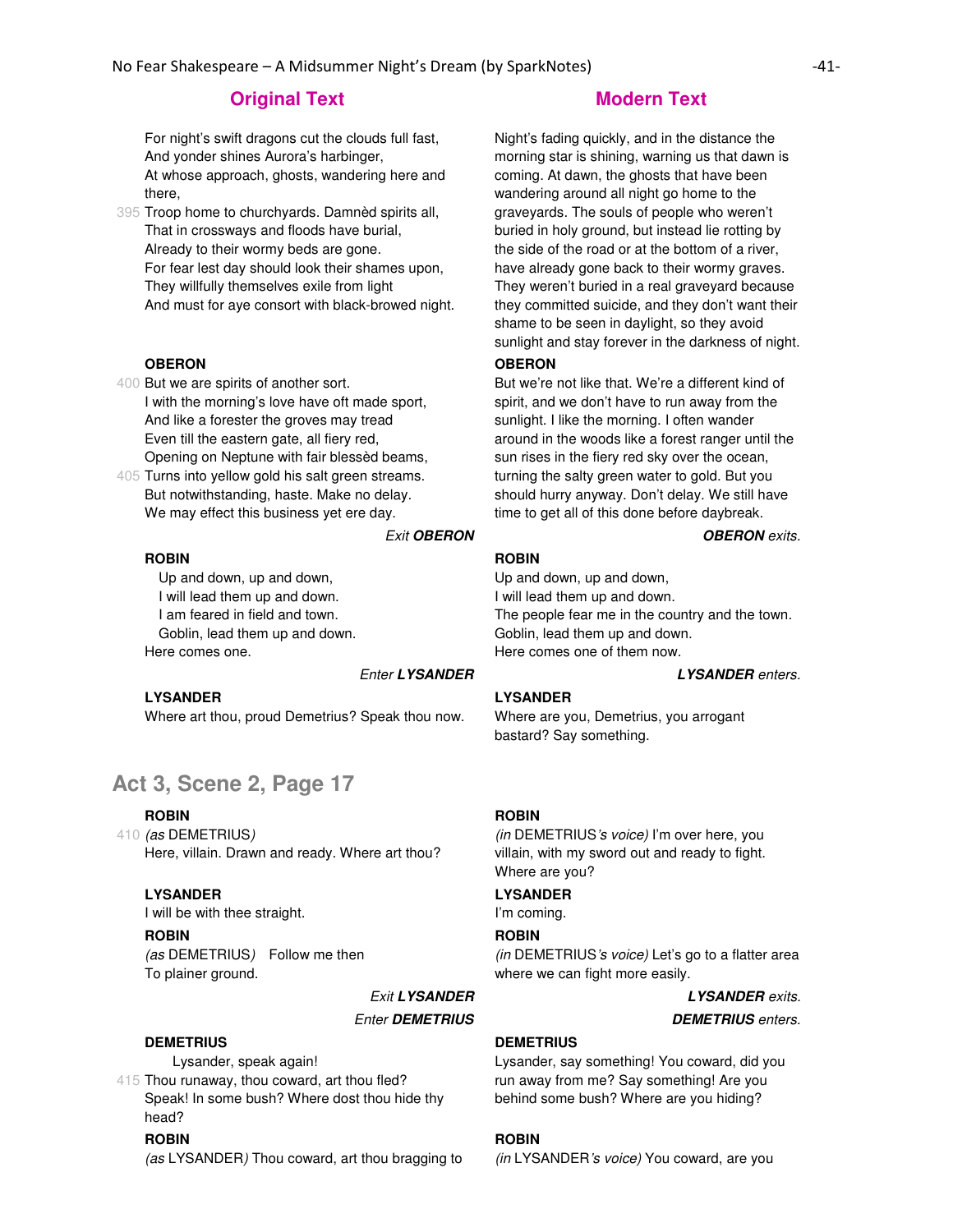the stars,

Telling the bushes that thou look'st for wars,

420 And wilt not come? Come, recreant. Come, thou child!

I'll whip thee with a rod. He is defiled That draws a sword on thee.

#### **DEMETRIUS**

Yea, art thou there?

### **ROBIN**

(as LYSANDER) Follow my voice. We'll try no manhood here.

#### Enter **LYSANDER LYSANDER** enters.

### **LYSANDER**

425 When I come where he calls, then he is gone. He goes before me and still dares me on. The villain is much lighter-heeled than I. I followed fast, but faster he did fly, That fallen am I in dark uneven way,

# **Act 3, Scene 2, Page 18**

And here will rest me.

430 **(lies down)** 

 Come, thou gentle day! For if but once thou show me thy grey light, I'll find Demetrius and revenge this spite. (sleeps)

### Enter **ROBIN** and **DEMETRIUS LYSANDER** lies down and falls

## **ROBIN**

435 Ho, ho, ho! Coward, why comest thou not? (as LYSANDER to DEMETRIUS)

# **DEMETRIUS**

Abide me, if thou darest! For well I wot Thou runn'st before me, shifting every place, And darest not stand nor look me in the face. Where art thou now?

#### **ROBIN**

440 (as LYSANDER) Come hither. I am here.

#### **DEMETRIUS**

Nay, then, thou mock'st me. Thou shalt buy this dear If ever I thy face by daylight see.

Now go thy way. Faintness constraineth me To measure out my length on this cold bed.

445 By day's approach look to be visited. (lies down and sleeps)

# **Original Text Modern Text Modern Text**

bragging to the stars and telling the bushes that you want a fight, but then you won't come and fight me? Come here, you coward! Come here, you child! I'll beat you with a stick. It would be shameful to fight you with a sword, the way I would fight with a real man.

# **DEMETRIUS**

Are you there?

#### **ROBIN**

(in LYSANDER's voice) Follow my voice. This isn't a good place to fight.

Exeunt They exit.

## **LYSANDER**

He's walking ahead of me, and he keeps daring me to follow him. When I reach the place he's calling from, he disappears. This villain is much quicker than I am. I ran after him fast, but he ran away from me faster, so that now here I am in some dark part of the forest where the ground is uneven.

I'll rest here. (he lies down) I hope the pleasant daytime comes soon! As soon as the gray light of early morning appears, I'll find Demetrius and get my revenge for this insult.

asleep. **ROBIN**and **DEMETRIUS** enter.

# **ROBIN**

(in LYSANDER's voice) Ha, ha, ha! Hey, You coward, why aren't you coming?

# **DEMETRIUS**

Wait for me, if you're not too scared! I know that's why you're running away from me, constantly changing places—you're afraid to stand still and wait for me. You're scared to look me in the eye. Where are you now?

# **ROBIN**

(in LYSANDER's voice) Come here. I'm over here.

## **DEMETRIUS**

No, you're just taunting me. You'll pay for this if I ever see you face-to-face in the daylight. Go wherever you want. I'm exhausted; I need to lie down and sleep on this cold ground. But watch out. I'll find you at dawn. (DEMETRIUS lies down and sleeps)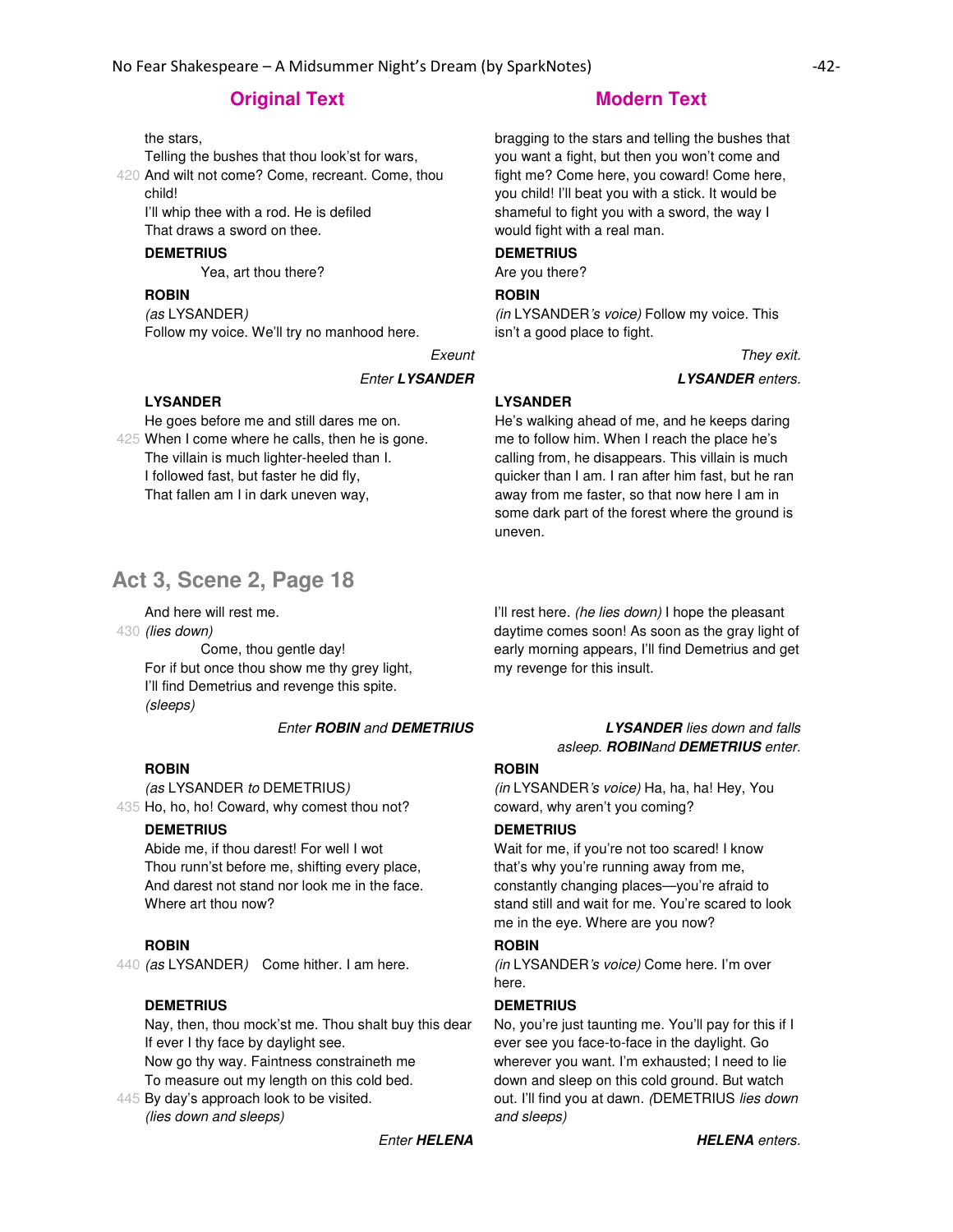#### **HELENA**

O weary night, O long and tedious night, Abate thy hours. Shine comforts from the east, That I may back to Athens by daylight

450 From these that my poor company detest. And sleep, that sometimes shuts up sorrow's eye, Steal me awhile from mine own company. (lies down and sleeps)

# **Act 3, Scene 2, Page 19**

#### **ROBIN**

 Yet but three? Come one more. Two of both kinds make up four. Here she comes, cursed and sad. Cupid is a knavish lad Thus to make poor females mad.

#### **Enter HERMIA HERMIA** enters.

#### **HERMIA**

Never so weary, never so in woe,

455 Bedabbled with the dew and torn with briers, 460 (lies down and sleeps) I can no further crawl, no further go. My legs can keep no pace with my desires. Here will I rest me till the break of day. Heavens shield Lysander if they mean a fray!

#### **ROBIN**

 On the ground Sleep sound. I'll apply To your eye. Gentle lover, remedy. (squeezes flower juice into LYSANDER 's eyes) When thou wakest, Thou takest True delight In the sight Of thy former lady's eye. And the country proverb known— That every man should take his own— In your waking shall be shown. Jack shall have Jill. Nought shall go ill. The man shall have his mare again, and all shall be well.

#### **HELENA**

Oh, what a long, tedious, exhausting night! I wish it would end. I wish the comforting light of day would shine so I can go back to Athens and get away from these people who hate me so much. I hope I'll be able to sleep and escape my troubles for a while. People can sometimes forget their difficulties when they're asleep. (HELENA lies down and sleeps)

#### **ROBIN**

Only three so far? We're still waiting for one more. Two of both kinds makes four. Ah, here she comes, angry and sad. Cupid is a bad boy for making poor women go crazy like this.

# **HERMIA**

I've never been more exhausted or upset. I'm all wet from the dew and scratched up by thorns, and I can't crawl any farther. I just can't go on. My legs can't hold themselves up. I'll sleep here until morning. If they do fight, I hope Lysander is safe! (HERMIA lies down and sleeps)

# **ROBIN**

Sleep well there on the ground. I'll cure you, gentle lover, by putting this medicine on your eyes. (ROBIN puts the nectar of the flower onLYSANDER's eyelids) When you wake you will be truly delighted to see the woman you once loved. And when you wake up, you'll be a walking illustration of the well-known country proverb. "Jack will have Jill and everything will be all right."

#### **Exit ROBIN Exit ROBIN ROBIN ROBIN ROBIN** *ROBIN**ROBIN*

# **Act 4, Scene 1**

**LYSANDER**, **DEMETRIUS**, **HELENA**, and **HERMIA**sleep. Enter **TITANIA**, Queen of the Fairies; and**BOTTOM**, with the ass's head; and

fairies**PEASEBLOSSOM**, **COBWEB**, **MOTH**,**MUSTARDSEED**; **OB**

**DEMETRIUS**, **HELENA**, **HERMIA**, and**LYSANDER** are still sleeping on

the stage.**TITANIA** enters with **BOTTOM**, who still has a donkey's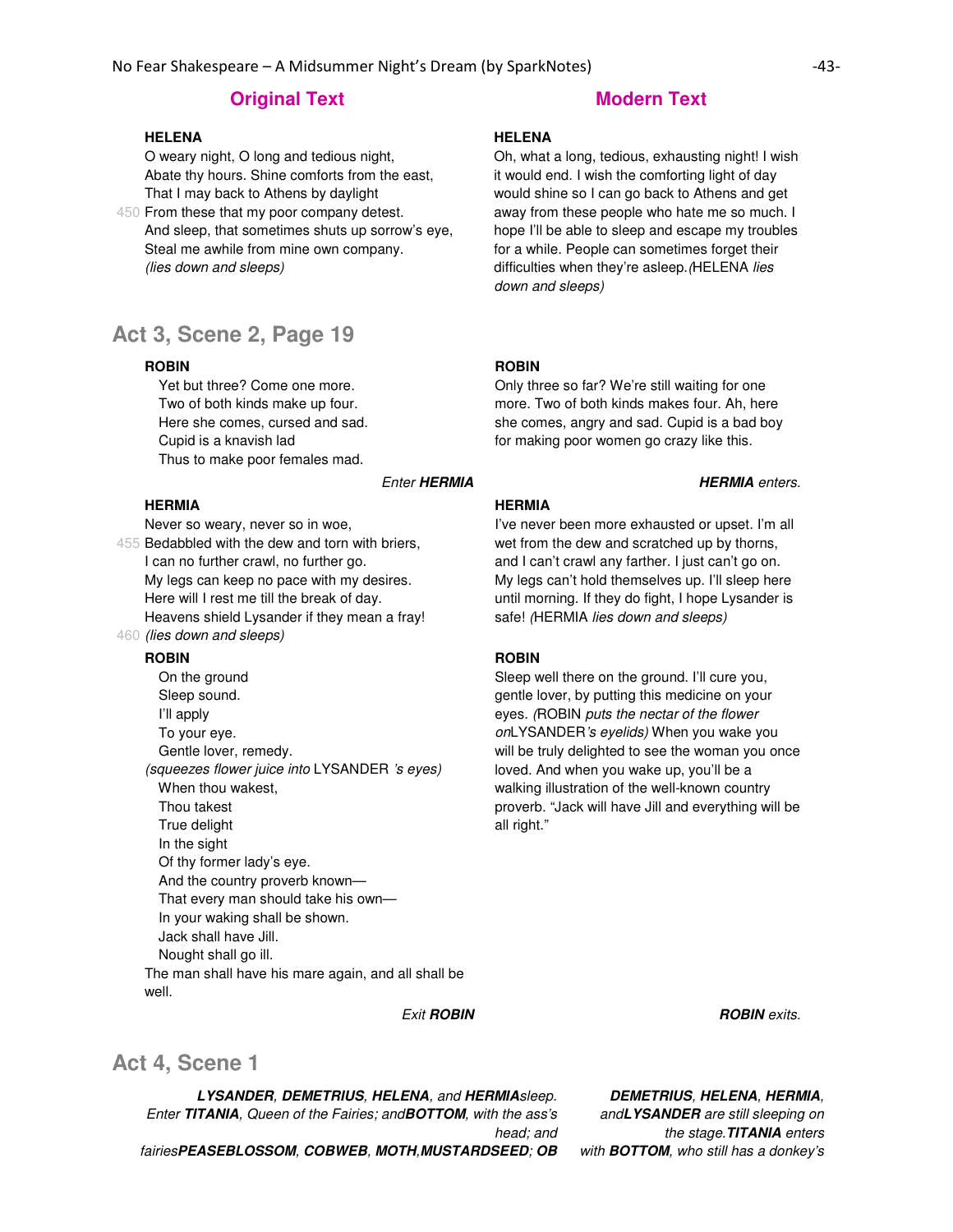**ERON** the king behind them, unseen head, and the

## **TITANIA**

(to BOTTOM) Come, sit thee down upon this flowery bed While I thy amiable cheeks do coy, And stick musk roses in thy sleek, smooth head, And kiss thy fair large ears, my gentle joy.

# **BOTTOM**

5 Where's Peaseblossom?

# **PEASEBLOSSOM**

Ready.

#### **BOTTOM**

Scratch my head, Peaseblossom. Where's Monsieur Cobweb?

#### **COBWEB**

Ready.

1 0

### **BOTTOM**

Monsieur Cobweb, good monsieur, get you your weapons in your hand and kill me a red-hipped humble-bee on the top of a thistle. And, good monsieur, bring me the honey bag. Do not fret yourself too much in the action, monsieur. And good monsieur, have a care the honey bag break not. I would be loath to have you overflown with a honey bag, signor.

Exit **COBWEB COBWEB** exits.

Here.

# **Act 4, Scene 1, Page 2**

### **BOTTOM**

Ready.

Give me your neaf, Monsieur Mustardseed. Pray you, leave your courtesy, good monsieur.

### **MUSTARDSEED**

**MUSTARDSEED**

What's your will?

#### **BOTTOM**

15 Nothing, good monsieur, but to help Cavalery Cobweb to scratch. I must to the barber's, monsieur, for methinks I am marvelous hairy about the face. And I am such a tender ass, if my hair do but tickle me, I must scratch.

#### **TITANIA**

What, wilt thou hear some music, my sweet love?

# **BOTTOM BOTTOM**

#### **BOTTOM**

Give me your first, Mr. Mustardseed. Please, stop bowing, good sir.

#### **MUSTARDSEED**

What would you like me to do?

#### **BOTTOM**

Nothing, good sir, except to help Sir Cobweb scratch my head. I should go to the barber's, monsieur, because I think I'm getting really hairy around the face. And I'm such a sensitive ass that if my hair even tickles me a little, I need to scratch.

## **TITANIA**

Would you like to hear some music, my sweet love?

# fairies**PEASEBLOSSOM**, **COBWEB**, **MOTH**,

and**MUSTARDSEED**. **OBERON** enters behind them, unseen by those onstage.

### **TITANIA**

(to BOTTOM) Come over here and sit down on this flowery bed while I caress those lovable cheeks. I'll put roses on your silky, smooth head and kiss your big, beautiful ears, my gentle darling.

#### **BOTTOM**

Where's Peaseblossom?

**PEASEBLOSSOM** Here.

### **BOTTOM**

Scratch my head, Peaseblossom. Where's Monsieur Cobweb?

**COBWEB**

# Here.

## **BOTTOM**

Monsieur Cobweb, sir, get out your weapons and kill me a striped bumblebee on a thistle, and bring me its honey. Don't tire yourself out, monsieur. Oh, and monsieur, be careful not to break the honey-sac. I'd hate to see you drowned in honey, sir.

Where's Monsieur Mustardseed? Where's Monsieur Mustardseed?

### **MUSTARDSEED**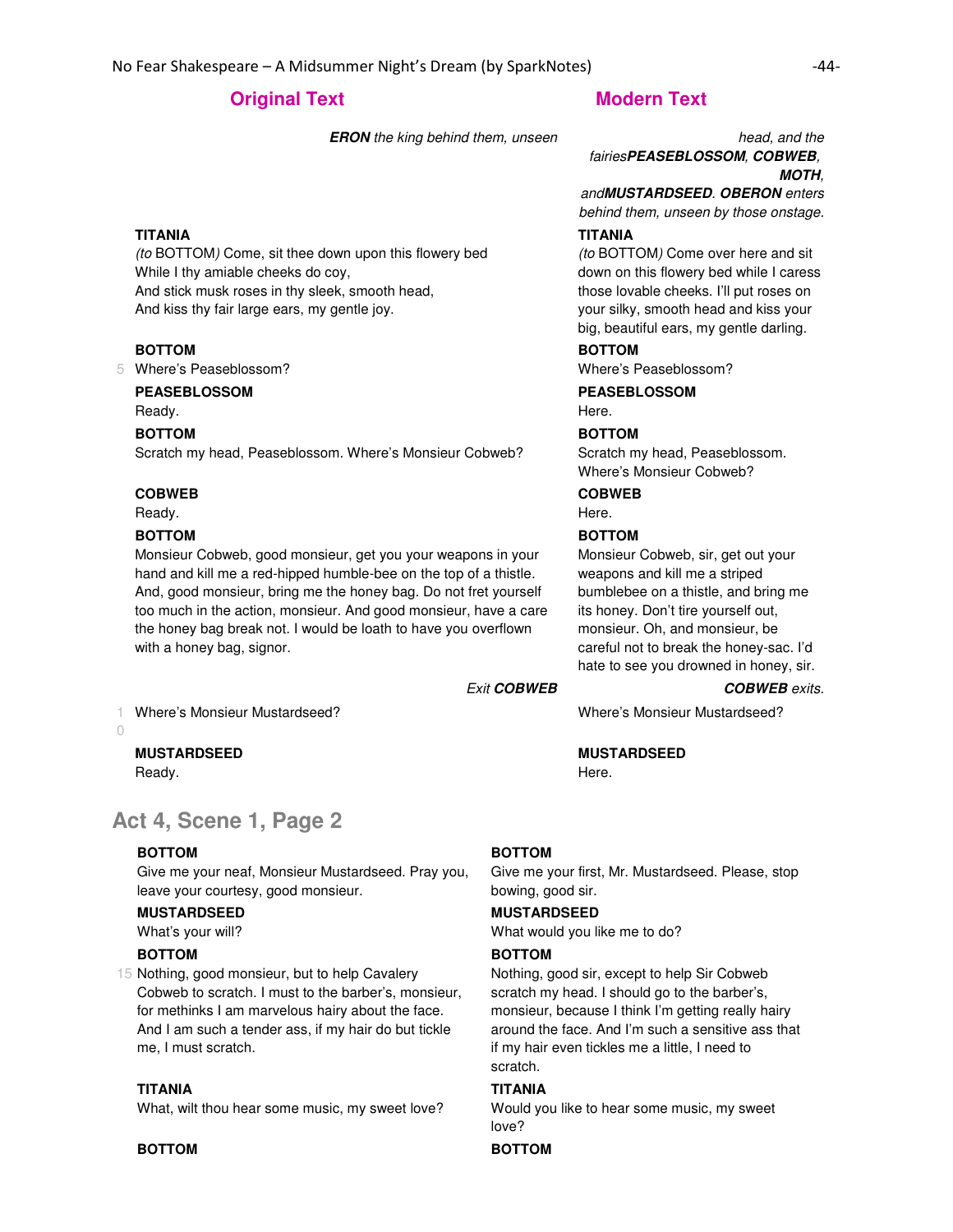I have a reasonable good ear in music. Let's have the tongs and the bones.

### **TITANIA**

Or say, sweet love, what thou desirest to eat.

#### **BOTTOM**

Truly, a peck of provender. I could munch your good dry oats. Methinks I have a great desire to a bottle of hay. Good hay, sweet hay, hath no fellow.

# **TITANIA**

20 I have a venturous fairy that shall seek The squirrel's hoard and fetch thee new nuts.

#### **BOTTOM**

I had rather have a handful or two of dried peas. But, I pray you, let none of your people stir me. I have an exposition of sleep come upon me.

#### **TITANIA**

Sleep thou, and I will wind thee in my arms. Fairies, be gone, and be all ways away.

# **Act 4, Scene 1, Page 3**

25 So doth the woodbine the sweet honeysuckle Gently entwist. The female ivy so Enrings the barky fingers of the elm. Oh, how I love thee! How I dote on thee!

Enter **ROBIN**

#### **OBERON**

30 Her dotage now I do begin to pity. Welcome, good Robin. Seest thou this sweet sight?

For, meeting her of late behind the wood, Seeking sweet favors from this hateful fool, I did upbraid her and fall out with her. For she his hairy temples then had rounded

35 With a coronet of fresh and fragrant flowers, And that same dew, which sometime on the buds Was wont to swell like round and orient pearls, Stood now within the pretty flowerets' eyes Like tears that did their own disgrace bewail.

40 When I had at my pleasure taunted her And she in mild terms begged my patience, I then did ask of her her changeling child, Which straight she gave me and her fairy sent To bear him to my bower in Fairyland.

45 And now I have the boy, I will undo This hateful imperfection of her eyes. And, gentle Puck, take this transformèd scalp From off the head of this Athenian swain, That, he awaking when the other do,

I have a pretty good ear for music. Let's hear someone play the triangle and the sticks.

#### **TITANIA**

Or tell me, my sweet love, what you'd like to eat.

#### **BOTTOM**

Actually, I'd like a few pounds of grass. I'd like to munch on some good dry oats. Or maybe I've got a hankering for a bundle of hay. There's nothing like good hay, really sweet hay.

# **TITANIA**

I have an adventurous fairy who'll go seek out the squirrel's secret stash and get you some fresh nuts.

#### **BOTTOM**

I'd rather have a handful or two of dried peas. But please don't let any of your people wake me up. I really want to sleep now.

#### **TITANIA**

Go to sleep, and I will wrap my arms around you. Fairies, go away. Run off in all directions.

**Exeunt FAIRIES** The FAIRIES exit.

I'm putting my arms around you just like the woodbine tendril gently twists itself around the sweet honeysuckle, and like the female ivy curls itself around the branches of the elm tree. Oh, how I love you! I'm so crazy about you!

**TITANIA** and **BOTTOM** sleep **BOTTOM** and **TITANIA** sleep. **ROBIN** enters.

## **OBERON**

Welcome, good Robin. Do you see this sweet sight? Now I'm starting to pity Titania for being so infatuated. I ran into her recently at the edge of the forest, looking for sweet presents for this hateful idiot, and I scolded her and argued with her. She had put a wreath of fresh, fragrant flowers around his hairy forehead, and the drops of dew that lay in the center of the flowers made the flowers look like they were crying with shame to be decorating the head of that ugly jackass. When I had taunted her as much as I wanted to, and she begged me very nicely to leave her alone, I asked her for the stolen Indian child. She said yes right away, and sent a fairy to bring him to my home in Fairyland. And now that I have the boy, I'll undo the spell that makes her vision so disgustingly wrong. And, gentle Puck, take this transformed ass's head off of the head of that Athenian man, so that when he wakes up at the same time as the rest of them do, they can all go back to Athens. They'll only remember the events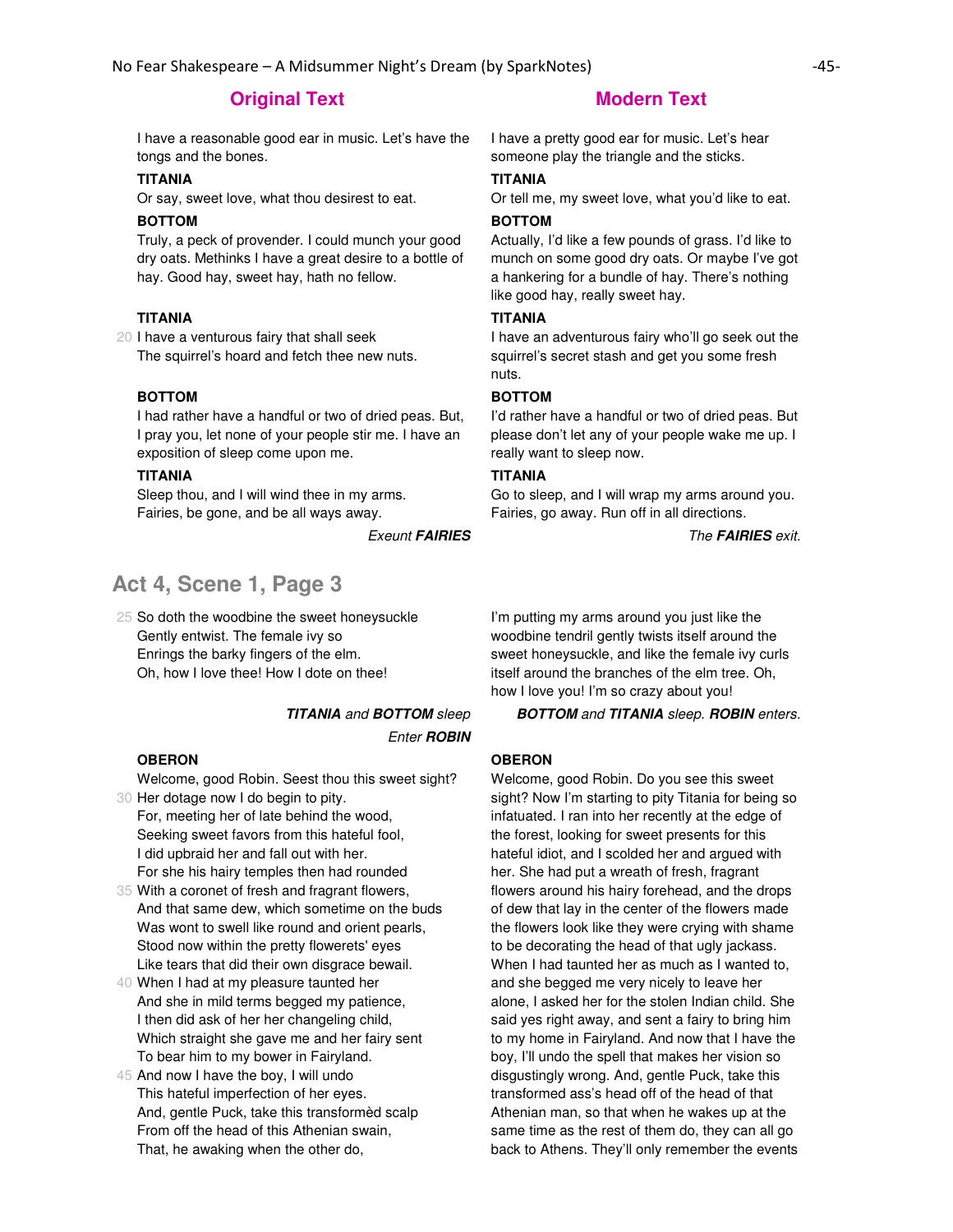50 May all to Athens back again repair And think no more of this night's accidents But as the fierce vexation of a dream. But first I will release the fairy queen.

# **Act 4, Scene 1, Page 4**

Be as thou wast wont to be.

55 See as thou wast wont to see.

Dian's bud o'er Cupid's flower

Hath such force and blessèd power.

Now, my Titania, wake you, my sweet queen.

### **TITANIA**

60 Methought I was enamored of an ass. (waking) My Oberon, what visions have I seen!

#### **OBERON**

There lies your love.

#### **TITANIA**

 How came these things to pass? Oh, how mine eyes do loathe his visage now!

#### **OBERON**

Silence awhile.—Robin, take off this head.— Titania, music call, and strike more dead

65 Than common sleep of all these five the sense.

# **TITANIA**

Music, ho! Music such as charmeth sleep!

#### Music **Music Music Music number The music plays.**

#### **ROBIN**

(taking the ass's head off BOTTOM) Now when thou wakest, with thine own fool's eyes peep.

### **OBERON**

70 me, Sound, music!—Come, my queen, take hands with

And rock the ground whereon these sleepers be. (dances with TITANIA)

Now thou and I are new in amity,

And will tomorrow midnight solemnly

75 Dance in Duke Theseus' house triumphantly, And bless it to all fair prosperity. There shall the pairs of faithful lovers be Wedded, with Theseus, all in jollity.

# **Act 4, Scene 1, Page 5**

#### **ROBIN**

Fairy King, attend, and mark. I do hear the morning lark.

**OBERON OBERON**

of tonight as a very unpleasant dream. But first I'll release the fairy queen from the spell.

(squeezing flower juice into **TITANIA**'s eyes) (**OBERON** squeezes the juice from the second flower into **TITANIA**'s eyes)

> Be like you used to be, and see like you used to see. This bud belongs to Diana, the goddess of virginity, and it has the power to undo the effects of Cupid's flower. Now, Titania, wake up, my sweet queen.

#### **TITANIA**

(waking up) Oberon, I've had such a strange dream! I dreamed I was in love with an ass.

### **OBERON**

There's your boyfriend, sleeping right over there.

### **TITANIA**

How did this happen? Oh, I hate looking at his face now!

#### **OBERON**

Be quiet for a while.—Robin, take off his donkey head.—Titania, get the fairies to play some music, and make these five people sleep more soundly than humans have ever slept before.

# **TITANIA**

Music! Play the kind of music that puts people to sleep.

#### **ROBIN**

(removing the ass's head from BOTTOM) When you wake up, see things with your own foolish eyes again.

### **OBERON**

Play the music.—Take my hands, my queen, and we'll lull these people to sleep with our soft dancing. (he dances with TITANIA) Now that you and I are friends again, we can dance for Duke Theseus tomorrow at midnight, and bless his marriage and his marriage bed. These other lovers will get married alongside him, and they'll all be in high spirits.

# **ROBIN**

Listen, Fairy King. I can hear the lark singing. Morning's here.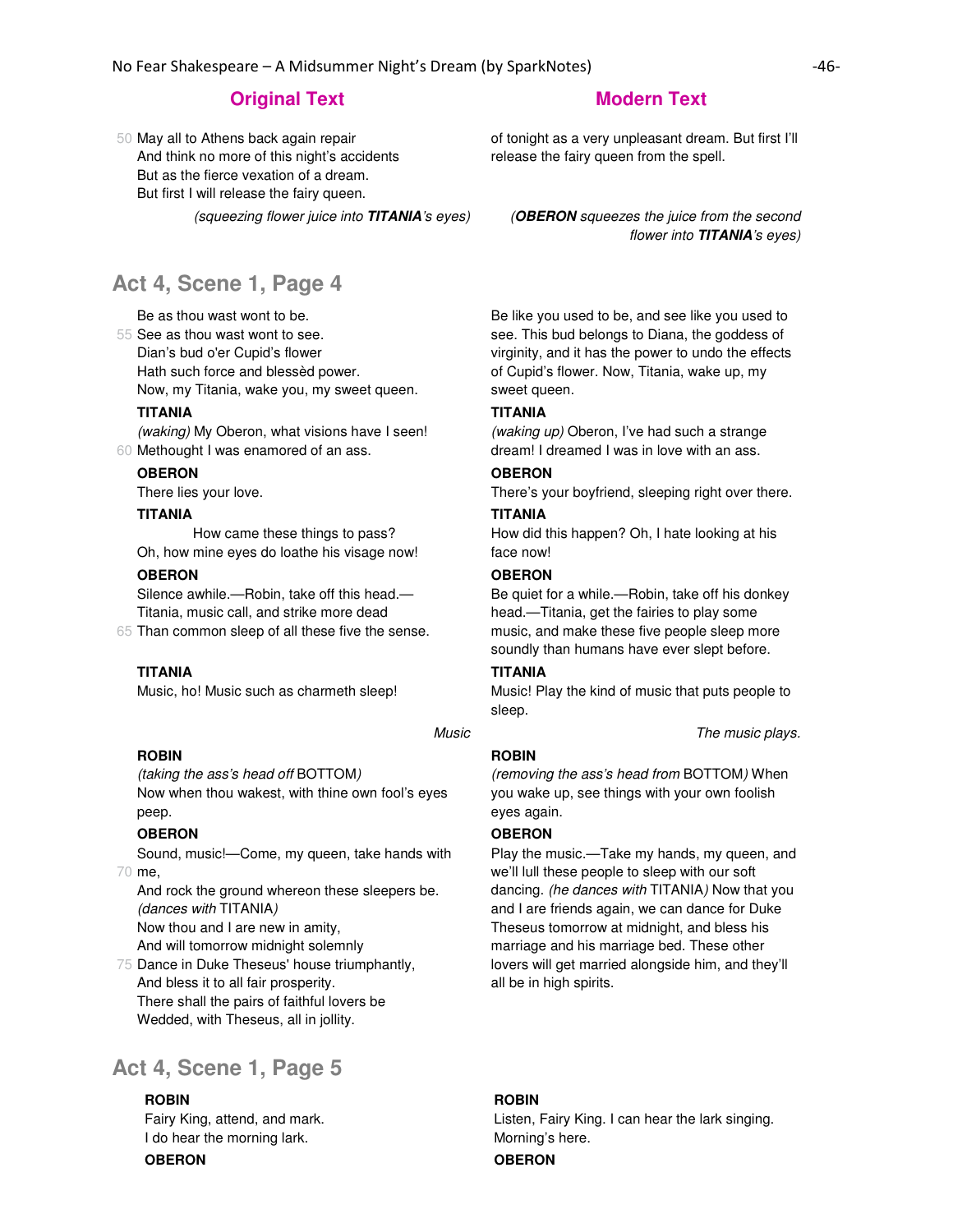80 Then, my queen, in silence sad, Trip we after the night's shade. We the globe can compass soon Swifter than the wandering moon.

### **TITANIA**

85 Tell me how it came this night Come, my lord, and in our flight

That I sleeping here was found With these mortals on the ground.

Exeunt **OBERON**, **TITANIA**, and **ROBIN OBERON**, **TITANIA**, and **ROBIN** exit.

Wind horn within Enter **THESEUS** and all his train,**EGEUS**, and **HIPPOLYTA**

## **THESEUS**

Go, one of you, find out the forester. For now our observation is performed.

90 And since we have the vaward of the day, My love shall hear the music of my hounds. Uncouple in the western valley. Let them go. Dispatch, I say, and find the forester.

Exit one of the train exits.

We will, fair queen, up to the mountain's top,

95 And mark the musical confusion Of hounds and echo in conjunction.

#### **HIPPOLYTA**

I was with Hercules and Cadmus once, When in a wood of Crete they bayed the bear With hounds of Sparta. Never did I hear

100 Such gallant chiding. For, besides the groves,

# **Act 4, Scene 1, Page 6**

The skies, the fountains, every region near Seemed all one mutual cry. I never heard So musical a discord, such sweet thunder.

## **THESEUS**

My hounds are bred out of the Spartan kind,

105 So flewed, so sanded, and their heads are hung With ears that sweep away the morning dew, Crook-kneed, and dew-lapped like Thessalian bulls, Slow in pursuit, but matched in mouth like bells, Each under each. A cry more tunable

110 Was never hollaed to, nor cheered with horn, In Crete, in Sparta, nor in Thessaly. Judge when you hear. (sees the four sleeping lovers) But, soft! What nymphs are these?

# **EGEUS**

My lord, this is my daughter here asleep.

In that case, my queen, let's travel silently and solemnly across the globe to where it's still night, circling the earth faster than the moon does.

## **TITANIA**

While we're walking, you can tell me how I ended up sleeping on the ground with these humans last night.

A hunting horn blows. **THESEUS** enters with his servants, **EGEUS** and **HIPPOLYTA**.

#### **THESEUS**

One of you go find the forest ranger. Since we're done with the May Day rites and it's still so early in the morning, my love will have a chance to hear the beautiful music of my hunting dogs barking as they chase their prey. Unleash the dogs in the western valley. Let them go. Now go find the forest ranger.

My beautiful queen, we'll go up the mountain and listen to the hounds as their barking echoes in the cliffs and sounds like music.

# **HIPPOLYTA**

I was with the heroes Hercules and Cadmus once, when their Spartan hunting dogs cornered a bear. I'd never heard such impressive barking before.

The forests, the skies, the mountains, everything around us seemed to echo the barks of the hounds. I'd never heard such raucous music, such pleasant thunder.

## **THESEUS**

My dogs are bred from Spartan hounds. They have the same folds of flesh around their mouths, the same sandy-colored fur, and hanging ears that brush the morning dew off the grass. They have crooked knees and folds of skin under their necks, just like the Spartan hounds. They're not very fast in the chase, but their barking sounds like bells ringing. Each bark is perfectly in tune with the others, like notes on a scale. No one, anywhere, has ever gone hunting with a more musical pack of dogs. Judge for yourself when you hear them. (he sees the four lovers sleeping) But wait a minute! Who are these women?

# **EGEUS**

My lord, that's my daughter asleep on the ground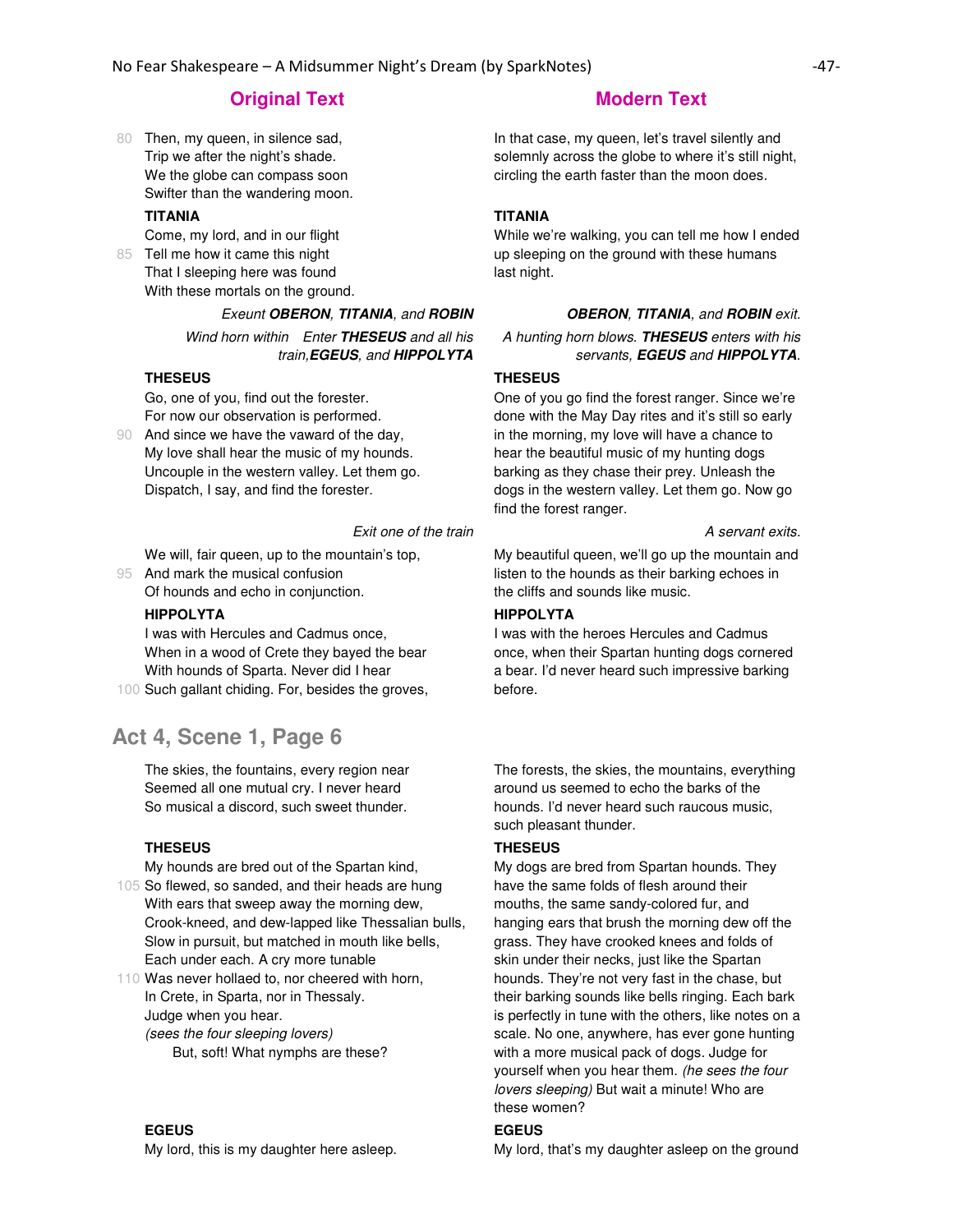115 And this, Lysander. This Demetrius is. This Helena, old Nedar's Helena. I wonder of their being here together.

## **THESEUS**

No doubt they rose up early to observe The rite of May, and hearing our intent

120 Came here in grace our solemnity. But speak, Egeus. Is not this the day That Hermia should give answer of her choice?

# **EGEUS**

It is, my lord.

#### **THESEUS**

Go, bid the huntsmen wake them with their horns.

Exit one of the train exits.

Wind horns and shout within **LYSANDER**,**DEMETRIUS**, **HELENA**, and **HERMIA** wake and start up

125 Good morrow, friends. Saint Valentine is past. Good morning, my friends. Valentine's Day is

# **Act 4, Scene 1, Page 7**

**LYSANDER**, **DEMETRIUS**, **HELENA**, and **HERMIA**kneel

#### **LYSANDER**

Pardon, my lord. **THESEUS**

I pray you all, stand up.

**LYSANDER**, **DEMETRIUS**, **HELENA**, and **HERMIA**stand

(to LYSANDER and DEMETRIUS) I know you two are rival enemies.

130 How comes this gentle concord in the world, That hatred is so far from jealousy To sleep by hate and fear no enmity?

#### **LYSANDER**

My lord, I shall reply amazèdly, Half sleep, half waking. But as yet, I swear,

135 I cannot truly say how I came here. 140 Without the peril of the Athenian law— But as I think—for truly would I speak, And now do I bethink me, so it is— I came with Hermia hither. Our intent Was to be gone from Athens, where we might,

#### **EGEUS**

(to THESEUS) Enough, enough, my lord. You have enough!

I beg the law, the law, upon his head.— They would have stol'n away, they would,

over there, and this is Lysander here, and this is Demetrius, and this is Helena, old Nedar's daughter. I don't understand why they're all here together.

#### **THESEUS**

They probably woke up early to celebrate May Day and came here for my celebration when they heard I'd be here. But tell me, Egeus. Isn't today the day when Hermia has to tell us her decision about whether she'll marry Demetrius?

# **EGEUS**

It is, my lord.

# **THESEUS**

Go tell the hunters to blow their horns and wake them up.

Someone shouts offstage. Horns are blown.**LYSANDER**, **DEMETRIUS**, **HELENA**, and**HERMIA**, wake up.

over.

Begin these woodbirds but to couple now? Are you lovebirds only starting to pair up now?

**LYSANDER**, **DEMETRIUS**, **HELENA**, and**HERMIA** all kneel.

# **LYSANDER**

Forgive us, my lord. **THESEUS** Please, all of you, stand up.

# **LYSANDER**, **DEMETRIUS**, **HELENA**,

and**HERMIA** get up.

(to LYSANDER and DEMETRIUS) I know you two are enemies. Has the world really become so gentle and peaceful that people who hate each other have started to trust each other and sleep beside each other without being afraid?

#### **LYSANDER**

My lord, what I say may be a little confused, since I'm half asleep and half awake. I swear, at the moment I really couldn't tell you how I ended up here. But I think—I want to tell you the truth, and now that I think about it, I think this is true—I came here with Hermia. We were planning to leave Athens to escape the Athenian law and—

#### **EGEUS**

(to THESEUS) Enough, enough, my lord. You've heard enough evidence! I insist that the law punish him—They were going to run away, Demetrius, they were running away to defeat us,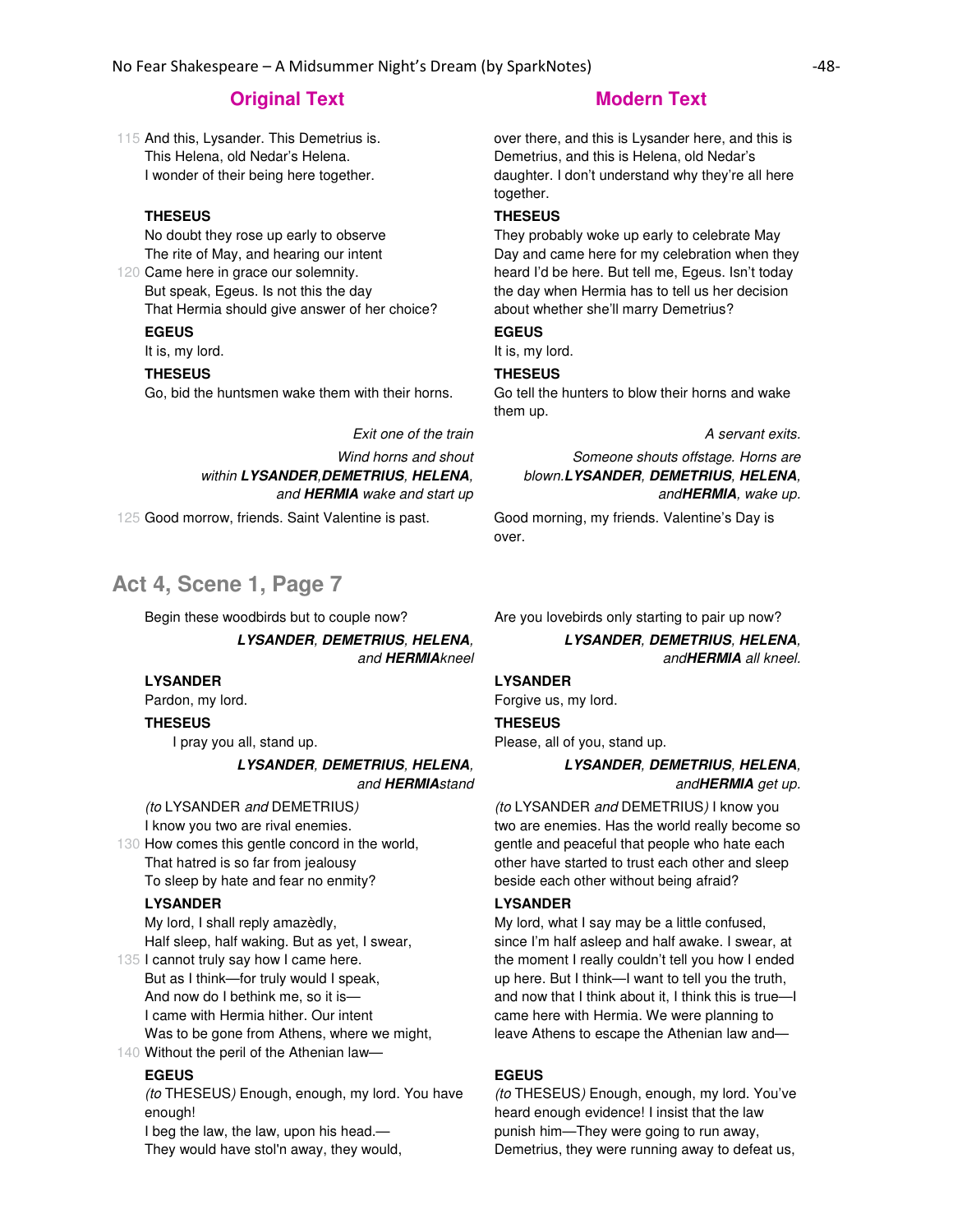### 145 Demetrius,

Thereby to have defeated you and me, You of your wife and me of my consent, Of my consent that she should be your wife.

#### **DEMETRIUS**

(to THESEUS) My lord, fair Helen told me of their stealth,

Of this their purpose hither to this wood.

150 And I in fury hither followed them, Fair Helena in fancy following me.

# **Act 4, Scene 1, Page 8**

But, my good lord, I wot not by what power— But by some power it is—my love to Hermia, Melted as the snow, seems to me now As the remembrance of an idle gaud

- 155 Which in my childhood I did dote upon. And all the faith, the virtue of my heart, The object and the pleasure of mine eye, Is only Helena. To her, my lord, Was I betrothed ere I saw Hermia.
- 160 But like in sickness did I loathe this food. But as in health, come to my natural taste, Now I do wish it, love it, long for it, And will for evermore be true to it.

#### **THESEUS**

Fair lovers, you are fortunately met.

- 165 Of this discourse we more will hear anon.— Egeus, I will overbear your will. For in the temple by and by with us These couples shall eternally be knit.— And, for the morning now is something worn,
- 170 Our purposed hunting shall be set aside. Away with us to Athens. Three and three, We'll hold a feast in great solemnity. Come, Hippolyta.

#### **DEMETRIUS**

175 Like far-off mountains turnèd into clouds. These things seem small and undistinguishable,

#### **HERMIA**

When everything seems double. Methinks I see these things with parted eye,

# **HELENA**

So methinks.

# **Act 4, Scene 1, Page 9**

And I have found Demetrius like a jewel, Mine own, and not mine own.

robbing you of your wife and me of my fatherly right to decide who my son-in-law will be.

#### **DEMETRIUS**

(to THESEUS) My lord, the beautiful Helena told me about their secret plan to escape into this forest. I was furious and followed them here, and the lovely Helena was so in love with me that she followed me.

I'm not sure how it happened—but somehow, something made my love for Hermia melt away like snow. My past love for Hermia now seems like a memory of some cheap toy I used to love as a child. Now the only person I love, and believe in, and want to look at, is Helena. I was engaged to her before I ever met Hermia. Then I hated her for a time, as a sick person hates the food he usually loves. But now I have my natural taste back, like a sick person when he recovers. Now I want Helena, I love her, I long for her, and I will always be true to her.

#### **THESEUS**

You pretty lovers are lucky you met me here. We'll talk more about this later.—Egeus, I'm overriding your wishes. These couples will be married along with me and Hippolyta in the temple later today.—And now, since the morning is almost over, we'll give up on the idea of hunting. Come with us to Athens. We three couples will celebrate with a sumptuous feast. Come, Hippolyta.

Exeunt **THESEUS**, **HIPPOLYTA**, **EGEUS**, and train **THESEUS**, **HIPPOLYTA**, and **EGEUS** exit with their followers.

#### **DEMETRIUS**

What exactly just happened? The events of last night seem small and hard to see clearly, like faroff mountains that look like clouds in the distance.

#### **HERMIA**

Yes, it's like my eyes are out of focus, and I'm seeing everything double.

## **HELENA**

Me too.

I won Demetrius so easily, as if he were a precious diamond I just found lying around. It's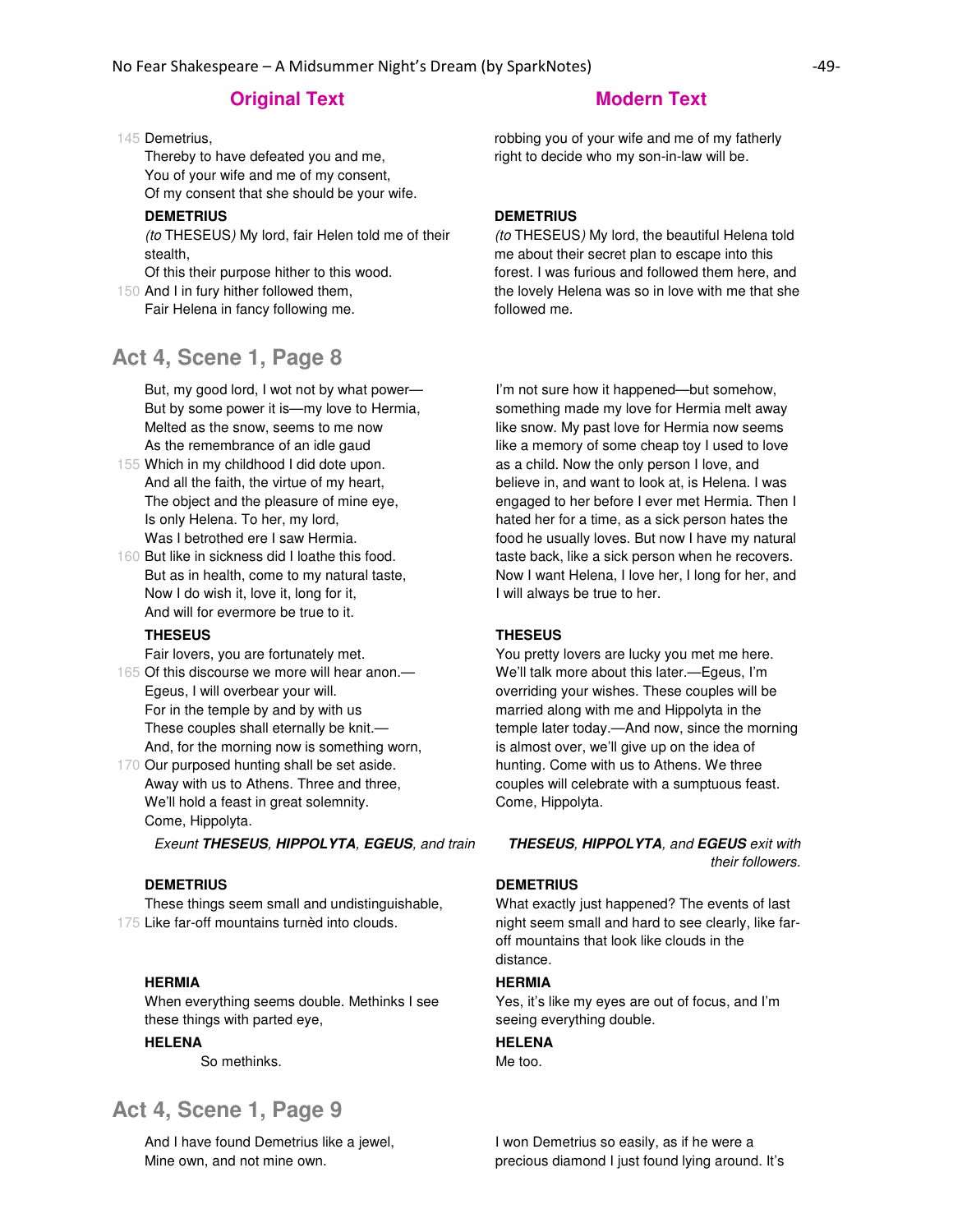# **DEMETRIUS**

 Are you sure That we are awake? It seems to me

180 That yet we sleep, we dream. Do not you think The duke was here, and bid us follow him?

# **HERMIA**

Yea, and my father.

**HELENA** And Hippolyta.

**LYSANDER**

And he did bid us follow to the temple.

#### **DEMETRIUS**

185 And by the way let us recount our dreams. Why then, we are awake. Let's follow him

# Exeunt **LYSANDER**, **DEMETRIUS**, **HELENA**, and**HERMIA**

#### **BOTTOM**

(waking) When my cue comes, call me, and I will answer. My next is "Most fair Pyramus." Heigh-ho! Peter Quince? Flute the bellows-mender? Snout the tinker? Starveling? God's my life, stol'n hence, and left me asleep? I have had a most rare vision. I have had a dream—past the wit of man to say what dream it was. Man is but an ass if he go about to expound this dream. Methought I was—there is no man can tell what. Methought I was, and methought I had but man is but a patched fool if he will offer to say what methought I had. The eye of man hath not heard, the ear of man hath not seen, man's hand is not able to taste, his tongue to conceive, nor his heart to report what my dream was. I will get Peter Quince to write a ballad of this dream.

# **Act 4, Scene 1, Page 10**

It shall be called "Bottom's Dream" because it hath no bottom. And I will sing it in the latter end of a play before the duke. Peradventure, to make it the more gracious, I shall sing it at her death.

mine because I found it, but I feel like someone else could easily come and claim it was hers.

#### **DEMETRIUS**

Are you sure we're awake? It seems to me like we're still sleeping, still dreaming. Do you remember seeing the duke here? Did he tell us to follow him?

## **HERMIA**

Yes, he did. And my father was here too.

#### **HELENA**

And Hippolyta.

## **LYSANDER**

And he told us to follow him to the temple.

#### **DEMETRIUS**

Well, then, we're awake. Let's follow him. We can tell one another our dreams along the way.

## **LYSANDER**, **DEMETRIUS**, **HELENA**, and**HERMIA** exit.

#### **BOTTOM**

(waking up) Tell me when my cue comes, and I'll say my line. My next cue is "Most handsome Pyramus." Hey! Peter Quince? Flute the bellowsrepairman? Snout the handyman? Starveling? My God, they've all run away and left me sleeping here? What a weird dream I had.—You can't even describe such a weird dream. You'd be an ass if you even tried to explain it. I thought I was—no, nobody can even describe what I was. I thought I was, I thought I had—but a person would be an idiot to try to say what I thought I had. No eye has ever heard, no ear has ever seen, no hand has tasted, or tongue felt, or heart described what my dream was like. I'll get Peter Quince to write this dream down as a ballad.

I'll call it "Bottom's Dream" because it's so deep that it has no bottom. And I'll sing it for the duke in the intermission of a play. Or maybe, to make it even more lovely, I'll sing it when the heroine dies.

Exit **BOTTOM** exits.

# **Act 4, Scene 2**

Enter **QUINCE**, **FLUTE**, **SNOUT**, and **STARVELING QUINCE**, **FLUTE**, **SNOUT**,

#### **QUINCE**

Have you sent to Bottom's house? Is he come home yet?

### **STARVELING STARVELING**

# and **STARVELING**enter.

#### **QUINCE**

Have you sent anyone to Bottom's house? Has he come home yet?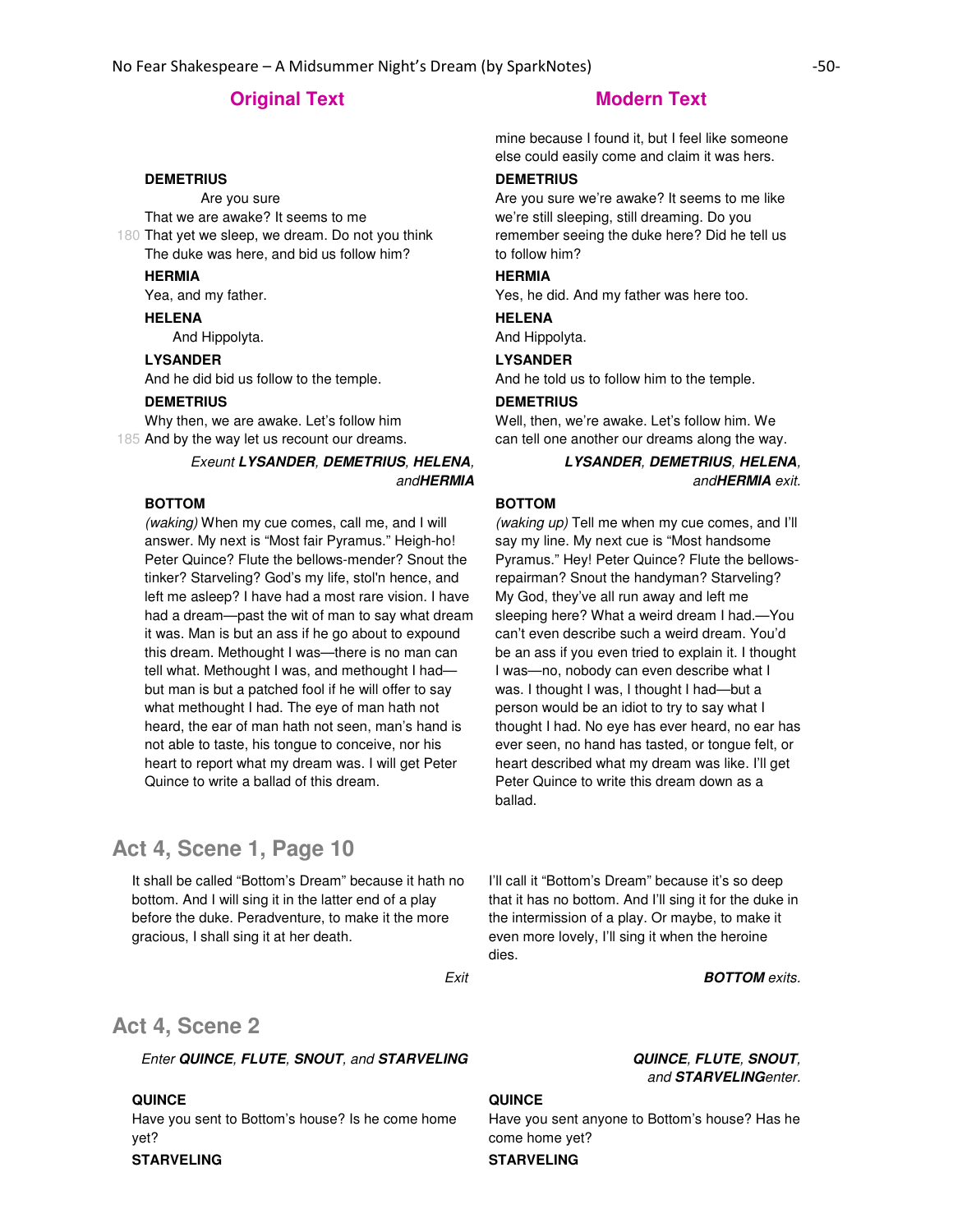He cannot be heard of. Out of doubt he is transported. No one's heard from him. I'm sure he's been

# **FLUTE**

If he come not, then the play is marred. It goes not forward. Doth it?

# **QUINCE**

It is not possible. You have not a man in all Athens able to discharge Pyramus but he.

### **FLUTE**

5 No, he hath simply the best wit of any handicraft man in Athens.

#### **QUINCE**

Yea, and the best person too. And he is a very paramour for a sweet voice.

### **FLUTE**

You must say "paragon." A "paramour" is, God bless us, a thing of naught.

#### Enter **SNUG SNUG** enters.

## **SNUG**

Masters, the duke is coming from the temple, and there is two or three lords and ladies more married. If our sport had gone forward, we had all been made men.

## **FLUTE**

O sweet bully Bottom! Thus hath he lost sixpence a day during his life. He could not have 'scaped sixpence a day. An the duke had not given him sixpence a day for playing Pyramus, I'll be hanged.

# **Act 4, Scene 2, Page 2**

10 He would have deserved it. Sixpence a day in Pyramus, or nothing.

Enter **BOTTOM BOTTOM** enters.

### **BOTTOM**

Where are these lads? Where are these hearts?

#### **QUINCE**

Bottom! O most courageous day! O most happy hour!

# **BOTTOM**

Masters, I am to discourse wonders—but ask me not what, for if I tell you I am no true Athenian. I will tell you everything, right as it fell out.

#### **QUINCE**

Let us hear, sweet Bottom.

#### **BOTTOM**

15 Not a word of me. All that I will tell you is that the duke hath dined. Get your apparel together, good

kidnapped.

## **FLUTE**

If he doesn't show up, the play is ruined. It won't go on. Will it?

# **QUINCE**

No, it would be impossible. He's the only person in Athens who can play Pyramus.

# **FLUTE**

Definitely. He's quite simply the smartest workingman in Athens.

#### **QUINCE**

Yes, and the best looking too. And his voice is the paramour of sweetness.

#### **FLUTE**

You mean "paragon." A "paramour" is something bad.

## **SNUG**

The duke's leaving the temple. Two or three more lords and ladies have been married too. If we'd been able to put on our play, we would have had it made.

## **FLUTE**

Oh that great, funny guy, Bottom! He would have gotten a pension of six pence a day for his whole life. Six pence a day would've been forced on him. I'll be damned if the duke wouldn't have given him six pence a day for playing Pyramus.

And he would have deserved it too. Pyramus is worth six pence a day, or it's worth nothing!

#### **BOTTOM**

Where are my guys? Where are my good fellows?

#### **QUINCE**

Bottom! Oh, how wonderful to see you! Oh, what a relief!

# **BOTTOM**

My friends, I've got some amazing things to tell you—but don't ask me to tell you what. I swear by my Athenian citizenship that I won't tell you anything. I'll tell you everything exactly as it happened.

#### **QUINCE**

Tell us, Bottom.

## **BOTTOM**

No, you won't get a word out of me. All I'll tell you is that the duke has had dinner already. Now it's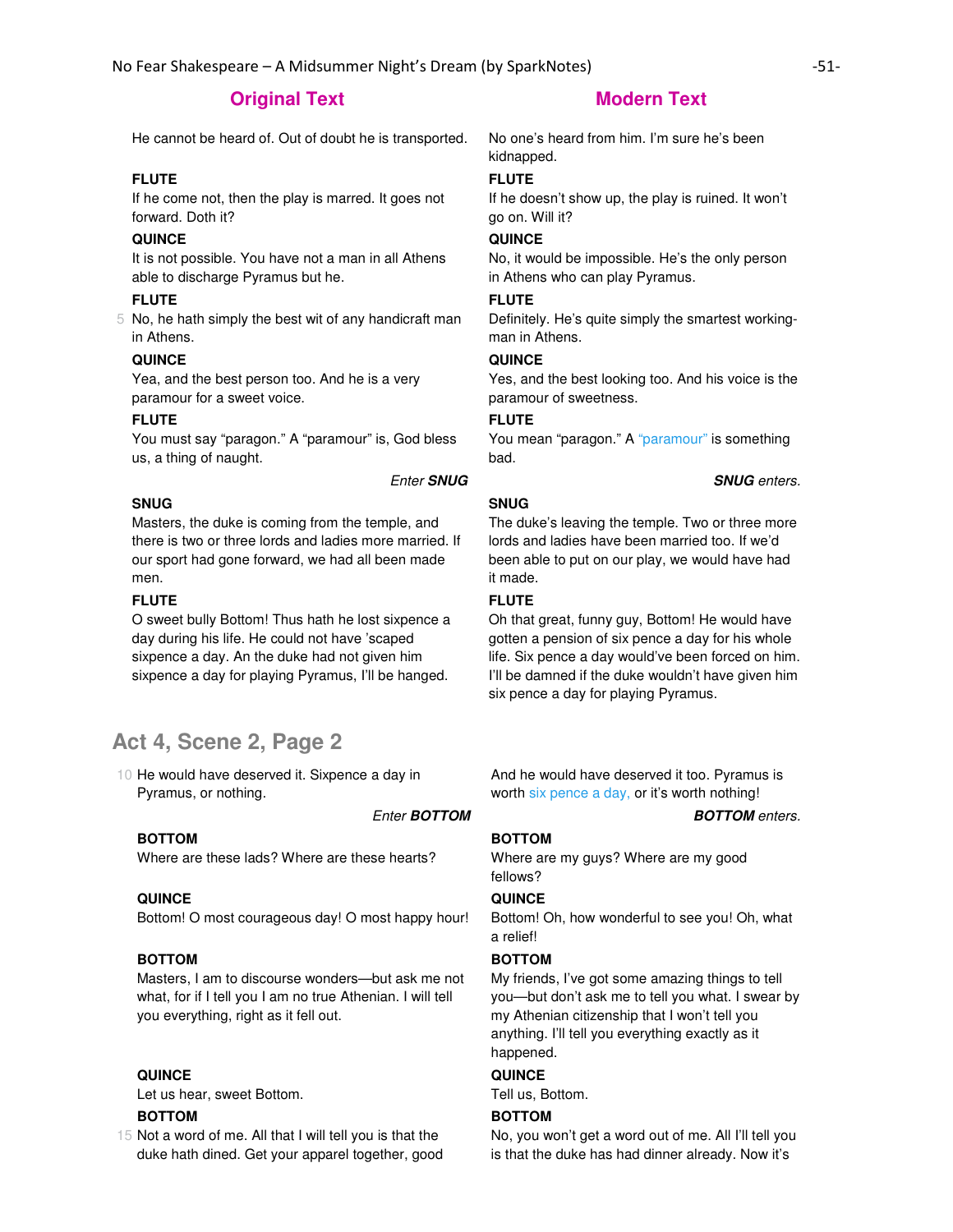strings to your beards, new ribbons to your pumps. Meet presently at the palace. Every man look o'er his part. For the short and the long is, our play is preferred. In any case, let Thisbe have clean linen. And let not him that plays the lion pair his nails, for they shall hang out for the lion's claws. And most dear actors, eat no onions nor garlic, for we are to utter sweet breath. And I do not doubt but to hear them say, "It is a sweet comedy." No more words. Away, go away!

# **Original Text Modern Text Modern Text**

time to get your costumes together. Find some good strings for tying on your false beards, and grab new ribbons to decorate your shoes. Meet me at the palace as soon as possible. Look over your lines again. Our play's going to be performed for the duke! So make sure Thisbe's wearing clean underwear, and make sure whoever's playing the lion doesn't cut his nails, because he needs them long to look like lion's claws. And no one eat any onions or garlic. If we have sweet-smelling breath, I'm sure they'll say "it's a sweet play." Now no more talking. Get busy, go!

Exeunt They all exit.

# **Act 5, Scene 1**

Enter **THESEUS**, **HIPPOLYTA**, and **PHILOSTRATE**, with other attendant lords

# **HIPPOLYTA**

'Tis strange, my Theseus, that these lovers speak of.

### **THESEUS**

More strange than true. I never may believe These antique fables nor these fairy toys. Lovers and madmen have such seething brains,

- 5 Such shaping fantasies, that apprehend More than cool reason ever comprehends. The lunatic, the lover, and the poet Are of imagination all compact. One sees more devils than vast hell can hold—
- 10 That is the madman. The lover, all as frantic, Sees Helen's beauty in a brow of Egypt. The poet's eye, in fine frenzy rolling, Doth glance from heaven to Earth, from Earth to heaven.
- 15 And as imagination bodies forth The forms of things unknown, the poet's pen Turns them to shapes and gives to airy nothing A local habitation and a name. Such tricks hath strong imagination,
- 20 That if it would but apprehend some joy, It comprehends some bringer of that joy. Or in the night, imagining some fear, How easy is a bush supposed a bear!

### **HIPPOLYTA**

But all the story of the night told over, And all their minds transfigured so together,

25 More witnesseth than fancy's images And grows to something of great constancy, But, howsoever, strange and admirable.

# **THESEUS**, **HIPPOLYTA**,

and **PHILOSTRATE**enter, with a number of lords and servants.

# **HIPPOLYTA**

These lovers are saying some strange things, Theseus.

### **THESEUS**

Yes, strange—and totally made up too. I'll never believe any of these old legends or fairy tales. Lovers and madmen hallucinate about things that sane people just can't understand. Lunatics, lovers, and poets all are ruled by their overactive imaginations. some people think they see devils and monsters everywhere—and they're lunatics. Lovers are just as crazy, and think a dark-skinned gypsy is the most gorgeous woman in the world. Poets are always looking around like they're having a fit, confusing the mundane with the otherworldly, and describing things in their writing that simply don't exist. All these people have such strong imaginations that, when they feel happy, they assume a god or some other supernatural being is bringing that happiness to them. Or if they're afraid of something at night, they look at the shrubbery and imagine it's a wild bear!

#### **HIPPOLYTA**

But the story that these lovers are telling, and the fact that they all saw and heard exactly the same things, make me think there's more going on here than imaginary fantasies. Their story is bizarre and astounding, but it's solid and consistent.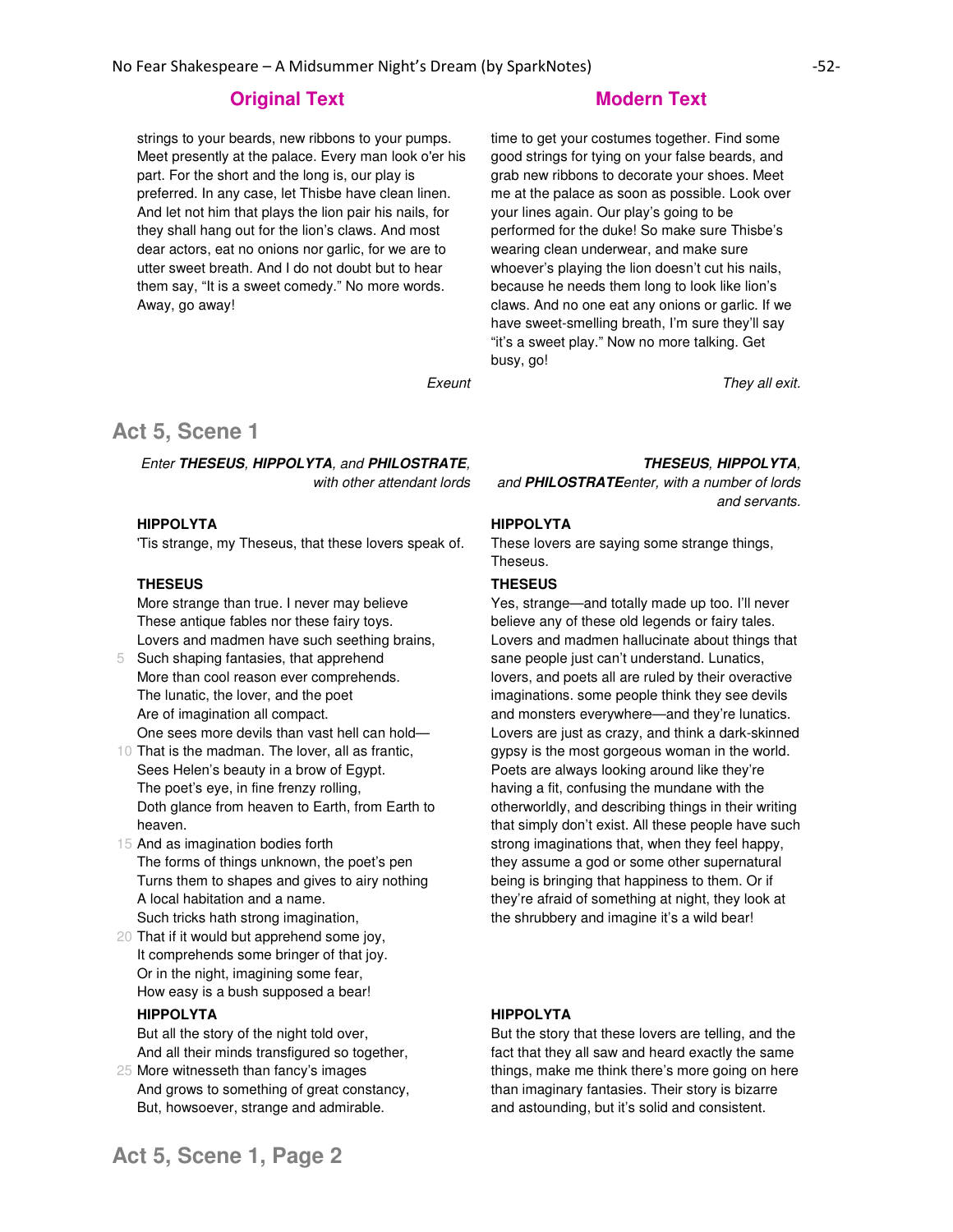Enter lovers: **LYSANDER**, **DEMETRIUS**, **HELENA**, and **HERMIA**

#### **THESEUS**

30 Accompany your hearts! Here come the lovers, full of joy and mirth.— Joy, gentle friends! Joy and fresh days of love

# **LYSANDER**

 More than to us Wait in your royal walks, your board, your bed!

#### **THESEUS**

Come now, what masques, what dances shall we have

To wear away this long age of three hours

35 Between our after-supper and bedtime? Where is our usual manager of mirth? What revels are in hand? Is there no play, To ease the anguish of a torturing hour? Call Philostrate.

#### **PHILOSTRATE**

Here, mighty Theseus.

### **THESEUS**

40 What masque, what music? How shall we beguile Say, what abridgement have you for this evening? The lazy time if not with some delight?

#### **PHILOSTRATE**

(giving THESEUS a document) There is a brief, how many sports are ripe. Make choice of which your highness will see first.

# **THESEUS**

45 (reads)

 "The battle with the Centaurs, to be sung By an Athenian eunuch to the harp." We'll none of that. That have I told my love,

In glory of my kinsman Hercules.

 "The riot of the tipsy Bacchanals, Tearing the Thracian singer in their rage." That is an old device, and it was played When I from Thebes came last a conqueror.

# **Act 5, Scene 1, Page 3**

 "The thrice three Muses mourning for the death Of learning, late deceased in beggary."

50 That is some satire, keen and critical, Not sorting with a nuptial ceremony.

 "A tedious brief scene of young Pyramus And his love Thisbe. Very tragical mirth." "Merry" and "tragical"? "Tedious" and "brief"? That is hot ice and wondrous strange snow. How shall we find the concord of this discord? **PHILOSTRATE PHILOSTRATE**

The lovers— **LYSANDER**, **DEMETRIUS**,**HELENA**, and **HERMIA**—enter.

#### **THESEUS**

Here come the lovers, laughing happily.—I wish you joy, my friends! I hope the days ahead are full of joy for you.

# **LYSANDER**

We wish you even more joy, and hope joy comes to you in your royal walks, at your table, and in your royal bed!

#### **THESEUS**

Now, what kind of entertainment do we have to fill up the long three hours between dinner and bedtime? Where is our entertainment director? What performances have been prepared? Aren't there any plays for us to enjoy while we wait in torture for bedtime to come? Let me see Philostrate.

# **PHILOSTRATE**

Here I am, Theseus.

# **THESEUS**

Tell us what entertainment you've prepared for the evening. Which plays, what music? How will we pass the time without some entertainment?

#### **PHILOSTRATE**

(giving THESEUS a piece of paper) Here's a list of all of the acts that have been prepared. Choose which one you want to see first.

#### **THESEUS**

(reading) "The battle between Hercules and the Centaurs, to be sung by an Athenian eunuch, accompanied by a harp." No, we won't see that. I've already told that story to Hippolyta, while praising my cousin Hercules. What else? "The riot of the drunk Bacchanals who rip the singer Orpheus to shreds." That's an old show, and I saw it the last time I came back from conquering

Thebes. "The nine Muses mourning the death of learning and scholarship." That's some sharp, critical satire, and it's not appropriate for a wedding. "A tedious short drama about young Pyramus and his love Thisbe, a very sad and tragic comedy." A sad comedy? Short but still tedious? That's like hot ice and strange snow. How can this drama be so many contradictory things?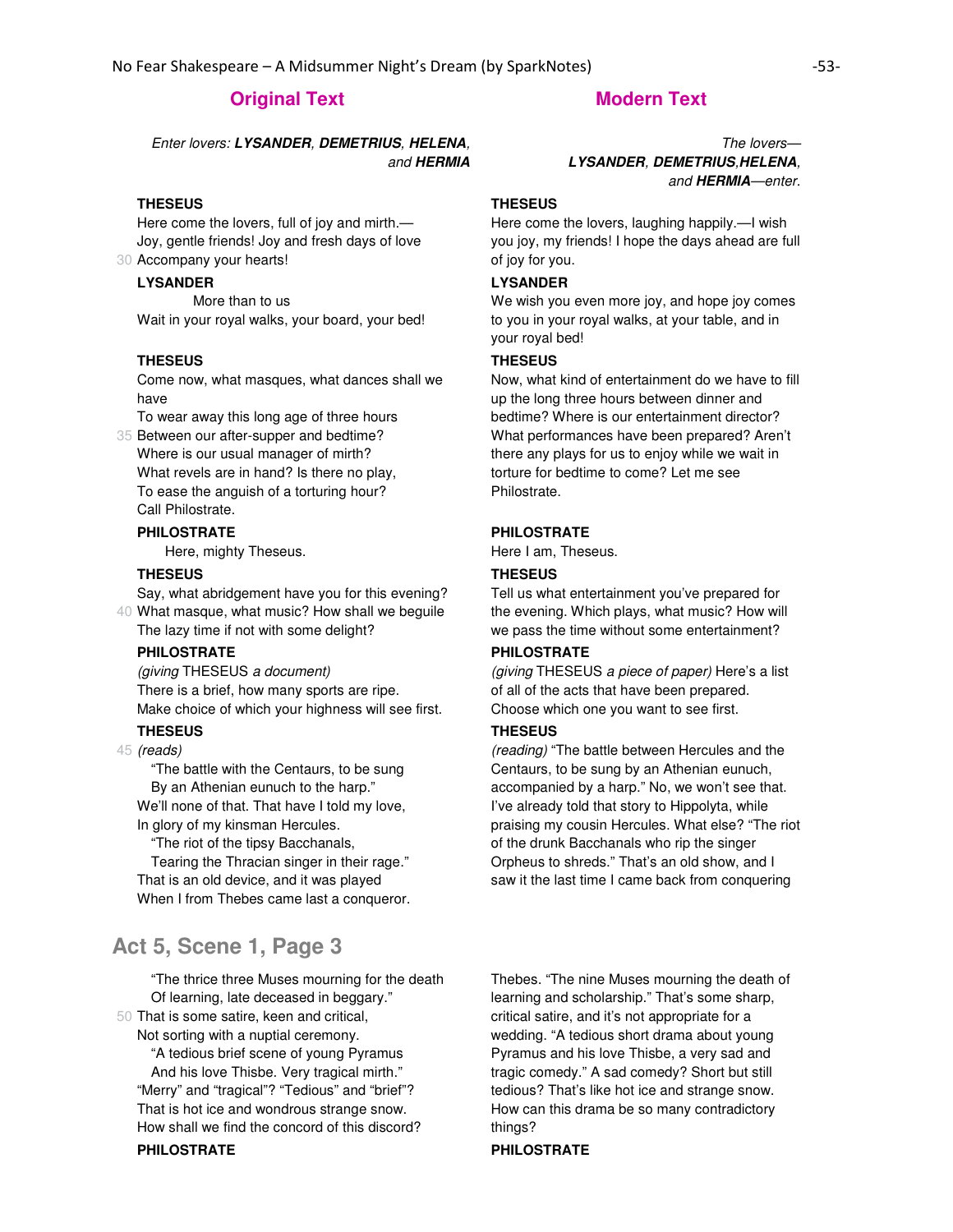- 55 A play there is, my lord, some ten words long, Which is as brief as I have known a play. But by ten words, my lord, it is too long, Which makes it tedious. For in all the play There is not one word apt, one player fitted.
- 60 And tragical, my noble lord, it is. For Pyramus therein doth kill himself. Which, when I saw rehearsed, I must confess, Made mine eyes water—but more merry tears The passion of loud laughter never shed.

#### **THESEUS**

65 What are they that do play it?

### **PHILOSTRATE**

Hard-handed men that work in Athens here, Which never labored in their minds till now, And now have toiled their unbreathed memories With this same play against your nuptial.

# **THESEUS**

70 And we will hear it.

# **PHILOSTRATE**

75 To do you service. No, my noble lord. It is not for you. I have heard it over, And it is nothing, nothing in the world— Unless you can find sport in their intents, Extremely stretched and conned with cru 'l pain

# **Act 5, Scene 1, Page 4**

## **THESEUS**

 I will hear that play. For never anything can be amiss When simpleness and duty tender it. Go, bring them in.—And take your places, ladies.

#### **Exit PHILOSTRATE PHILOSTRATE** exits.

#### **HIPPOLYTA**

80 And duty in his service perishing. I love not to see wretchedness o'er charged

#### **THESEUS**

Why, gentle sweet, you shall see no such thing.

# **HIPPOLYTA**

He says they can do nothing in this kind.

#### **THESEUS**

The kinder we, to give them thanks for nothing. Our sport shall be to take what they mistake.

85 And what poor duty cannot do, noble respect Takes it in might, not merit.

Where I have come, great clerks have purposèd To greet me with premeditated welcomes, Where I have seen them shiver and look pale,

90 Make periods in the midst of sentences, Throttle their practiced accent in their fears,

It's a play about ten words long, which is the shortest play I've ever heard of. But in my opinion, it's about ten words too long. That's why it's tedious. In the entire play, not one word is well-written, and not one of the actors is right for his part. It's tragic because Pyramus kills himself. I have to admit that when I saw his suicide during rehearsal, I had tears in my eyes—but they were tears of laughter.

### **THESEUS**

Who are the actors?

### **PHILOSTRATE**

Rough workmen from Athens who never spent much time thinking. Now they've worn out their out-of-shape brains to put on this play for your wedding.

# **THESEUS**

So let's see it.

# **PHILOSTRATE**

No, my noble lord. This play isn't right for you. I've seen the whole thing, and it's completely worthless—unless you think their bad acting and their misremembered lines—which they memorized so painfully—are funny.

#### **THESEUS**

I'll watch this play. Nothing can really be bad when it's created by simple people who try hard. Come on, bring them in. And sit down, ladies.

# **HIPPOLYTA**

I don't like seeing poor people overburdened or looking bad when they're trying to do something good.

#### **THESEUS**

You won't see anything like that, sweetheart.

## **HIPPOLYTA**

He just said that they're no good at acting.

#### **THESEUS**

Then we're even kinder people for thanking them for something that they're not good at. We'll entertain ourselves by accepting their mistakes. When poor dutiful people can't do certain things well, generous people can consider the effort they put into it rather than the effect that they produce. In my travels, great scholars have come up to me, meaning to greet me with well-rehearsed welcoming speeches, and I have seen them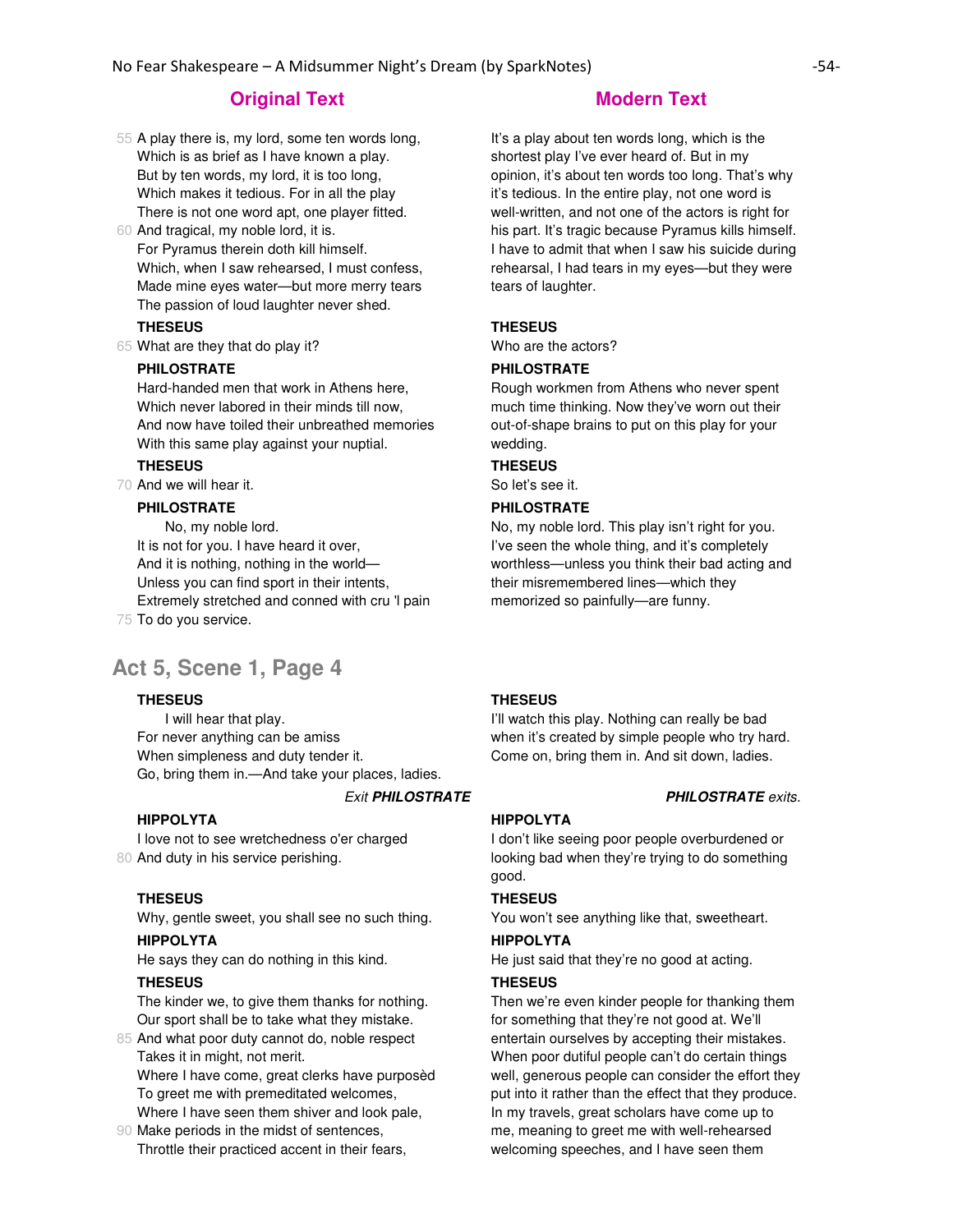And in conclusion dumbly have broke off, Not paying me a welcome. Trust me, sweet, Out of this silence yet I picked a welcome,

95 And in the modesty of fearful duty I read as much as from the rattling tongue Of saucy and audacious eloquence. Love, therefore, and tongue-tied simplicity In least speak most, to my capacity.

tremble and turn pale, and pause inappropriately in the middle of their sentences, and botch their well-rehearsed tones of voice because they're so nervous, and then break off abruptly at the end, without actually welcoming me. Trust me, my sweet, I figured out that they were trying to welcome me even though they were silent, and that message was as clear from someone who was modest and nervously dutiful as it is from someone who is loud and audacious and eloquent. Therefore, love and tongue-tied simplicity can say the most even when they're saying the least, in my opinion.

Enter **PHILOSTRATE PHILOSTRATE** enters.

# **Act 5, Scene 1, Page 5**

#### **PHILOSTRATE**

100 So please your grace, the Prologue is addressed.

# **THESEUS**

Let him approach.

### Enter **QUINCE** as the **PROLOGUE** The **PROLOGUE** (**QUINCE**) enters.

# **PROLOGUE**

(delivered by QUINCE) If we offend, it is with our good will. That you should think we come not to offend,

105 But with good will. To show our simple skill, That is the true beginning of our end. Consider then we come but in despite. We do not come as minding to contest you, Our true intent is. All for your delight

110 We are not here. That you should here repent you, The actors are at hand, and by their show You shall know all that you are like to know.

#### **THESEUS**

This fellow doth not stand upon points.

#### **LYSANDER**

He hath rid his prologue like a rough colt. He knows not the stop. A good moral, my lord: it is not enough to speak, but to speak true.

#### **HIPPOLYTA**

Indeed he hath played on his prologue like a child on a recorder—a sound, but not in government.

#### **PHILOSTRATE**

Your grace, the person who is going to deliver the prologue is ready.

#### **THESEUS**

Let him come forward.

#### **PROLOGUE**

If we happen to offend you, it's because we want to. We don't want you to think we came here to offend you, except that we want to offend you with our good intentions. Our plan to show off our little bit of talent will wind up getting us executed. Please keep in mind we're only here out of spite. We don't come here with the intention of making you happy. We're absolutely not here to delight you. The actors are ready to come out and make you sorry. By watching their show, you'll find out everything you're likely to know.

# **THESEUS**

This guy doesn't pay much attention to punctuation.

#### **LYSANDER**

He rode that prologue like a wild horse. He didn't know how to stop it. The moral of this story is that it's not enough to speak; you have to speak grammatically.

### **HIPPOLYTA**

Yes, he performed his prologue like a child plays a recorder—he can make sounds, but they're out of control.

# **Act 5, Scene 1, Page 6**

#### **THESEUS**

His speech was like a tangled chain. Nothing impaired, but all

### **THESEUS**

His speech was like a tangled chain. It went on and on and was a total mess. Who's next?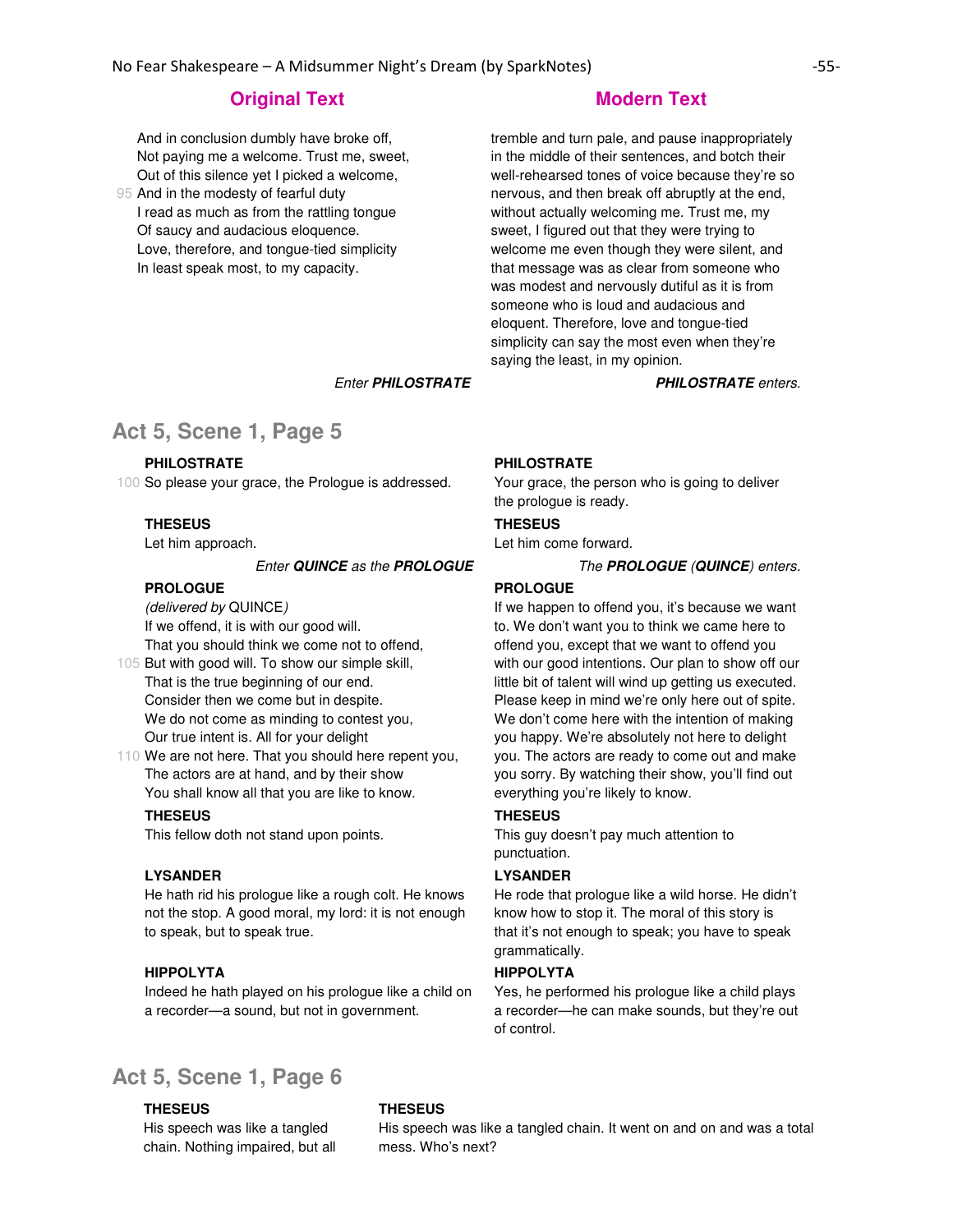disordered. Who is next?

Enter **BOTTOM** as **PYRAMUS**, and **FLUTE** as**THISBE**, and **SNOUT** as **WALL**, and **STARVELING**as **MOONSHIN E**, and **SNUG** as **LION**

# **PROLOGUE**

(delivered by QUINCE) Gentles, perchance you wonder at this show.

12 things plain. But wonder on, till truth make all

5 This man is Pyramus, if you would know.

This beauteous lady Thisbe is certain.

This man, with lime and

- 13 roughcast, doth present
- 0 Wall, that vile wall which did these lovers sunder. And through Wall's chink, poor souls, they are content To whisper. At the which let no
- 13 man wonder.
- 5 This man, with lanthorn, dog, and bush of thorn, Presenteth Moonshine. For, if you will know, By moonshine did these lovers
- 14 think no scorn
- 0 To meet at Ninus' tomb—there, there to woo. This grisly beast, which "Lion" hight by name,

The trusty Thisbe, coming first by

- 14 night, 5 Did scare away, or rather did affright. And, as she fled, her mantle she did fall, Which Lion vile with bloody mouth did stain. Anon comes Pyramus, sweet youth and tall, And finds his trusty Thisbe's mantle slain. Whereat, with blade, with bloody blameful blade, He bravely broached his boiling bloody breast. And Thisbe, tarrying in mulberry shade, His dagger drew, and died. For all
	- the rest,
	- Let Lion, Moonshine, Wall, and

# **BOTTOM** enters as **PYRAMUS**, with **FLUTE** as**THISBE**, **SNOUT** as **WALL**, **STARVELING** as**MOONSH INE**, and **SNUG** as **LION**.

#### **PROLOGUE**

(delivered by QUINCE) Ladies and gentlemen, perhaps you are wondering what is going on. Well, keep wondering, until the truth makes everything clear. This man is Pyramus, if you want to know. This beautiful lady is definitely Thisbe. This man with the limestone and cement is portraying Wall, that horrible wall that kept these lovers apart. They are content to whisper through Wall's little hole, the poor souls, and no one should be surprised. This man, with his lantern, dog, and thornbush, portrays Moonshine, because, if you want to know, the lovers were not ashamed to meet each other by moonshine at Ninus's tomb in order to carry on their courtship. This grisly beast, which is called "Lion," scared away, or rather frightened, the faithful Thisbe when she arrived at the meeting place at night. As she ran away from him, she dropped her cloak, which the horrible Lion stained with his bloody mouth. Soon Pyramus comes along, a tall and handsome young man, and finds his faithful Thisbe's cloak to be dead. At this point, he takes his sword, his bloody blameful blade, and bravely breaks open his boiling bloody breast. And Thisbe, hiding in the shade of the mulberry bushes, took his dagger and killed herself. For the rest of the story, let Lion, Moonshine, Wall, and the two lovers talk more about it, since they're standing here.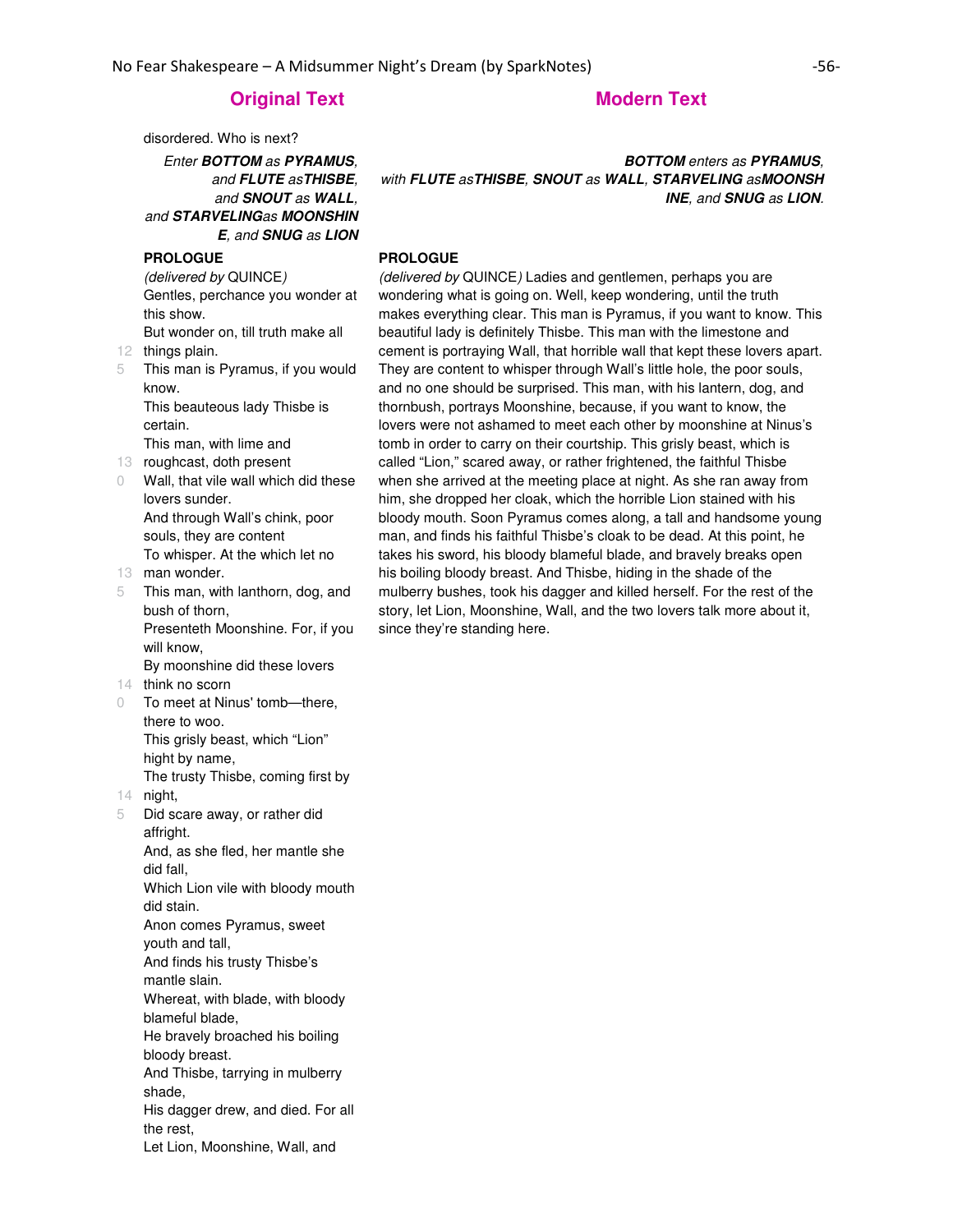lovers twain At large discourse, while here they do remain.

# **Act 5, Scene 1, Page 7**

## **THESEUS**

I wonder if the lion be to speak.

## **DEMETRIUS**

No wonder, my lord. One lion may when many asses do.

# Exeunt **PROLOGUE**, **PYRAMUS**, **THISBE**, **LION**, and **MOONSHINE**

### **WALL**

150 befall (played by SNOUT) In this same interlude it doth

That I, one Snout by name, present a wall. And such a wall, as I would have you think, That had in it a crannied hole, or chink,

155 Did whisper often very secretly. Through which the lovers, Pyramus and Thisbe,

This loam, this roughcast, and this stone doth show That I am that same wall. The truth is so. And this the cranny is, right and sinister,

Through which the fearful lovers are to whisper.

## **THESEUS**

Would you desire lime and hair to speak better?

### **DEMETRIUS**

160 It is the wittiest partition that ever I heard discourse, my lord.

# Enter **PYRAMUS PYRAMUS** enters.

Pyramus draws near the wall. Silence!

### **PYRAMUS**

**THESEUS**

(played by BOTTOM)

O grim-looked night! O night with hue so black!

165 O night, which ever art when day is not! O night, O night! Alack, alack, alack,

# **Act 5, Scene 1, Page 8**

I fear my Thisbe's promise is forgot!— And thou, O Wall, O sweet, O lovely Wall, That stand'st between her father's ground and mine.

170 Thou Wall, O Wall, O sweet and lovely Wall, Show me thy chink to blink through with mine eyne!

#### **WALL** holds up fingers as chink **WALL** holds up two fingers

Thanks, courteous Wall. Jove shield thee well for this!

But what see I? No Thisbe do I see.

175 O wicked Wall through whom I see no bliss!

# **THESEUS**

I wonder if the lion's going to talk.

## **DEMETRIUS**

It wouldn't surprise me, my lord. If these asses can speak, a lion should be able to.

# **PROLOGUE**, **THISBE**, **LION**, and **MOONSHINE**exit.

## **WALL**

(played by SNOUT) At this point I, Snout, play a wall. But not just any wall. I want you to understand that I'm pretending to be a kind of wall that has a little hole in it. The lovers Pyramus and Thisbe often whispered very secretly through that hole. This clay, this cement, and this stone that I'm carrying around show that I'm that wall. It's the truth. And this is the crack, right side and left side (points with two fingers), through which the frightened lovers will be whispering.

## **THESEUS**

Can you imagine cement and stone talking better?

### **DEMETRIUS**

It's the smartest partition I've ever heard speak, my lord.

# **THESEUS**

Pyramus is coming up to the wall. Be quiet!

### **PYRAMUS**

(played by BOTTOM) Oh, grim-looking night! Oh, night that is so black in color! Oh night, which is always there when it is not day! Oh night! Oh night! So sad, sad, sad,

I'm afraid my Thisbe has forgotten her promise!—And you, oh Wall, oh sweet, oh lovely Wall, you stand between her father's property and mine, you Wall, oh Wall, oh sweet and lovely Wall. Show me your hole to stick my eye up against!

Thank you, you're such a polite wall. God bless you for doing this. But what's this I see? I don't see any Thisbe. Oh wicked wall, through which I don't see any happiness! Damn your stones for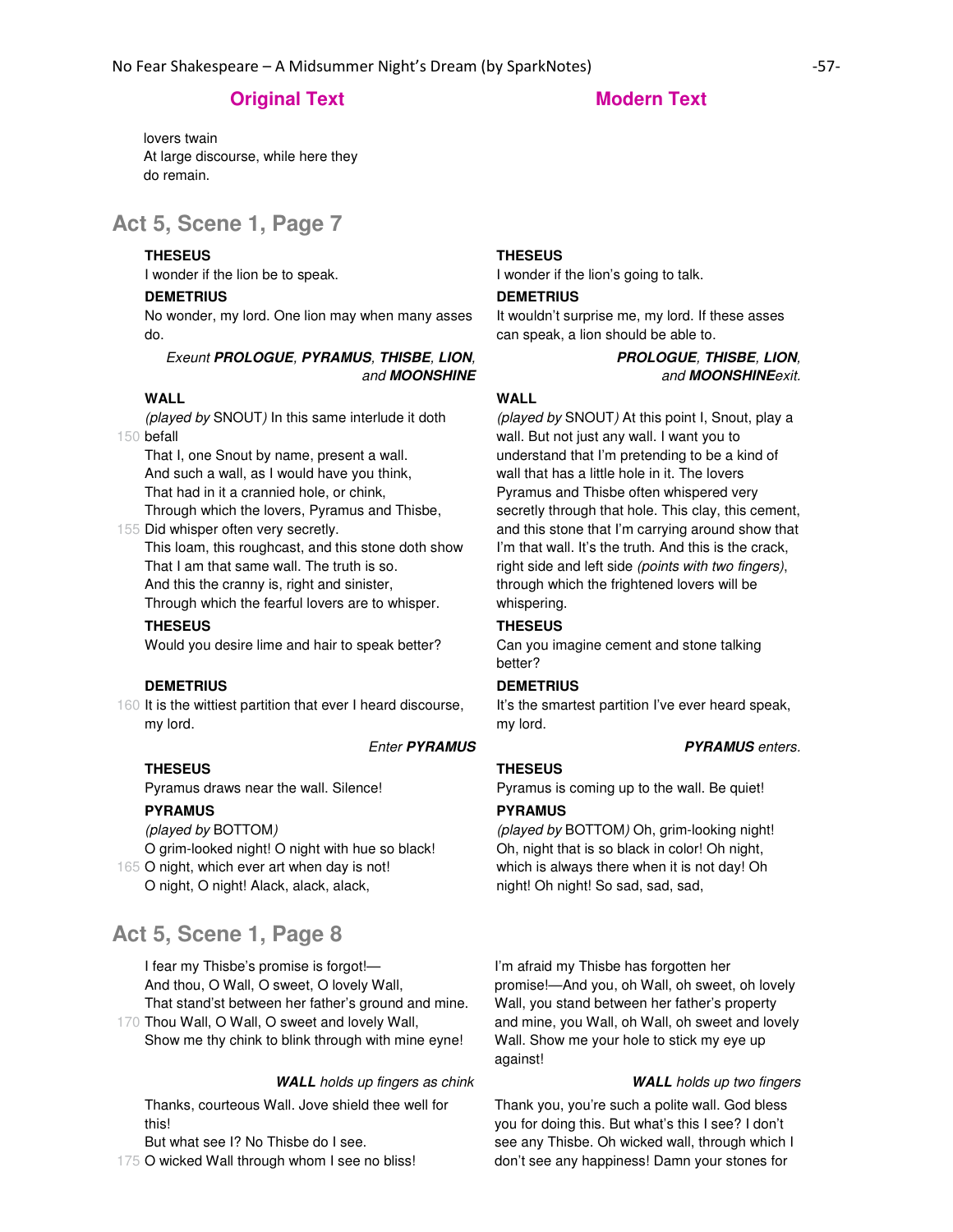Cursed be thy stones for thus deceiving me! disappointing me like this!

### **THESEUS**

The wall, methinks, being sensible, should curse again.

# **BOTTOM**

(out of character) No, in truth, sir, he should not. "Deceiving me" is Thisbe's cue. She is to enter now and I am to spy her through the wall. You shall see, it will fall pat as I told you. Yonder she comes.

# **THISBE**

(played by FLUTE)

O Wall, full often hast thou heard my moans, For parting my fair Pyramus and me! My cherry lips have often kissed thy stones,

185 Thy stones with lime and hair knit up in thee.

# **PYRAMUS**

I see a voice. Now will I to the chink, To spy an I can hear my Thisbe's face. Thisbe?

# **THISBE**

My love thou art, my love, I think.

# **Act 5, Scene 1, Page 9**

### **PYRAMUS**

190 And like Limander am I trusty still. Think what thou wilt, I am thy lover's grace.

**THISBE**

And I like Helen, till the Fates me kill.

# **PYRAMUS**

Not Shafalus to Procrus was so true.

### **THISBE**

As Shafalus to Procrus, I to you.

# **PYRAMUS**

Oh, kiss me through the hole of this vile wall! **THISBE**

195 I kiss the wall's hole, not your lips at all.

# **PYRAMUS**

Wilt thou at Ninny's tomb meet me straightway? **THISBE**

Tide life, tide death, I come without delay.

### Exeunt **PYRAMUS** and **THISBE PYRAMUS** and **THISBE** exit.

# **WALL**

Thus have I, Wall, my part dischargèd so. And, being done, thus Wall away doth go.

# **THESEUS**

Since the wall is conscious, it should curse back at him.

# **BOTTOM**

(out of character) No, actually, sir, he shouldn't say anything. It's not his turn, it's Thisbe's. "Disappointing me like this" is Thisbe's cue. She's supposed to enter now, and I'll see her through the wall. You'll see, it'll happen exactly like I say. Here she comes.

Enter **THISBE THISBE** enters.

# **THISBE**

(played by FLUTE) Oh wall, you've often heard me moaning because you keep me separated from my handsome Pyramus! My cherry lips have often kissed your bricks, which are stuck together with cement.

## **PYRAMUS**

I see a voice! I'll go to the hole to see if I can hear my Thisbe's face. Thisbe?

# **THISBE**

You are my love, my love, I think.

### **PYRAMUS**

I'm your love, no matter what you think. And I'm still faithful to you, just like the famousLimander.

# **THISBE**

And I'll be as faithful to you as Helen of Troy, until the day I die.

# **PYRAMUS**

Not even Shafalus was as faithful to his lover Procrus as I am to you.

# **THISBE**

Me too, I'm as faithful as Shafalus to Procrus.

# **PYRAMUS**

Oh, kiss me through the hole in this nasty wall.

# **THISBE**

But I'm only kissing the wall's hole, not your lips at all.

# **PYRAMUS**

Will you meet me right away at Ninny's grave? **THISBE**

Neither death nor life will stop me from coming.

# **WALL**

I, Wall, have done my part. Now that I'm done, Wall can go away.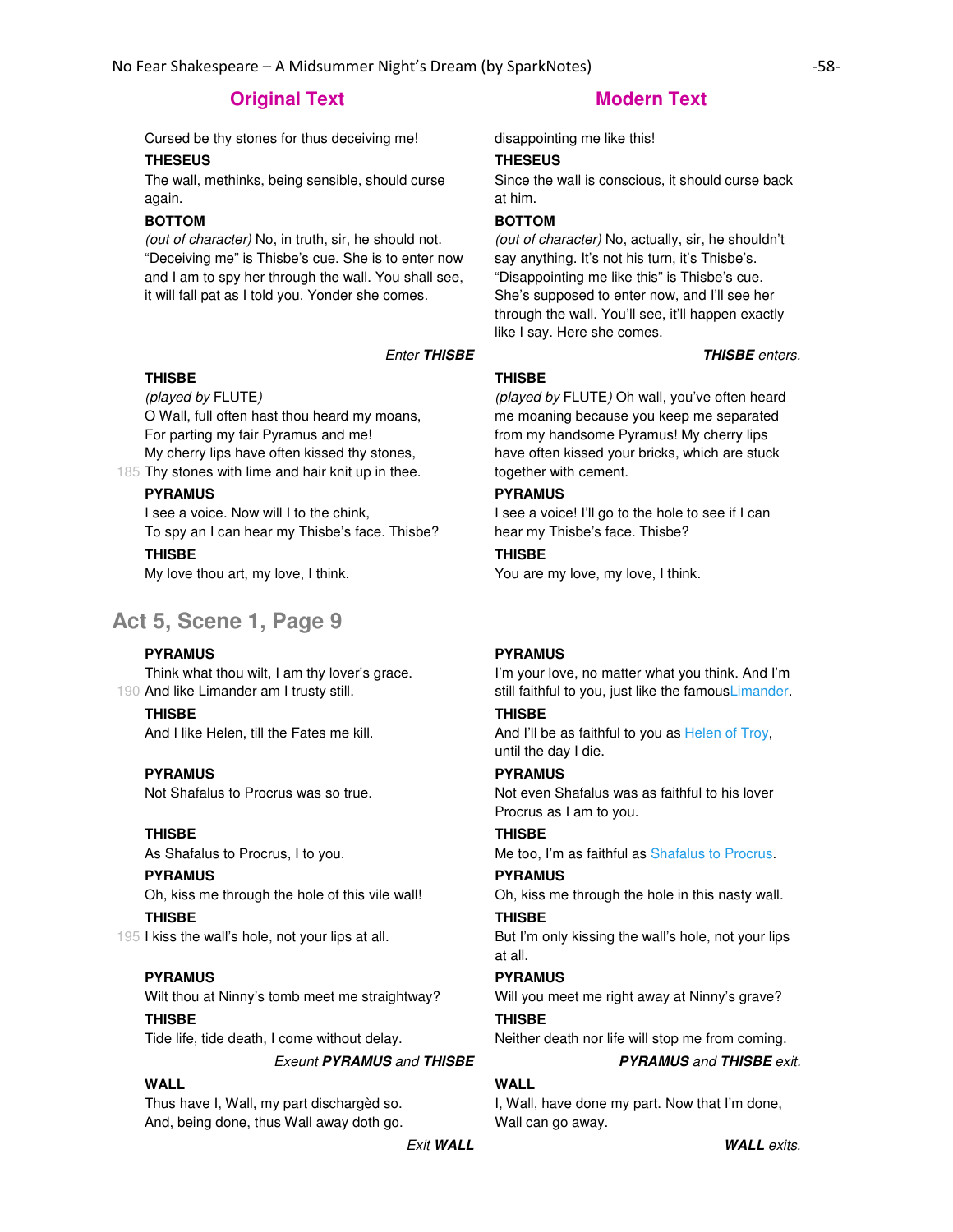# **Act 5, Scene 1, Page 10**

#### **THESEUS**

200 Now is the mural down between the two neighbors.

#### **DEMETRIUS**

No remedy, my lord, when walls are so willful to hear without warning.

# **HIPPOLYTA**

This is the silliest stuff that ever I heard.

### **THESEUS**

The best in this kind are but shadows, and the worst are no worse if imagination amend them.

## **HIPPOLYTA**

It must be your imagination then, and not theirs.

#### **THESEUS**

205 If we imagine no worse of them than they of themselves, they may pass for excellent men. Here come two noble beasts in, a man and a lion.

#### Enter **LION** and **MOONSHINE LION** and **MOONSHINE** enter.

# **LION**

(played by SNUG)

You, ladies, you whose gentle hearts do fear

- 210 The smallest monstrous mouse that creeps on floor, May now perchance both quake and tremble here, When lion rough in wildest rage doth roar. Then know that I, as Snug the joiner, am A lion fell, nor else no lion's dam.
- 215 For if I should as lion come in strife Into this place, 'twere pity on my life.

#### **THESEUS**

A very gentle beast, of a good conscience.

#### **DEMETRIUS**

A very best at a beast, my lord, that e'er I saw.

# **Act 5, Scene 1, Page 11**

# **LYSANDER**

This lion is a very fox, for his valor.

**THESEUS**

220 True. And a goose for his discretion.

## **DEMETRIUS**

Not so, my lord. For his valor cannot carry his discretion, and the fox carries the goose.

## **THESEUS**

His discretion, I am sure, cannot carry his valor, for the goose carries not the fox. It is well. Leave it to his discretion, and let us listen to the moon.

### **MOONSHINE MOONSHINE**

#### **THESEUS**

The lovers should've waited around a little longer—the wall between them is down now.

#### **DEMETRIUS**

What can you do? That's what happens with talking walls.

#### **HIPPOLYTA**

This is the silliest thing I've ever seen.

## **THESEUS**

The best plays are still only illusions, and the worst are just as good, if you just use your imagination to fill them in.

# **HIPPOLYTA**

In that case it's your imagination that's interesting, not the play.

#### **THESEUS**

If we imagine these guys as they imagine themselves, then they're first-class actors. Look, here come two noble animals, a man and a lion.

#### **LION**

(played by SNUG) You, ladies, whose gentle hearts make you afraid of the smallest monstrous mouse that crawls around on the floor, might quake and tremble now when the wild lion roars in his most violent rage. You should know that I, Snug the carpenter, am not a fierce lion or a lioness, because if I were a lion and I showed up here to cause trouble, I'd be taking my life in my hands.

# **THESEUS**

Ah, it's a sensitive animal, with a good conscience.

#### **DEMETRIUS**

He's the best actor I've ever seen play a lion.

#### **LYSANDER**

He's as brave as a fox.

# **THESEUS**

True. And as wise as a goose.

# **DEMETRIUS**

Oh, that's not true, my lord. He's not brave enough to be wise.

## **THESEUS**

He's not wise enough to be brave. Anyway, he is what he is. Let's listen to the moon.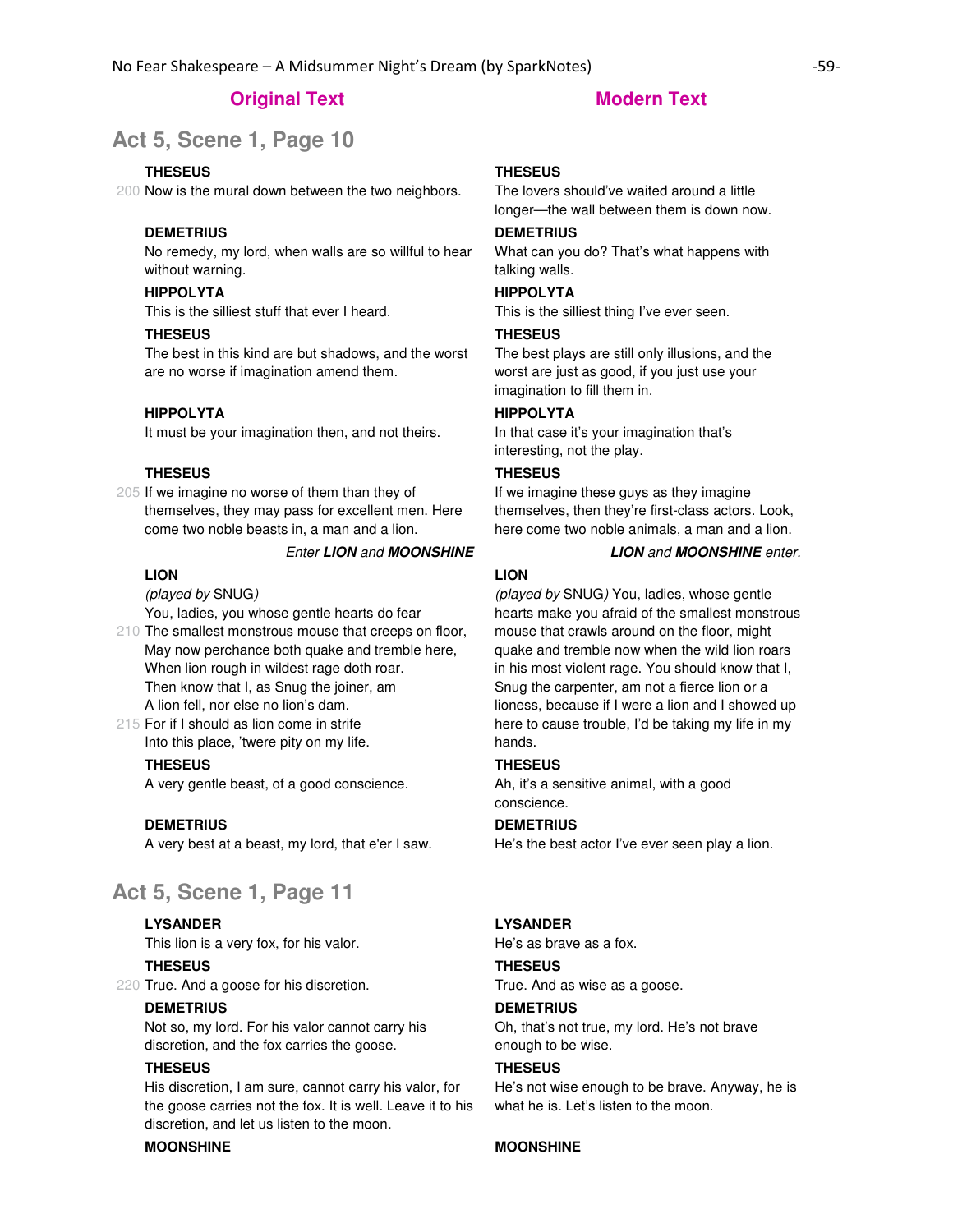(played by STARVELING) This lanthorn doth the hornèd moon present—

# **DEMETRIUS**

He should have worn the horns on his head.

## **THESEUS**

He is no crescent, and his horns are invisible within the circumference.

# **MOONSHINE**

This lanthorn doth the hornèd moon present. Myself the man i' th' moon do seem to be—

### **THESEUS**

This is the greatest error of all the rest. The man should be put into the lanthorn. How is it else the "man i' th' moon"?

# **DEMETRIUS**

235 He dares not come there for the candle. For you see, it is already in snuff.

## **HIPPOLYTA**

I am aweary of this moon. Would he would change!

# **THESEUS**

It appears by his small light of discretion, that he is in the wane. But yet, in courtesy, in all reason, we must stay the time.

# **Act 5, Scene 1, Page 12**

# **LYSANDER**

Proceed, Moon.

### **MOONSHINE**

All that I have to say is to tell you that the lanthorn is the moon; I, the man in the moon; this thornbush, my thornbush; and this dog, my dog.

### **DEMETRIUS**

245 Why, all these should be in the lanthorn, for all these are in the moon.—But silence! Here comes Thisbe.

This is old Ninny's tomb. Where is my love?

### **LION**

**THISBE**

(roaring) Oh!

**THISBE** runs off, dropping her mantle **THISBE** runs off, dropping her cloak.

## **DEMETRIUS**

Well roared, Lion!

#### **THESEUS**

250 Well run, Thisbe!

# **HIPPOLYTA**

Well shone, Moon!—Truly, the moon shines with a good grace.

This lantern represents the horned moon—

## **DEMETRIUS**

He should have worn the horns on his head.

#### **THESEUS**

He's not a crescent moon, so his horns must be invisible inside the circle.

### **MOONSHINE**

This lantern represents the moon. I myself am playing the man in the moon—

## **THESEUS**

Well then, that's the biggest mistake of all. The man should be inside the lantern. How else is he the "man in the moon"?

#### **DEMETRIUS**

He can't go in there because of the candle. It's too hot.

## **HIPPOLYTA**

I'm tired of this moon. I wish he'd wax or wane off the stage.

#### **THESEUS**

It seems like he's waning, but out of politeness we'll have to wait and see.

# **LYSANDER**

Go ahead, Moon.

# **MOONSHINE**

All I wanted to tell you is that the lantern is the moon, I'm the man in the moon, this thornbush is my thornbush, and this dog is my dog.

## **DEMETRIUS**

Well, all of these should be in the lantern, because they're all in the moon. But be quiet, here comes Thisbe.

# **THISBE**

### Enter **THISBE THISBE** enters.

This is old Ninny's tomb. But where is my love?

# **LION**

(roaring) Hey!

# **DEMETRIUS**

Good roaring, Lion! **THESEUS** Good running, Thisbe!

#### **HIPPOLYTA**

Good shining, Moon!—Really, the Moon shines very well.

**LION** bloodies **THISBE**'s mantle **LION** shakes **THISBE**'s cloak around and stains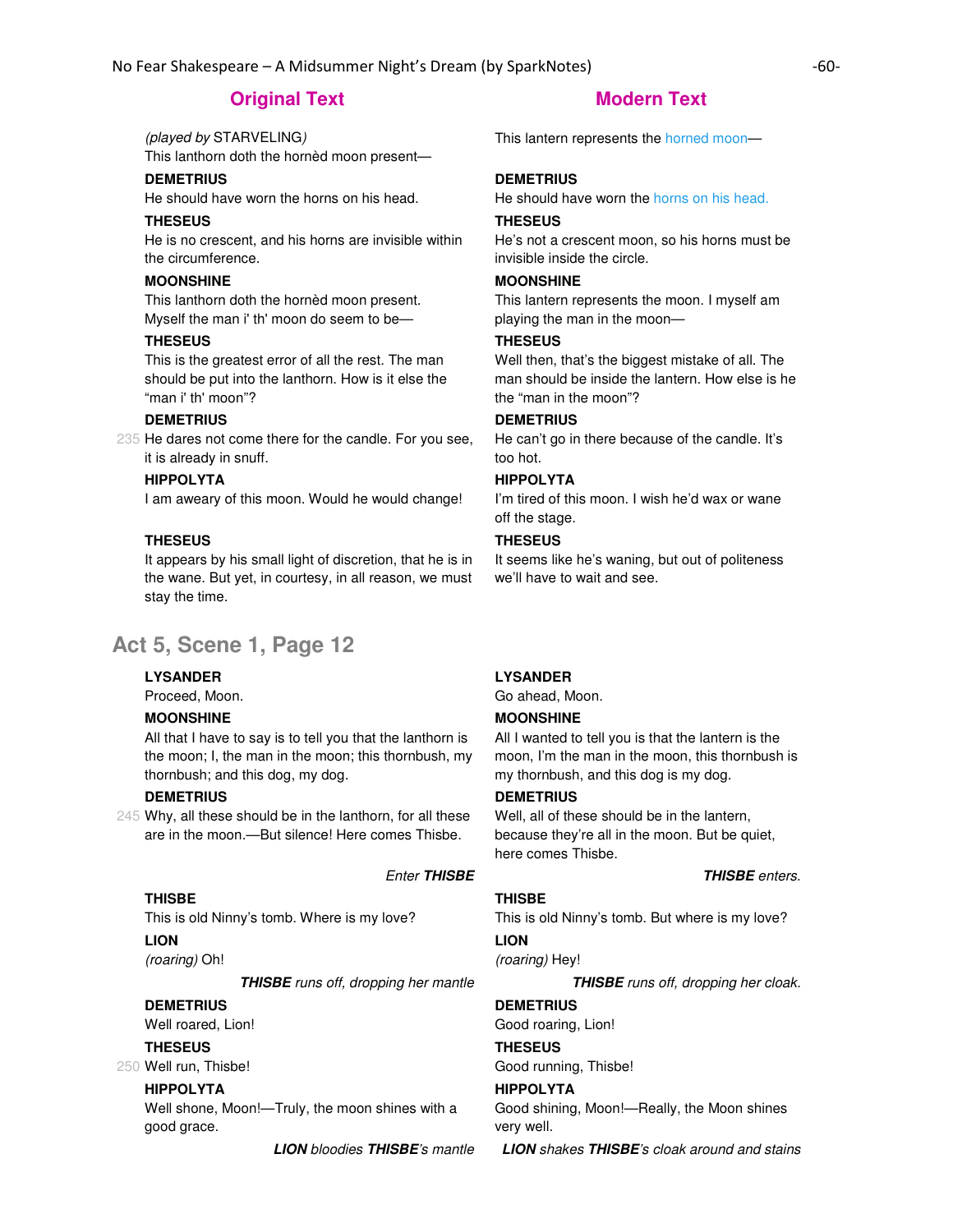it with blood.

#### **THESEUS**

That's good, Lion! Shake it around like a cat with a mouse.

Enter **PYRAMUS PYRAMUS** enters.

# **Act 5, Scene 1, Page 13**

# **DEMETRIUS**

**THESEUS**

Well moused, Lion!

And then came Pyramus.

## **LYSANDER**

And so the lion vanished.

### **PYRAMUS**

- 255 Sweet Moon, I thank thee for thy sunny beams. I thank thee, Moon, for shining now so bright. For by thy gracious, golden, glittering gleams, I trust to take of truest Thisbe sight.— But stay, O spite!
- 260 But mark, poor knight, What dreadful dole is here! Eyes, do you see? How can it be? O dainty duck! O dear!
- 265 Thy mantle good, What, stained with blood? Approach, ye Furies fell! O Fates, come, come,
	- Cut thread and thrum.
- 270 Quail, crush, conclude, and quell!

#### **THESEUS**

This passion and the death of a dear friend would go near to make a man look sad.

# **HIPPOLYTA**

Beshrew my heart, but I pity the man.

# **PYRAMUS**

275 Since lion vile hath here deflowered my dear, O wherefore, Nature, didst thou lions frame? Which is—no, no—which was the fairest dame That lived, that loved, that liked, that looked with cheer.

Come, tears, confound!

280 Out, sword, and wound! The pap of Pyramus—

# **Act 5, Scene 1, Page 14**

285 Now am I fled. Ay, that left pap Where heart doth hop. (stabs himself) Thus die I, thus, thus, thus. Now am I dead.

#### **DEMETRIUS**

And then Pyramus showed up.

Exit **LION LION** exits.

# **LYSANDER**

So the lion disappeared.

### **PYRAMUS**

Sweet Moon, I thank you for your sunny beams. I thank you, Moon, for shining now so bright, because by the light of your gracious, golden, glittering gleams, I hope to be able to see my faithful Thisbe.—But wait. Oh no! But, look, poor me, what a terrible tragedy is here! Eyes, do you see? How can it be? Oh, dainty duck! Oh, dear! Your cloak so good, what, stained with blood? Come, terrible Furies, and punish whoever has hurt her! Oh, Fate, come and cut the thread of my life. Conquer, crush, conclude, and kill!

# **THESEUS**

You could get sad watching this actor's passionate lament—if one of your good friends happened to die right at the same time.

# **HIPPOLYTA**

Damned if I don't feel sorry for him.

#### **PYRAMUS**

Oh, Mother Nature, why did you create lions? A mean and awful lion has deflowered my darling, who is—no, no, who was the most beautiful lady who ever lived, or loved, or liked, or looked. Come on, tears, pour over me! Come on out, sword, and wound Pyramus in the chest—yes, right here on the left side where his heart is.(PYRAMUS stabs himself)

And so I'm dying. Here I go, here I go. Okay, now I'm dead. My soul has fled to the sky. My tongue shall see no more, It's time for the moon to go away.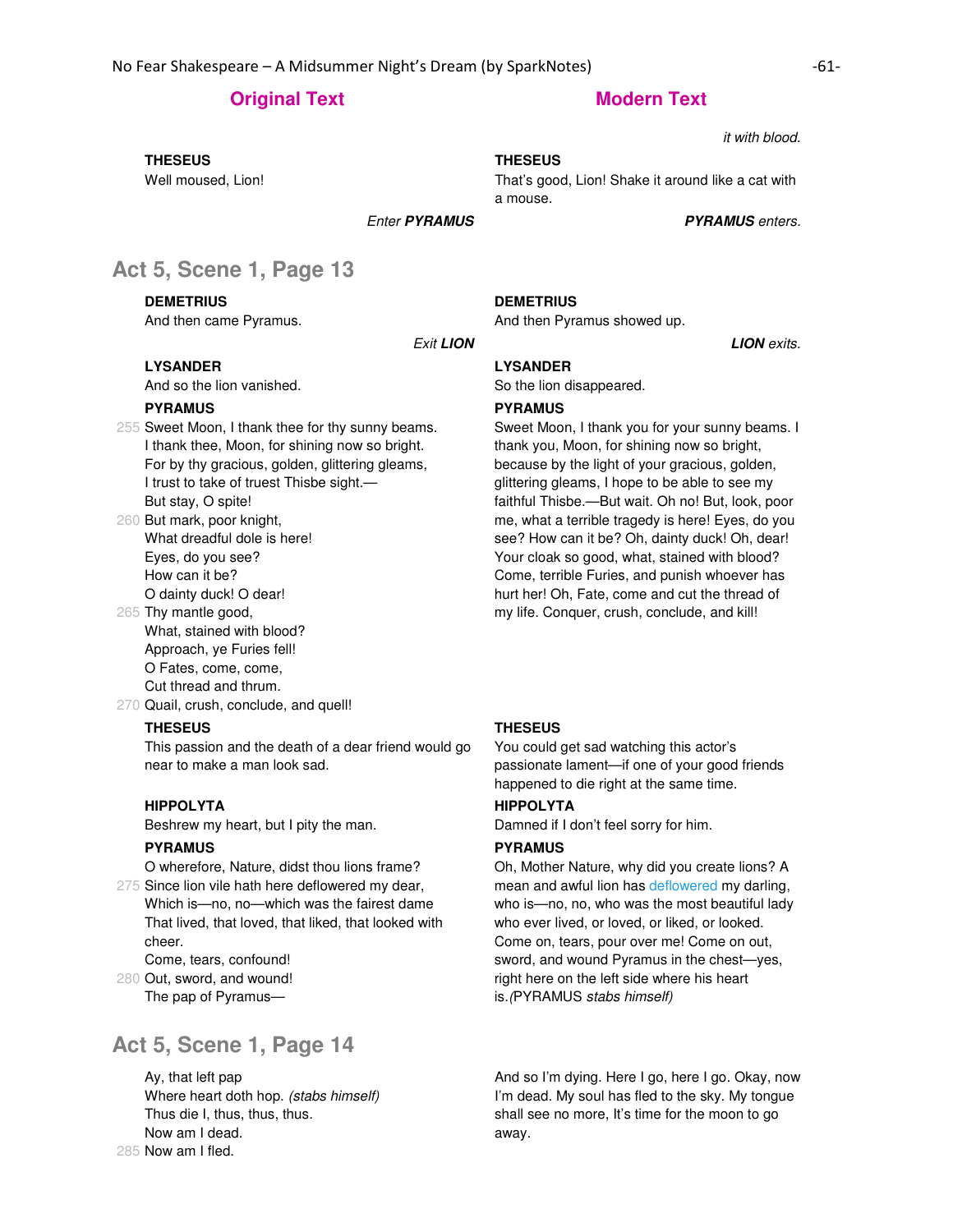My soul is in the sky. Tongue, lose thy light. Moon, take thy flight.

# **Exit MOONSHINE MOONSHINE** exits.

# 290 Now die, die, die, die, die.

(dies)

# **DEMETRIUS**

No die, but an ace for him, for he is but one.

#### **LYSANDER**

Less than an ace, man. For he is dead. He is nothing.

### **THESEUS**

With the help of a surgeon he might yet recover and prove an ass.

#### **HIPPOLYTA**

How chance Moonshine is gone before Thisbe comes back and finds her lover?

#### **THESEUS**

She will find him by starlight. Here she comes, and her passion ends the play.

#### Enter **THISBE THISBE** enters.

#### **HIPPOLYTA**

300 Methinks she should not use a long one for such a Pyramus.

I hope she will be brief.

# **DEMETRIUS**

A mote will turn the balance, which Pyramus, which Thisbe, is the better. He for a man, God warrant us, she for a woman, God bless us.

# **Act 5, Scene 1, Page 15**

#### **LYSANDER**

305 She hath spied him already with those sweet eyes.

### **DEMETRIUS**

And thus she means, videlicet—

#### **THISBE**

310 Speak, speak. Quite dumb? Asleep, my love? What, dead, my dove? O Pyramus, arise! Dead, dead? A tomb Must cover thy sweet eyes. These lily lips, This cherry nose,

315 These yellow cowslip cheeks Are gone, are gone. Lovers, make moan. His eyes were green as leeks.

Now die, die, die, die, die. (PYRAMUS dies)

#### **DEMETRIUS**

Is someone throwing dice? I guess it's "die," not dice, since there's only one of him.

### **LYSANDER**

Actually he's a die with no dots, since he's nothing—he's dead.

### **THESEUS**

With a doctor's help he might recover and become an ass again.

#### **HIPPOLYTA**

If Moonshine's gone before Thisbe comes back, how will she be able to see in the dark to find her lover dead?

# **THESEUS**

She'll see him by starlight. Here she comes. Her moaning and groaning will end the play.

#### **HIPPOLYTA**

I don't think a ridiculous Pyramus like that one deserves much moaning. I hope she keeps it short.

#### **DEMETRIUS**

I can't decide whether Pyramus or Thisbe is better. God help us if he's a better man. But God help us if she's a better woman.

#### **LYSANDER**

Look, she's spotted him with those sweet eyes of hers.

# **DEMETRIUS**

And now she'll start moaning, of course—

#### **THISBE**

Are you asleep, my love? What, are you dead, my dove? Oh, Pyramus, get up! Speak, speak. Can't you talk? Dead, dead? The dirt of a grave must cover your sweet eyes! Your lily-white lips, your cherry-red nose, and your buttercup-yellow cheeks are gone, gone forever. Lovers, moan and weep. His eyes were as green as leeks. Oh, Fate, come, come to me, with hands as pale as milk. Soak your hands in blood and gore, since you have cut the thread of his life with scissors. Tongue, do not speak. Come, trusty sword. Come, blade, drench my breast with blood. (she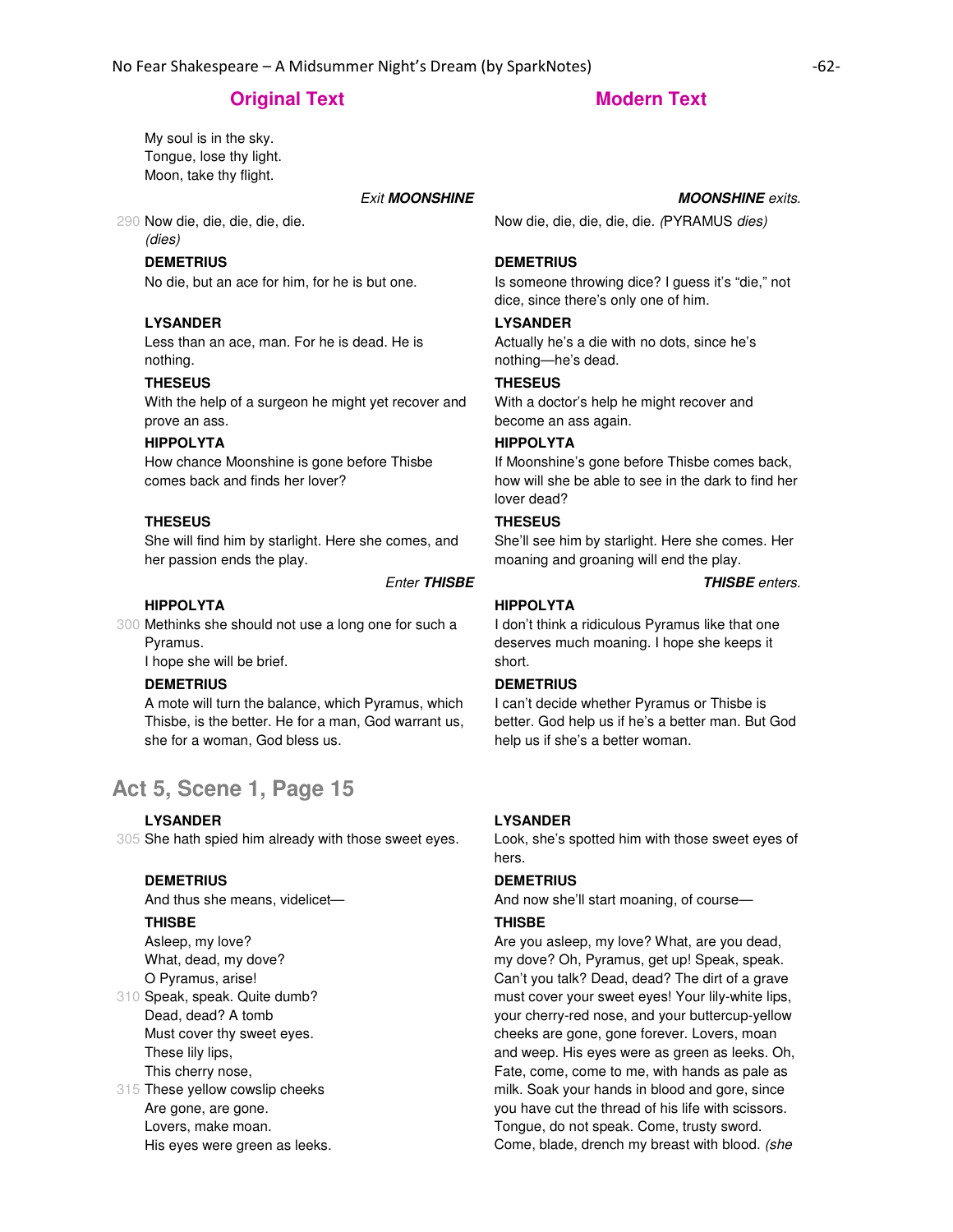O Sisters three,

- 320 Come, come to me With hands as pale as milk. Lay them in gore, Since you have shore With shears his thread of silk.
- 325 Tongue, not a word. Come, trusty sword. Come, blade, my breast imbrue.(stabs herself) And, farewell, friends. Thus Thisbe ends.
- 330 Adieu, adieu, adieu. (dies)

#### **THESEUS**

Moonshine and Lion are left to bury the dead.

# **DEMETRIUS**

Ay, and Wall too.

# **Act 5, Scene 1, Page 16**

### **BOTTOM**

(out of character) No, assure you. The wall is down that parted their fathers. Will it please you to see the epilogue, or to hear a Bergomask dance between two of our company?

#### **THESEUS**

No epilogue, I pray you, for your play needs no excuse. Never excuse—for when the players are all dead, there needs none to be blamed. Marry, if he that writ it had played Pyramus and hanged himself in Thisbe's garter, it would have been a fine tragedy. And so it is, truly, and very notably discharged. But come, your Bergomask. Let your epilogue alone.

#### Bergomask dance Exeunt **BOTTOM** and**FLUTE**

The iron tongue of midnight hath told twelve. Lovers, to bed. 'Tis almost fairy time.

345 I fear we shall outsleep the coming morn As much as we this night have overwatched. This palpable-gross play hath well beguiled The heavy gait of night. Sweet friends, to bed. A fortnight hold we this solemnity,

350 In nightly revels and new jollity.

#### **ROBIN**

 Now the hungry lion roars And the wolf behowls the moon, Whilst the heavy ploughman snores, All with weary task fordone. Now the wasted brands do glow,

stabs herself) Goodbye, friends! This is how Thisbe comes to an end. Goodbye, goodbye, goodbye. (THISBE dies)

#### **THESEUS**

Moonshine and Lion are left to bury the dead.

#### **DEMETRIUS** Yes, and Wall too.

#### **BOTTOM**

(out of character) No, I assure you. The wall that kept their fathers apart has been taken down. Would you like to see the epilogue or hear a country dance between two of us?

### **THESEUS**

No epilogue, please. Your play doesn't need to be excused afterward with an epilogue. Never apologize—when the actors are all dead, no one can be blamed. As a matter of fact, if the playwright had played Pyramus and hanged himself with Thisbe's belt, it would have been a very good tragedy. It's a good tragedy, very well done. But come on, let's see you do your dance. Forget your epilogue.

The actors dance, and **BOTTOM** and **FLUTE**exit.

The clock has chimed midnight. Lovers, it's time to go to bed. It's almost fairy time. I'm afraid we're going to oversleep in the morning as late as we've stayed up tonight.This blatantly stupid play helped us kill the time until bed. Dear friends, let's go to bed. We'll continue this celebration for two weeks, with nightly parties and new fun.

Exeunt They all exit. **Enter ROBIN ROBIN ROBIN** enters.

## **ROBIN**

Now the hungry lion roars and the wolf howls at the moon. The farmer snores, exhausted from his work. The charred logs glow in the fireplace, and the owl's hoot makes the sick man think about his own death. Now is the time of night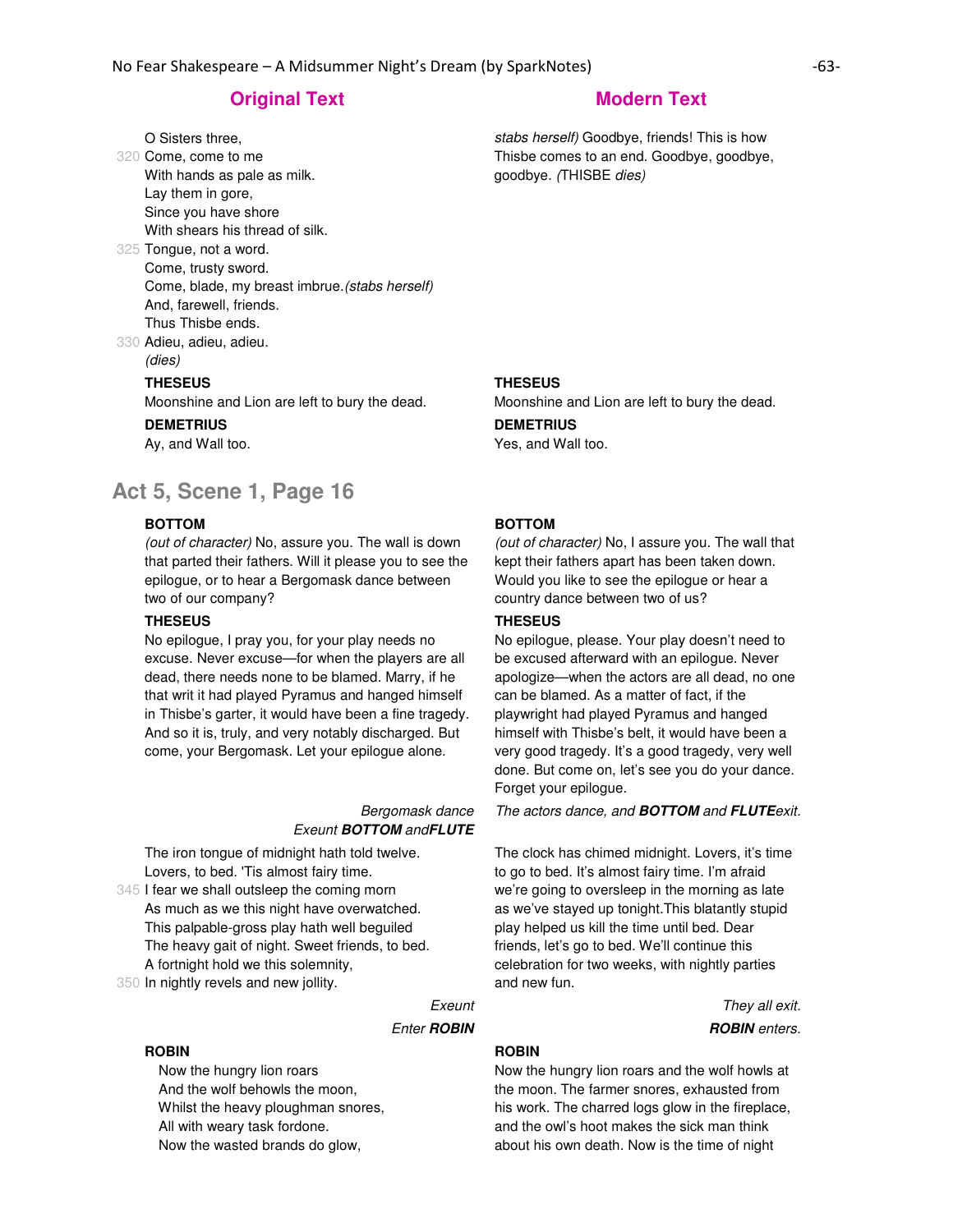Whilst the screech-owl, screeching loud, Puts the wretch that lies in woe In remembrance of a shroud. Now it is the time of night That the graves all gaping wide, Every one lets forth his sprite, In the churchway paths to glide.

# **Act 5, Scene 1, Page 17**

 And we fairies, that do run By the triple Hecate's team From the presence of the sun, Following darkness like a dream, Now are frolic. Not a mouse Shall disturb this hallowed house. I am sent with broom before To sweep the dust behind the door.

Enter **OBERON** and **TITANIA**, King and Queen of Fairies, with all their train

# **OBERON**

Through the house give glimmering light, By the dead and drowsy fire. Every elf and fairy sprite Hop as light as bird from brier.

355 And this ditty, after me, Sing and dance it trippingly.

**TITANIA**

360 Will we sing and bless this place. First, rehearse your song by rote, To each word a warbling note. Hand in hand with fairy grace

> **OBERON**, **TITANIA**, and the **FAIRIES** sing and dance

# **OBERON**

(sings)

Now until the break of day, Through this house each fairy stray. To the best bride bed will we, Which by us shall blessèd be. And the issue there create Ever shall be fortunate. So shall all the couples three Ever true in loving be. And the blots of Nature's hand Shall not in their issue stand.

**Act 5, Scene 1, Page 18** 

Never mole, harelip, nor scar, Nor mark prodigious, such as are Despisèd in nativity, Shall upon their children be. With this field dew consecrate,

when graves open wide and release spirits to glide over the graveyard paths.

And we fairies, who run away from the sun just like the goddess of the night, following darkness like a dream, are getting antsy. But I'm here to make sure that not even a mouse disturbs this blessed house. I've been sent to clean house a bit before the fairies come.

**OBERON** and **TITANIA** enter with their servants and followers.

# **OBERON**

Let the dying fire shine a glimmering light throughout the house. I want every elf and fairy to hop lightly, like a bird on a twig, and to sing and dance this song along with me.

# **TITANIA**

First rehearse your song from memory, and make sure each note is pretty. We'll all join hands and sing, and bless this place with our fairy grace.

> **OBERON** and **TITANIA** lead the **FAIRIES** in song and dance.

# **OBERON**

(singing)

Now, until morning, each fairy should walk through this house. Titania and I will go to the royal marriage bed to bless it, and the children conceived in that bed will always have good luck. Each of the three couples will always be faithful and in love, and their children will have no deformities.

They won't have moles, or harelips, or scars, or abnormal markings, or anything else that might alarm someone if their baby was born with it. Use this blessed dew from the fields to bless each room in the palace with sweet peace. And the